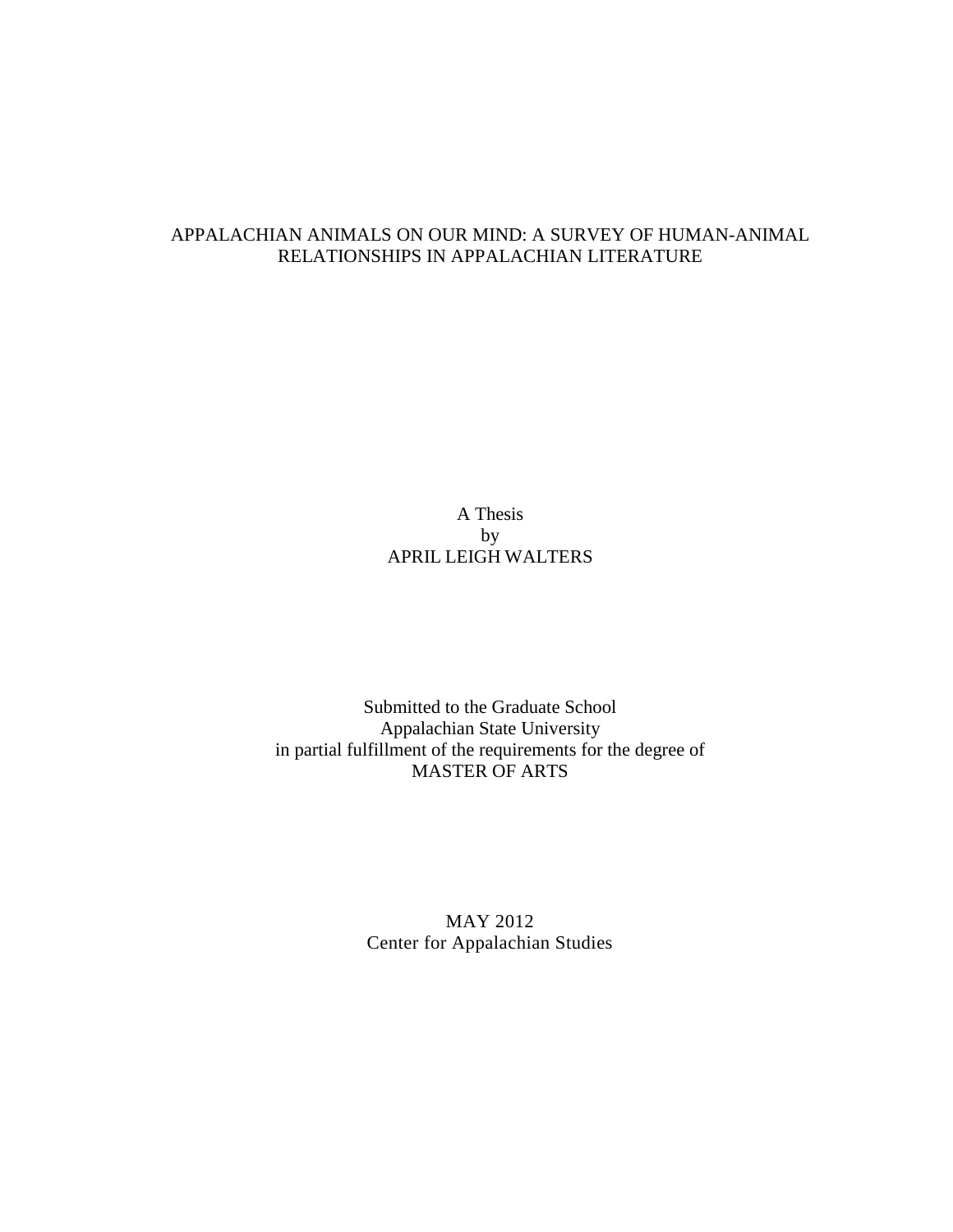## APPALACHIAN ANIMALS ON OUR MIND: A SURVEY OF HUMAN-ANIMAL RELATIONSHIPS IN APPALACHIAN LITERATURE

A Thesis by APRIL LEIGH WALTERS May 2012

APPROVED BY:

Dr. Katherine E. Ledford Chairperson, Thesis Committee

\_\_\_\_\_\_\_\_\_\_\_\_\_\_\_\_\_\_\_\_\_\_\_\_\_\_\_\_\_\_\_\_\_\_

\_\_\_\_\_\_\_\_\_\_\_\_\_\_\_\_\_\_\_\_\_\_\_\_\_\_\_\_\_\_\_\_\_\_

\_\_\_\_\_\_\_\_\_\_\_\_\_\_\_\_\_\_\_\_\_\_\_\_\_\_\_\_\_\_\_\_\_\_

\_\_\_\_\_\_\_\_\_\_\_\_\_\_\_\_\_\_\_\_\_\_\_\_\_\_\_\_\_\_\_\_\_\_

Dr. Jeanne A. Dubino Member, Thesis Committee

Dr. Patricia D. Beaver Member, Thesis Committee

Dr. Kathryn Kirkpatrick Member, Thesis Committee

Dr. Patricia D. Beaver Director, Center for Appalachian Studies

\_\_\_\_\_\_\_\_\_\_\_\_\_\_\_\_\_\_\_\_\_\_\_\_\_\_\_\_\_\_\_\_\_\_

\_\_\_\_\_\_\_\_\_\_\_\_\_\_\_\_\_\_\_\_\_\_\_\_\_\_\_\_\_\_\_\_\_\_

Dr. Edelma D. Huntley Dean, Research and Graduate Studies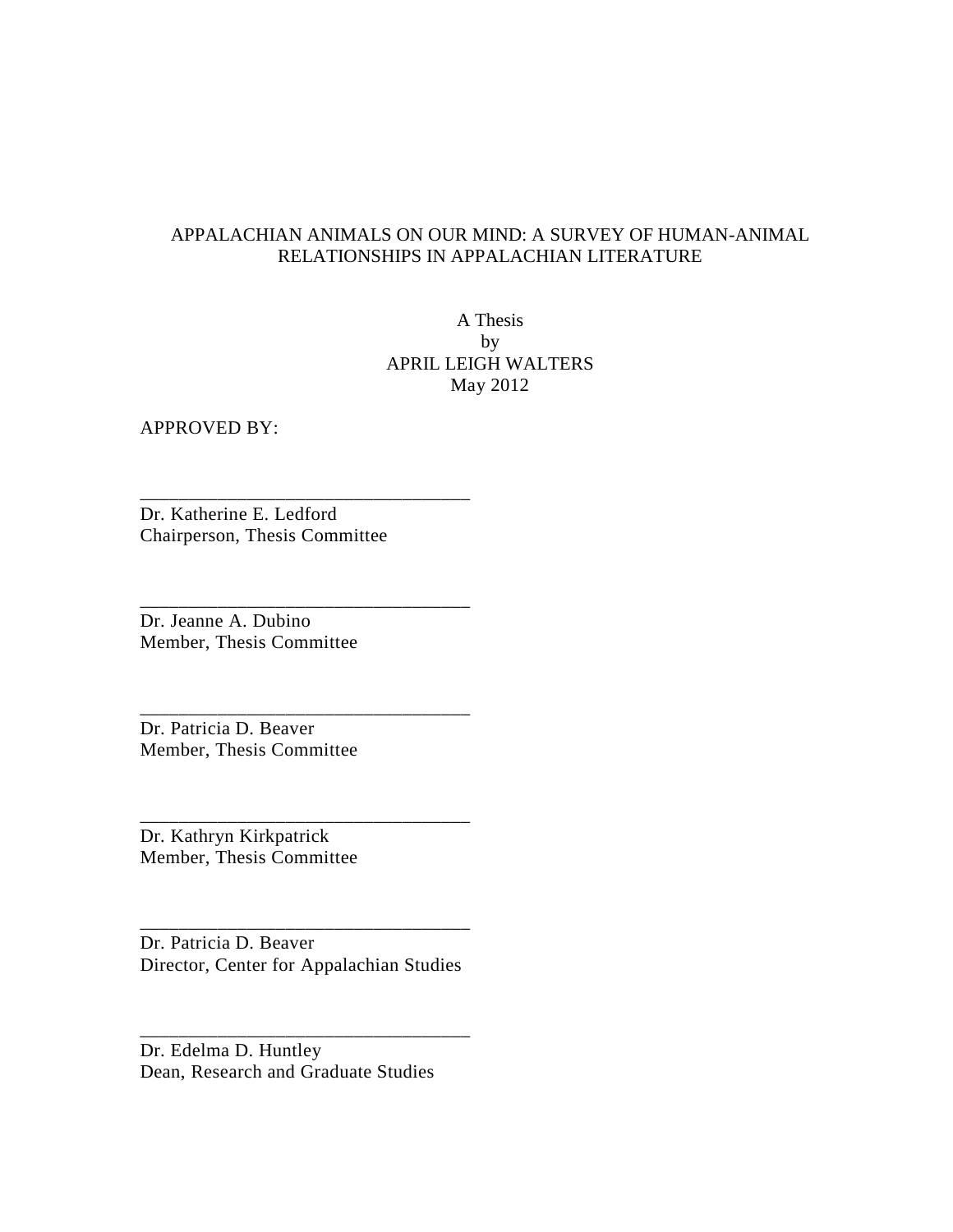Copyright by April Leigh Walters 2012 All Rights Reserved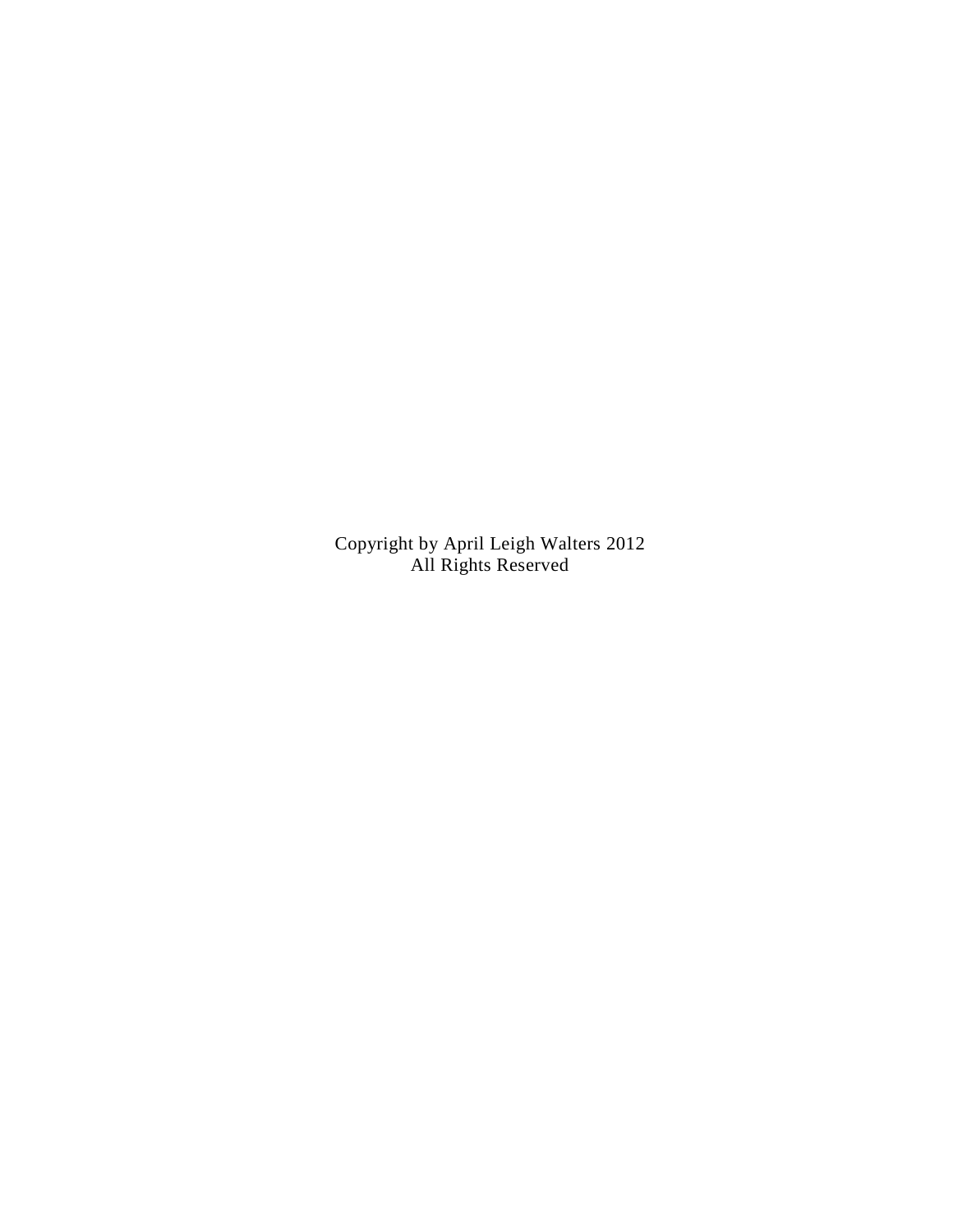#### **ABSTRACT**

## APPALACHIAN ANIMALS ON OUR MIND: A SURVEY OF HUMAN-ANIMAL RELATIONSHIPS IN APPALACHIAN LITERATURE. (MAY 2012)

April Leigh Walters, B.A., Virginia Commonwealth University

M.A., Appalachian State University

Chairperson: Dr. Katherine E. Ledford

Humans have lived with nonhuman animals in the Appalachian Mountains for thousands of years. The relationships formed between these two groups of life have changed over the course of that time, but remained complex, nonetheless. This thesis begins to study Appalachian human-animal relationships by dissecting various relationships represented in prominent works of Appalachian literature, such as Harriette Simpson Arnow's *Hunter's Horn*, Wilma Dykeman's *The Tall Woman*, and James Still's *River of Earth*.

This study moves through some of the current trends in the field of Critical animal studies (CAS) and, for the first time, pairs these trends with different concepts scholars have created in the varying disciplines under the umbrella of Appalachian studies. "Appalachian Animals on Our Mind" begins with a brief history of interactions between animals and humans in Appalachia, then moves into an analysis of literature. This thesis uses the literature to further examine differing human-animal relationships through psychological, ecofeminist, and anthropological models.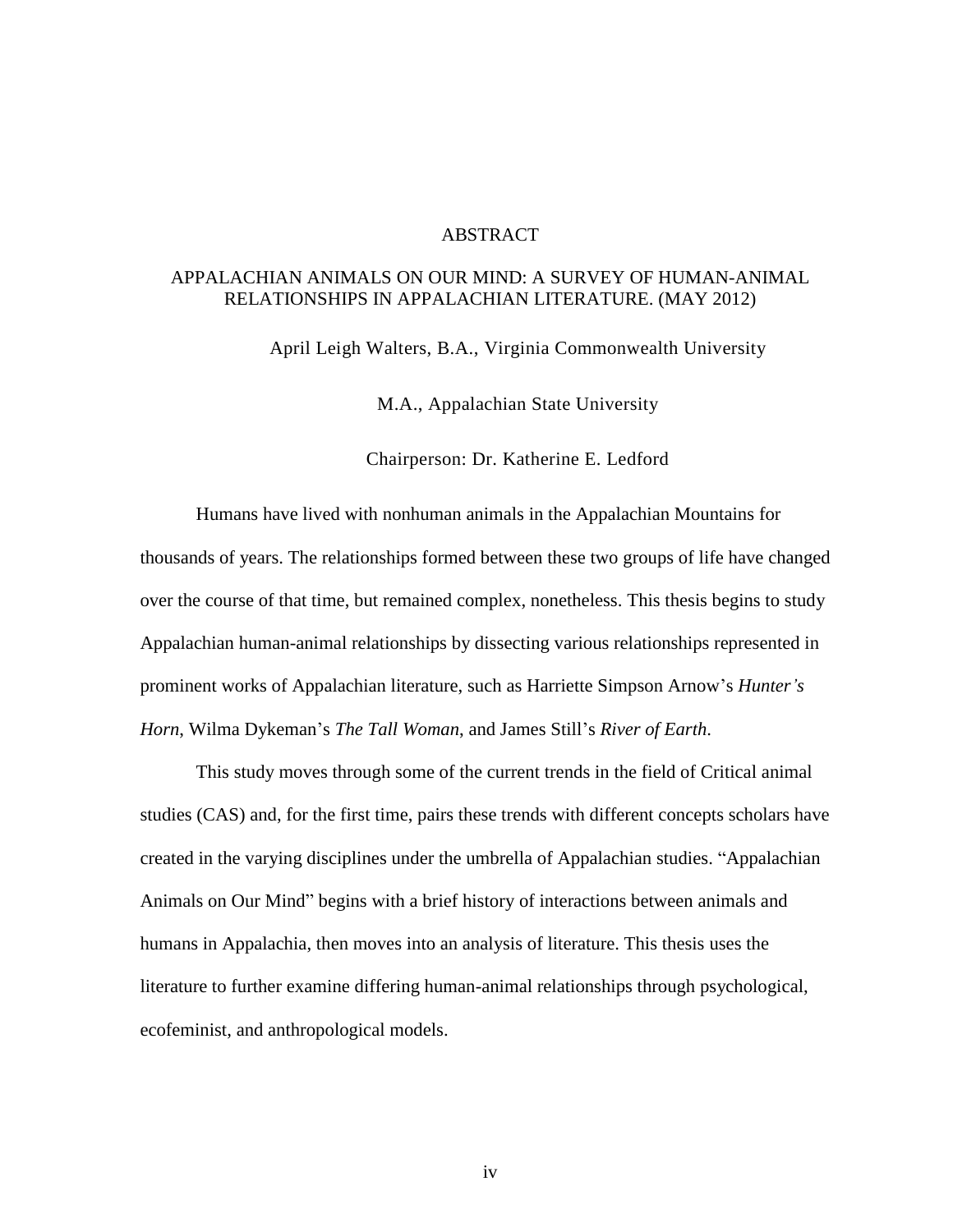### DEDICATION

As you will see in the final chapter of this study, family is relative. Pun intended.

With that said, I dedicate this study to my stepfather, Jonathan Dale Chittum.

It is a wasted and unhappy thought to imagine what my life would have been like without Johnny. He has brought all sorts of happiness, kindness and love into our family. I count myself damn lucky to be related to such a thoughtful, understanding, intelligent, caring, patient, supportive, dedicated and hard-working person. Even though I don't get to see him nearly as much as I'd like to, in my heart, I carry his loving praise, confidence in my ability and pride in my accomplishment, always.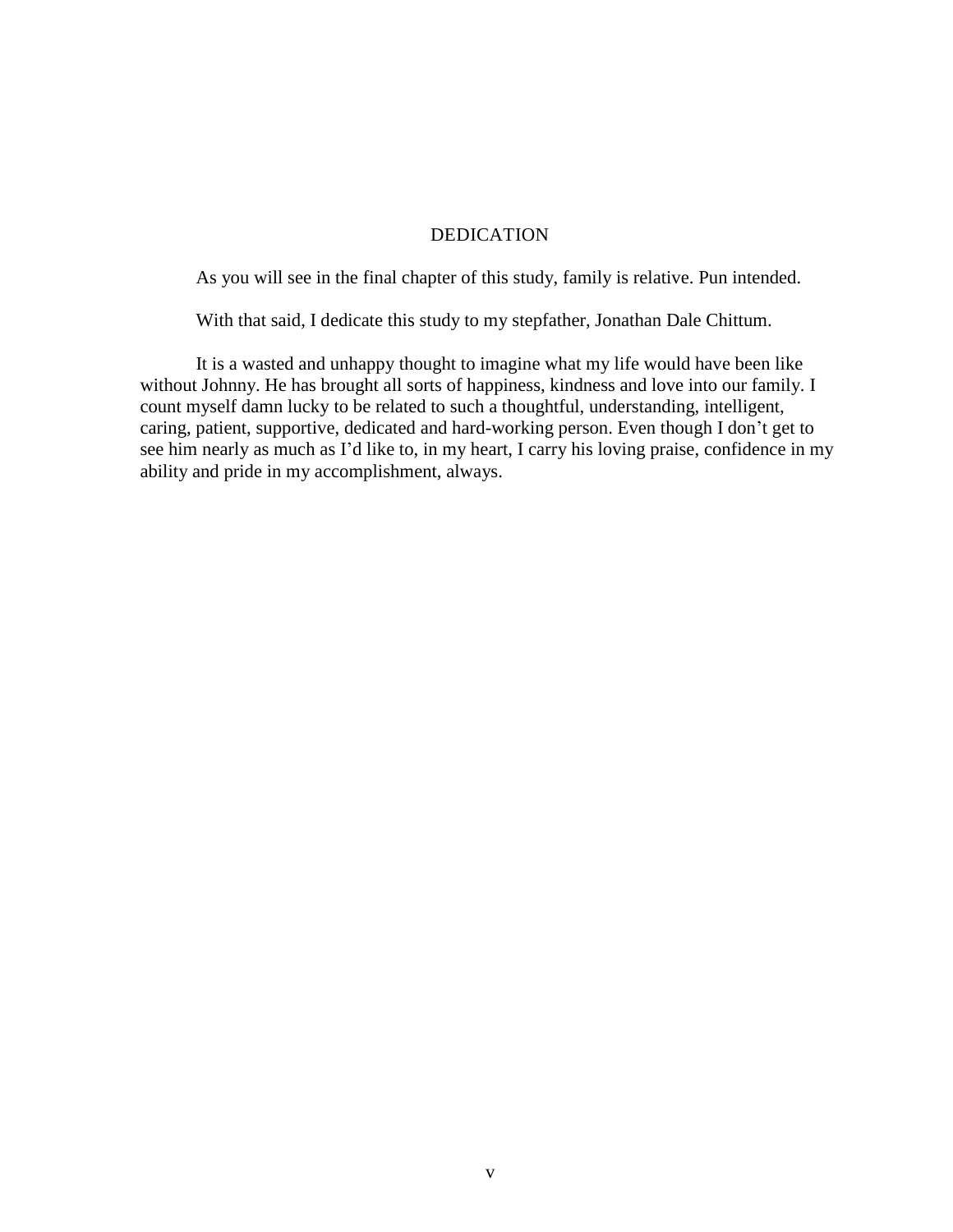#### ACKNOWLEDGEMENTS

Appalachian State University's Office of Student Research supplied with me instrumental support for the dissemination of my research in two separate circumstances, which I greatly appreciate. Their contributions helped fund a trip to American University in Washington, D.C., to present chapter one of this thesis, as well as a trip to Indiana University of Pennsylvania in Indiana, Pennsylvania, to present chapter four of this thesis.

I joke that Dr. Katherine E. Ledford is "in charge of me in so many capacities," but it's actually very true. Dr. Ledford has been my academic advisor throughout this program and was brave enough to take me on as her first thesis advisee. I am very thankful for the myriad of things she has done for me in those two aspects, as well as all the work she has done and advice she has given me in general. She has improved my writing and my arguments a thousand-fold, as well as guided me in all my academic endeavors with an understanding and reinforcing hand.

Dr. Patricia D. Beaver has been an encouragement all throughout my matriculation in the Appalachian studies program. She has consistently been full of good ideas and advice. I am very thankful to have been involved with the program under her guidance, as well as having the ability to work with her in two separate classes in addition to this thesis.

I met Dr. Jeanne Dubino by chance, but I am pretty sure it was fate that brought us together. Dr. Dubino is the first person I ever spoke with about the field of critical animal studies, and oddly enough, it was during a class on Appalachian travel writing. The

vi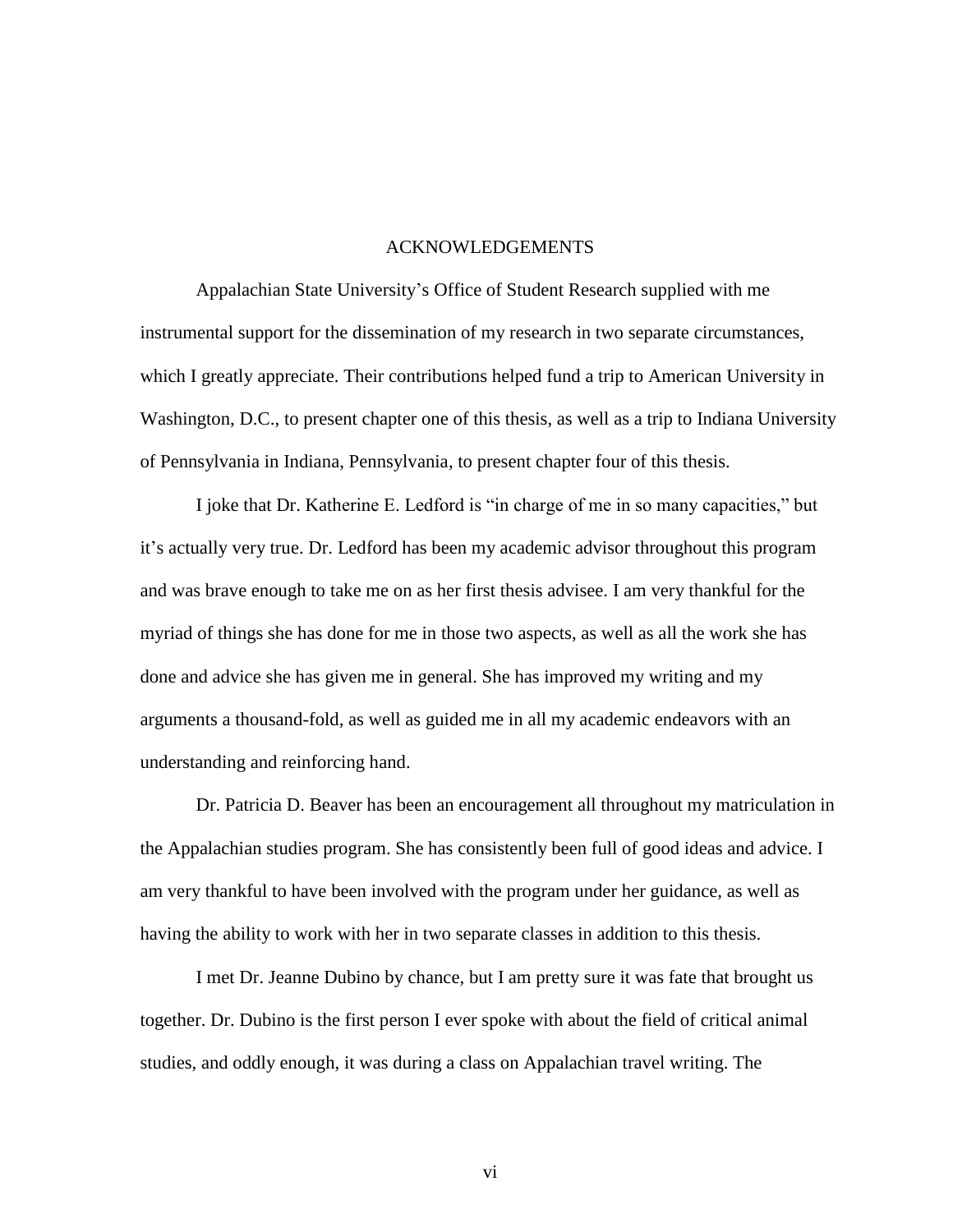circumstance could not have been more random, but everything which has happened since then has been, in a sense, "divine." There has never been a happier accident.

I met Dr. Kathryn Kirkpatrick relatively late in my duration at Appalachian, but in that short amount of time, she has been a wealth of knowledge. Dr. Kirkpatrick is a strong, compassionate, dedicated and intelligent woman whom I am very happy to have gotten the chance to know. She is a positive force throughout the community and in all the roles she fulfills for the university.

I absolutely could not have made it through the Appalachian studies program without the help and guidance of Ms. Debbie Bauer. I don't think anyone could have, actually. She keeps the Center for Appalachian studies and all those who are involved with it running smoothly, all while remaining calm (at least outwardly) and kind. Thank you, Debbie, for all you do. I know it's a lot.

I am truly a child it took a village to raise. There are a great deal of people in my family, and a few animals, to acknowledge and thank for getting me this far:

I thank my "Mom," Chrissie Mundy Chittum, for trying her hardest to make the right decisions, always encouraging me and my undertakings and instilling in me a ridiculously intense love for animals of all shapes and sizes. My mother has an incredible work ethic, is compassionate, helpful, and generous and loyal to the ones she loves. I hope some of those characteristics rubbed off on me.

I thank my maternal grandmother, my "Gramall," Kathy Hanlon Stevens, for teaching me about music and literature, allowing and encouraging me to be the "genius of the world," and cheering all my creative endeavors. Gramall is probably most responsible for prepping my brain for the world of academia, and I hope she sees her hard work paying off.

vii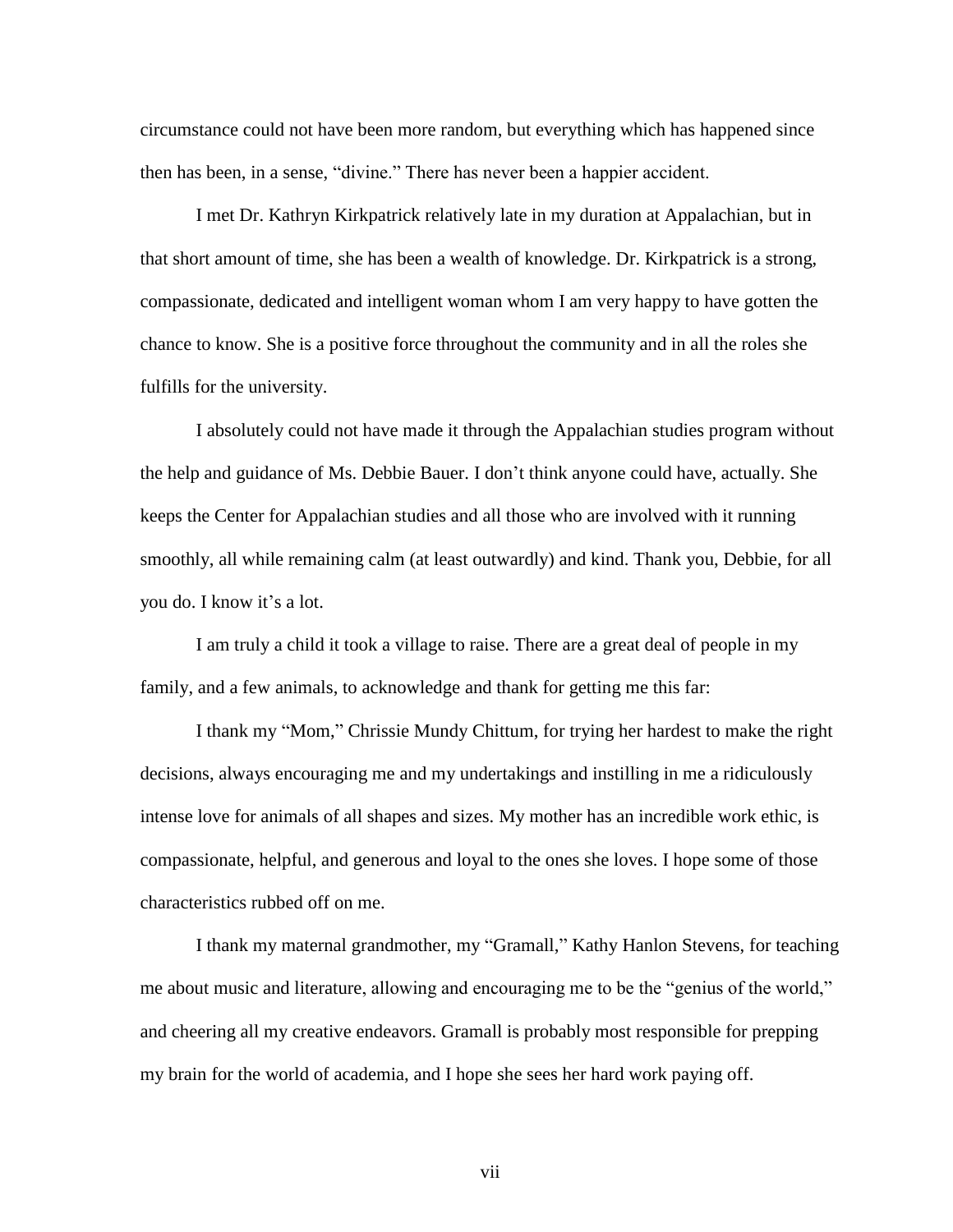I thank my paternal grandmother, my "Granny," Linda Mason Ewing, just for being her. She is the most wonderful grandmother a person could have; philanthropic, kind, intelligent and generous. She is a pillar in her community and has always been a positive force in my life, providing encouragement, support and love. I am proud to be her granddaughter and I hope to carry on her legacy.

I thank my ever-patient and loving boyfriend, Jon Kirchner. Jon has been by my side for nearly six years now, through all the ups and downs life has offered us. He is my best friend, biggest support and most frequent source of laughter. I am thankful for him each and every day.

I thank Flip, my childhood dog. He taught me the fundamentals of friendship. When he went, a piece of me went with him. I thank my dearly beloved Fourpy. He was always a welcome distraction, whom I still think of and miss daily. I thank Pilot and Kapper, my and Jon's dogs. Coming home to their sweet, smiling faces and wagging tails is usually the best part of my day. Finally, I thank Mao and Meep, our cats. I believe that having a warm, purring cat on your lap or in your bed is one of the great joys in everyday life.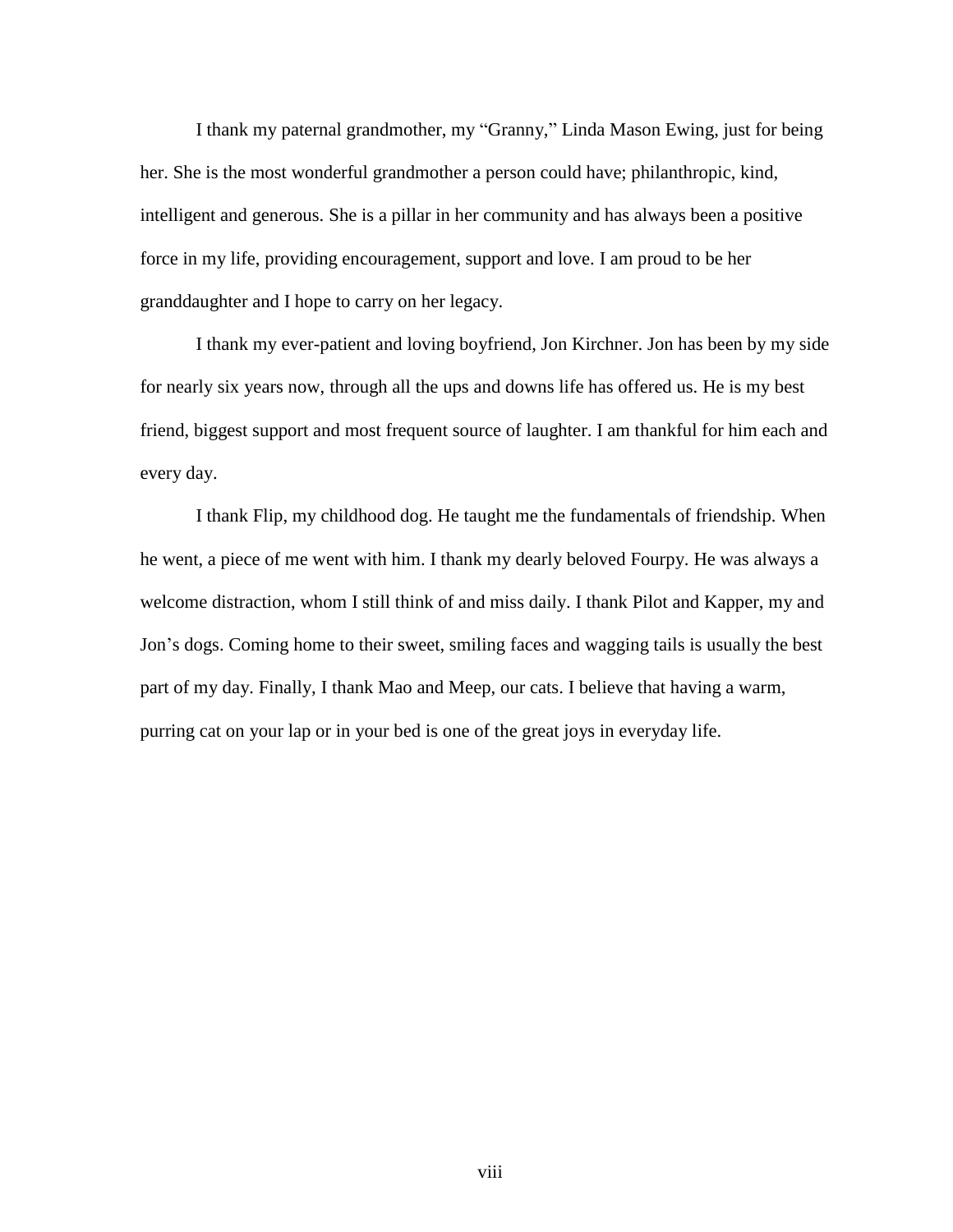## TABLE OF CONTENTS

| WORKS INCLUDED IN "APPALACHIAN ANIMALS ON OUR MIND" 4                                                                            |    |
|----------------------------------------------------------------------------------------------------------------------------------|----|
|                                                                                                                                  |    |
|                                                                                                                                  |    |
| <b>CHAPTER 1: A BRIEF HISTORY AND LITERARY ANALYSIS OF THE EFFECTS</b><br>OF SETTLEMENT AND INDUSTRIALIZATION ON THE APPALACHIAN |    |
|                                                                                                                                  |    |
|                                                                                                                                  |    |
|                                                                                                                                  |    |
|                                                                                                                                  |    |
|                                                                                                                                  |    |
|                                                                                                                                  |    |
| <b>CHAPTER 2: LITERARY ANIMALS: REPRESENTATIONS OF THE NONHUMAN</b>                                                              |    |
|                                                                                                                                  |    |
| 2.2. NONHUMAN ANIMALS AND CULTURAL STUDIES THROUGH LITERARY                                                                      |    |
|                                                                                                                                  |    |
| <b>2.4. LITERARY ANIMALS</b>                                                                                                     | 48 |
|                                                                                                                                  |    |
|                                                                                                                                  |    |
|                                                                                                                                  |    |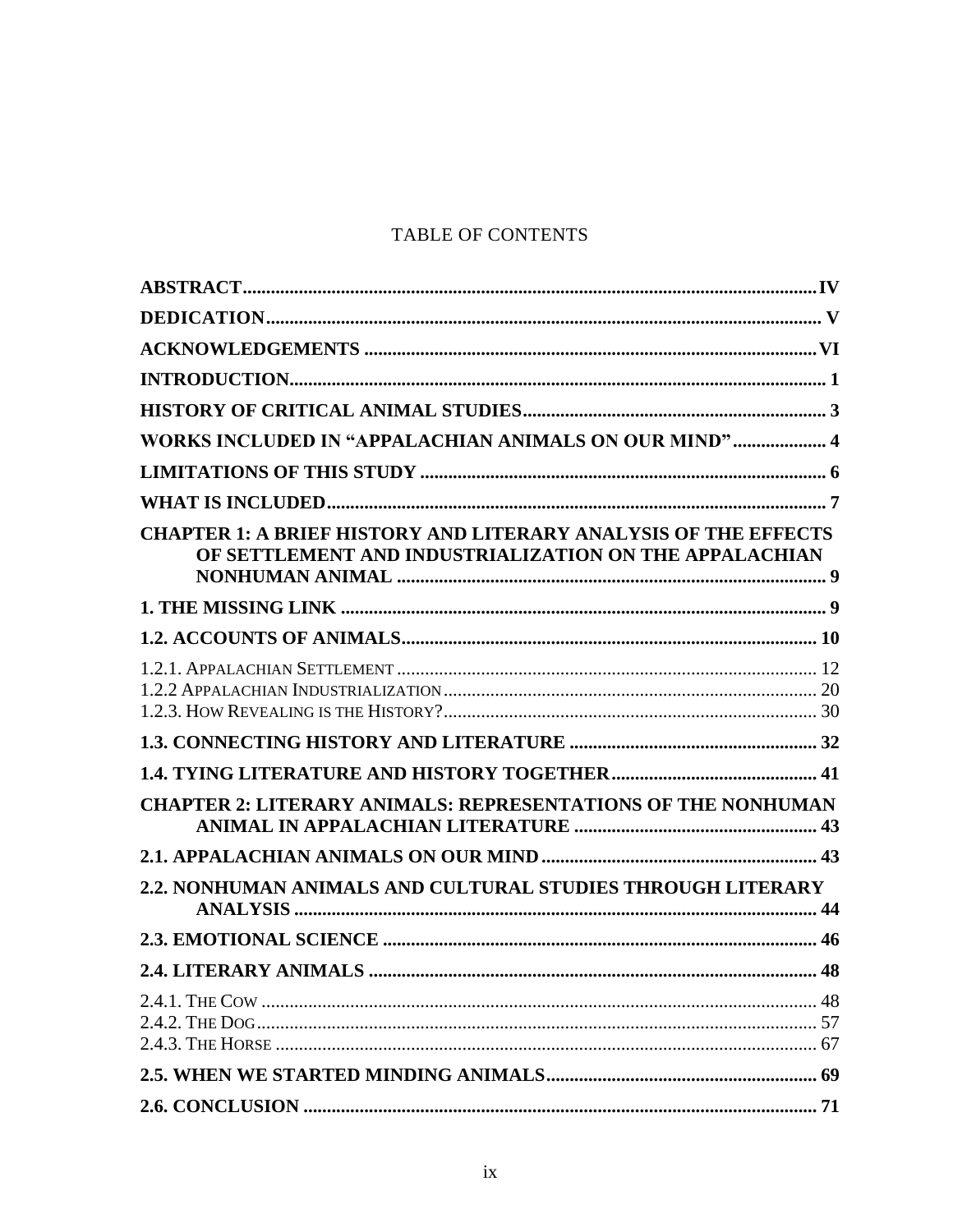| <b>CHAPTER 3: THE "WOMEN-ANIMALS-NATURE ASSOCIATION":</b>         |  |
|-------------------------------------------------------------------|--|
| <b>APPALACHIAN LITERATURE THROUGH AN ECOFEMINIST LENS 73</b>      |  |
|                                                                   |  |
| 3.2. APPLYING ECOFEMINISM IN APPALACHIAN LITERATURE 76            |  |
|                                                                   |  |
|                                                                   |  |
| <b>CHAPTER 4: THE MOUNTAINEER AND HIS MUTT: EXPANDING KINSHIP</b> |  |
|                                                                   |  |
|                                                                   |  |
|                                                                   |  |
| 4.4. EXPANDING KINSHIP TIES TO ANIMALS IN APPALACHIAN LITERATURE  |  |
|                                                                   |  |
|                                                                   |  |
|                                                                   |  |
|                                                                   |  |
|                                                                   |  |
|                                                                   |  |
|                                                                   |  |
|                                                                   |  |
|                                                                   |  |
|                                                                   |  |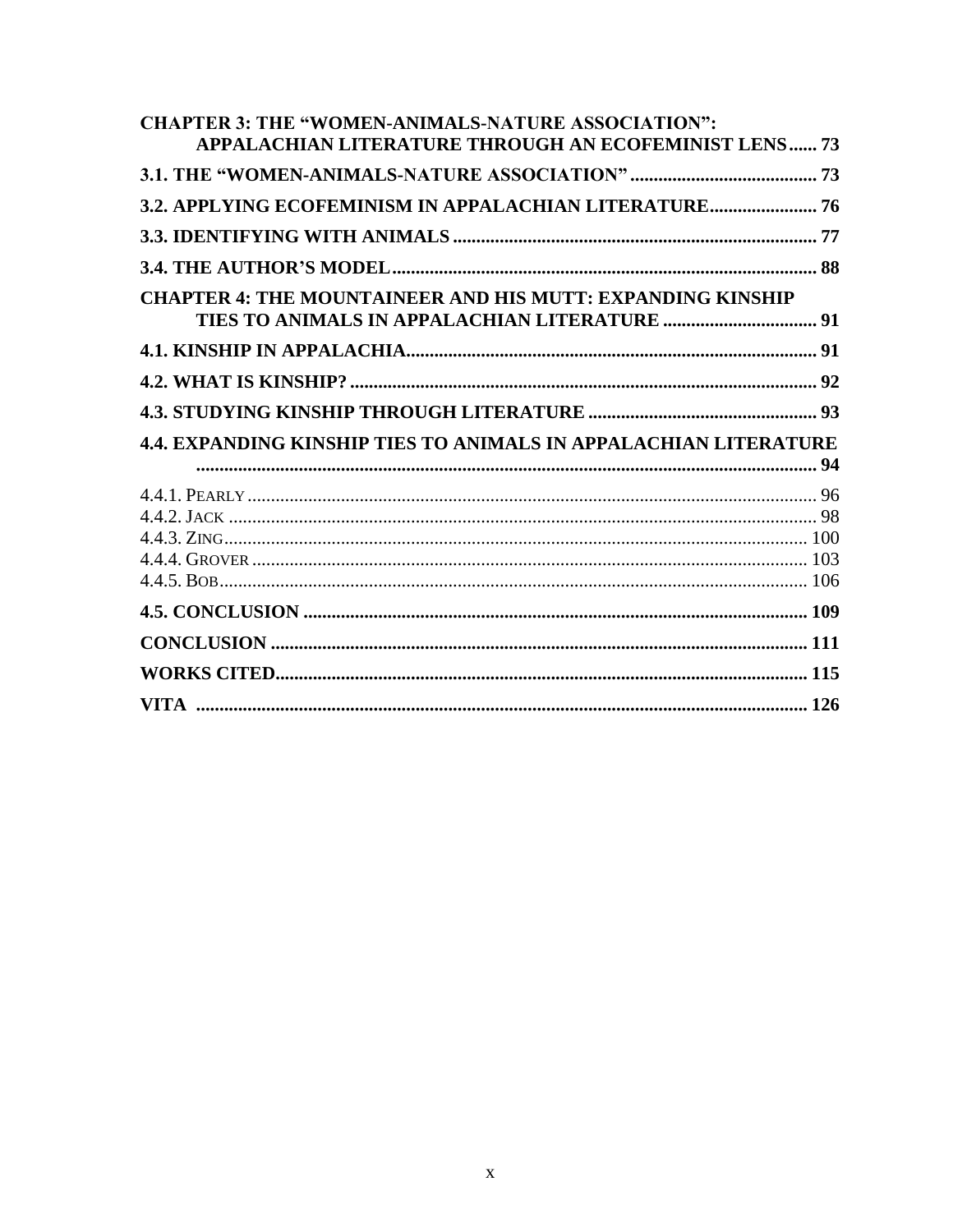#### **INTRODUCTION**

In the early 1960s, anthropologist Claude Levi-Strauss suggested that scholars should pay closer attention to animals. He believed by "thinking with" them we might understand human societies in new ways.<sup>1</sup> Since this time, scholars in the social sciences and humanities have begun to pay closer attention, and we have realized that animals have cosmological significance, kinship meanings, subsistence values, economic values, social exchange meanings, and socio-ecological importance. Additionally, we have come to understand that people have social relationships that encompass animals, as well as social relationships with animals themselves.

While the attention to animals is clearly not new in the social sciences and humanities, the nonhuman animal population of Appalachia, specifically, has long been overlooked by scholars. Today, the only area of Appalachian scholarship where nonhuman animals are routinely discussed is in environmental histories, and these studies are mainly about Appalachian wildlife, in its many forms. There are Appalachian scholars who have attempted to discuss and examine the existence, origin, biology and behavior of nonhuman animals in Appalachia, with regard to their link to evolution and nature; however, no one has yet studied the relationship between Appalachian people and nonhuman Appalachian animals.

 $\overline{a}$ 

<sup>&</sup>lt;sup>1</sup> See Claude Levi-Strauss, *Totemism*, Trans. Rodney Needham (Boston: Beacon Press, 1971).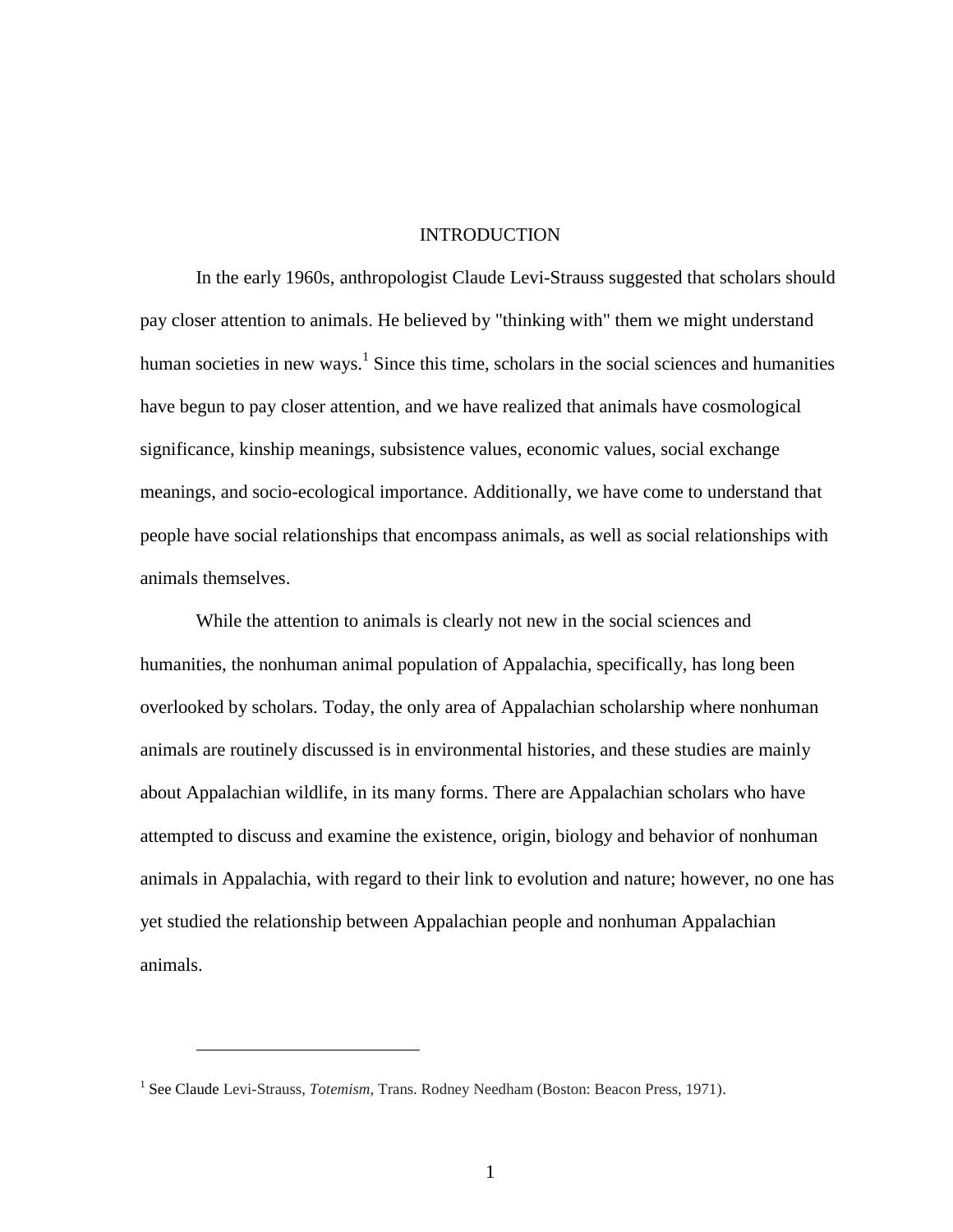I believe the consideration of animals and their place within and outside of human Appalachian society will greatly contribute to our understanding of Appalachian culture. Therefore, the goal of this project is to discover and examine the ways human experiences with nonhuman animals have shaped Appalachian culture by merging, for the first time, the two fields of Appalachian studies and critical animal studies (CAS). Throughout this thesis, I introduce a new approach to the study of Appalachian culture which recognizes that the "proliferation of nonhumans in human society makes it impossible to recognize a pure human society" (Fudge, *Renaissance* 3). Examining Appalachian culture through the critical animal studies lens will ultimately allow for a deeper understanding of Appalachian humans and nonhumans, as well as the co-evolutionary process these two groups have undergone.

The emerging field of critical animal studies (CAS), paired with Appalachian studies, is the ideal forum for this new discussion to take place. CAS is an interdisciplinary field of study, with the main goal of "transform[ing] higher education into a more inclusive environment for all species" so that it may be possible for humankind "to eliminate the domination and oppression of animals" ("About ICAS" np). CAS's commonly held belief is that in order for this to happen, it is necessary for scholars to "come together under one common field of study, similar to that of other marginalized fields of study, [to] constructively debate theories, tactics, and strategies" ("About ICAS" np). CAS' activist and interdisciplinary nature fits well with Appalachian studies because Appalachian studies is a discipline that seeks to "promote and engage dialogue, research, scholarship, education, creative expression, and action among scholars, educators, practitioners, grassroots activists, students, individuals, groups and institutions" ("Mission, Policies and Bylaws" np). Both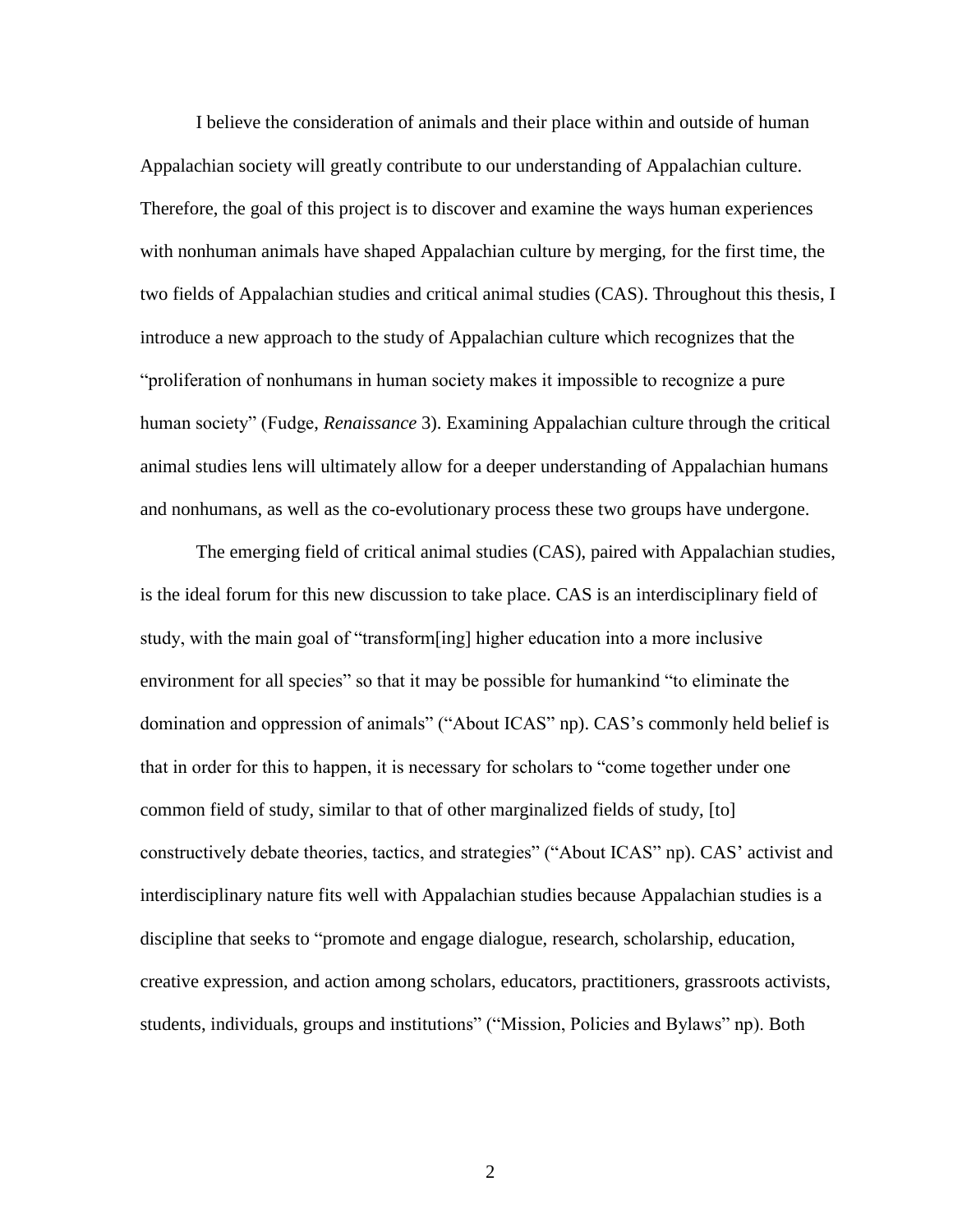fields of study strive to understand a marginalized population and often misunderstood subject.

#### **History of Critical Animal Studies**

"Critical animal studies" is a term that emerged from dialogue between scholars and animal rights activists around the world in 2006. In 2007, the Center on Animal Liberation Affairs (CALA) changed its name to the Institute for Critical Animal Studies (ICAS) to accommodate this rapidly growing discipline. Since this change, many important advancements in CAS have taken place. These include the first critical animal studies minor and concentration, at Brock University in Ontario, Canada, which has since been followed by many others throughout Canada, the United States, and other countries; and the development of the Journal for Critical Animal Studies (JCAS), also in 2007.

One of this interdisciplinary field of study's main goals is to "transform higher education into a more inclusive environment for all species" so that it may be possible for humankind "to eliminate the domination and oppression of animals" ("About ICAS" np). CAS's commonly held belief is that in order for this to happen, it is necessary for scholars to "come together under one common field of study, similar to that of other marginalized fields of study, [to] constructively debate theories, tactics, and strategies" ("About ICAS" np). Since CAS's introduction to the world of academia, scholars from a variety of fields, such as anthropology, ecology, ethology, sociology, social work, literature, and philosophy, have been able to work together to accomplish these goals in a variety of ways.

The Journal for Critical Animal Studies is one forum for these scholars to come together. JCAS is a blind peer-reviewed journal which is published four times a year by ICAS. The focus of this academic journal is to "promote, encourage, support and enable the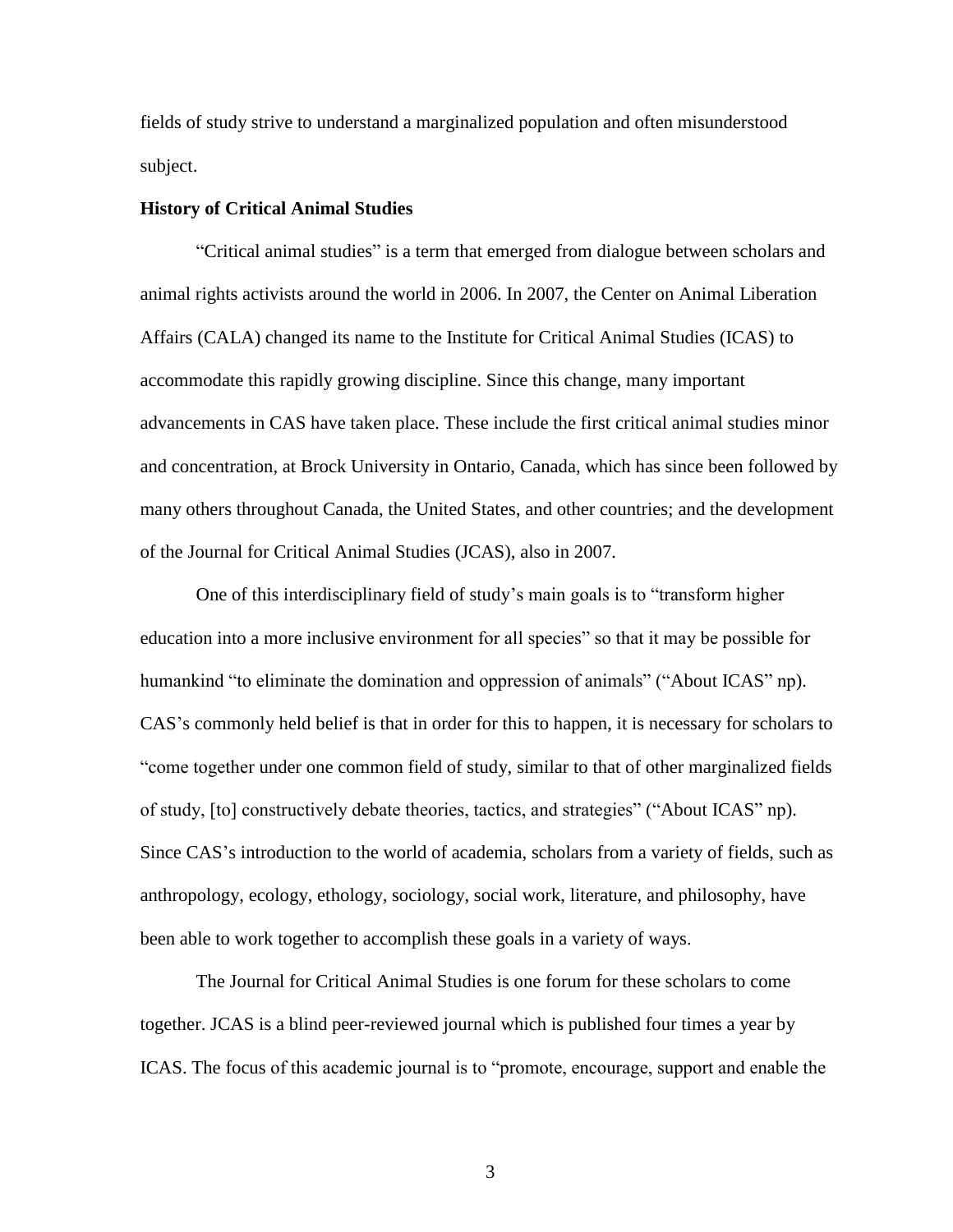publication of research and writing that develops the dynamic field of critical animal studies" ("Journal for CAS" np). Journal editors publish work that seeks to critique the hierarchies of "multifaceted and systemic phenomenon, [including] racism, sexism, classism, and speciesism and their intricate interrelationships" in the field of animal studies ("Journal for CAS" np).

Another way in which ICAS has created an environment for scholars and activists to work together is through the Annual Conference for Critical Animal Studies. This conference has been held at a variety of locations in North America over the past few years, with SUNY Cortland, Yale University and the University of Montana holding the three most recent conferences. Prior to ICAS's creation, similar conferences were held by the CALA, and go back to the year 2002. In addition to holding their own annual conference, ICAS sponsors several similar conferences throughout North America, as well as abroad.

Organizations that ICAS frequently works with include the Australian Animal Studies Group, the Institute for Animals and Social Justice (based in the United Kingdom), the Nordic Animal Studies Network, the New Zealand Centre for Human-Animal Studies, the Group for Society and Animal Studies (based in Germany), and the Animals and Society Institute, which, like ICAS, is based in the United States. All of these institutions and groups have been founded relatively recently, much like ICAS. Their existence rests on the same basic foundations: fostering the link between activism and academic studies relating to the welfare of animals throughout the world.

#### **Works Included in "Appalachian Animals on Our Mind"**

Some of the literature analyzed in this thesis is in the literary genre of local-color. Within the field of Appalachian studies, there is somewhat of a disagreement as to whether or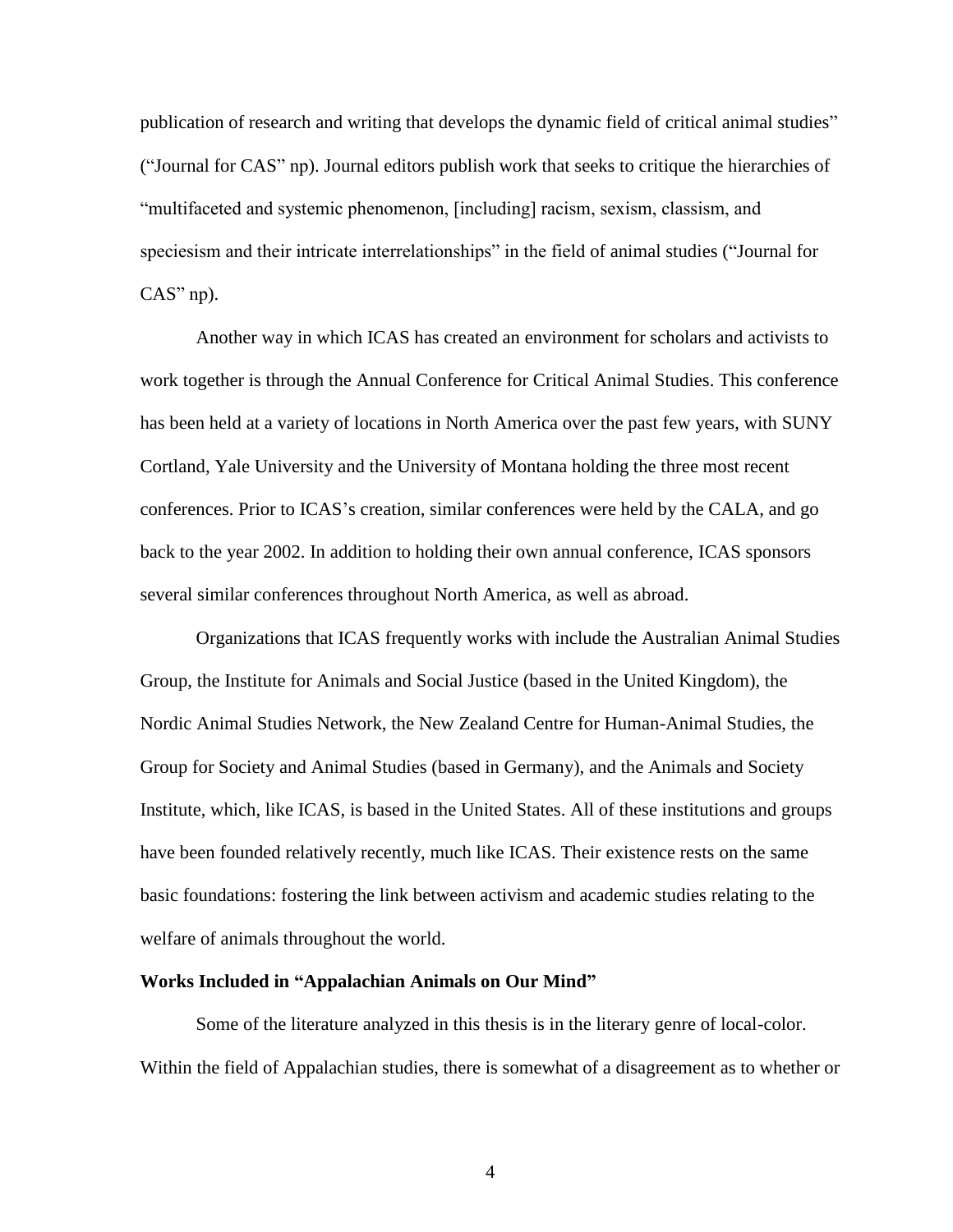not Appalachian local-color writing should be considered Appalachian literature. The reasoning behind this difference in opinion has much to do with definitions of what makes literature Appalachian. Writers such as Lee Smith, Wilma Dykeman, James Still and Harriette Simpson Arnow, who will be discussed later in this essay, are generally considered to be Appalachian writers because they each meet two criteria. Each of these writers is from Appalachia, and the majority of their stories are set in Appalachia. This is not always the case with local-color writers.

Mary Noailles Murfree, Constance Fenimore Woolson and John Fox, Jr. are some of the most recognizable names associated with Appalachian local color. Though many of their stories are set in the mountains of Appalachia, meeting one criterion, they are not natives of the region. Their "outsider" perspective on Appalachian culture has been charged with creating and contributing to long-standing stereotypes and misinformation about the region. Henry D. Shapiro, a well-respected scholar of Appalachian history, was one of the first researchers to study the effects local color had on America's perception of Appalachia. Shapiro argues that local color "involved the selection of certain aspects of reality for consideration instead of others, and an attempt to order the aspects of reality thus perceived" (4). Furthermore, "the scenes and events [writers] described were presented as typical of scenes and events which anyone visiting the area might observe, the persons typical of those whom anyone might meet" (Shapiro 18). What the careful choice of characteristics and presentation of truth led to was the placement of "Appalachia and America in radical opposition" (Shaprio 4). Americans soon began to believe that Appalachia had "physical,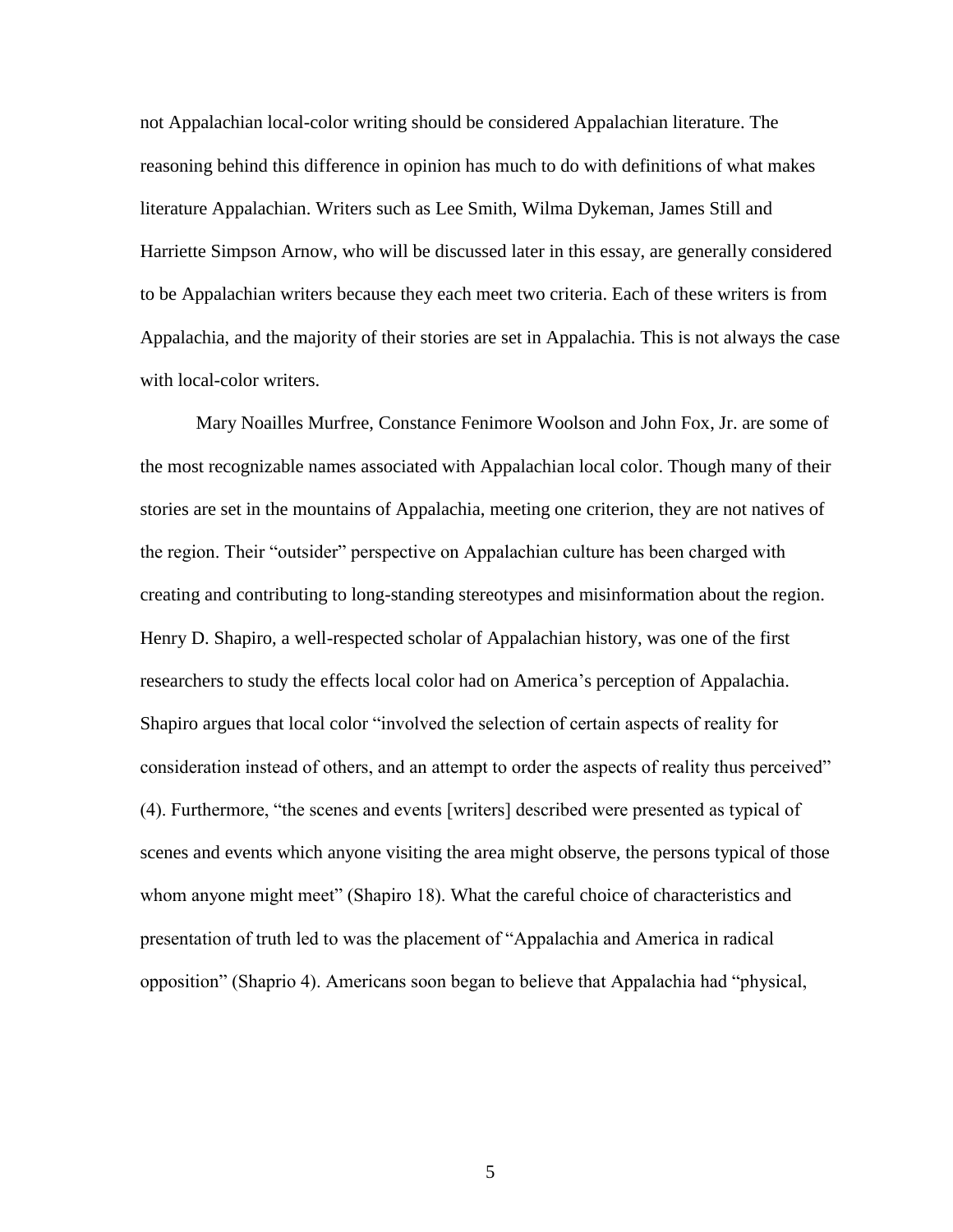social, and cultural characteristics that made it fundamentally different from the rest of" (Shapiro 18) the United States, thereby making Appalachia America's "other." 2

Although local color carries with it these negative connotations within the community of Appalachian studies, for the purposes of this study, local color writing about Appalachia will be considered Appalachian literature. The local color stories examined here are all set in Appalachia. They were written and published roughly between the 1870s and 1890s, during the period of industrialization.

With this noted, the works of Appalachian literature that are examined in this thesis include, Harriette Arnow's *Hunter's Horn*, Wilma Dykeman's *The Tall Woman*, John Fox, Jr.'s *The Little Shepherd of Kingdom Come*, Bobbie Ann Mason's "Lying Doggo," Mary Noailles Murfree's "A Mountain Storm," Lee Smith's *Fair and Tender Ladies* and "Bob, A Dog"; James Still's *River of Earth*, and Constance Fenimore Woolson's "Up in the Blue Ridge."

#### **Limitations of this Study**

 $\overline{a}$ 

The literature I have chosen to discuss in the following chapters of this work is by no means all-inclusive of the Appalachian works of fiction that include animals and animal characters. I was introduced to many pieces of fiction during my first semester of graduate studies in a class on Appalachian literature. I use several works I discovered during that class in this study. Other works have come from classes on southern literature and Appalachian short stories, as well as those I discovered on my own. The analysis I perform on the

 $2$  America's "othering" of Appalachia carries its own set of issues. Postcolonial theorist Edward Said examines a dominating society's need to "other" a people in order to control them in *Orientalism* (New York: Vintage Books, 1979) and *Culture and Imperialism* (New York: Knopf, 1993).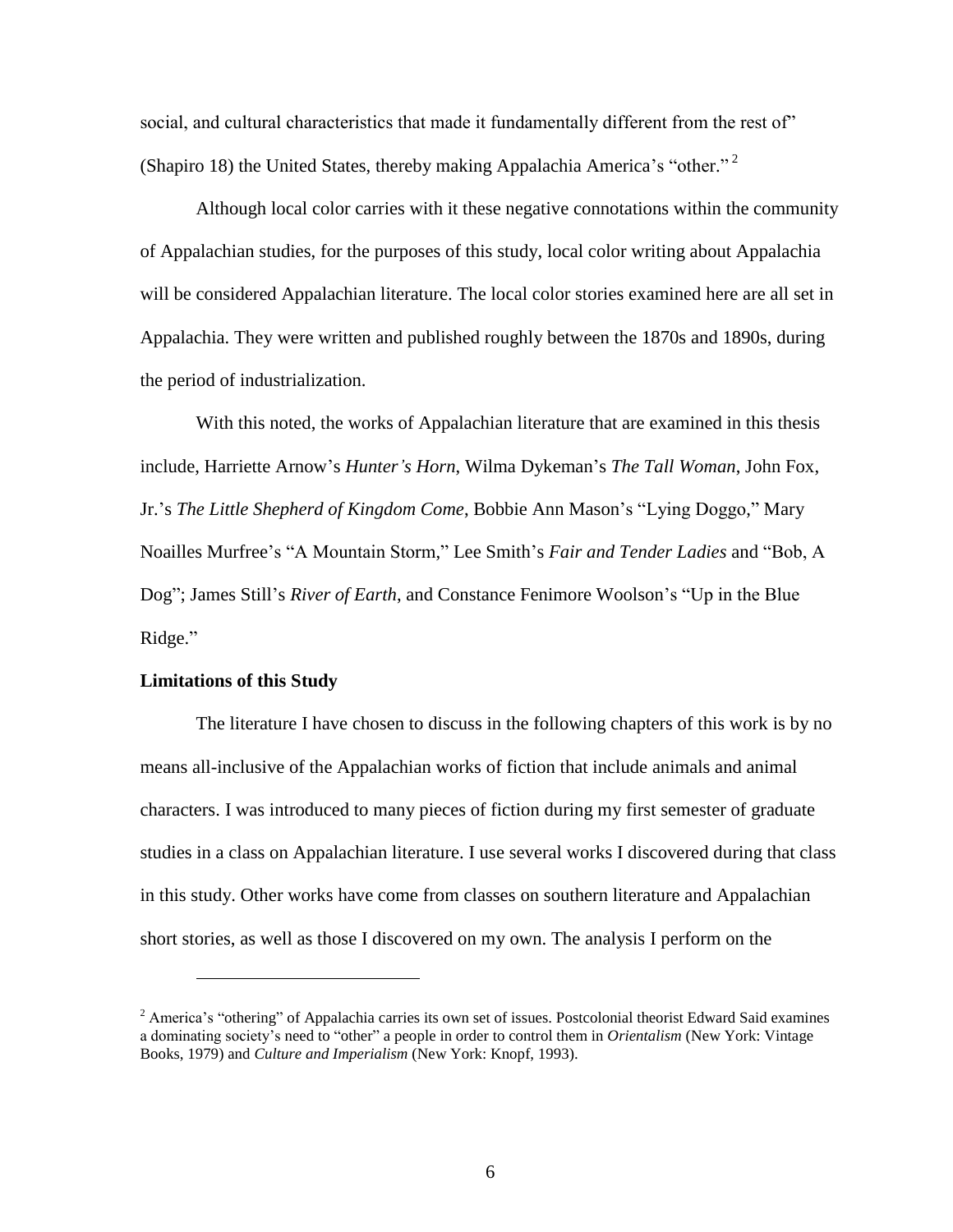literature in this thesis could be done on just about any piece of Appalachian fiction. Animals, whether they are pets, domesticated livestock, or wild, appear in the majority of the Appalachian literature I have read.

Similar to the limited amount of Appalachian literature appearing in this thesis is the limited types of animals studied. The majority of the animals discussed later in this work are pets, such as dogs; working animals, such as cows and horses; and very few wild animals. The animals analyzed in the following chapters are but a small sample of the abundance of animals in Appalachia and Appalachian literature. These animals have been chosen based on two primary criteria. The first criterion is the development and importance of the animal characters in the works of literature I have chosen. The second criterion is the type of animals human characters most commonly built relationships with. It is more common for characters to build relationships with dogs than it is for them to have relationships with turkeys, for example.

Finally, though this thesis studies the human-animal relationships in history and literature, it is important to recognize that this is not the only way to go about combining the fields of Appalachian studies and Critical animal studies. There are many other ways this could be done, including through different historical, anthropological, and sociological methods. There is much rewarding work to be done in this area. This thesis is only a beginning.

#### **What is Included**

The first chapter of "Appalachian Animals on Our Mind" is a brief history of trends in the animal population in Appalachia beginning at the onset of Euro-American settlement in the mountain region. This historical analysis combines both primary and secondary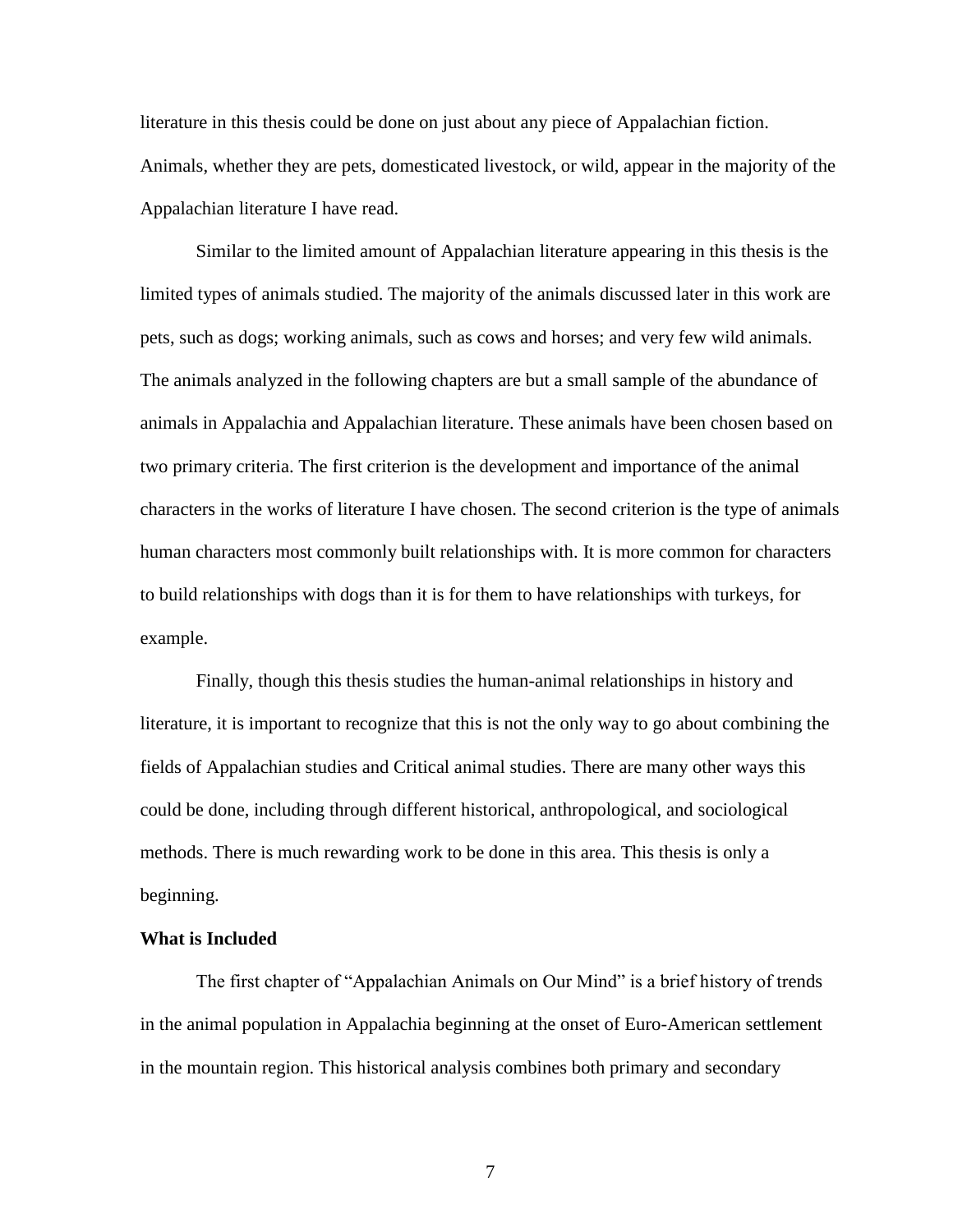sources to provide an overview of the history, so readers can better understand the ways Appalachian people and animals have related to one another since their relationships first began to form. The historical section of chapter one is followed by a study of a few works of literature that reflect the historical themes laid out in the beginning of that chapter. This is done to illustrate the links between Appalachian history and Appalachian literature.

The remaining three chapters of "Appalachian Animals on Our Mind" explore the literature using different methods of literary criticism to reveal themes other than historical ones. Chapter two, for example, combines the studies of human psychology and cognitive ethology to reveal the emotional side of relationships between humans and animals in Appalachia. Chapter three looks at the same literature from chapters one and two, but adds two new stories to the analysis, which are then carried on into chapter four. Specifically, chapter three looks at works of Appalachian literature using an ecofeminist approach to examine the similarities and differences in the ways men, women, and children form and maintain relationships with nonhuman animals. Chapter four, the final chapter of this study, applies an anthropological model to the study of human-animal relationships to see how nonhuman animals can be viewed as extended family and function in kinship networks. Finally, the conclusion of "Appalachian Animals on Our Mind" summarizes the findings and offers new directions for scholars to take in the study of human-animal relationships in Appalachian literature, as well as in the broader scope of Appalachian studies.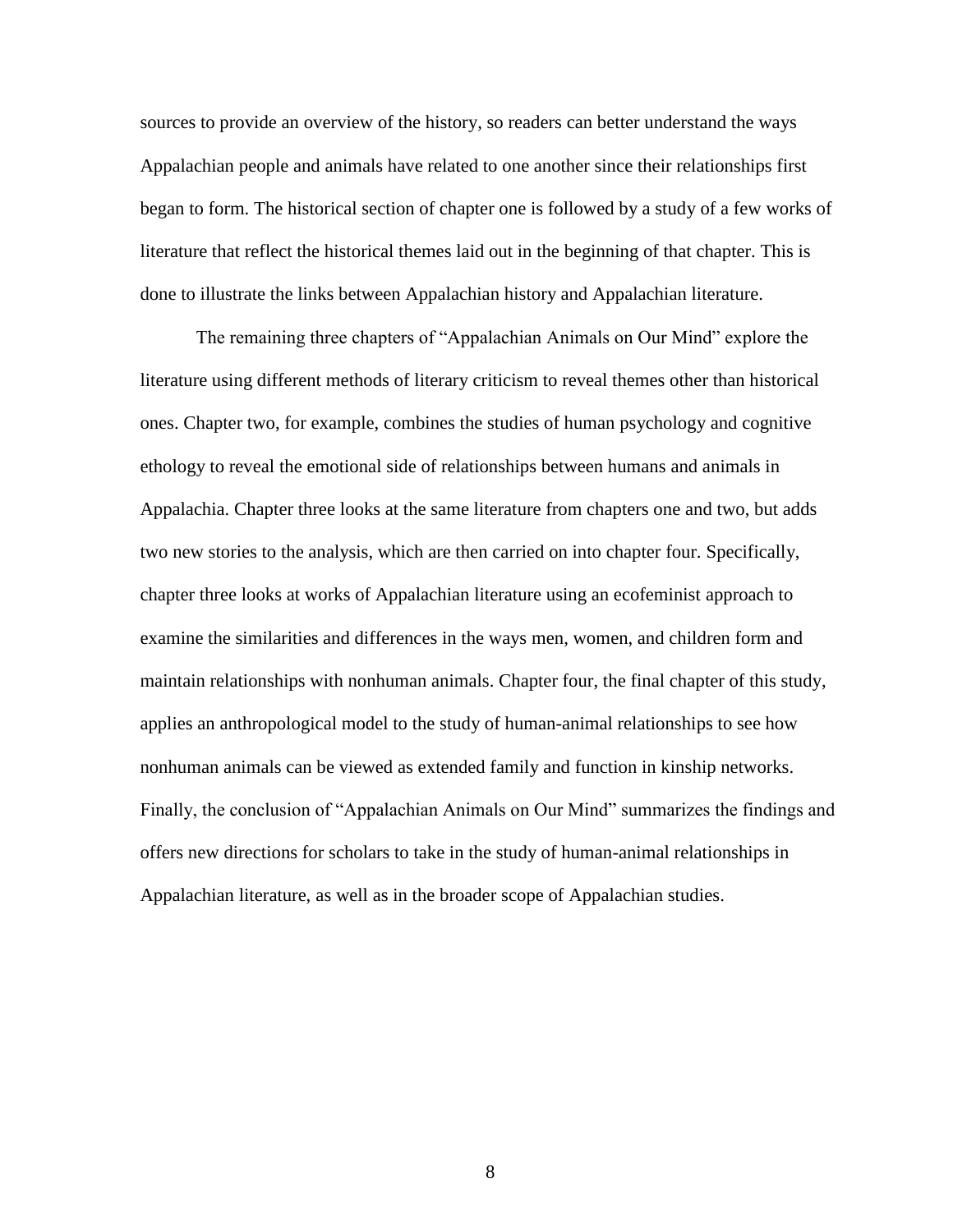# CHAPTER 1: A BRIEF HISTORY AND LITERARY ANALYSIS OF THE EFFECTS OF SETTLEMENT AND INDUSTRIALIZATION ON THE APPALACHIAN NONHUMAN ANIMAL

#### **1. The Missing Link**

In the introduction to her edited collection *Renaissance Beasts: Of Animals, Humans and Other Wonderful Creatures* Erica Fudge notes that "humans cannot think about themselves—their cultures, societies, and political structures—without recognizing the importance of nonhumans to themselves, their cultures, societies, and political structures" (4). As revealed later in this chapter, animals have not been entirely absent from the study of Appalachia. However, the study of Appalachian animals thus far has been an anthropocentric one. Until now, scholars have taken "an instrumental attitude" toward Appalachian animals "by which animals are objectified" (Fudge, *Renaissance* 2) and seen as "objects of analysis" (Fudge, *Renaissance* 3).

The goal of this chapter is to change the direction of the study of animals in Appalachia. First, I wish to reveal how the study of animals in Appalachia thus far has regarded "animals as creatures who are objects of human analysis" (Fudge, *Renaissance* 3) through a summary of the research which has been done. Second, I hope to show that animals in Appalachia "may themselves [have] create[d] change" (Fudge, *Renaissance* 3) in humans by discussing the extent to which Appalachian humans have adapted to and evolved along with Appalachian animals.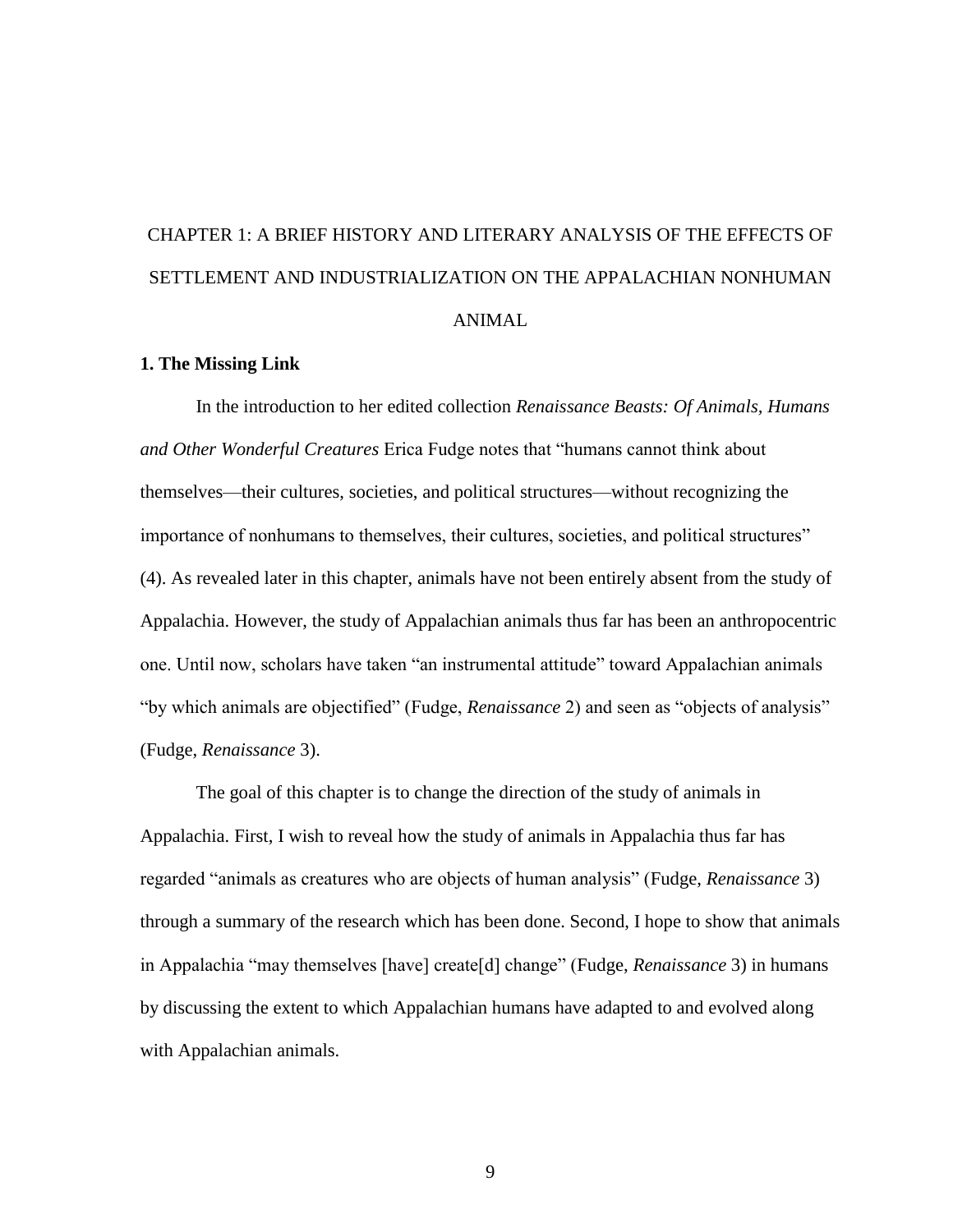I further plan to argue that "[a]nimals can be agents within culture [and that] they are never always only objects" (Fudge, *Renaissance* 4). This argument will develop through an analysis of prominent works of Appalachian fiction. Literary analysis will shed light on how prominent themes regarding animals in Appalachian history have been and continue to be explored in literature of the region. Looking at animal-related historical themes in Appalachian literature will offer CAS and Appalachian studies scholars "new ways of thinking about the place, role, and understanding of animals" (Fudge, *Renaissance* 3) in the history of Appalachia.

#### **1.2. Accounts of Animals**

 $\overline{a}$ 

Environmental histories not only provide information regarding wildlife and nonhuman animals that are native to Appalachia, they also include discussions of domesticated animals and those used for agricultural purposes that, though central to Appalachian life, may not have originated in the region. Scholars such as Donald Edward Davis and Chris Bolgiano, Scott Weidensaul, Susan Yarnell, and George Constanz<sup>3</sup> have written environmental histories which include information about the nonhuman animal population of Appalachia. Several of these studies, including Weidensaul's *Mountains of the Heart: A Natural History of the Appalachians*, focus on the Appalachian wilderness and wild

 $3$  For comprehensive works on Appalachian environmental history that include discussions of animals, see Donald Edward Davis, *Homeplace Geography: Essays for Appalachia* (Macon: Mercer University Press, 2006) and *Where There are Mountains: An Environmental History of the Southern Appalachians* (Athens: University of Georgia Press, 2000); Chris Bolgiano, *Mountain Lion: An Unnatural History of Pumas and People* (Mechanicsburg: Stackpole Books, 1995); Scott Weidensaul, *Mountains of the Heart: A Natural History of the Appalachians* (Golden: Fulcrum Pub., 1994); Susan Yarnell, *The Southern Appalachians: A History of the Landscape* (Asheville: U.S. Dept. of Agriculture, Forest Service, Southern Research Station, 1998); and George Constanz, *Hollows, Peepers, and Highlanders: An Appalachian Mountain Ecology* (Morgantown: West Virginia University Press, 2004).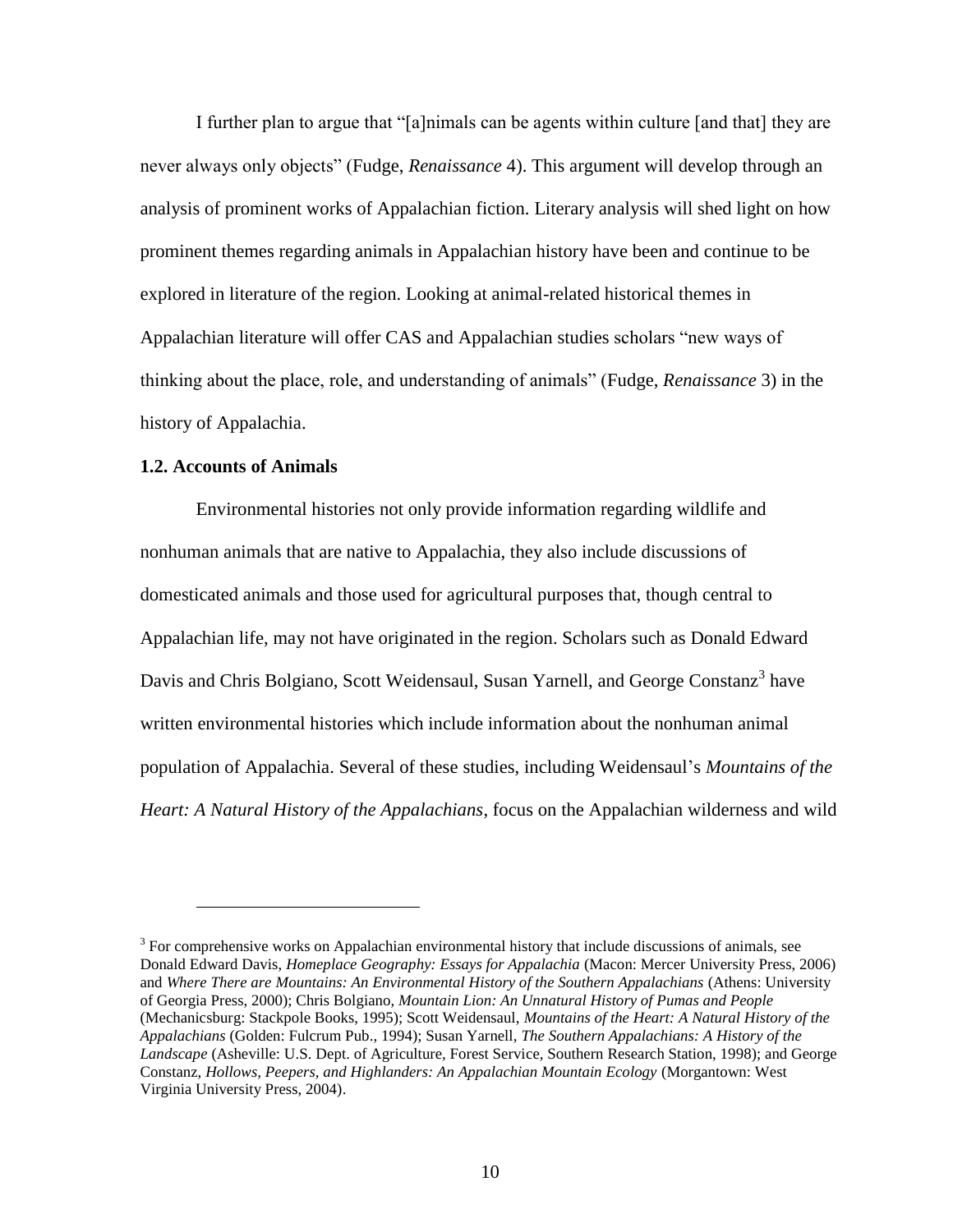animals. Weidensaul, in particular, takes a scientific approach to Appalachian wildlife and examines the evolution of animals in the Appalachian Mountains.

Other academics who have attempted to account for the nonhuman animal population in Appalachia have done so by studying the economy. In *The First American Frontier: Transition to Capitalism in Southern Appalachia, 1700-1860,* Wilma Dunaway discusses the financial structures that once surrounded nonhuman animals in the Appalachian Mountains. She describes the money earned and spent from raising, marketing, and selling livestock over a period of more than 150 years. Ron Eller provides similar information for a later period in *Miners, Millhands and Mountaineers: Industrialization of the Appalachian South, 1880-*

*1930*. He discusses the importance of livestock and other nonhuman animals to the livelihood of individual families in Appalachia, whether livestock raising was their main source of income or not.

Like Eller's study, Donald Edward Davis's work sometimes focuses on the importance of particular nonhuman animals to singular Appalachian families. However, unlike Eller, Davis tends not to emphasize the financial value of the animal, and instead, directs his critical attention toward the other ways nonhuman animals have been useful for people living in the Appalachian Mountains. For example, his essay "Feist or Fiction?: The Squirrel Dog of the Southern Mountains," which appears in his collection *Homeplace Geography*, reveals the importance of a specific breed of dog, the Feist, to Appalachian hunters and their families. He notes that these dogs not only served as companions in hunting, they were also used as guard dogs and family pets.

Though several scholars have analyzed nonhuman animals' importance to Appalachia in limited ways, no one has yet done a comprehensive study of the importance of nonhuman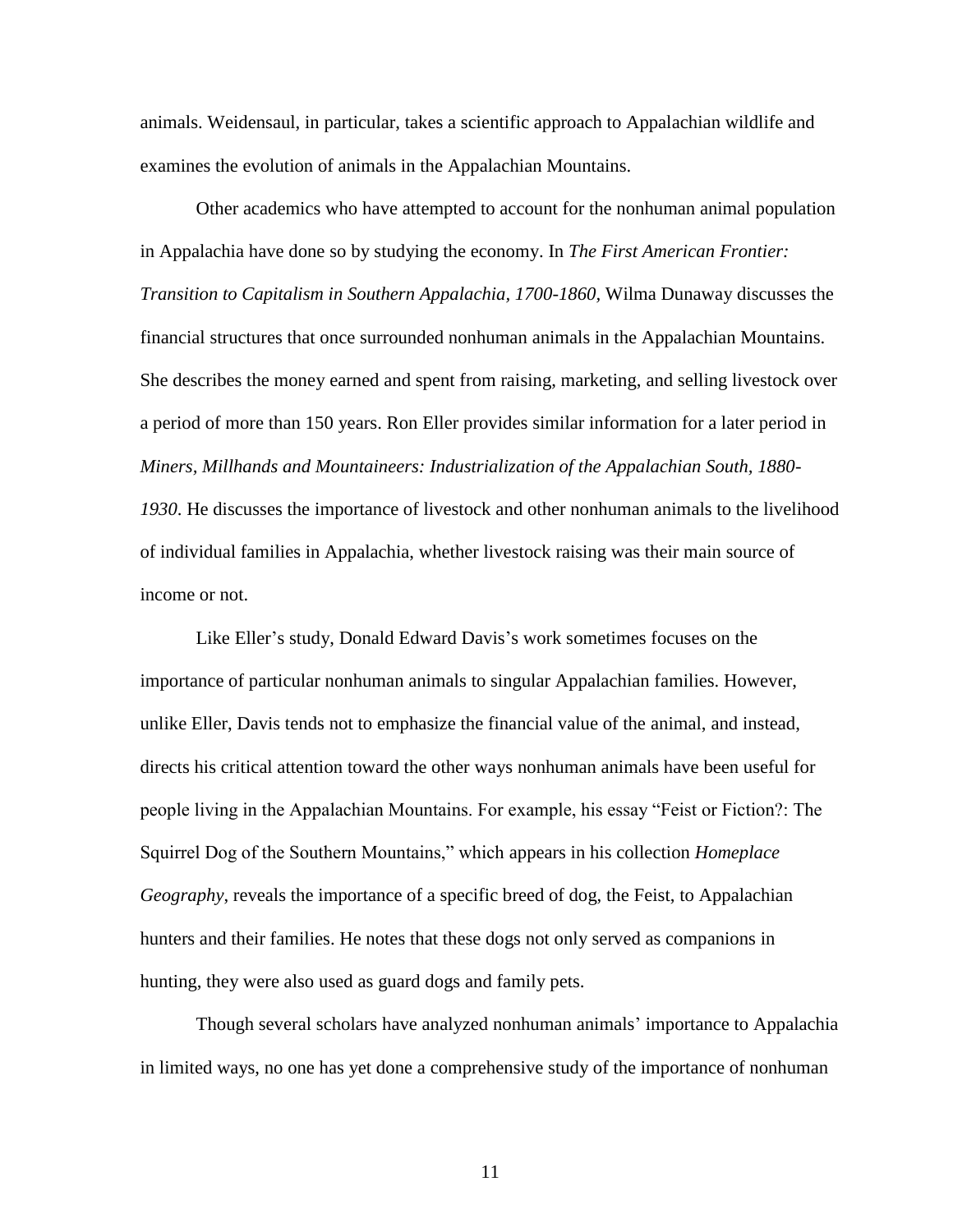animals in Appalachian history. Researchers who are currently seeking information on the nonhuman animal population and the variety of ways Appalachian people interacted with that population have no authoritative resource to turn to. Instead, investigators must locate and read between the lines of the written history that does, however minimally, contain information on Appalachian nonhuman animals, and form their own ideas. The purpose of this section is to provide a brief history of two eras of Appalachian history that affected wild and domesticated nonhuman animals in significant ways.

#### **1.2.1. Appalachian Settlement**

 $\overline{a}$ 

The period of Euro-American settlement in Appalachia began in the late eighteenth century. Prior to this time, the Royal Proclamation of 1763 prohibited settlers from moving west of the Blue Ridge Mountain chain.<sup>4</sup> The Proclamation had been put in place so that the British government would not have to handle the ordeals that came along with white settlers moving into Native American territory. Native Americans had been living in the Appalachian Mountains for thousands of years before European colonists began to encroach on their territory. Over this time, the Native American population of Appalachia had developed their own way of living with the fauna of the region.<sup>5</sup> The Proclamation became obsolete at the end of the American Revolutionary War. Settlers were then able and encouraged to cross the mountain crests and move into the trans-Appalachian region.

By the beginning of the nineteenth century, Appalachia "contained almost half a million [European] inhabitants" (Salstrom 3) and was continuing to grow in population.

<sup>&</sup>lt;sup>4</sup> See Colin Calloway, *The Scratch of a Pen: 1763 and the Transformation of North America* (Oxford: Oxford University Press, 2006).

 $<sup>5</sup>$  For information regarding the ways in which the Native American population of Appalachia lived with</sup> nonhuman animals, see Shepard Krech III, *The Ecological Indian: Myth and History* (New York: W.W. Norton & Co., 1999).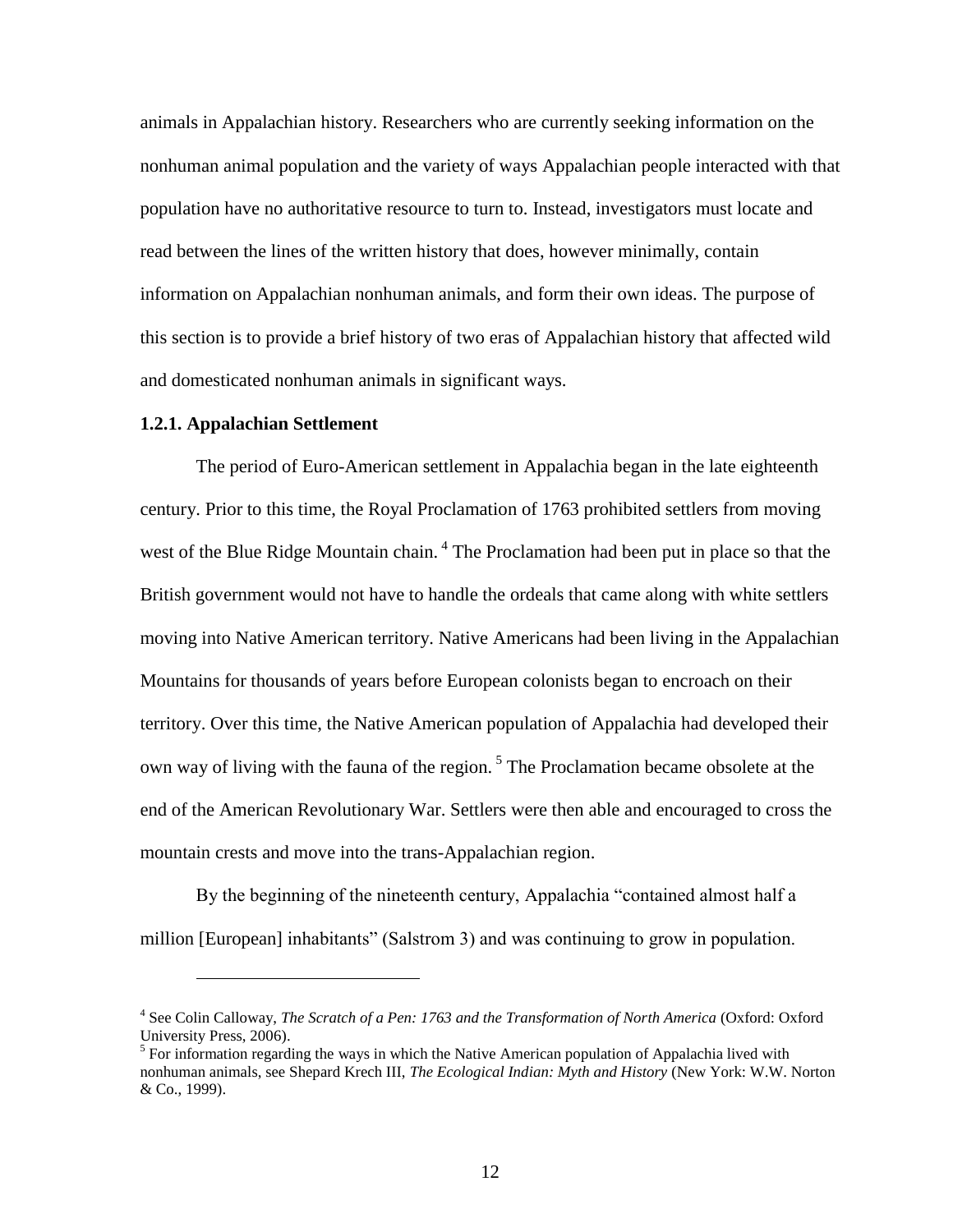When settlers found a suitable spot of unclaimed land, they stopped, made their stake and built their homes. As time went by, they had to travel further and deeper into the woods to find bits of land where they could make their new lives.  $6\overline{ }$ 

During the period of Appalachian settlement, hunting was the main means of survival and a daily activity for new Appalachian families. Guns and ammunition "were typical of the investments pioneers made" (Salstrom 4), and the purpose for this lay in the need to provide nourishment for their families. There was a large variety of wildlife available to hunt in the beginning of settlement, including deer, elk, buffalo and bear, as well as smaller game, such as turkeys, ducks, geese, swans, rabbits and squirrels. Many of these nonhuman animals were in abundance in the Appalachian wilderness.

On the domesticated front, perhaps the most important nonhuman animal to these new Appalachian people was the dog. Dogs were used in a variety of ways and "good dogs were not only valued for their hunting ability, but also because of their assistance in daily chores or their important role as watchdogs" (Davis, *Homeplace* 77). Dogs were a "source of family pride and community identity" (Davis, *Homeplace* 77). The Feist, in particular, may have been the most important breed of dog to Appalachia settlers. These "small, energetic and alert hunting dogs" (Davis, *Homeplace* 77) were used as family companions and protectors, as well as to provide assistance in hunting opossum, raccoon, groundhogs, squirrels and even black bears. The most popular dog for hunting black bears, however, was the North Carolina Plott hound. Without the assistance of this dog, "pioneers could not kill black bears in large numbers" as it was the dog who actually tracked down the bear and

 $\overline{a}$ 

<sup>6</sup> For detailed land ownership patterns during the period of Appalachian settlement, see Wilma Dunaway, *The First American Frontier: Transition to Capitalism in Southern Appalachia, 1700-1860* (Chapel Hill: University of North Carolina Press, 1996).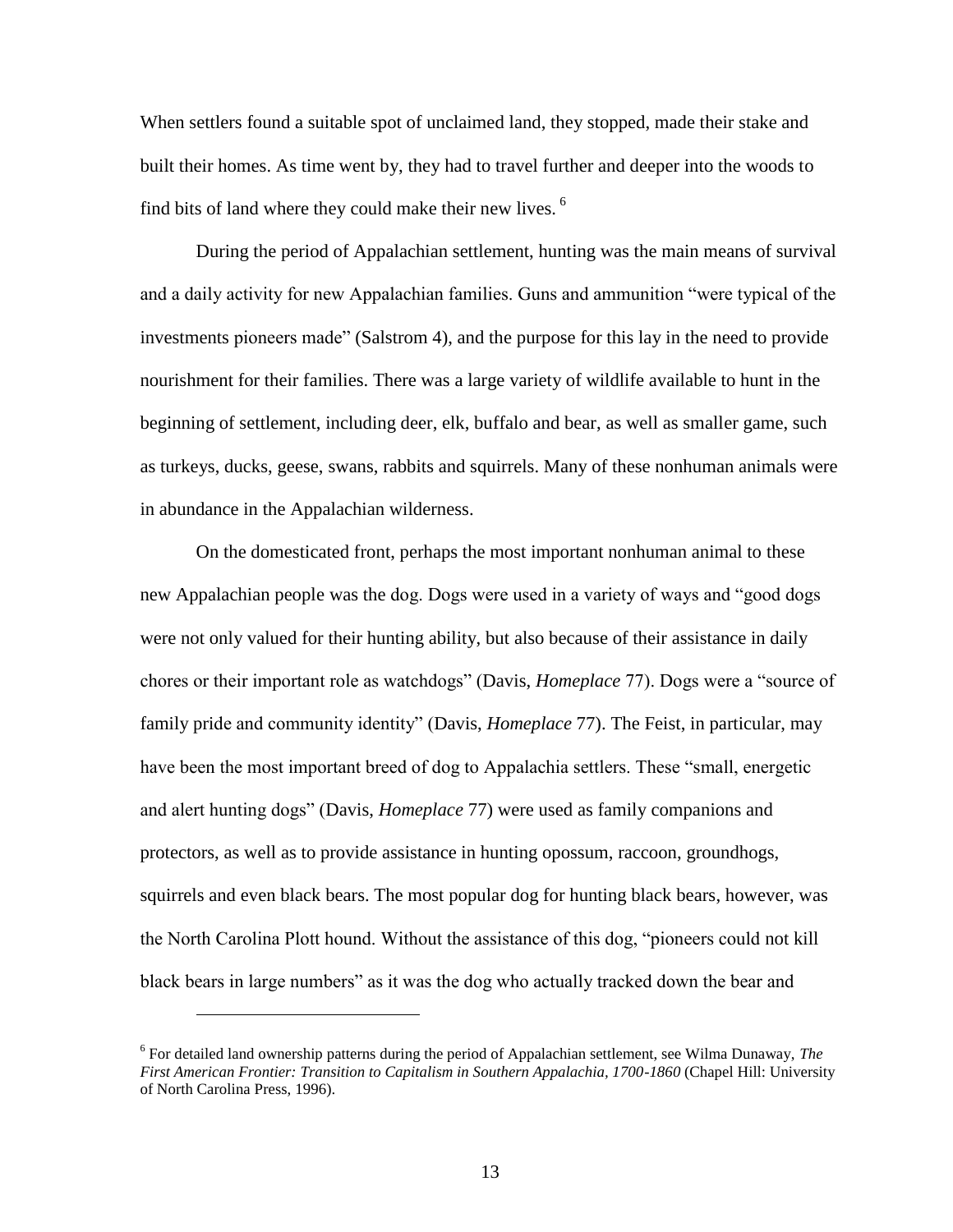"forced the bears up trees or held them at bay under rock ledges or in caves" (Davis, *Where*  115) until the hunter could shoot.

As this hunting lifestyle persisted, some elements of Appalachian wildlife quickly began to fade. As early as the late 1770s, traveler William Bartram began to notice a decline in variety and numbers of wild animals in Appalachia. He wrote,

> As for the animal productions, they are the same which originally inhabited this part of North America, except such as have been affrighted away since the invasion of the Europeans. The buffalo (Urus) once so very numerous, is not at this day to be seen in this part of the country; a few elk, and those only in the Apalachian mountains. (45-46)

The American buffalo and elk were not the only animals that began to disappear from the mountains. <sup>7</sup> Deer, in particular, were hunted en mass. During the middle-to-late 1700s, a deer harvest could include up to 2,300 deer (Davis, *Where* 112).<sup>8</sup> With numbers like these, the flesh of the animal was often left to rot in the woods, while the skin was taken to market and sold. Realizing this loss, many areas of Appalachia put restrictions on the practice of hunting deer, including the killing of does and fawns.

Similar to deer; elk, buffalo and other Appalachian nonhuman animals were not only important for their flesh. Their hides were also a source of value. In 1822, in some areas of Appalachia, "rabbit skins sold for two cents each, raccoon skins sold for twenty cents, fox skins for fifty cents, deer skins for fourteen cents a pound, bear skins for \$1.25 and otter

 $\overline{a}$ 

<sup>7</sup> For a more complete list of extinct Appalachian animals, see Benita Howell, *Culture, Environment, and Conservation in the Appalachian South* (Urbana: University of Illinois Press, 2002).

<sup>8</sup> Wilma Dunaway describes many aspects of the fur trade, including deer skins, in p. 33-48 of *The First American Frontier: Transition to Capitalism in Southern Appalachia, 1700-1860* (Chapel Hill: University of North Carolina Press, 1996).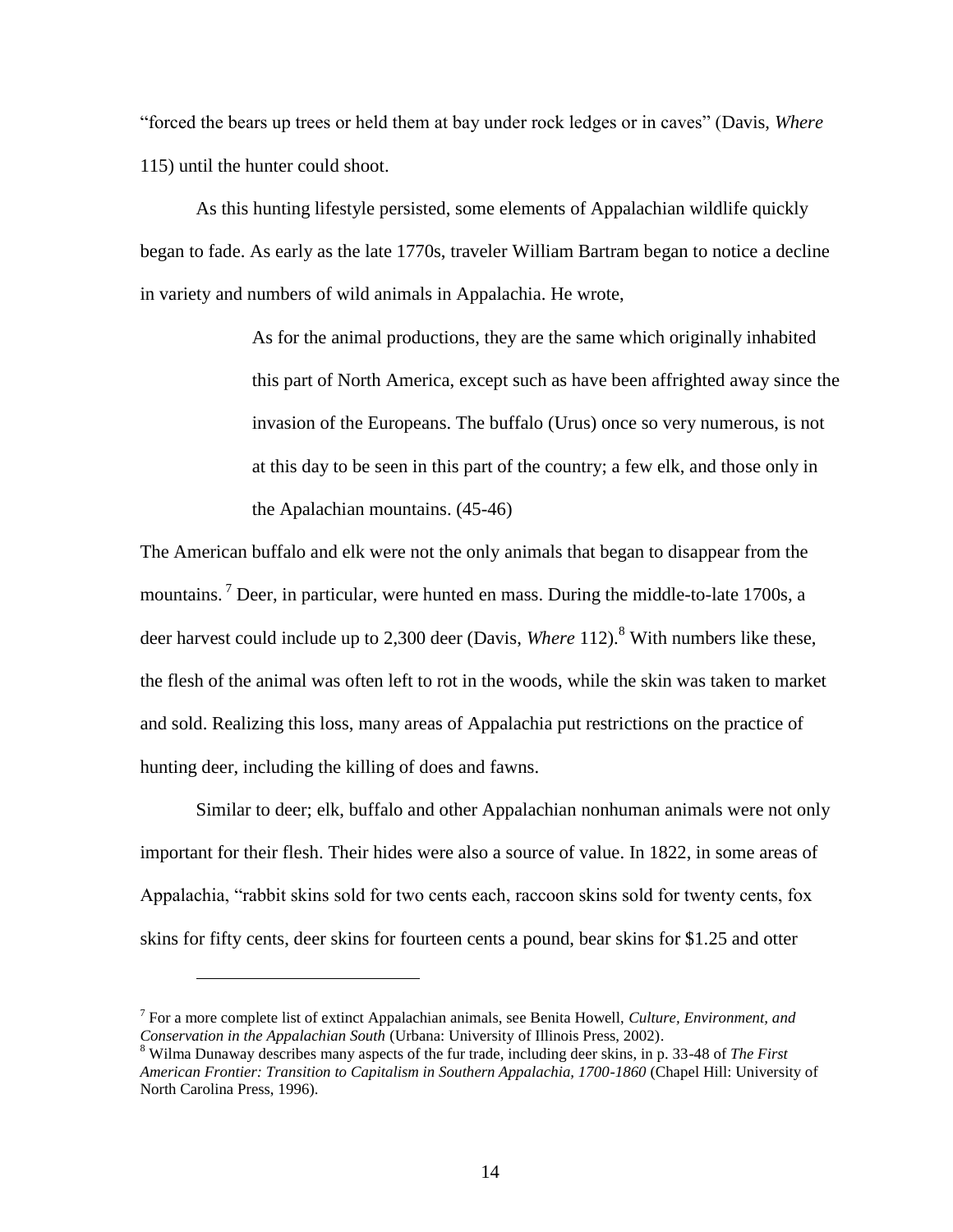skins for \$3.00" (Salstrom 4). The fur trade was not only a way for Appalachian people to enter the world market, but also a way for them to earn credit at trading centers, making it a very important activity in Appalachian history (Davis, *Where* 64).

In certain cases, nonhuman animals that were seen as predators were targeted by the newly emerging class of Appalachian farmers. The timber wolf, for example, was eradicated from the Appalachian Mountains by the beginning of the American Civil War. Before then, though, in the 1830s, a timber wolf scalp went for three dollars at market. Bartram had mentioned an abundance of wolves and other predatory nonhuman animals just fifty years before, writing,

> Bears, tygers (This creature is called, in Pennsylvania and the northern States, Panther; but in Carolina and the southern States, is called Tyger; they are very strong, much larger than any dog, of a yellowish brown, or clay colour, having a very long tail; they are a mischievous animal, and prey on calves, young colts, &c.) wolves, and wild cats (Felis cauda truncata) are numerous enough. (46)

Soon afterward, however, these nonhuman animals became all but extinct in Appalachia, as settlers began to clear the land and make the necessary modifications for raising livestock.

At the beginning of the nineteenth century, alterations in the environment of Appalachia were becoming more and more noticeable. As some of the woods began to be cleared and tighter restrictions were placed on hunting, Appalachian people began to keep livestock. Settlers had adopted a technique for creating pasture land from the Cherokee people called slash-and-burn. The slash-and-burn method of preparing a field for livestock took years, but was at that time the most efficient technique. This practice involves two main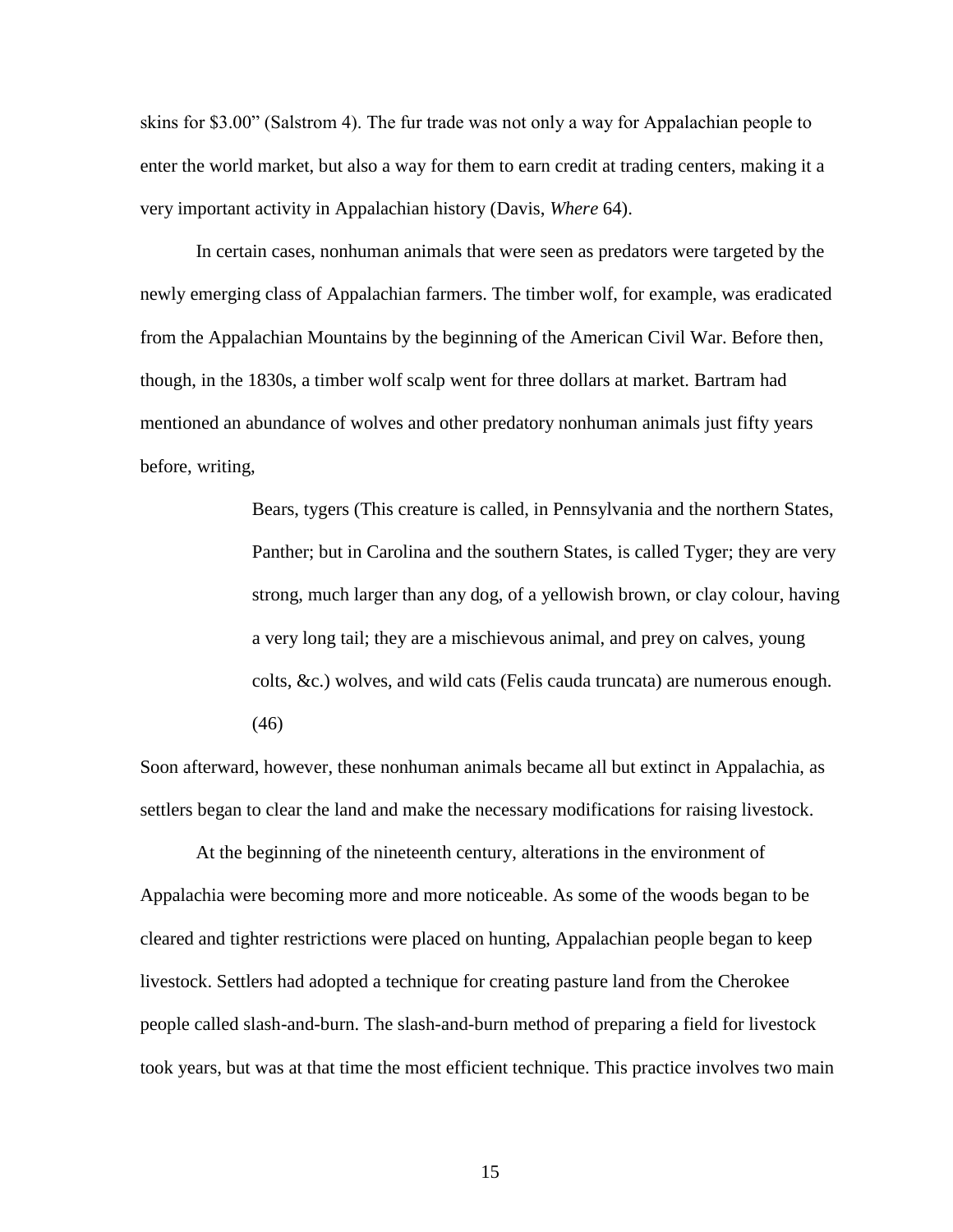stages: cutting trees and other vegetation, then burning what has been felled once it has dried. In the initial phase,

> [f]armers begin to prepare a field by cutting down many of the trees and woody plants in an area. Trees that provide fruits, nuts, building materials or other useful products may be spared. The downed vegetation or "slash" is allowed to dry until right before the rainiest part of the year, at which time the slash is burned. (Cornell np)

Once the land has had time to regenerate some edible vegetation, livestock can finally be introduced.

Despite the time that it took people to prepare their land for livestock, the mountainous environment of Appalachia still may have been the greatest factor in choosing the livestock a family was to keep. Hogs are not native to Appalachia; they were introduced by Spanish explorers in the sixteenth century, but they "found very little to dislike about the native mountain ecosystem" (Davis, *Where* 110). Hogs were sustained cheaply as well, mostly feeding off large amounts of chestnuts, hickory nuts, acorns, cane stalks, and even the burled roots of trees and shrubs. Furthermore, a "hog could survive on much less pine forest" than a cow, which needed a full "fifteen acres of pine forest to survive during the winter months" (Salstrom 7). Because of this, hogs were the primary domesticated animal of Appalachia during the beginning decades of the 1800s, and are credited with "directly influencing mountain culture [and] changing eating habits, land-use practices and eventually, the landscape itself" (Davis, *Where* 110).

In due course, raising livestock became vital to the agricultural economy of central and southern Appalachia. Cattle, in addition to pigs, were driven from the mountains to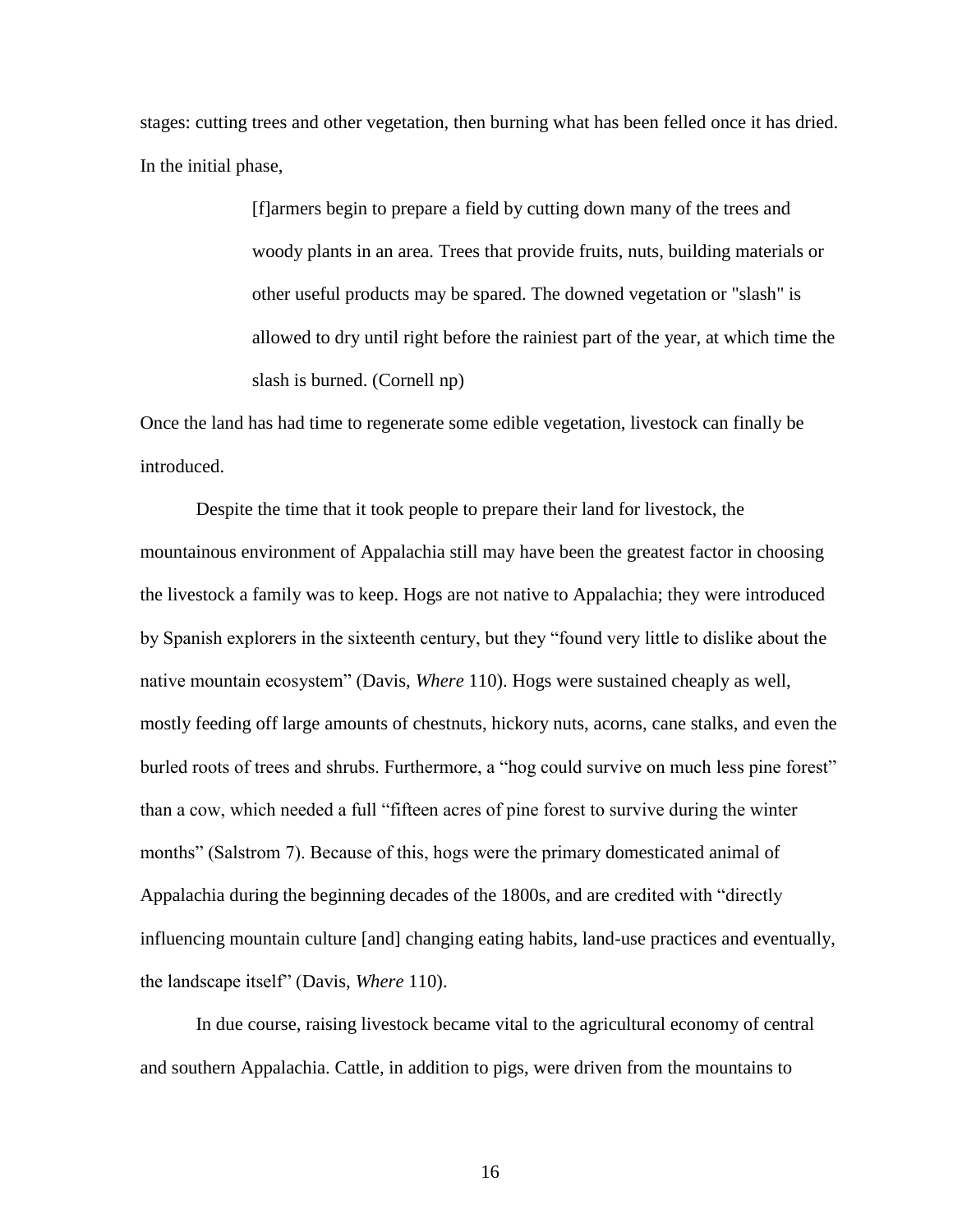Philadelphia markets by the thousands. According to Frederick Jackson Turner, in 1824, "more than one million dollars' worth of horses, cattle and hogs" (qtd. in Davis, *Where* 130) passed through Asheville, North Carolina, on their way to South Carolina. The Buncombe Turnpike, which was completed in 1827, "[l]argely follow[ed] the French Broad River," and allowed drovers to travel "from Greenville, Tennessee through to Greenville, South Carolina" (Salstrom 7). Salstrom has estimated that during the following few years, 150,000 to 175,000 hogs "travelled the Buncombe Turnpike south toward South Carolina" (8). Because of this turnpike and paths similar to it, by the middle of the nineteenth century, "livestock herding was unquestionably the central occupation of families along the French Broad" (Davis, *Where* 130) and other large rivers in Appalachia.

The popular notion about Appalachia during this time, and until recently, was that Appalachia was the epitome of self-sufficiency (Dunaway 3). While, to some degree, this may be true, it is important to note here that during this period, many Appalachian farmers were interested in mass production. Many were pre-capitalists or capitalists who wanted to be more than self-sufficient (Dunaway 5). The primary markets for Appalachian commercial farms that began to develop were the Deep South plantations in South Carolina, Georgia, Alabama, Mississippi, and Louisiana. In an effort to maximize land that could be used for cotton, many plantation owners decided to plant where they had once put aside land for "the breeding of plow animals and food animals" (Salstrom 9). Instead, these animals were ordered from Appalachia. In the beginning of the 1800s until around 1840, "hogs, cattle and mules were driven out of the mountains in large numbers to be sold in the cotton areas of the Deep South" (Salstrom 9).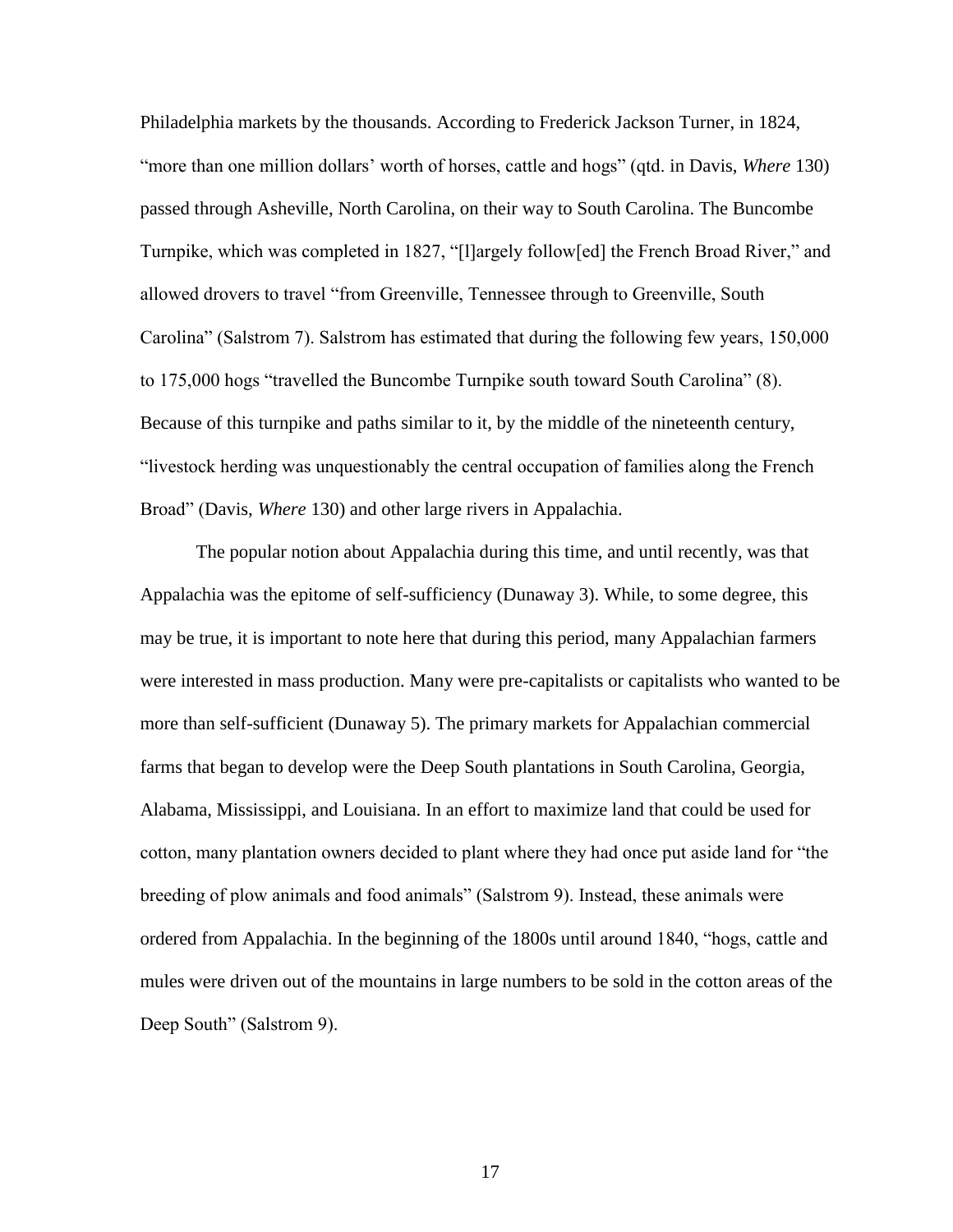Livestock generated cash and credit for more people than those who owned the nonhuman animals and those who were directly involved in getting the animals to market. Because these nonhuman animals had to be driven such great distances, there was a large need for grain to keep them going. These animals mostly fed off mast provided by trees in the fall but while they were being driven to market, horses, pigs and cattle stopped in at stock stands, which were places where the nonhuman animals were fed with essential grains, and the drovers and herders had a place to spend the night indoors. After these routes had been established, "some enterprising farmers even timed their fall grain harvest to correspond with the annual hog and cattle drives" (Davis, *Where* 131) so they were able to maximize their profits.

There are conflicting accounts of whether sheep or cattle, which were both introduced to Appalachia by European explorers, were the second most popular animal kept by Appalachian farmers in the early nineteenth century. In *Where There are Mountains*, Davis notes that "sheep were second only to hogs in the mountains, outranking all other livestock, including cattle, in actual numbers" (134) in Appalachia during this period. However, Salstrom states in *Appalachia's Path to Dependency* that when holdings of hogs, cattle and sheep are compared between western North Carolina farms, sheep usually account for the third largest holding, behind cattle. Nevertheless, the conclusion that can be drawn from this contradictory information is that, in addition to hogs, cattle and sheep were the most frequently kept animals on Appalachian farms in the beginning of the nineteenth century.

Although raising sheep was central to the household economy in central and southern Appalachia, it has been argued that sheep were not value-added products, meaning "few external markets existed for the products of sheep" (which are wool and mutton) and that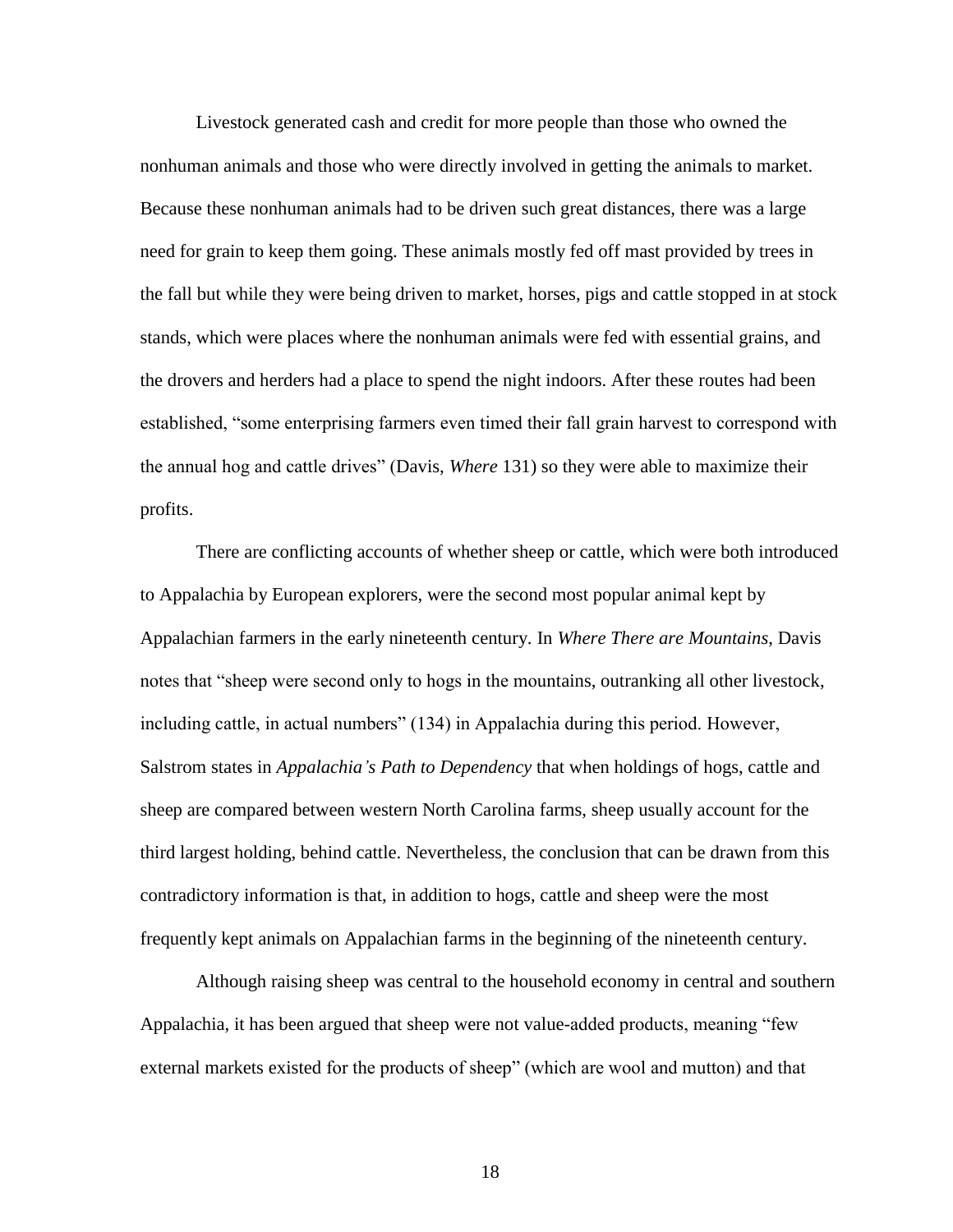"raising the animals brought little additional cash into" the home (Davis, *Where* 136). Davis further asserts that sheep did not bring income into the household because required shelter, fencing, hay and salt. Instead of income, sheep provided the family with wool, which was an essential element of the Appalachian household.<sup>9</sup>

Cattle in Appalachia were not strictly limited to those non-human animals being taken to market and sold for beef. Dairy cows and working oxen were also prevalent in Appalachia during this period. Individual households relied on dairy cows and oxen to meet a variety of basic needs of the family. Oxen were mainly used for labor. Their duty was to pull items such as carts and plows, and those with the right temperament pulled buggies with families aboard. Dairy cows provided families with milk and products made from milk, such as butter and cream. In dire times, milk from a cow would serve as one of the largest sources of caloric intake in a typical Appalachian household.

Information provided by the 1840 United States Department of Agriculture's United States Population and Agriculture Census reveals that the overwhelming majority of Appalachian families in the mid-1800s were involved in agriculture. In present day West Virginia, which is the only state that is considered wholly Appalachian, 95,944 out of 114,764 employed people were engaged in agricultural pursuits. Furthermore, the northern districts of Alabama and Mississippi, which by Appalachian Regional Commission (ARC) definition is considered part of Southern Appalachia, boasted the same sort of percentages. In Alabama, 52,656 out of 55,327 working people were laboring in the agricultural industry,

 $\overline{a}$ 

<sup>&</sup>lt;sup>9</sup> On the other hand, it has been suggested that "the combination of selling wool and lambs proved to make sheep a profitable venture for a farmer" (Jarrell 48) in particular regions.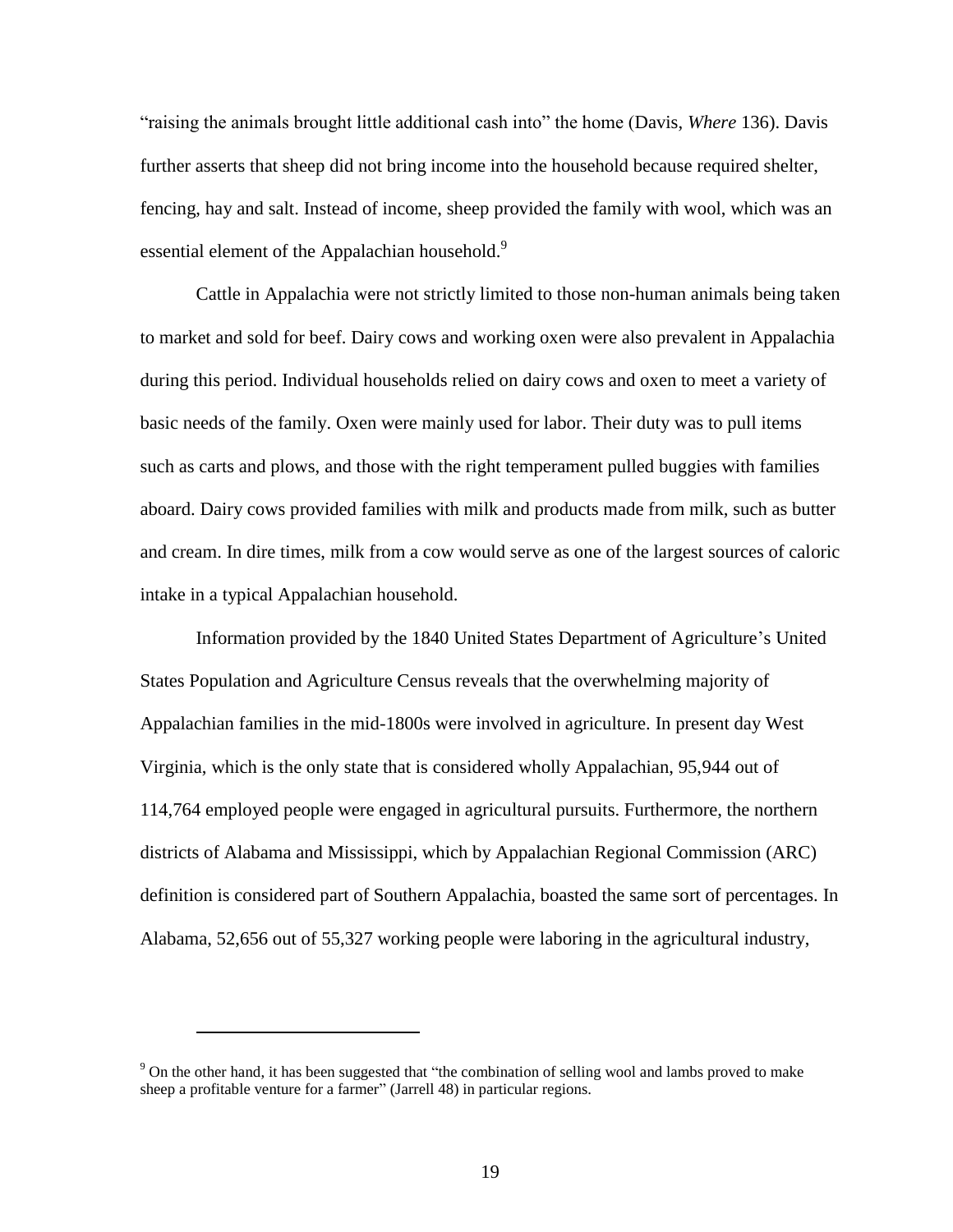and in Mississippi, the fraction was 51,766 out of 53,554. Finally, in eastern Tennessee, 50,781 out of 56,185 were employed in agriculture.

What can be concluded from this information is that the typical Appalachian family was involved in agriculture in some way during the beginning to the middle of the nineteenth century. Because the census does not provide a distinction between raising livestock and raising crops, or between working for oneself versus working for a commercial farm or being a tenant farmer, it is not possible to determine which families were more heavily involved with which agricultural ventures from this set of data. It may be assumed, however, that most families were involved in raising at least a small amount of both crops and livestock to sustain their households.

#### **1.2.2. Appalachian Industrialization**

The period of industrialization in Appalachia was from 1880 until 1930. However, it has been estimated that a sustained decline in livestock raising in Appalachia began as early as 1840 (Salstrom xviii). There are at least two main causes of this decrease. One is that Appalachian farmers began working for wages, and the second cause is that there was a substantial loss of available farming land.

From 1840 until 1860, the Deep South's "demand for animals had begun to outstrip Appalachia's supply" (Salstrom 9). This lack of stock of work animals was paired with the decline of the amount of food animals in Appalachia during the mid-nineteenth century. In earlier years, Appalachia had been supplying the South with both work and food animals. To meet the demand for labor, families had been having many children who would eventually help with the duties involved in taking care of the farm. In addition, while people were raising these large families, more and more settlers continued to move into the region and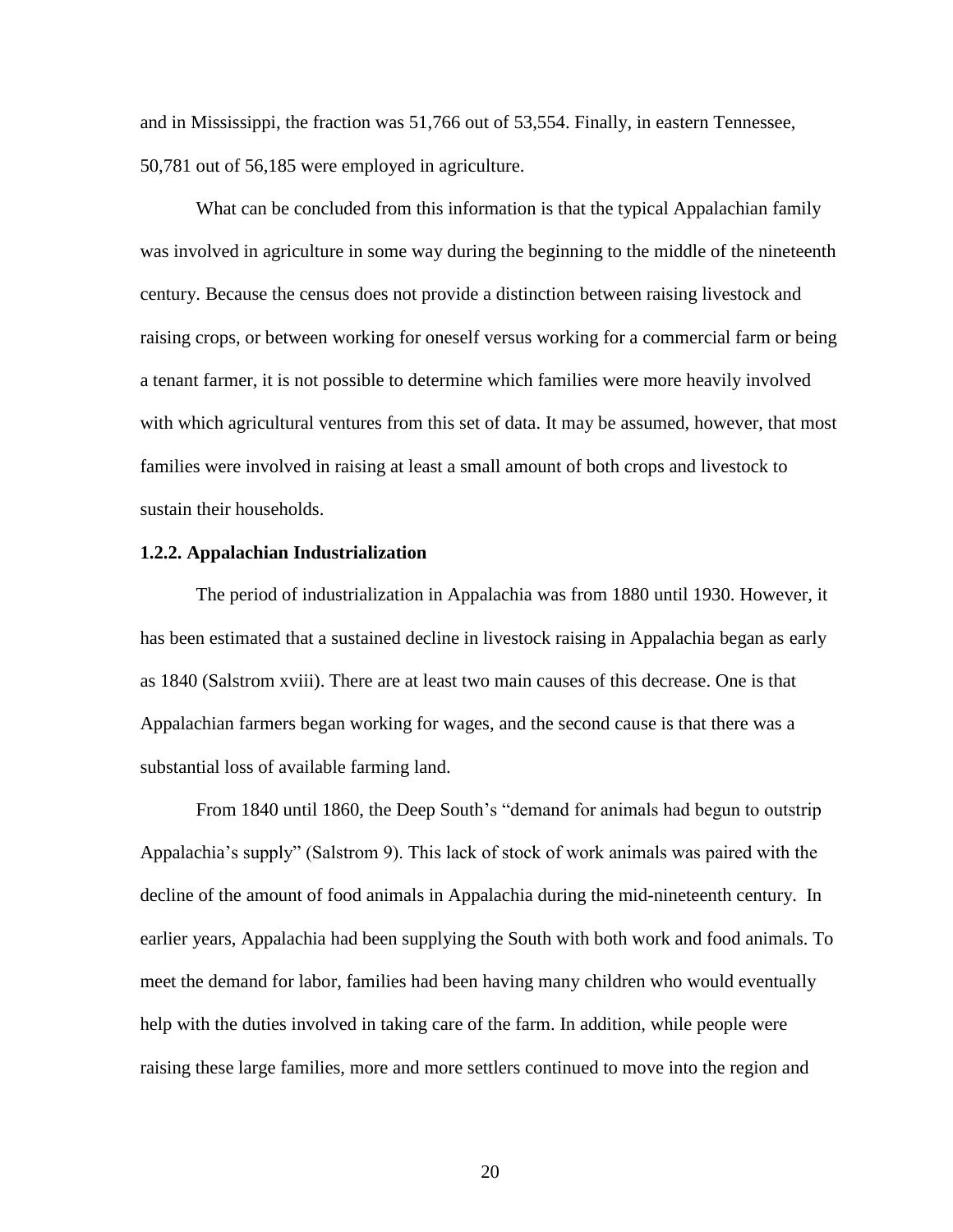began using land that could be used for livestock grazing or crop production. Statistics show that because of the high rate of settlement and childbirth,

> The population grew roughly sixty-two percent in the late 1840s, forty-nine percent in the 1850s and eighteen percent in the 1860s. The next leap-of fortysix percent in the 1870s-must be considered the brink of a "frontier closing" as far as Appalachia was concerned. (Salstrom 13)

Furthermore, this large population growth forced settling families into narrow hollows where it was difficult to grow food or keep livestock.

This change was reflected in the following years of the USDA Agriculture Census. By 1860, the USDA had begun to take account of much more information on the livestock and other agricultural products than it had in previous years, including the value of all livestock in the state. Records indicate that Alabama's value of all livestock was 43,411,711 dollars in 1860; 26,690,085 in 1870; and 23,787,681 in 1880. These numbers reveal that Alabama's value of livestock dropped forty-six percent over these three censuses. Kentucky's statistics are quite similar, with a total value of 61,808,237 dollars in 1860; 66,287,343 in 1870; and 49,670,587 in 1880. Though there is a spike in 1870, Kentucky still lost twenty percent of its value in livestock from the 1860 census to the 1880 census. Mississippi does not diverge from this downward trend. In 1860, the total value was 41,801,692 dollars; 29,940,238 in 1870; and 24,285,717 in 1880. This reveals a total drop of forty-two percent for Mississippi. Tennessee's value went from 60,211,425 dollars in 1860; to 55,084,075 in 1870; to 43,651,470 in 1880. Tennessee's overall percentage drop was thirty-eight percent. Finally, West Virginia, which did not become its own state until after the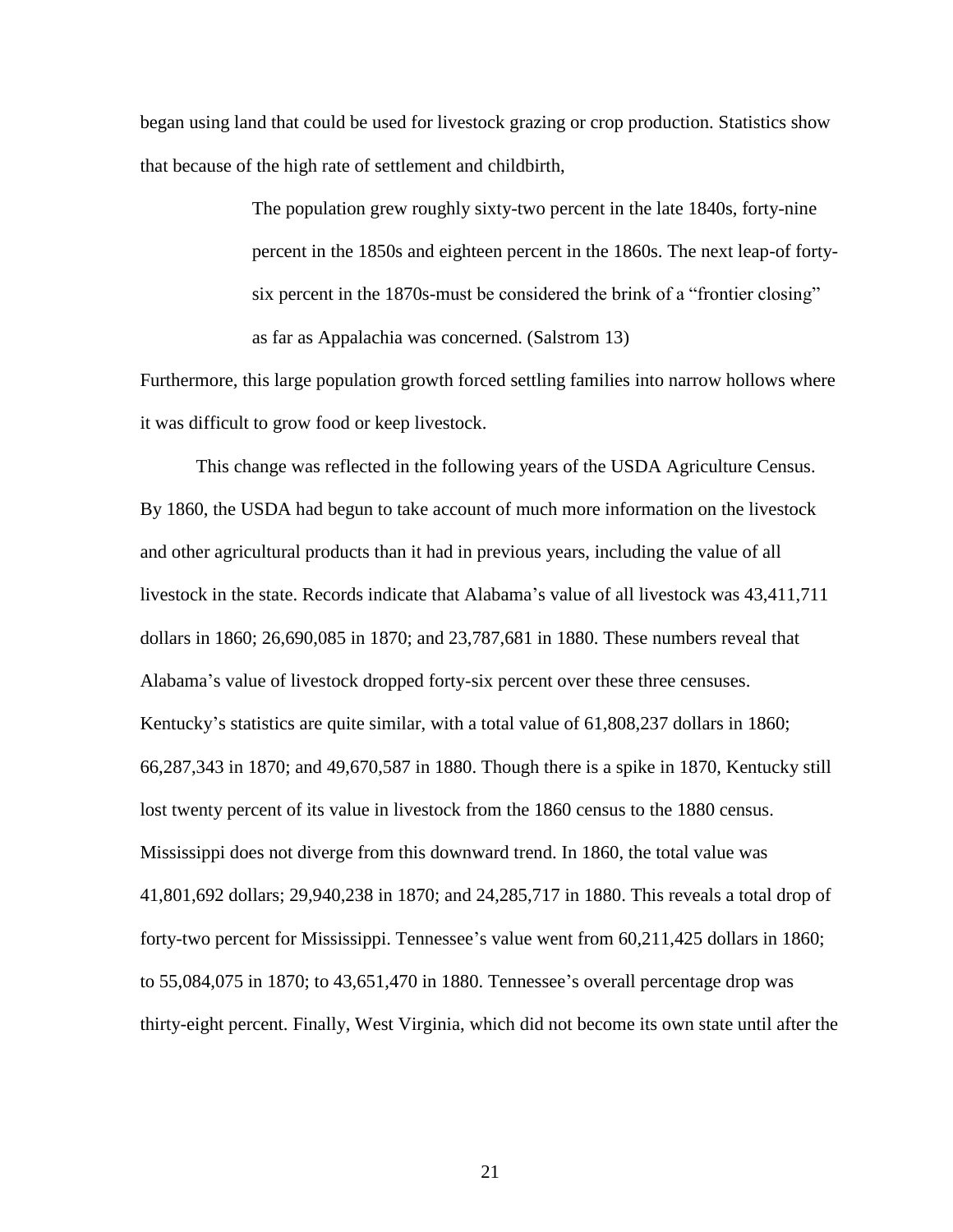census of 1860, had a value of 17,175,420 dollars in 1870; and 17,742,387 in 1880. The value of West Virginia's livestock actually went up three percent over the represented years.

A few concerns regarding the interpretation of this data should be addressed. First, the figures for individual counties in Alabama, Kentucky, Mississippi and Tennessee are not provided. This means that the total value of livestock in these states includes livestock from counties that are not considered Appalachian by the ARC definition. Secondly, the censuses of 1880 and 1870 only counted livestock that was being raised on farms; the 1860 census took a count of all livestock. A "farm" constituted of operations that were "sufficient to require the constant labor of at least one person" ("Relation of the Statistics" xvi). So, although no concrete evidence can be gathered from this set of data, what the data does provide is a line showing a generally downward trend in livestock value for these states. West Virginia happens to be the outlier.

Though this area is one that certainly warrants further investigation, for the purposes of this study it may be assumed that the trend in all of Appalachia was not one that typically followed the trend in West Virginia. This idea is assumed because historians who have gone into further detail, such as Paul Salstrom and Donald Edward Davis, have generally agreed on the idea of a decline in livestock worth during these years in Appalachia. In addition, it was noted in the 1890 census that

> [e]ver since the census of 1850, if not from a still earlier period, it has been in the North Central division of states, a division embracing the main portions of the upper and central Mississippi valleys, that the greatest additions have been made to the number of farms. (Hyde 1)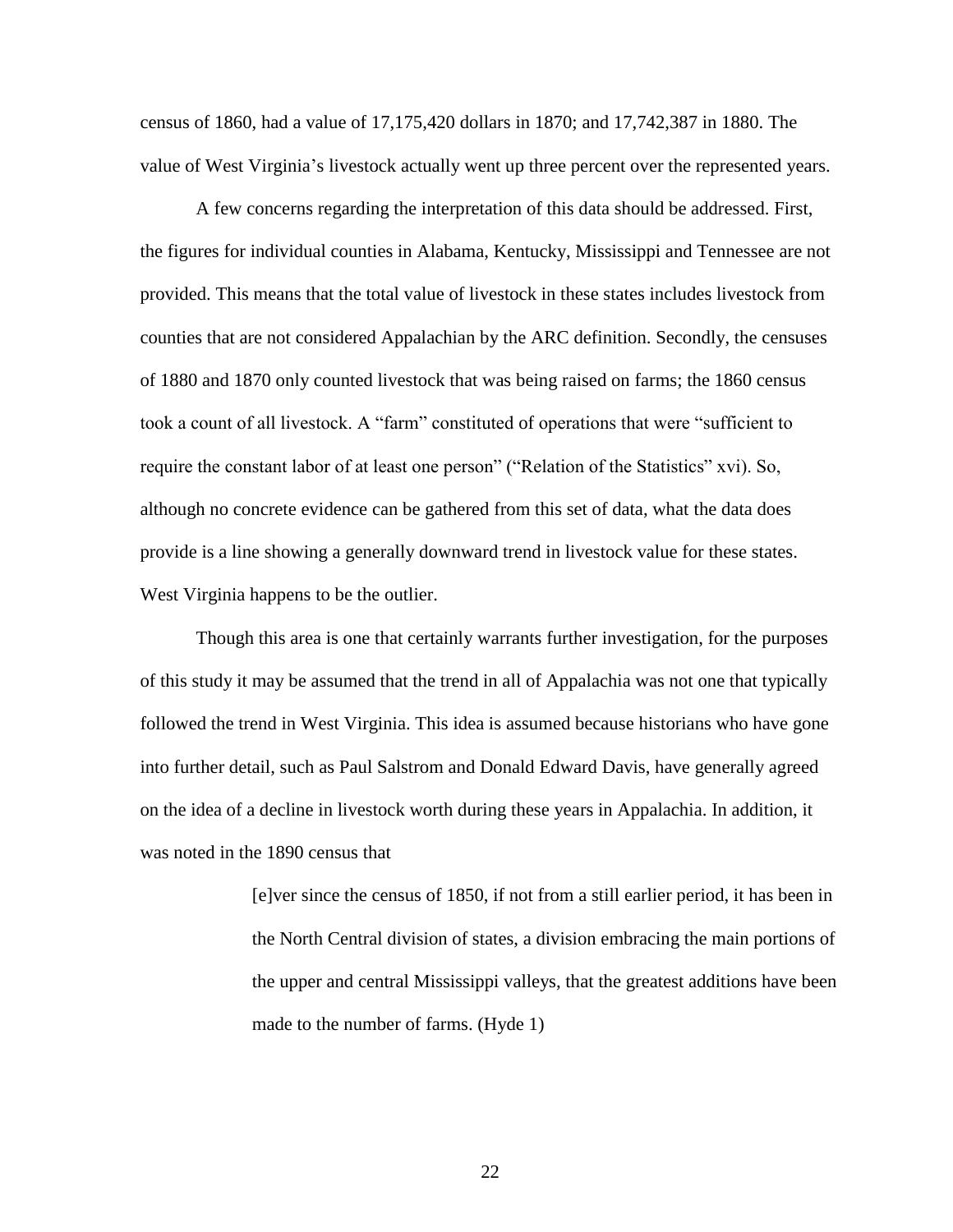This indicates that the largest areas of growth in value of livestock took place in states such as Nebraska, North and South Dakota, Minnesota, Missouri, Michigan, Iowa, Wisconsin and Illinois. Appalachia, as a whole, was not adding value in livestock during this time.

The waning in suitable space for cultivation and grazing in Appalachia did not only result in a drop of livestock-rearing, however. There was an additional drop in the production of grain that had once been used to feed the livestock. Two components of agriculture, which are grain production and livestock-raising, are "dependent upon each other and are mutually helpful, and each stimulates and increases the production of the other" ("Relations of Cereal" 150). They are usually grown on the same farm, with the farm being "evenly divided between the production of crops and the production of domestic animals" ("Relations of Cereal" 150). Farmers in the Midwest began to use the mechanical reaper and the thresher, which sold for about forty dollars in 1840. In Appalachia "the thresher was simply not worth its price, for it could not increase the average mountain farmer's money income as much as it would cost him in money outlay" (Salstrom 24). Appalachia's lack of mechanization at this time caused many parts of the region to lag behind the growing Midwest in terms of crop production.

As the losses kept piling up, there began a deterioration of the infrastructure that had been built around marketing hogs, horses and cattle to the South. Similar to the way grain farms began to be moved and grow larger in the Midwest, much of the livestock relocated out of the region as well. Drovers, or cowboys, are more easily associated with Texas and the open fields of the southwest than they are with the Appalachian hillsides.

The reason behind all of the changes throughout the middle to late nineteenth century is industrialization in the nation, as well as in the mountains. Around the American Civil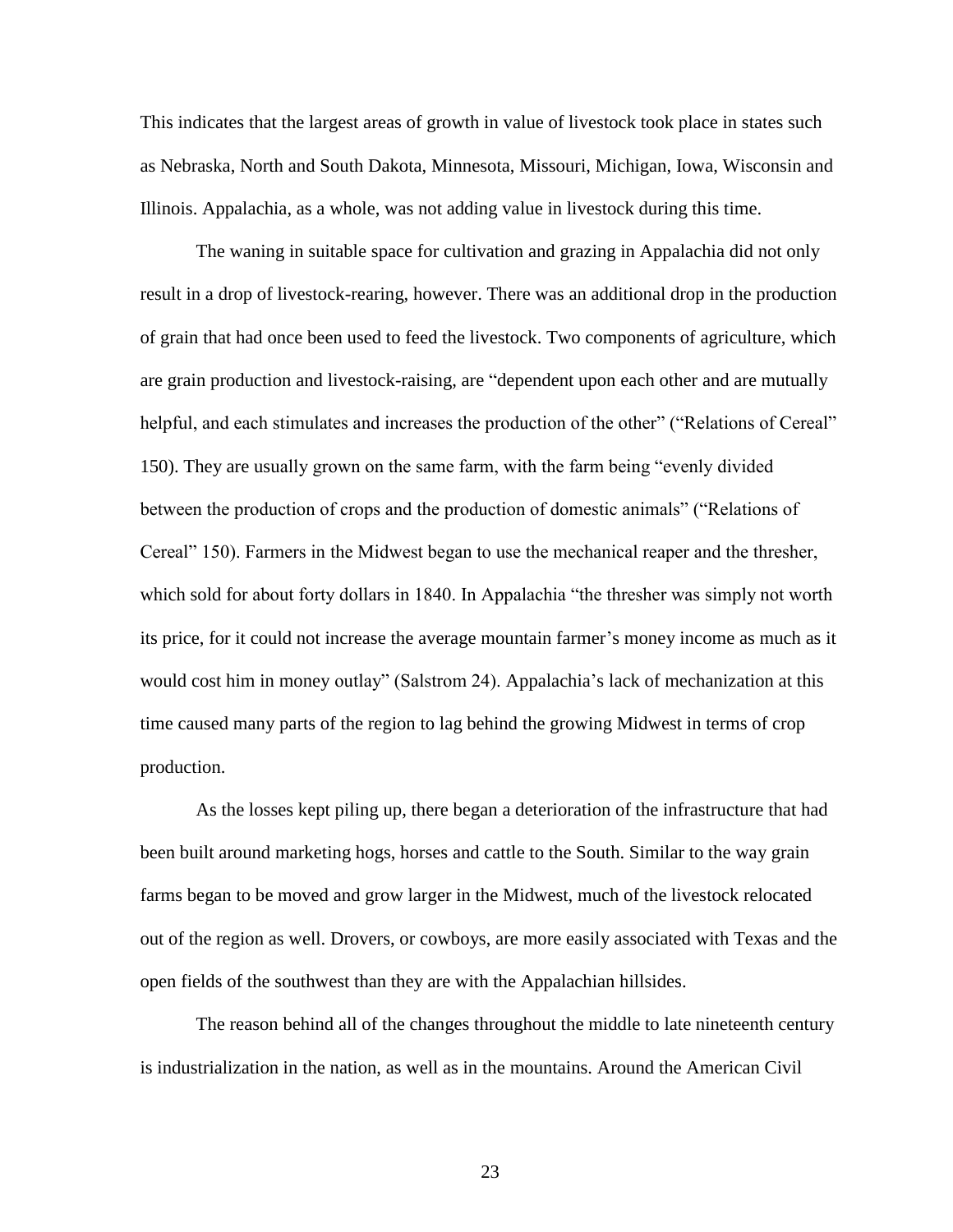War, many farms in Appalachian were consolidated into large private and federal timber holdings or became sites for natural resource and mineral extraction.  $^{10}$  The same eastern capital that had once "helped to finance the export from Appalachia of its agricultural surpluses" had now taken "new forms, such as timbering and mining" (Salstrom 25). Because of the change in investment, farm sizes and the availability of farming land in Appalachia faced yet another significant decrease. The mountaineers found themselves no longer independent producers, but wage-earning employees as they moved their families from their farms into towns depending on coal, other extractive industries, mills or textiles (Salstrom 25).

Fathers who had once been able to divide their land among their offspring and continue the family's legacy of farming and who still wanted to do this, found it more difficult to acquire new lands for their children and even to maintain a modicum of productivity on their own land. In addition, farmers often had to sell portions of their land holdings to earn cash to pay taxes. In 1880,

> [t]he average farm size in the mountains was 187 acres, with one quarter cultivated, one fifth pasture, and the remainder in woodlands. By 1910, [just thirty years later] the average farm across the region had dropped to fewer than ninety acres, [more than 50 percent] then by 1930, to only seventy-six acres (Davis, *Where* 179).

 $\overline{a}$ 

 $10$  For more information on land acquisition in Appalachia, see Wilma Dunaway, "Settlers, Speculators, and Squatters: Competition for Appalachian Land Resources, 1790-1860" in *The First American Frontier: Transition to Capitalism in Southern Appalachia, 1700-1860* (Chapel Hill: University of North Carolina Press, 1996).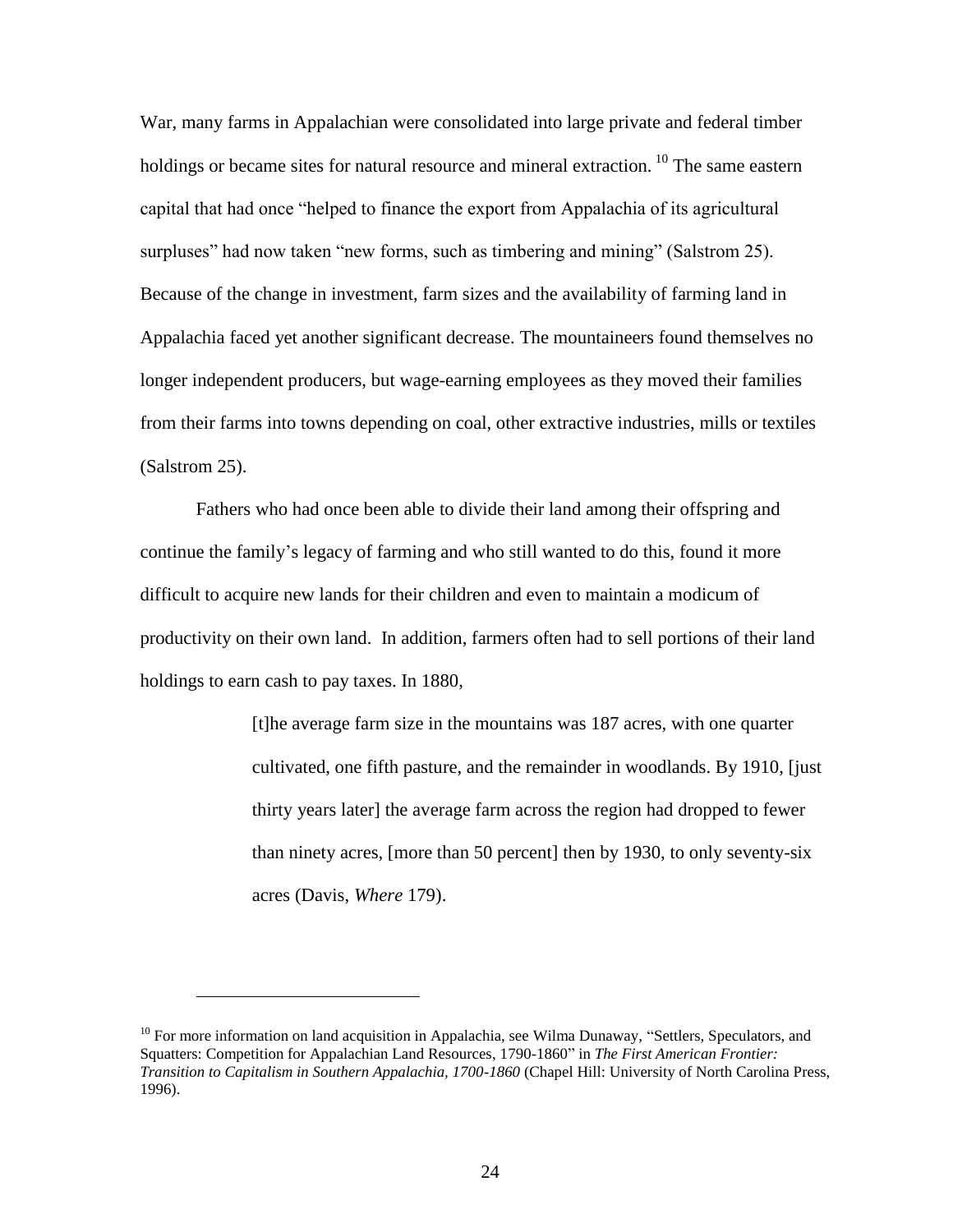Once the land was sold and the taxes were paid, there was a very small amount of land to be used for grazing.

Land consolidation and relocation, as well as shrinking ownership, were soon combined with the introduction of fence laws. Once Appalachia had provided space for

> [h]undreds of cattle, horses, sheep, and hogs [to] roam at will during the summer over the ridge, which afford[ed] the finest grass for grazing, and [to] grow fat without further care or attention than the occasional visits of the herdsman to "salt" them. (Carpenter 8)

Caring for livestock had apparently been relatively easy until "[t]he advance of railroads and the growth of towns and tourism called "fence laws" into being" (Williams, *Appalachia* 218). Fence laws made the owners of livestock "liable for damages done by wandering animals" and it "imposed restrictions on the traditional habit of treating the mountain forest as open range for cattle and hogs" (Williams, *Appalachia* 218). The end of the "open range" tradition of raising hogs and cattle and "the imposition of fencing constituted a major setback for small farmers, depriving their livestock of many acres of mast, which still at that time fell in abundance from Appalachia's forests" (Salstrom 26). Farmers simply no longer had the space or the money to feed animals that once ate mast for free.

Those who remained "on the land" during the period of industrialization were forced back into self-sufficiency, with no surplus. People who made the decision to stay were "denied capital investment because [their farms] produced no cash income from which interest could be paid or capital could be repaid" (Salstrom 25). This lack of security forced many people to the coal mines and company towns, even if on a part-time basis.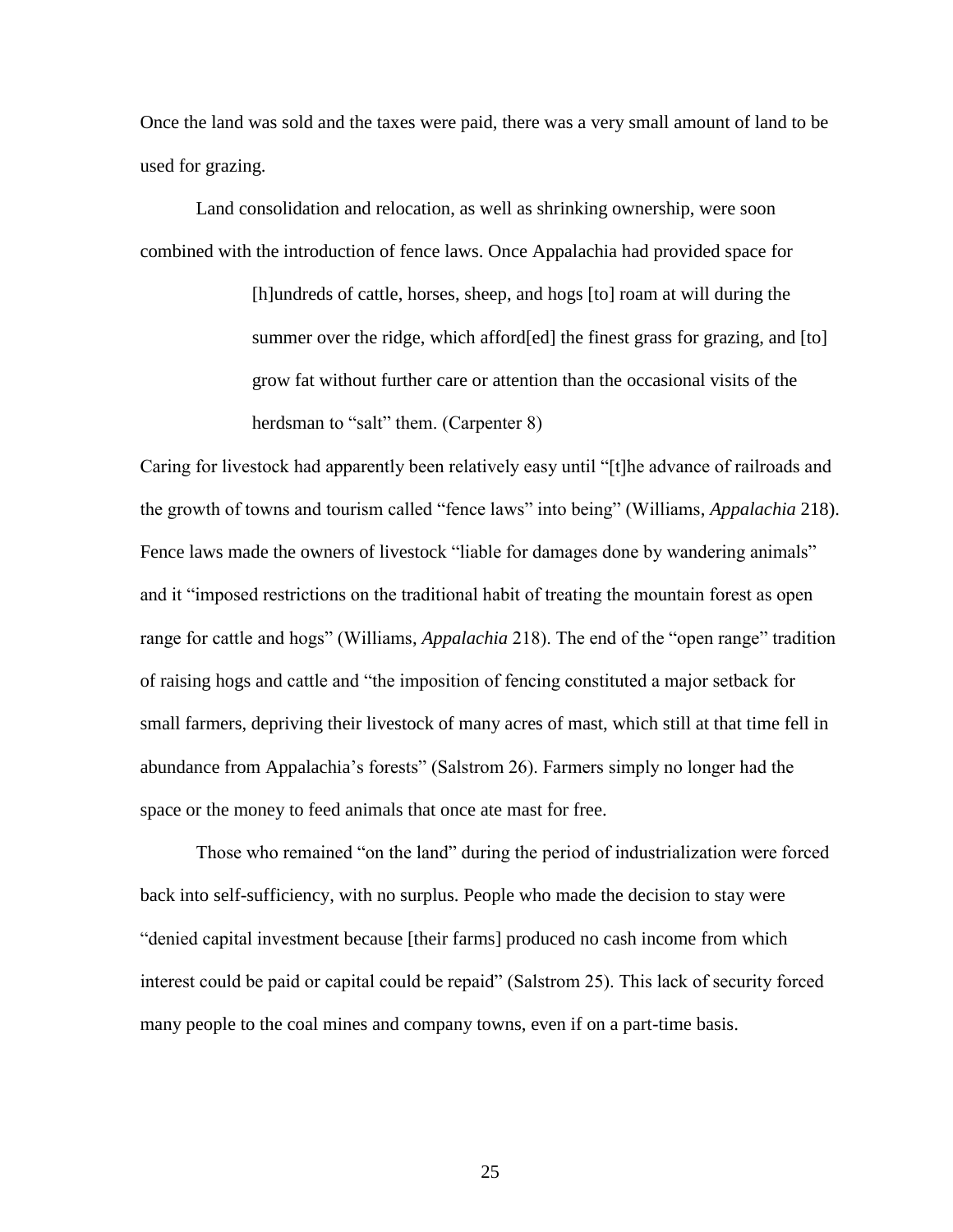Although much more work needs to be done in this area of scholarship, we do know that working animals remained an essential aspect of the Appalachian way of life until the end of the period of industrialization. Animals were still being used by Appalachian people regularly in the 1930s, when "mechanized farming retired many remaining draft teams" (Howell 77) and other working animals. These animals were valued, again, not for their flesh, but for their ability. Working horses, mules, and oxen were proverbial "beasts of burden" that were used to pull anything and everything that needed pulling. Working animals were present in all of the extractive industries, as well as on remaining farms.

Timber and lumber were the largest industries in antebellum and post-bellum Appalachia (Blethen 24). Timber

> [s]upported a host of other industries—supplying fuel for saltmaking, charcoal for ironmaking, bark for tanning leather, support beams for constructing mine shafts, barrels for transporting salt and meat—and provided building material

for the production of most artifacts in a wood-based culture. (Blethen 24) Before mechanization, horses were often used in this industry. They dragged sixteen feet long logs out of the deepest and narrowest of hollows in the backcountry and took them to the rivers and streams which floated them down to the lumber mills. Horses were very valuable to those who worked in the timber business. It has been said that the "the timber industry did not seriously inhibit livestock production in most of Appalachia until after the turn of the century" (Salstrom 26) when the industry became mechanized.

However, the timber industry and subsequent wholesale deforestation of Appalachia can be blamed for the loss of many wild animals that were once native to Appalachia. Cutting down large areas of timber drastically changed the ecosystems all over the land.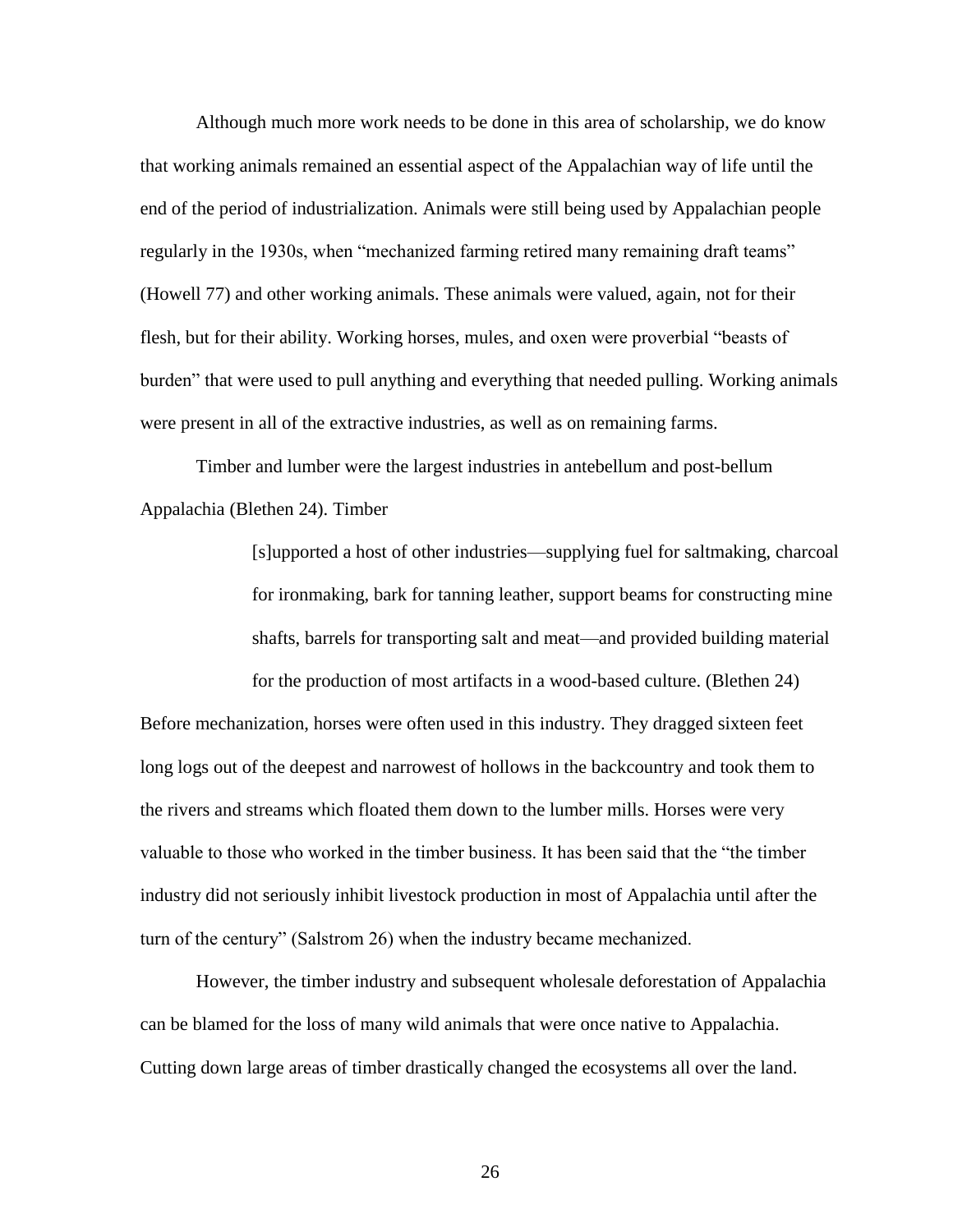Animals that were able to live in the center of the forest were not always able to live on its edges, which were created when a large section of timber was cut. Furthermore, the creation of paths and roads into the mountains was devastating to Appalachian wildlife, and in some cases, prevented wooded areas of Appalachia from being considered forests by the United States government, thus allowing those areas no protection from logging endeavors.<sup>11</sup>

Though logging remained a thriving business throughout the remainder of the nineteenth century, coal and other extractive industries became the largest industry in the Appalachian Mountains after the Civil War (Dunaway 164). Mules, which are the products of female horses and a male donkies, were the working animals of choice in the coal mines. They were valued for their strength and endurance, as well as their short legs, which allowed them to fit in the mine shafts easily. Mules carried tons of coal out of dark mine shafts per day. Many men who worked for these lumber and coal tycoons would often make metaphors between the ways that they, the workers, and the animals were seen and used by the business owners. Some even believed that the companies valued the mules more than they valued the men. Much like the commercial farming business before, these industries were done on a large scale. The idea was to create as much product as possible.<sup>12</sup> One popular saying during this time was that a good mule was difficult to find; a man, on the other hand, was easily replaced.

 $11$  For more on environmental protection in Appalachia, see Benita Howell, "Appalachian Culture and Environmental Planning: Expanding the Role of the Cultural Sciences" and Mary Hufford, "Reclaiming the Commons: Narratives of Progress, Preservation, and Ginseng." Both essays can be found in Benita Howell, *Culture, Environment, and Conservation in the Appalachian South* (Urbana: University of Illinois Press, 2002). <sup>12</sup> In Marxist economic theory, the idea of increasing quantity is known as the Capitalist Accumulation Model. For information on this model, see Ernest Mandel, *Marxist Economic Theory* (New York: M[onthly] R[eview] Press, 1969) and Henryk Grossman, *Law of Accumulation and the Breakdown of the Capitalist System* (London: Pluto Press, 1992).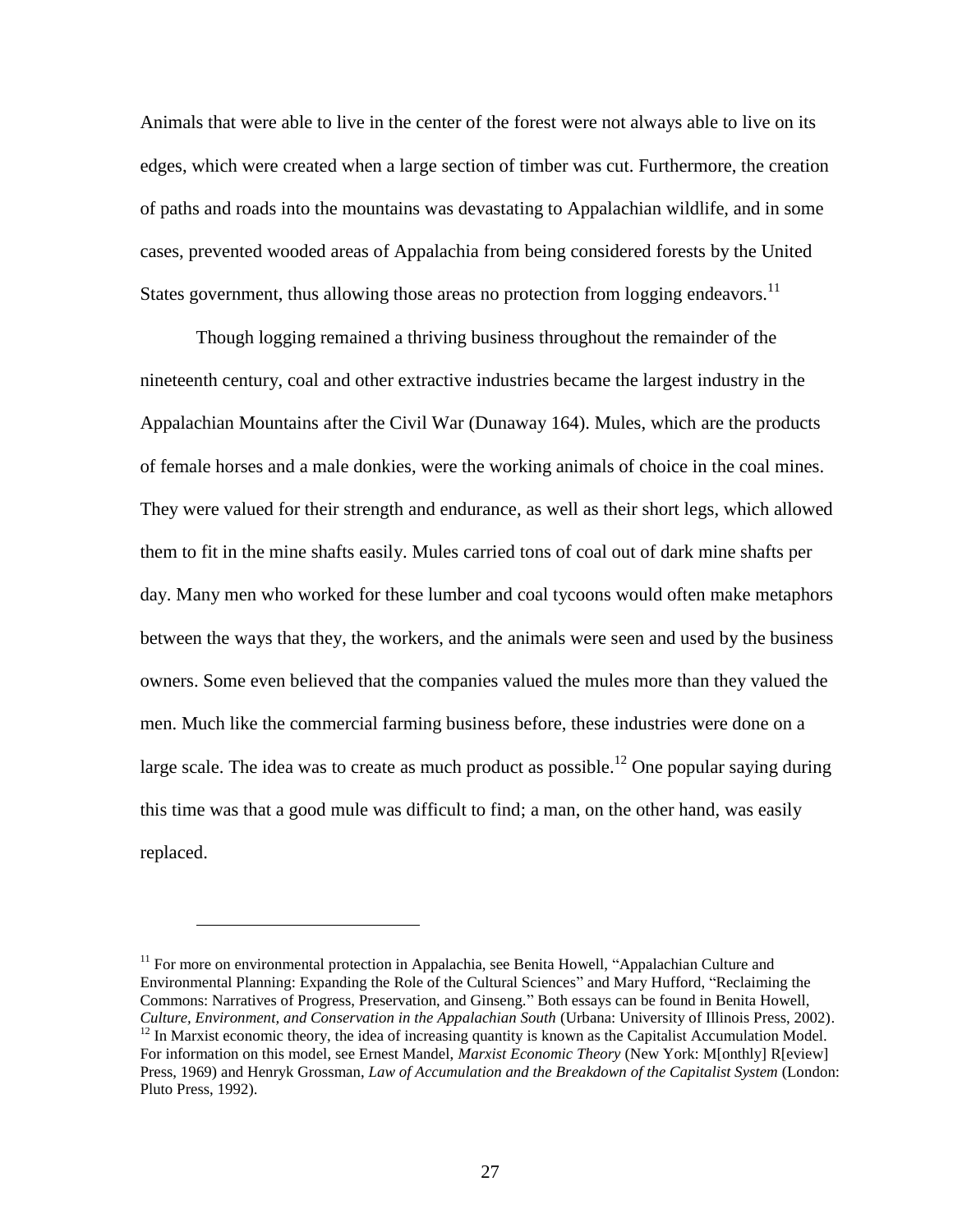Families that were living in coal camps during the late nineteenth and early twentieth centuries were often encouraged by coal operators and owners to keep a few head of livestock with which to feed themselves.  $^{13}$  This was a way for the coal companies to prevent having to pay miners and their families more money, or scrip, in most cases, so that they could buy food. Typically, miners would keep a cow for their dairy products and a few chickens for eggs, and occasionally, meat. However, the scale on which miners and their families relied on animals forms "a contrast with the initial self-sufficiency of Appalachia's agriculture, and with its people's earlier capacity to produce a marketable surplus of farm products to fill their other needs" (Salstrom 13). Not everyone was keeping nonhuman animals, and certainly not everyone was selling their surplus. Many were using the company stores to get their food.

Despite the majority of people in Appalachia living in rural industrial  $14$  areas during the period of industrialization, some people in Appalachia were still farming. The 1920 USDA Census reflects this. Results from this census divide data among geographic areas. Those that are considered Appalachian would be the "South Atlantic," which includes Delaware, Maryland, D.C., Virginia, West Virginia, North and South Carolina, Georgia and Florida, and the "East South Central," which includes Alabama, Kentucky, Tennessee and Mississippi. In terms of head of dairy cattle within the state, both "South Atlantic" states and "East South Central" states fall right in the middle of the rest of the United States. The

 $13$  For more information on maintaining a subsistence lifestyle while living in the coal camp, see Paul Salstrom, "Labor-intensive Mining and the Subsistence Reproduction of Labor Power, 1880-1930" in *Appalachia's Path to Dependency: Rethinking a Region's Economic History, 1730-1940* (Lexington: University Press of Kentucky, 1994).

<sup>&</sup>lt;sup>14</sup> "Rural industrial" is a term used by John Gaventa in *Power and Powerlessness: Quiescence and Rebellion in an Appalachian Valley* (Urbana: University of Illinois Press, 1980). "Rural industrial" describes areas of industry in Appalachia better than the term "industry center."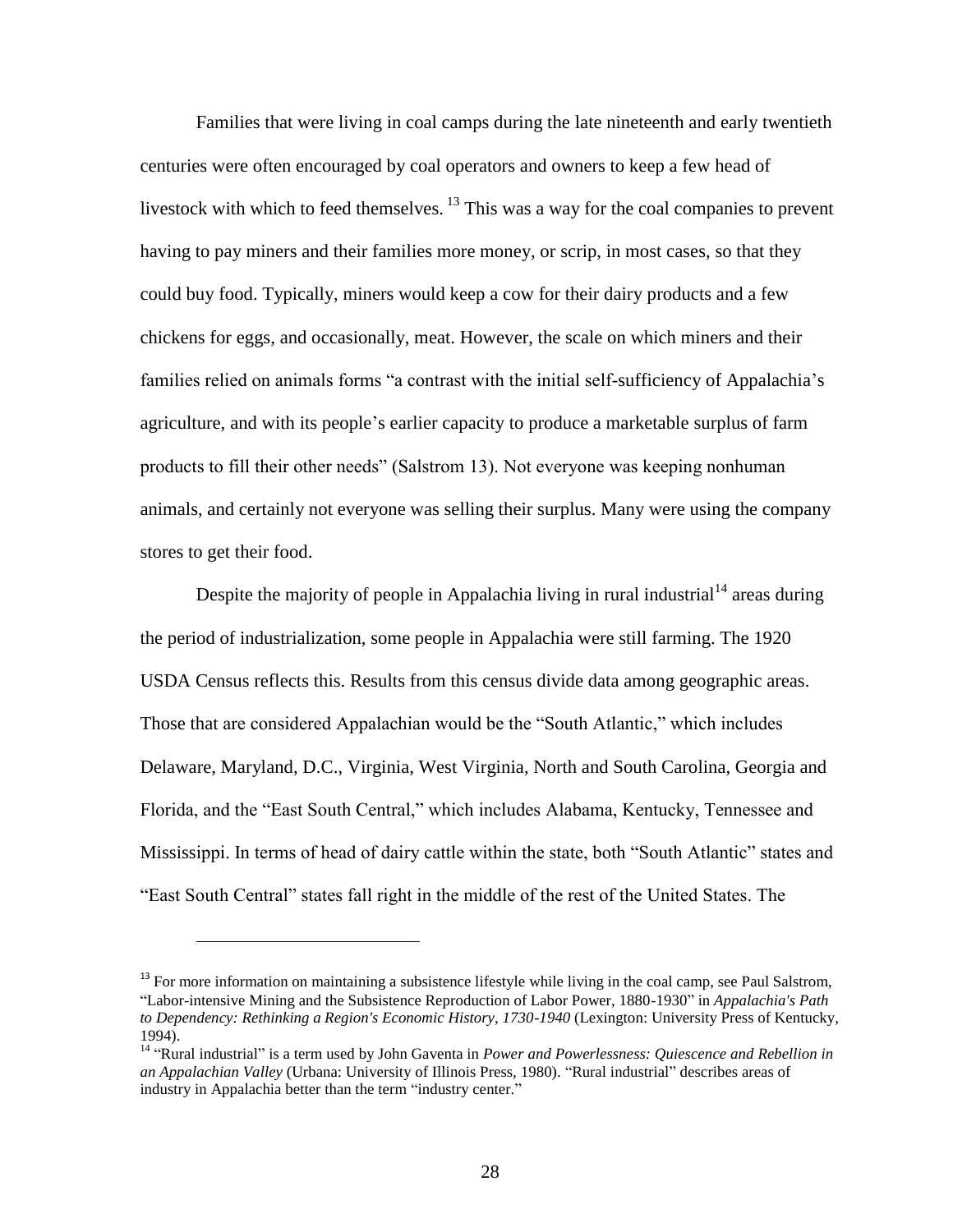division with the most head of dairy cattle is "East North Central" with 5,050,798. The fewest belongs to the "Mountain" division (which includes states in the Rocky Mountain Range) with 619,645. The "South Atlantic" and "East South Central" divisions show 1,673,035 and 1,882,361, respectively.

Out of the sixteen leading wool-producing states between 1909 and 1919, there is not a single central or southern Appalachian state that falls in the list. The "South Atlantic" and "East South Central" divisions fall near the bottom of the list regarding total number of sheep, reporting 1,209,424 and 1,318,349 respectively. The "Mountain" division boasts the highest total number of sheep, at 13,206,983, with the absolute lowest being the "New England" division at 242,706 sheep.

Hogs, once the favored nonhuman animal of Appalachia, fall in the middle of data reported on the 1920 census. The "South Atlantic" and "East South Central" divisions show 5,480,150 and 5,506,355 hogs, respectively. The division with the highest total number of hogs is "West North Central" with a resounding 23,985,421 hogs; and the fewest belongs, again, to "New England" with 464,688 hogs.

As mentioned before, the census data is collected only from what is considered a farm. This does not include nonhuman animals used in a working environment or those that are considered pets or for personal use. What can be drawn out from this information is that, although Appalachia was by no means leading the country in livestock production, there were still many, many animals roaming the hillsides during the final years of the Industrial Revolution.

Looking from 1920 into the middle part of the twentieth century, one can see how the mechanization and modernization of the Appalachian region and its industries would, yet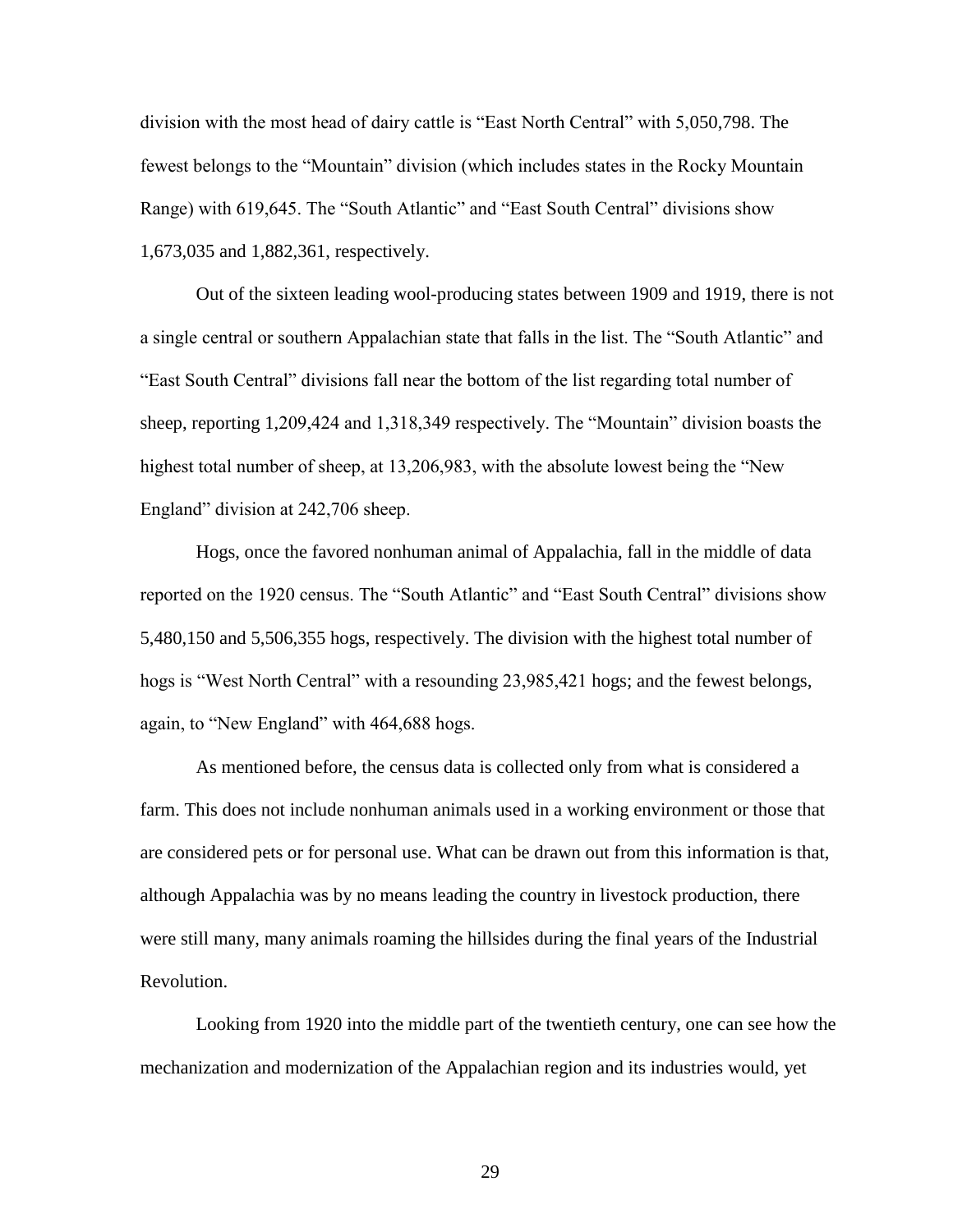again, drastically change the landscape, people and animals of Appalachian. Machines and motors would soon be developed that would replace the beast of burden forever. Oxen and their carts would be swapped for trucks, horses for tractors and hardy mules for coal elevators and other mining equipment, leaving these majestic beasts to be seen only at county fairs and hobby farms.

## **1.2.3. How Revealing is the History?**

The history laid out in this chapter describes a series of major movements regarding humans and nonhuman animals in central and southern Appalachia, beginning with the period of Appalachian settlement. During that period, the immediate need for survival and the lack of cleared land on which to farm led to a hunting lifestyle that persisted for several decades. Wildlife that was once native to the Appalachian Mountains, such as buffalo and elk, quickly disappeared from the region after the arrival of white settlers. Other wildlife, such as deer and black bears, were hunted en mass, not for their flesh, but for their pelts.

In many areas of Appalachia during this time, the new residents began to prepare their land for cultivation and livestock. Nonhuman animals such as cattle, hogs, horses and sheep had been introduced to the mountains a few hundred years before by European explorers. They were some of the best suited nonhuman animals for life in the high elevations, and they rapidly began to show up in the cleared valleys and on hillsides as well as sunny mountain balds, or areas on the ridges of mountains where trees and shrubs do not grow. While the land was being cleared, the natural habitats of some nonhuman Appalachian animals were undoubtedly destroyed. Furthermore, those nonhuman animals that were the natural predators of newly introduced livestock, such as the timber wolf and mountain lion, were continually being hunted in an effort to remove nonhuman predators from the region.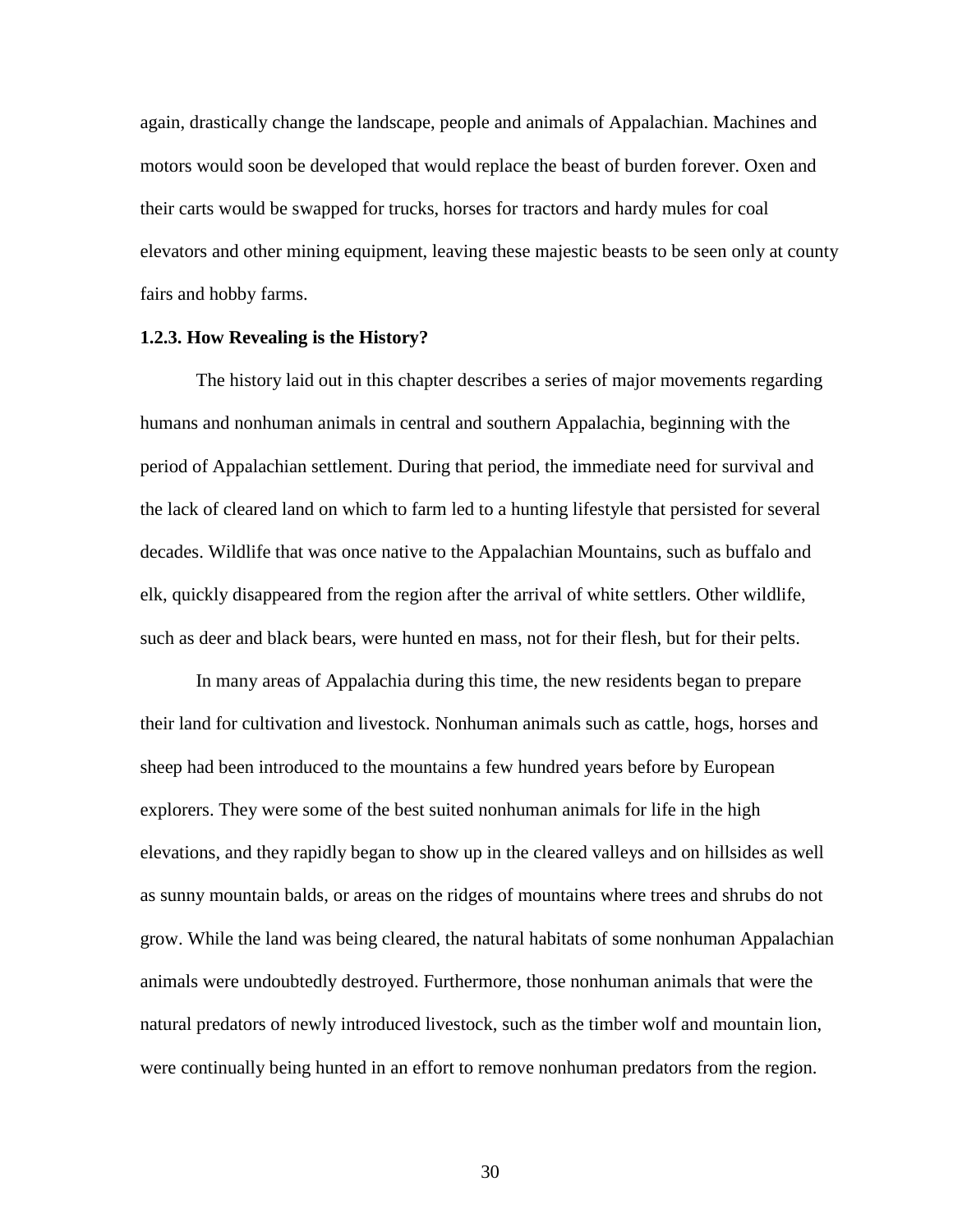The decimation of Appalachian forests, and as a by-product, the Appalachian ecosystem, continued well beyond the period of settlement. The ruination of the woodlands in Appalachia ran well into the twentieth century, fueling the Industrial Revolution that was taking place all throughout the United States. During this time, mass deforestation devastated many remaining wildlife habitats. Horses and other beasts of burden were used to drag logs to rivers, where they could be floated down the mountain to mills, sawed up and sent to the north where "huddled masses" needed new housing.

The period of coal and the need for massive amounts of it to fuel America's Industrial Revolution and the First World War, contributed greatly to an already growing decline in local land ownership in Appalachia. This, too, had effects on Appalachian animals. Mules were once used in the mines to pull out coal, but there came a point when a mule, much like a man, just could not bring out enough coal. This eventually resulted in mechanized mining equipment and the loss of jobs for both mules and men. Furthermore, as a result of the American Civil War and the concomitant development of the coal industry, railroads capable of exporting Appalachia's natural resources to northeastern cities began to spring up in Appalachian valleys and along rivers. Along with the railroads came fence laws and an end to the free-range lifestyle farmers had been used to practicing with their livestock. Fences and the shrinking availability of farmland began to drastically reduce both the amount of livestock, and the number of families who still kept livestock, during the middle to late 1800s.

As the Industrial Revolution raged on, many Appalachian families moved to industry centers, including coal and timber camps deep in the heart of Appalachia or mill towns and textile centers on the periphery of Appalachia and in the piedmont areas of the American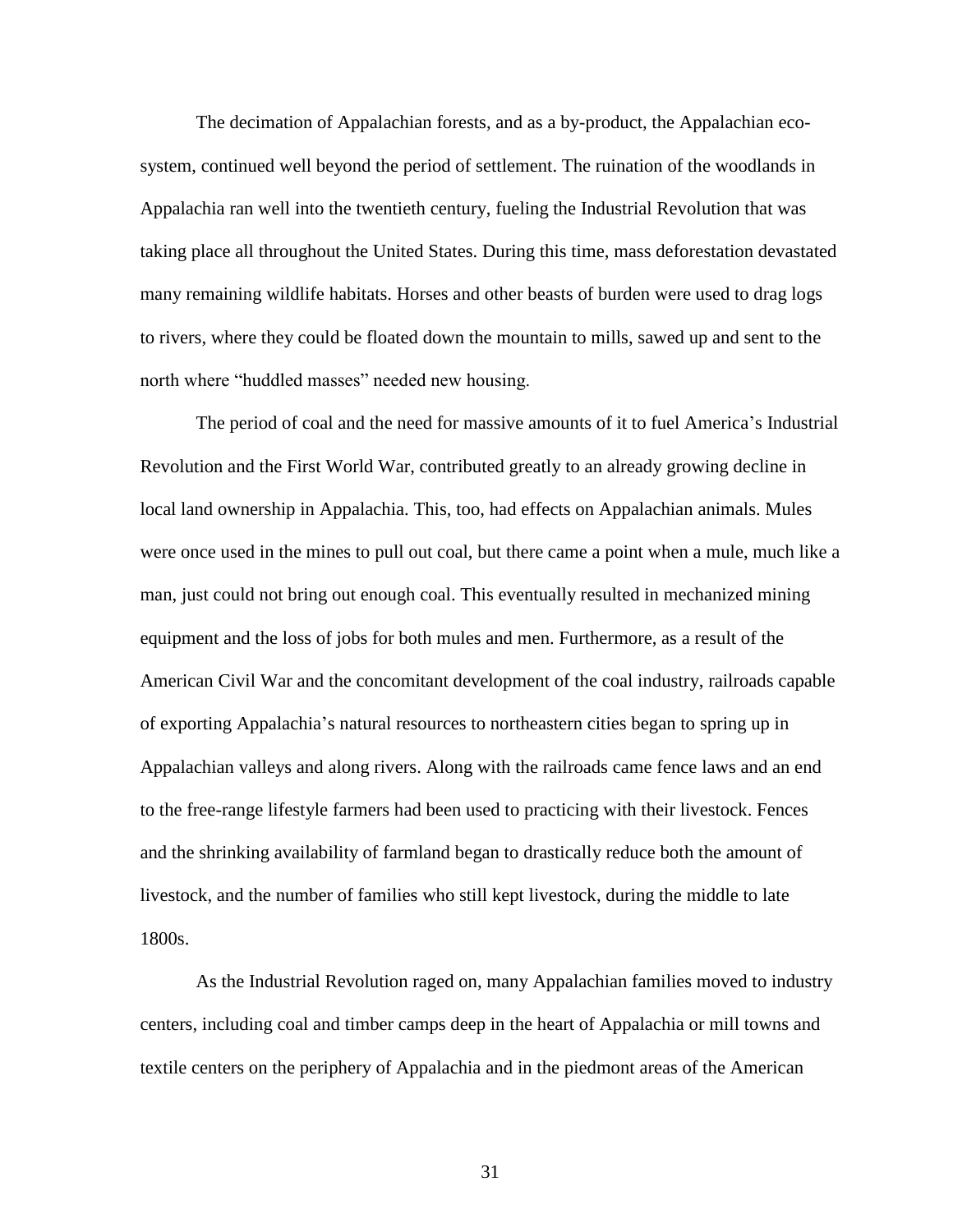southeast. The availability of store-bought goods in these towns turned keeping livestock, which was once essential for the survival of typical Appalachian families, into a secondary source for sustenance. Even those who remained on the land during this era often took parttime work in one of the above industries. Because farm sizes in Appalachia had continued to shrink, capital from outside investors no longer went to struggling Appalachian farmers. Instead, outside investment began to be poured into the extractive industries, while farming production moved further west.

The conclusion which results from this information is that the primary relationship between humans and nonhuman animals in Appalachia during this time was an economic relationship. Finances were the deciding factor in decisions such as which nonhuman animals should be killed, which ones should be kept and how many should be kept. Finances also determined how useful particular nonhuman animals were to Appalachian residents, as well as which ones were not worth having around.

#### **1.3. Connecting History and Literature**

Appalachian literature based in and around the periods of settlement and industrialization reflects the history laid out in this chapter. In addition, there is clear progress in the extent to which the literature reflects the history. Literature written by Appalachian people during the twentieth century, such as Lee Smith and James Still, reflects historical themes more deliberately and accurately than does literature written during the eighteenth and nineteenth century by "outsider" explorers, such as William Bartram, and "outsider" local colorists like Constance Fenimore Woolson and Mary Noailles Murfree. The reasoning behind this idea is an area in need of analysis; however, this analysis will not be done here. Perhaps the simplest explanation is timing. Writers whose subject matter is one-hundred or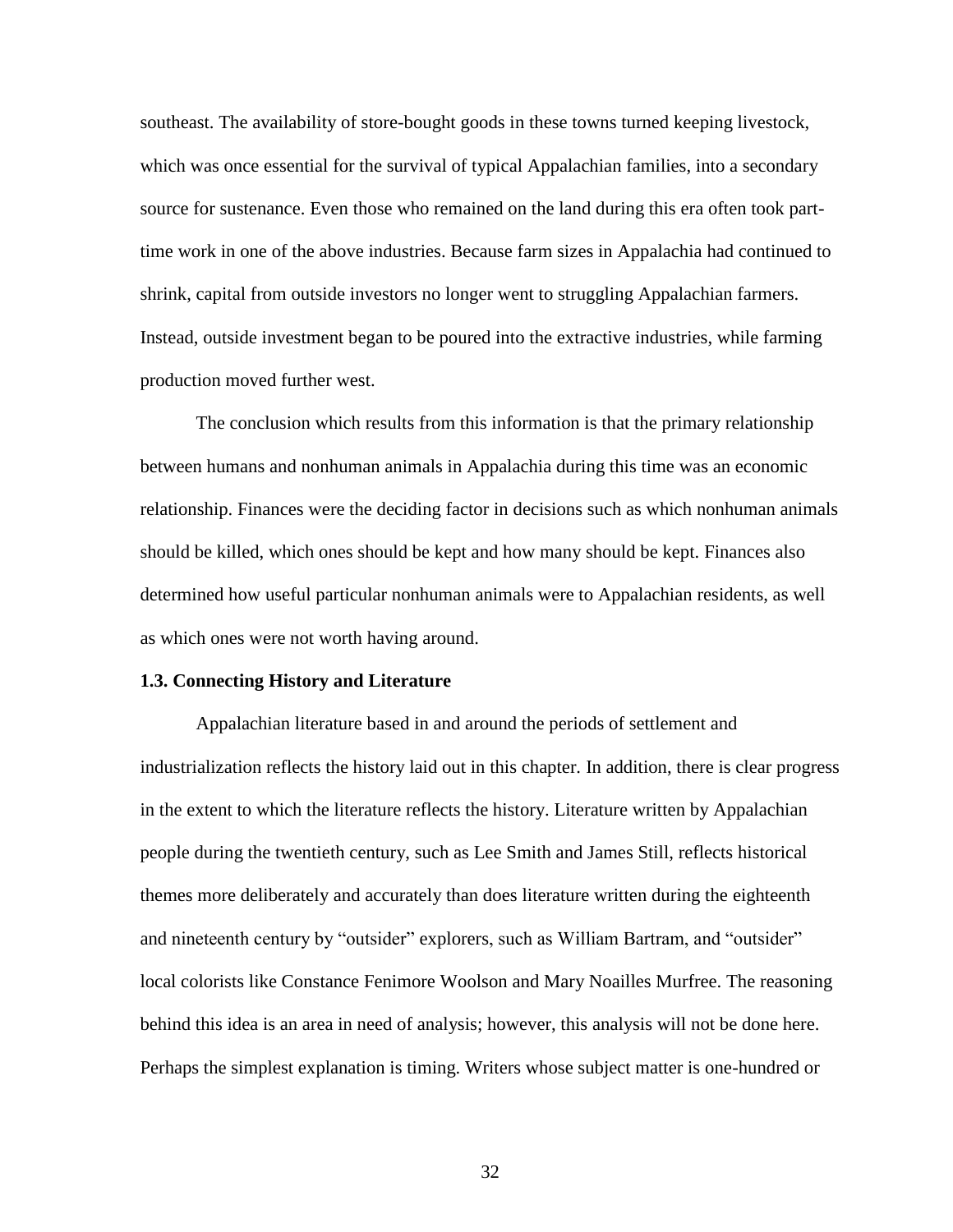so years before their date of publication have the advantage of being able to read histories and understand time periods better than writers whose subject matter and date of publication are roughly a decade or so apart. Nevertheless, because animals were such an integral part of Appalachian culture throughout history, they are evident in all types of Appalachian literature.

One of the most prominent historical themes shown in the literature is the idea of cleansing the landscape of animals that were seen as treacherous. An Appalachian work that best exemplifies this theme is *Hunter's Horn* by Harriette Simpson Arnow. The novel was first published in 1949. It is set in the southeastern Kentucky mountains, beginning in the fall of 1939 and tells the story of Nunn and Milly Ballew and their young family.

In this novel, one of the primary sources of conflict is a red fox named "King Devil." The elusive fox spends her nights preying on the agricultural community's small livestock, earning a bad reputation and a bounty on her head. Neighbors of the Ballews keep King Devil's infamy alive by telling stories about glimpses and traces of the red fox. In one such story, a neighbor "had seen him [they had not yet realized that King Devil is female at this point] walking down the road past his barn, walking along and taking his time like somebody going to church" (Arnow 30). Another neighbor complained about all of the hens King Devil had killed during the night, remarking that "[t]hey'd hear one short, smothered-down squawk, sometimes not even any cackling from the others; [King Devil] slipped up so slyly nothing saw him, not even the hen he killed" (Arnow 31). Actions such as these led to many nights of fox hunting.

During a particularly captivating fox hunt one fall night, Old John Ballew, Nunn's second cousin, offers ten dollars to the person who finally kills King Devil, noting that King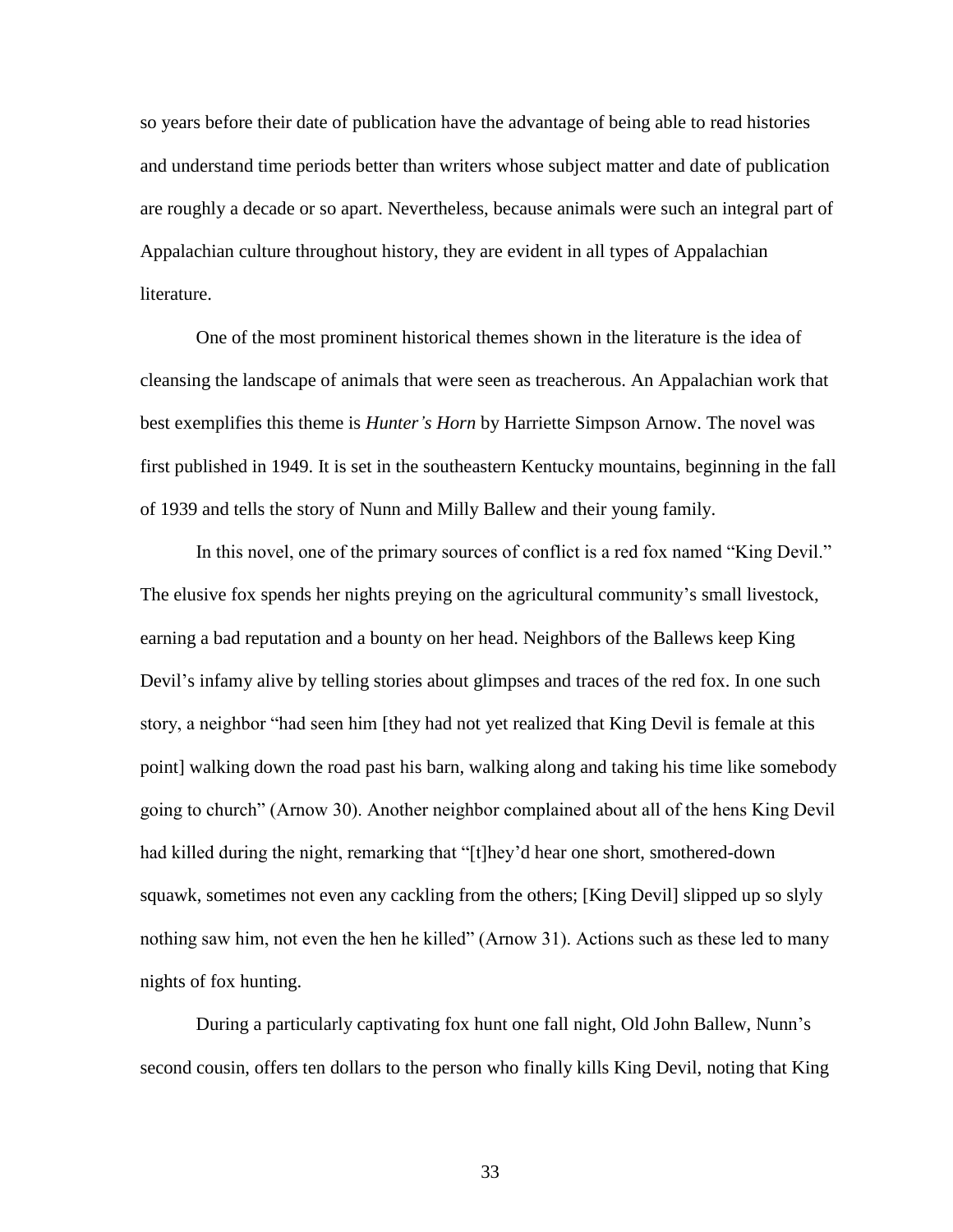Devil will "kill five times that in lambs… this comen spring" (Arnow 36). Earlier in the night, "[t]hat damned red fox [ran a hound] to death" (Arnow 36), and this event probably prompted the bounty more so than the impending loss of lambs. However, ten dollars in 1939 was certainly a good deal of money. It was enough to prompt one of the hunters, Ernest Coffee, to give up killing King Devil "fair an true with a hound" (Arnow 38), and to go get his gun from his truck and handle the business himself.

Before the bounty had been announced, the method primarily used to try to rid the landscape of King Devil in *Hunter's Horn* had always been hounds. These hounds were not only good for hunting foxes, though. They are depicted throughout the novel as working animals that provide for the family in many ways. This point is evident when Nunn reflects on the death of his dog, Zing, who happened to come the closest to chasing down King Devil. After he rolls Zing up into his jumper, Nunn says his dog "never lied to me or any man, nor swore, nor used his teeth on anything but a varmint I wanted him to kill" (Arnow 36), calling attention to the good character, trustworthiness, and usefulness of his departed companion.

Wilma Dykeman's classic 1962 novel, *The Tall Woman*, is another story that exemplifies working animals. The novel is set in a fictional place called Thickety Creek, which is nestled in the North Carolina Mountains, on the eve of the American Civil War. It tells the life story of protagonist Lydia McQueen from early adulthood until death. After receiving a cow, who was later named "Pearly," as a wedding gift from her husband, Lydia almost immediately has to put the animal to work.

With the men gone to fight in the war, the women and animals are left behind to fulfill the agricultural duties of the family's farm. Plowing is usually the duty of an ox, mule, draft horse or other strong animal; however, Pearly is all Lydia has to work with at the time.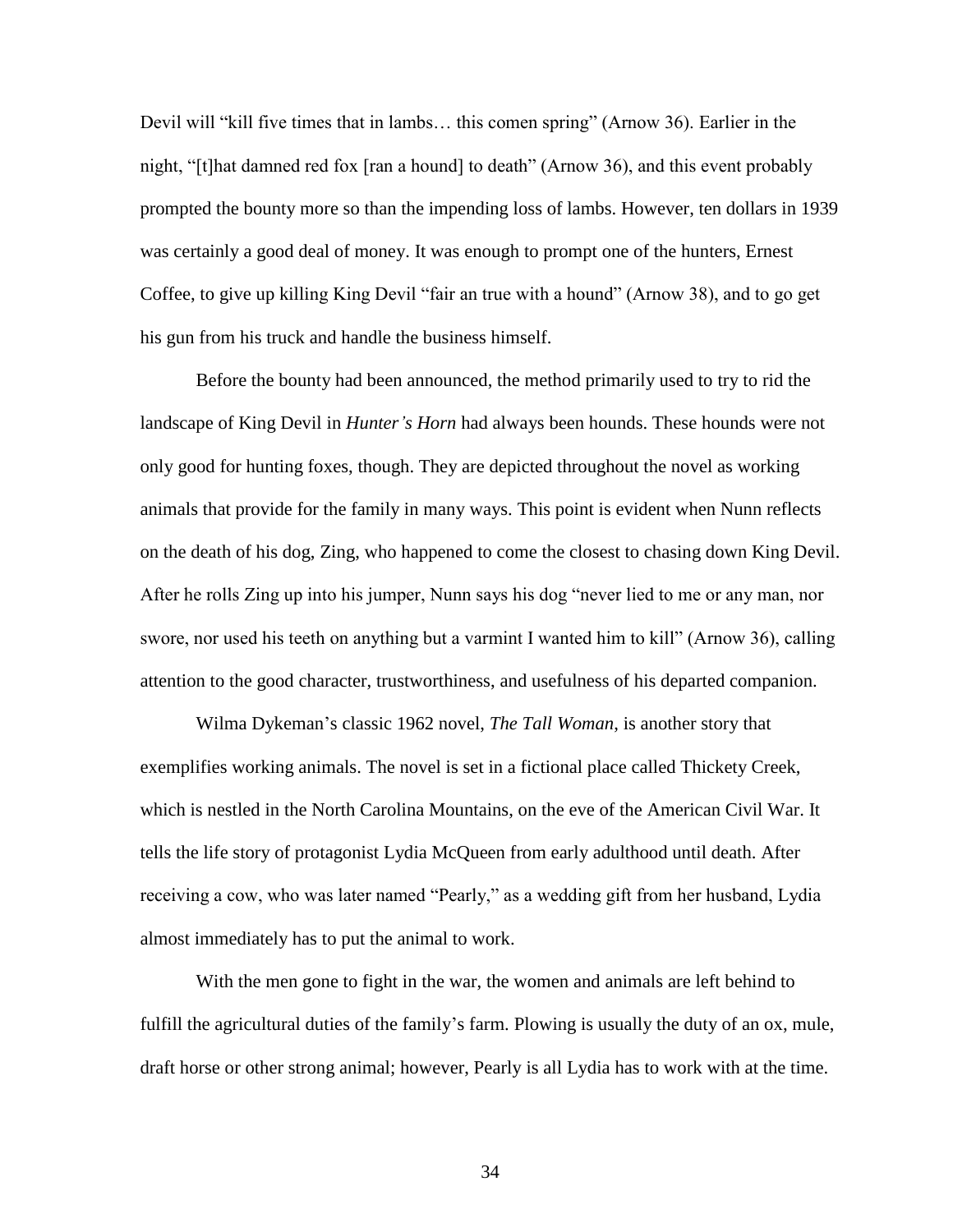So, with "ill-fitting gear" (Dykeman 48), Pearly and Lydia set out for the fields. Pearly "pulled and kicked a few times, [and] backed and balked as the weight of the plow became heavy in the field" (Dykeman 48). Nevertheless, "With Lydia leading her by the halter she made it down the length of one row and back again" (Dykeman 48). Like many working animals, Pearly continues to fulfill a multitude of roles for the Moore and McQueen families throughout *The Tall Woman*.

Another prominent theme throughout Appalachian literature that matches the historical analysis of this chapter is having livestock while the family lives in a rural area, then not needing livestock anymore once the family moves into a town or industrial center. This is shown in both *Fair and Tender Ladies* and *River of Earth*. James Still's novel *River of Earth* narrates three years of the life of Brack and Alpha Baldridge and their young family as they try to make ends meet during Great Depression-era Appalachia, both outside and inside of mining towns suffering from a boom and bust economy in the mountains of Eastern Kentucky. The story begins with the Baldridge family living on the outskirts of a mining camp called Blackjack, which has been closed, leaving its workers, including Brack Baldridge, to fend for themselves.

In *River of Earth*, the father in the Baldridge family, Brack, explicitly tells his wife that they would have no use for a cow once they moved into the mining town (Still 49). Once Brack was able to secure employment with the mine again, though it was temporary, he stood by his word and immediately brought home,

> A five-pound bucket of lard with a shoat drawn on the bucket. Brown sugar in a glass jar. A square of sowbelly, thin-rinded and hairy. A white-dusty sack of flour, and on it a picture-piece of a woman holding an armful of wheat straws.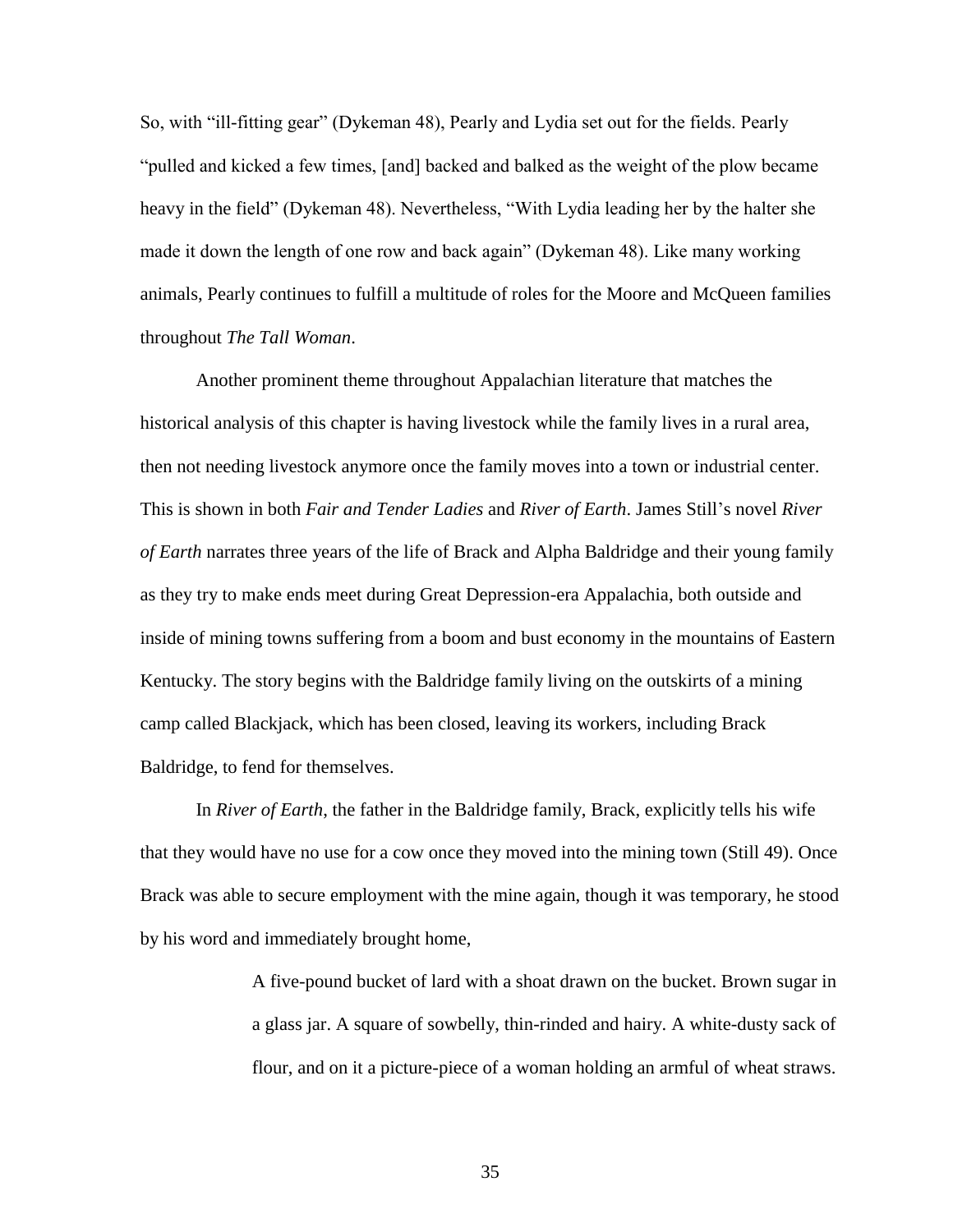And there was a tin box of black pepper, and double handful of coffee beans. (Still 69)

Brack announced that he was to "start digging tomorrow" and that he "drawed this victuals out of the storehouse on credit" (Still 69-70). Though the family had not yet moved to the mining town, they were just two miles away, which made relying on the company store's goods relatively easy for the family to do. Furthermore, to this poor family, buying food was possible because the company store allowed them credit. No one could afford to give this family a cow or another head of livestock on credit and hope they would somehow be able to pay the lender back.

Lee Smith's 1988 critically acclaimed novel *Fair and Tender Ladies* contains the same sort of story. *Fair and Tender Ladies* is a mono-epistolary novel that tells the life story of Ivy Rowe Fox, beginning around the turn of the twentieth century, in a fictional area in southwestern Virginia. The setting begins in a rural area, moves to a town, then to a coal camp, then back to a rural area, as it follows Ivy through her life's ups and downs.

Before Ivy's father dies, while the family is still living on their farm in rural Sugar Fork, she writes to her "Pen Friend," Hanneke, and explains that the Rowe family has a cow named Bessie, and that they "grow cabbages and sweet taters and white taters both and shucky beans" (Smith, *Fair* 16). Ivy tells Hanneke that her family raises what they need and that they "don't go to the store for nothing but coffee and shoes and nails and to get the mail" (Smith, *Fair* 16). Ivy seems awestruck by the store and expresses to Hanneke her wonder, saying "I wish you could see Stoney Branham's store at Majestic" (Smith, *Fair* 16). After the death of Ivy's father, her mother moves what is left of their family to the nearest town, which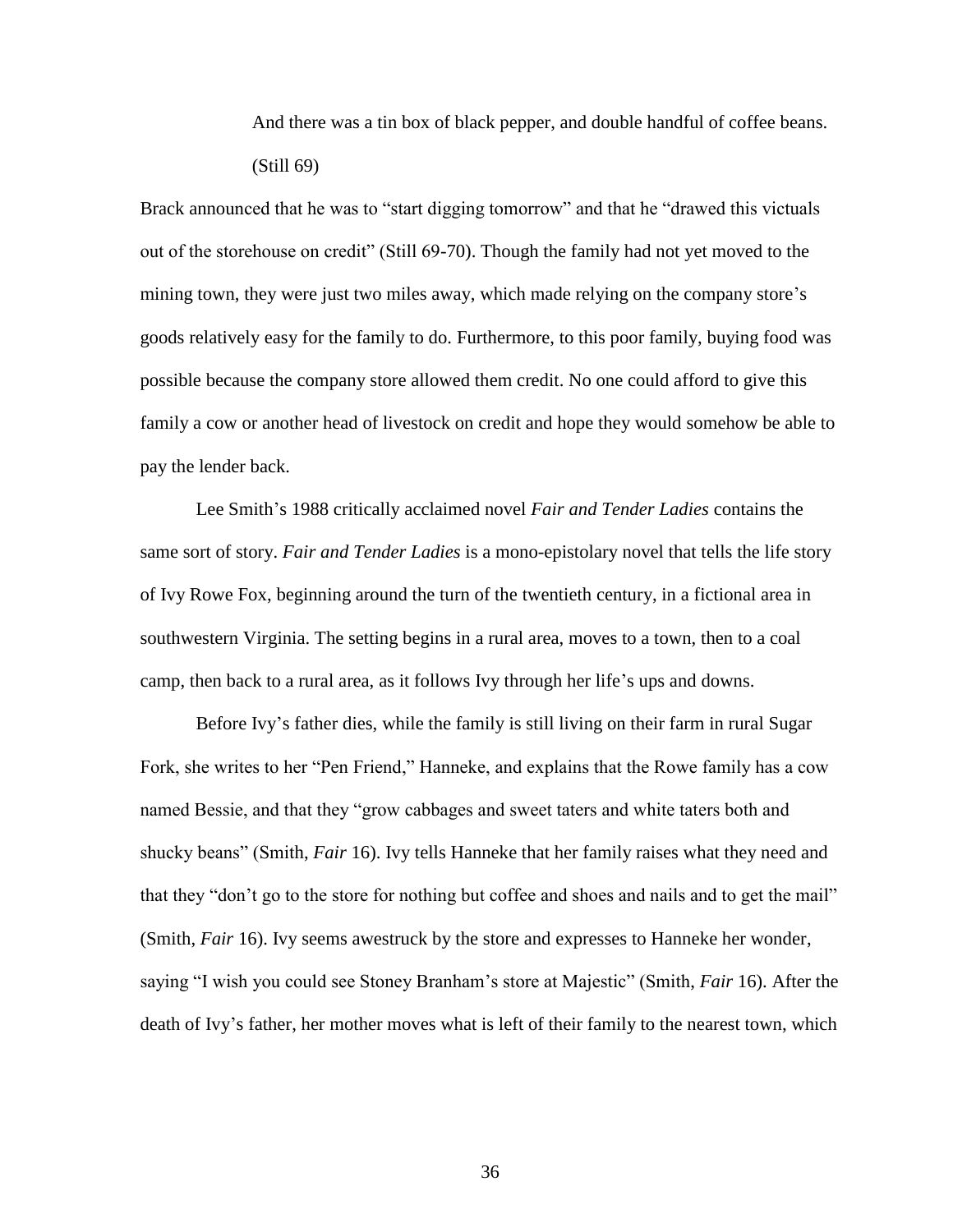is Majestic, Virginia. They move into a boarding house that is run by Ivy's mother's friend, whose name is Geneva Hunt.

Ivy writes to her friend Molly and describes herself as "a town girl" (Smith, *Fair* 93) and tells Molly not to pity her if she is ever of a mind to do so. While living in Majestic, Ivy works at the boardinghouse as a sort of server. She describes it as a very busy place with "so many people coming and going… that a girl can slip away to come and go all over town, and see what ther is to see" (Smith, *Fair* 91). Since moving to town, Ivy had begun to live quite a different lifestyle than she did on the farm back in Sugar Fork. The family no longer grew everything they were in need of; they bought goods and sold them to travelers, instead.

Finally, the financial value of the animal is a theme explored in almost all types of Appalachian literature, including travel writing, local-color writing and more contemporary literature. Value is frequently illustrated through the worth of horses. By the period of industrialization in Appalachia, horses had already become a status symbol in the United States and other industrialized countries, and were only affordable for people who were wealthy.  $15$ 

Several scenes from *River of Earth*, though some are, at times, comical, display the lack of good, able-bodied horses in poor Appalachian communities. In one such scene, Clabe Brannon, a neighbor of Brack and Alpha Baldridge, brings a nag<sup>16</sup> for Brack to ride over to his house because he knows that the Baldridge family does not possess any animals capable of transportation. Perhaps if Clabe had been a wealthier man he would have had more horses

<sup>15</sup> See Thorstein Veblen, "Pecuniary Canons of Taste" in *The Theory of the Leisure Class: An Economic Study of Institutions* (New York: Viking Press, 1967) for a more in-depth discussion of pets and animals as status symbols.

 $16$  "Nag" is a term for a horse that is either old or in poor health, or both.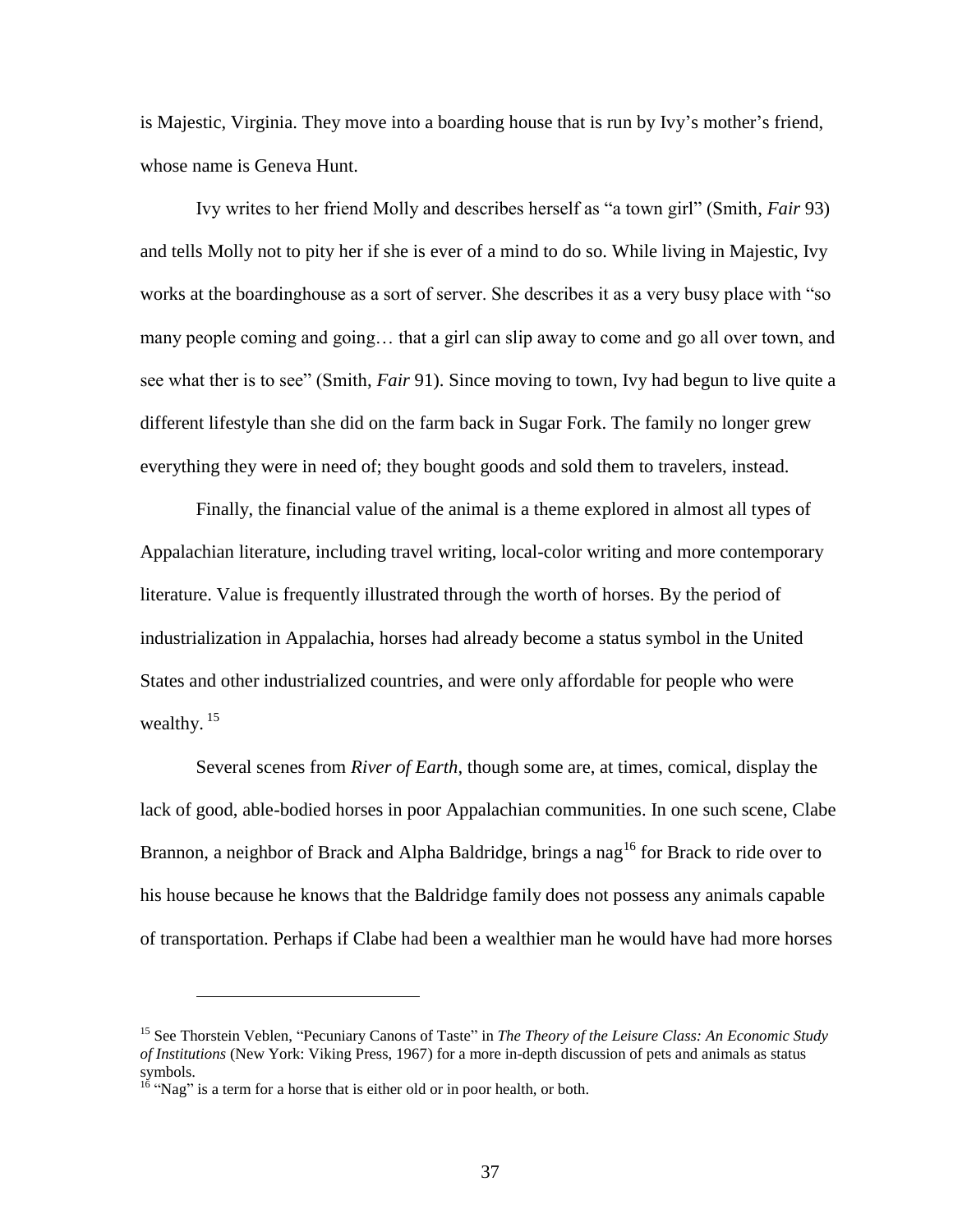in good condition and he would not have had to bring a nag. The same idea is present in the scene where "Uncle Jolly," Alpha's brother, must dismount his old, tired nag, and push her the rest of the way up the hill to the Baldridge's house. If Uncle Jolly had the funds to be able to afford a proper horse, he more than likely would have done so to prevent having to carry the animal who was supposed to be carrying him.

Although the value of animals may be understated, like many other animal-related themes in travel writing and local-color, the ideas are still present. The rather long short story, "Up in the Blue Ridge," by Constance Fenimore Woolson, is one such work where profits stand to be made from horse-lending. "Up in the Blue Ridge" was first published in *Appleton's Journal* in August 1878. The story revolves around Stephen Wainwright, socialite traveler with "a large fortune [and] a good intellect" (Woolson 277), and Miss Honor Dooris, a young girl and librarian from a small mountain town called Ellerby.

During the carriage ride to Ellerby, Wainwright finds himself in the company of Bethuel Head, a "little minister" (Woolson 287) and apparent horse dealer. After a little discussion, Head tells Wainwright that if he is going to stay in Ellerby for a while, he will need horses. Following this idea, Head suggests people "will cheat [Wainwright] in the village; better apply to [himself]" (Woolson 287) for horses instead. Wainwright agreeably takes down Head's name after a bit more prompting by Brother Bethuel.

The next time Wainwright is bothered about applying for horses from Head comes when he ostensibly visits Colonel Eliot, Miss Dooris Honor's uncle. Miss Honor suggests to the Colonel that she take Wainwright up to see "the view." With the Colonel's consent, the two head up the side of the mountain. Once there, Miss Honor reveals the real reason why she had asked to take Wainwright to the top of the Colonel's hill, which was to suggest to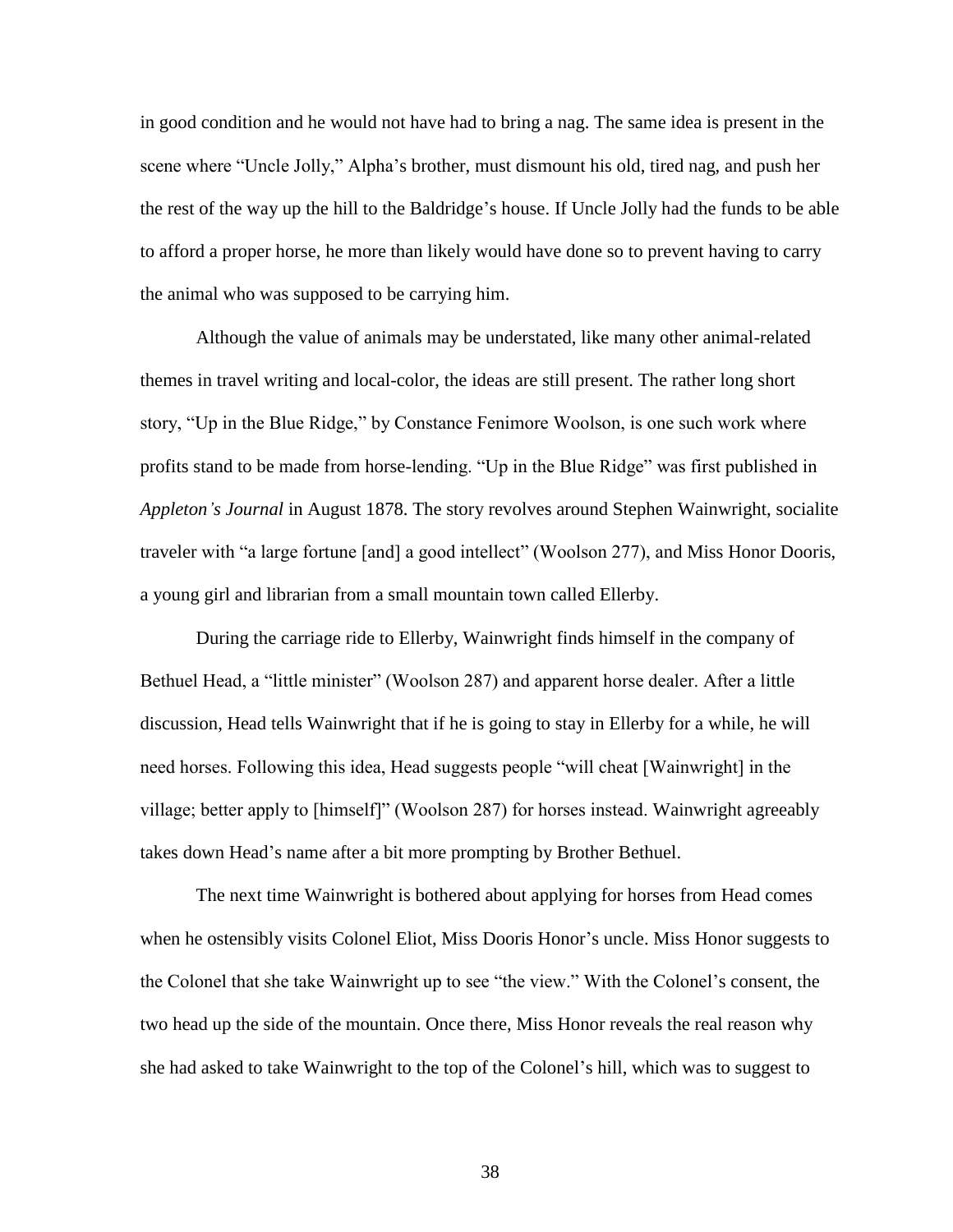him that if he "should stay [in Ellerby], and need – need horses, or a – guide [he should] apply to Mr. Head" (Woolson 299). Immediately, Wainwright thinks, "They are in a conspiracy against me with their horses" (Woolson 299). His fears are allayed, however, once Miss Honor tells him that "Mr. Head is poor, and – and tries to make a little money now and then with his horses" (Woolson 299) and that Miss Honor, herself, tries to help him by finding clientele.

Expressing similar sentiment is a short story titled "A Mountain Storm." It was written by Mary Noailles Murfree, under her penname, Charles Egbert Craddock. "A Mountain Storm" is a piece of local-color writing from a collection of Murfree's short stories titled *The Young Mountaineers: Short Stories*, which was first published in 1897. The story marks no date, and is set in an unnamed hilly and cavernous area.

"A Mountain Storm" begins with a "fraternal quarrel [over a filly] which neither [brother] forgot for years" (Murfree np). In the first scene of the short story, two brothers, Ben and Thad, stand in conflict over whether or not Ben's filly is fit to be ridden by Thad, in his effort to fetch their father from a moonshining still before he and it are discovered by authorities. The reader is introduced to the story during the midst of their argument. Ben begins to excuse his refusal to allow Thad to use his horse by saying, "Ef the filly war bridlewise" (Murfree np) before he is abruptly cut off by Thad's retort that "The filly air\_ bridlewise" (Murfree np). Somewhat conceding to his brother's comment, Ben then remarks that he does not think the revenuers are looking for stills anymore, saying "I don't believe that thar word ez them men air a-raidin' round the mountings no more" (Murfree np). After this exchange, Thad becomes infuriated with his brother and eventually leaves on foot, leaving Ben on the side of the hill below the barn.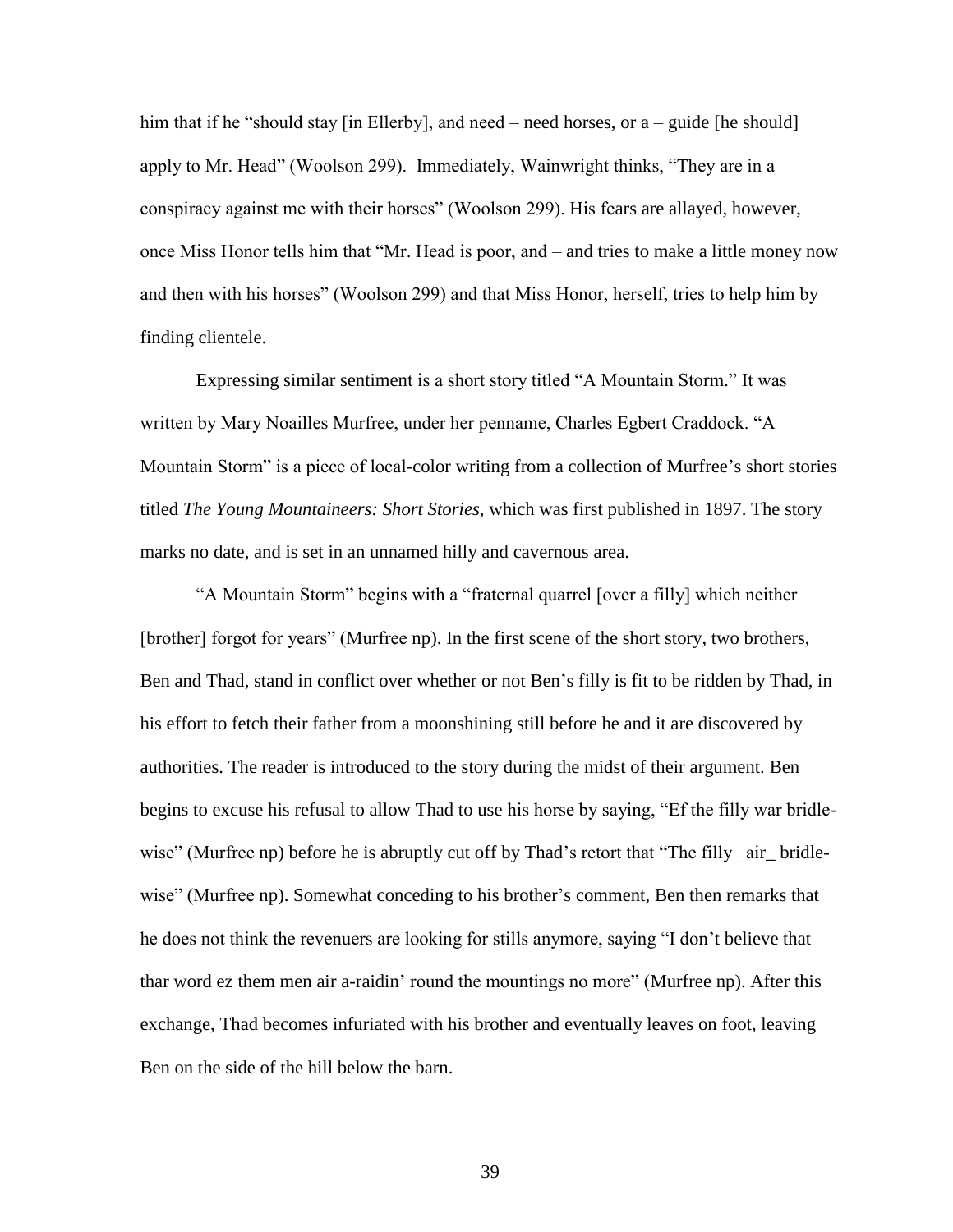Ben sits in this spot for quite a while, until lightning flashes and a storm begins to approach. At the sudden gust of wind and flash of lightning, "Ben turned, and ran like a deer up the steep ascent" (Murfree np) toward the barn in an effort to protect the filly in case the strong wind were to "blow that thar barn spang off'n the bluff" (Murfree np). Once at the barn, Ben realizes his horse is missing, and immediately blames his brother, declaring Thad "air no better 'n a low-down horse-thief" (Murfree np).

At the resolution of the story, Ben realizes that instead of stealing the horse, Thad had left the horse's gate unlatched, which allowed her to run away when she had been scared by the lightning. What the story never resolves, however, is why Ben did not want to let his brother borrow the horse for a short trip down the mountain. He made multiple excuses that Thad was able to call into question at the beginning of the story, but did not give the real reason before Thad became upset and left the situation. The filly is obviously very valuable to Ben, for when he discovers the horse is missing, he calls his brother a horse thief, then returns to the house and tells their mother he "hopes ter conscience she'll [the filly] break his [Thad's] neck" (Murfree np). Although Ben said this in a moment of frustration and anger, it expresses how strongly he wanted his horse to remain with him.

One of the most overt themes in "A Mountain Storm" is the stereotype of the quarrelling, feuding mountain family. Using the horse as the cause of the feud suggests, however, that the horse was such a valued addition to the family that she was worth the two brothers fighting over. Though we do not know for sure, the horse may well have been the family's most valuable possession.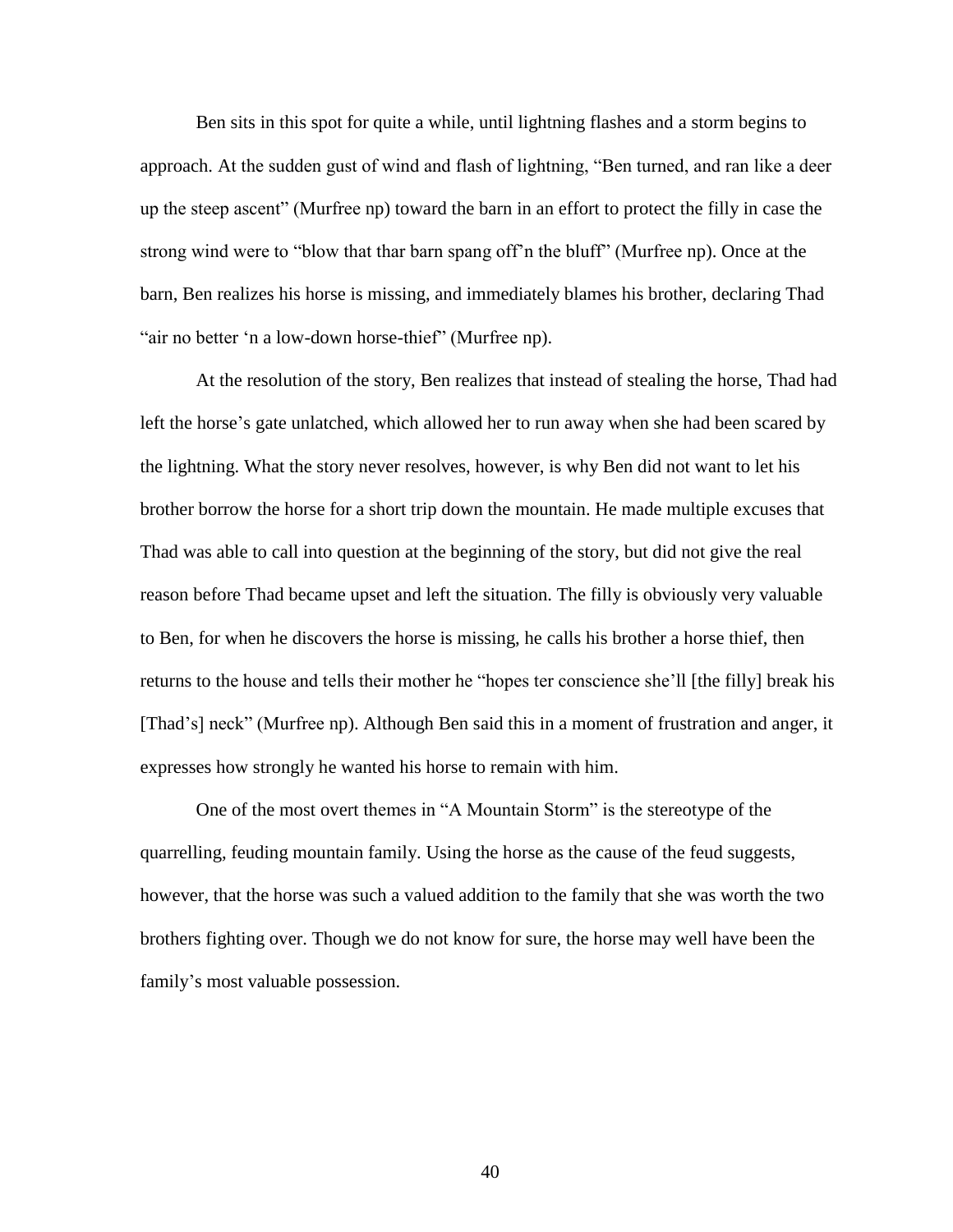#### **1.4. Tying Literature and History Together**

Appalachia's land and people underwent many important changes and saw encroachments that impacted the lives of humans and nonhuman animals in drastic ways during the periods of settlement and industrialization (1770s-1930s). Examples of these changes include the confiscation of land by European colonists from Native Americans, the American Civil War and the subsequent "discovery" of Appalachia by northern capitalists, the deforestation of Appalachian hillsides and mountains, and finally, the mass extraction and exportation of timber and coal. All of these changes in the land led to differing ways of surviving and making a living for people who were living in the region. The majority of Appalachian people who had once been able to feed themselves and make a little extra money from farming, were forced to move into one of the many mining camps near extractive sites, whether the site be for coal, salt, iron, copper or mica. All of these changes in the land and people led to changes in the animal population of the mountains as well.

Settlement in Appalachia and the desire to raise livestock in the mountains caused the extinction and near-extinction of several nonhuman animal species native to the Appalachian Mountains. Both periods led to the deforestation of Appalachia, devastating many nonhuman animals' natural habitats. Furthermore, the introduction of large-scale mining operations caused people to move into mining company towns, and rely largely on a company store, instead of their own livestock.

The points of view literature brings into focus make thinking about the place, role, and understanding of animals in the history of Appalachia more accessible (Fudge, *Renaissance* 3). Instead of the anthropocentrism and objectivity we see throughout the environmental histories of Appalachia, fictional literature allows us to learn about humans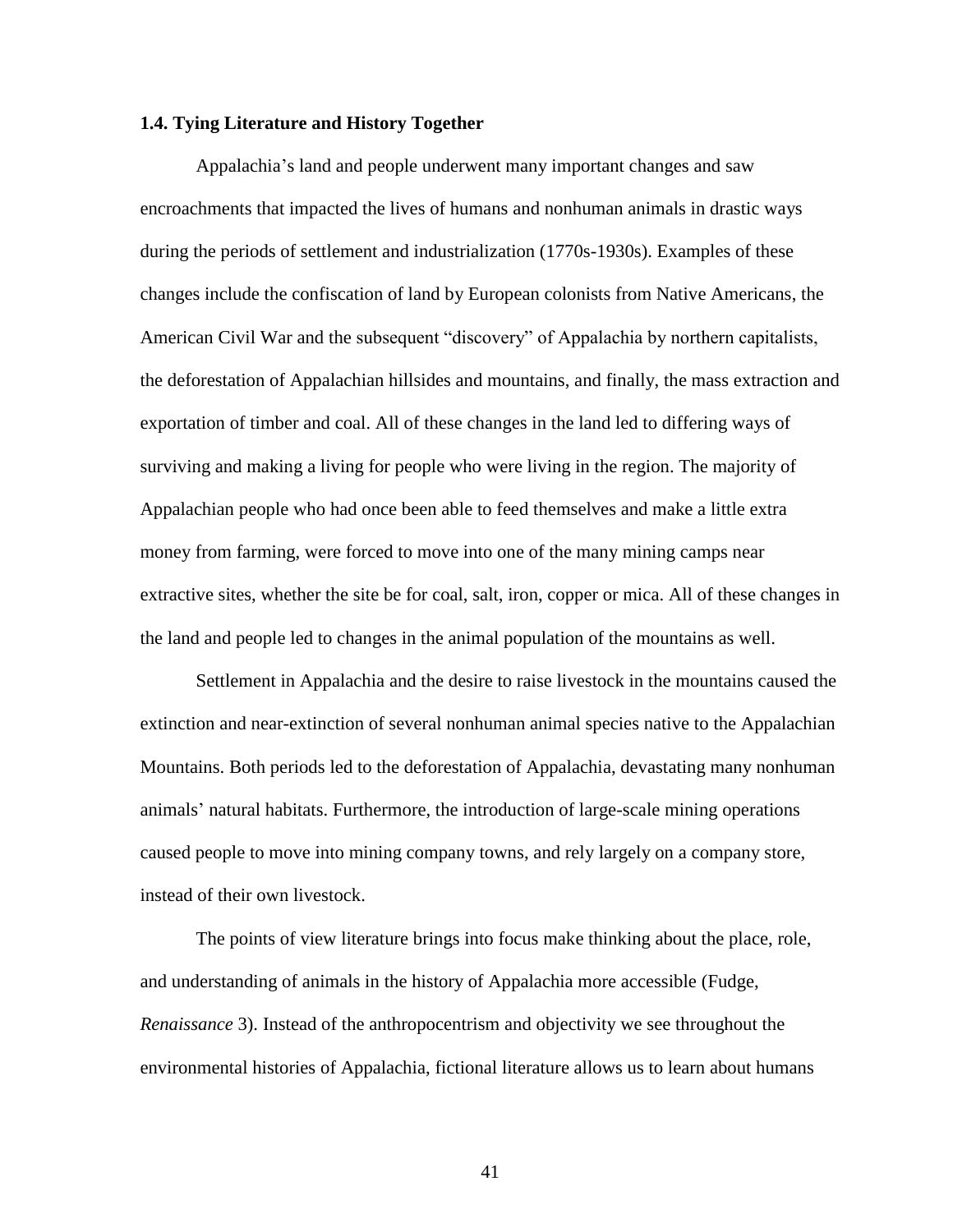and animals together. After all, it has been said that "[r]eading about animals is always reading through humans, and…, reading about humans is reading through animals" (Fudge, *Perceiving* 3). In literature, the two entities that have seemed so separate for so long are able to come together and work in unison to provide a more complete picture of Appalachian culture.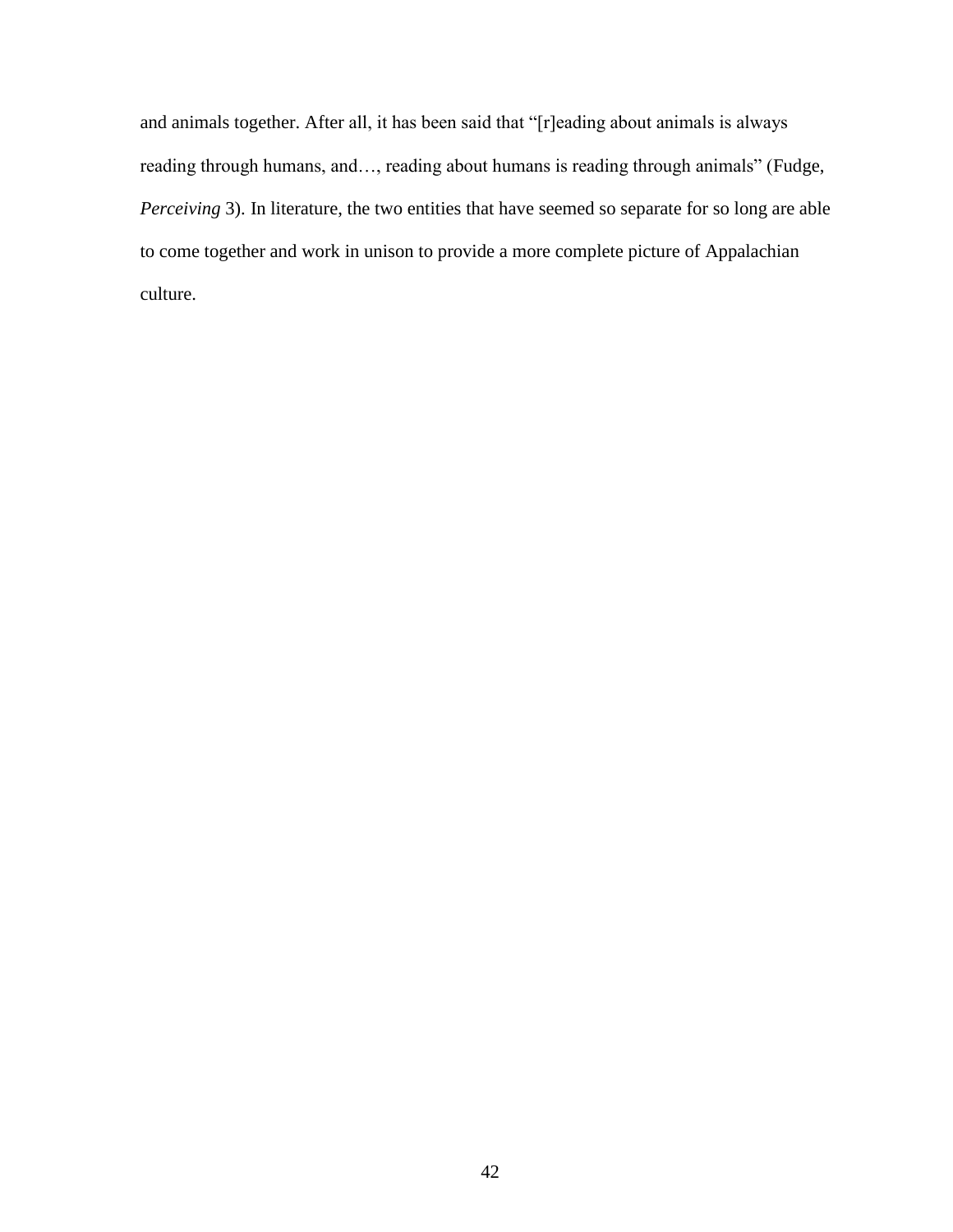# CHAPTER 2: LITERARY ANIMALS: REPRESENTATIONS OF THE NONHUMAN ANIMAL IN APPALACHIAN LITERATURE

#### **2.1. Appalachian Animals on Our Mind**

 $\overline{a}$ 

When trying to understand the social and cultural side of nonhuman animals in Appalachia, one should turn to fiction. An idea for the frame of mind regarding human attitudes and relationships with nonhuman animals can be attained by analyzing characters in Appalachian works of fiction and creative nonfiction. Though cultural,  $17$  intellectual  $18$  and literary<sup>19</sup> histories of Appalachia have been created over the past fifty years, feelings and attitudes, or emotional history, generally has remained unexplored. In this chapter, the goal is to begin to gather the emotional history of Appalachia by starting with human to animal relationships.

The histories which already exist do not uncover the more intimate side of keeping animals. Histories of Appalachia do not provide any information on the emotional comfort given, or in other cases, heartache, nonhuman animals caused their keepers and companions. History does not address, for example, how a mother felt when her family's cow, which provided so much, had to be sold, or how the children felt when they were forced to give up their nonhuman animals and move into a coal camp. Finally, histories of Appalachia do not

<sup>17</sup> Loyal Jones, *Appalachian Values* (Berea: Berea College Appalachian Center, 1984); Horace Kephart, *Our Southern Highlanders* (New York: Outing Pub. Co, 1913).

<sup>18</sup> Henry D. Shapiro, *Appalachia on Our Mind: The Southern Mountains and Mountaineers in the American Consciousness, 1870-1920* (Chapel Hill: University of North Carolina Press, 1978).

<sup>19</sup> Cratis D. Williams, *The Southern Mountaineer in Fact and Fiction* (New York: New York University, 1961).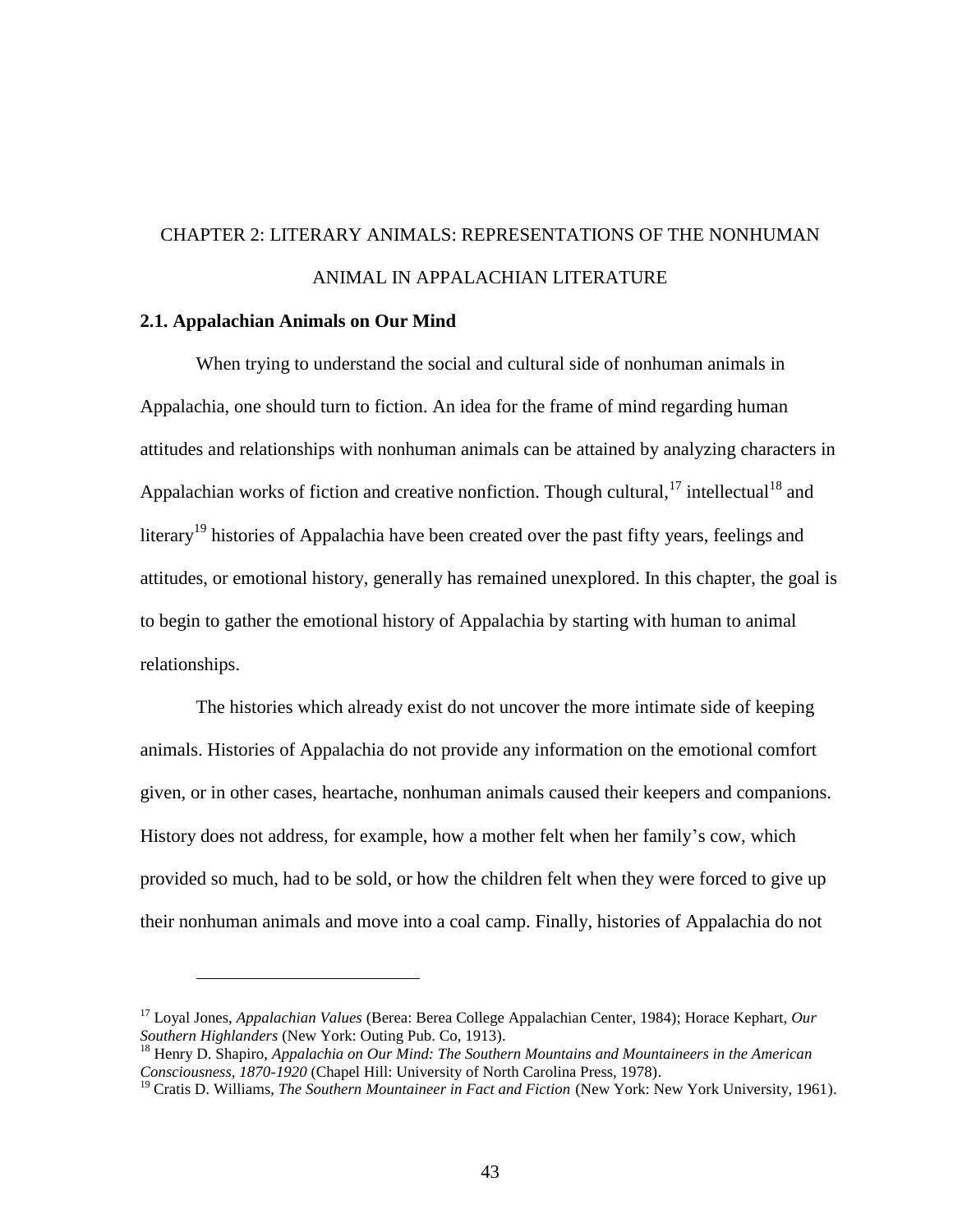make available any discussion of how the nonhuman animals were treated by the family or how the animals treated the family.

These deficits in the history of Appalachia are significant because nonhuman animals have been such an integral part of the Appalachian way of life. History tells us that nonhuman animals were indicators of social class,  $^{20}$  and that they were factors in decisionmaking and the political economy of Appalachia.<sup>21</sup> Animals also served Appalachian humans as modes of transportation, as aides in responsibilities such as plowing and planting, and as lifelines in the forms of nourishment and financial investment. Looking at animals through this anthropocentric lens does not allow us to get a complete picture of the life of animals in Appalachia. The goal of this chapter is to pick up the metaphorical slack in this area by using Appalachian literature as a vehicle for the exploration of Appalachian culture.

Literature is not only an important commentator on culture, but also a potential model for culture. Writers often make artful recommendations for the cultures they write about, as well as set up experiments for cultures in their imaginative work. In addition to locating and discussing the emotional quotient of Appalachian humans revealed through works of literature, this chapter will complicate the interaction of Appalachian literature and culture and seek out any instances where recommendations on or experiments with culture have been made.

#### **2.2. Nonhuman Animals and Cultural Studies through Literary Analysis**

Scholarship has been done in human and nonhuman animal relationships in literature. In 2005, Jennifer Mason undertook an in-depth analysis on the representation of nonhuman

<sup>20</sup> See Thorstein Velben, *The Theory of the Leisure Class* (New York: Viking Press, 1967).

<sup>&</sup>lt;sup>21</sup> See Paul Salstrom, "The New Deal and Appalachia's Agriculture" in *Appalachia's Path to Dependency*: *Rethinking a Region's Economic History, 1730-1940* (Lexington: University Press of Kentucky, 1994).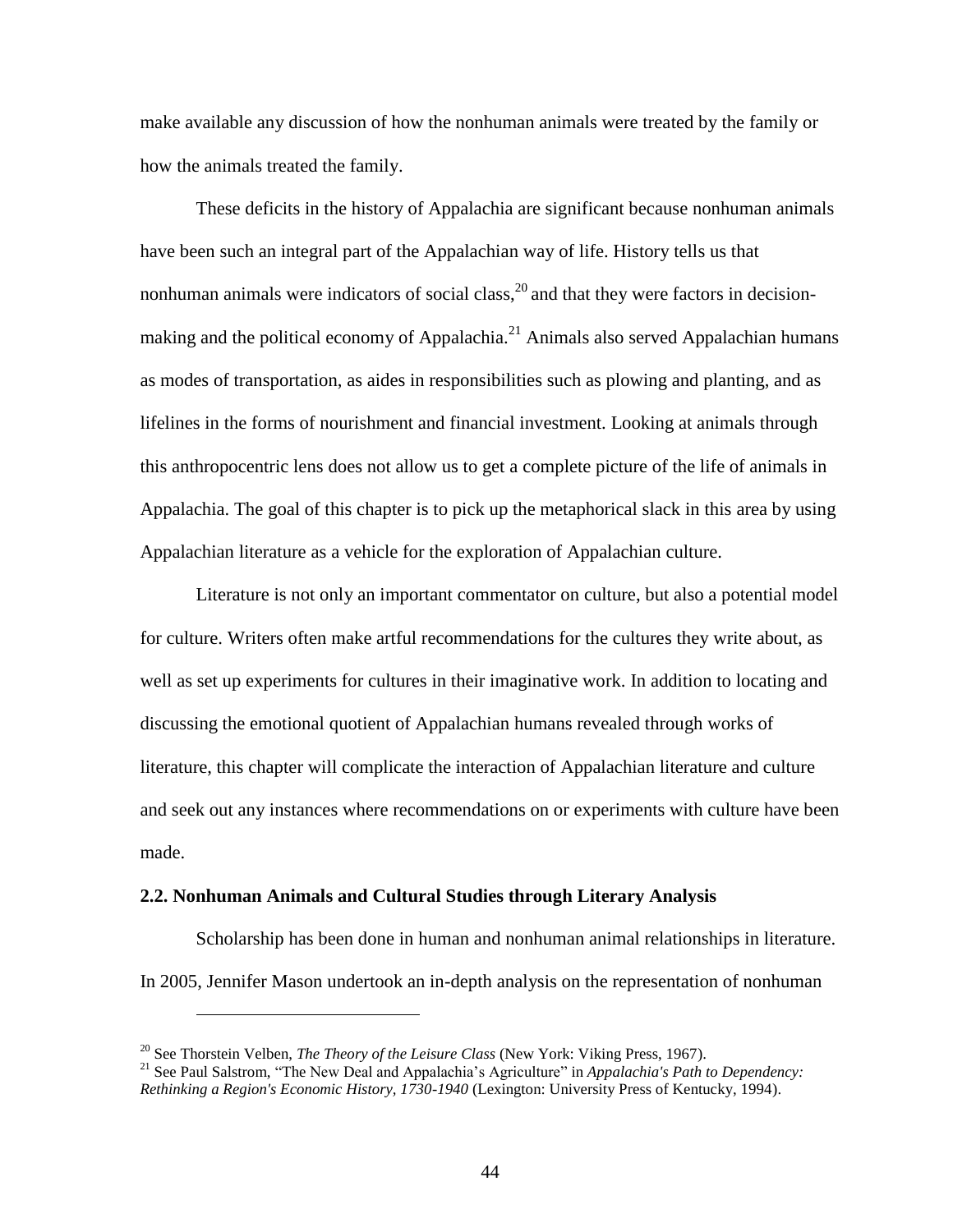animals in nineteenth century urban American literature and how nonhuman animals contributed to shaping American culture.<sup>22</sup> Similarly, Erica Fudge has written numerous books over the past fifteen years about human and nonhuman animal relationships in Renaissance literature and the nonhuman animal's role in human life during the early modern period.<sup>23</sup> These types of literary and cultural studies have profoundly shaped the field of critical animal studies as well as the writers' respective literary disciplines. New discussions have begun regarding the nonhuman animal's role in human life through examining the relationships between humans and nonhuman animals in literature.

This study uses similar analytical strategies to those used by Mason and Fudge to examine the nonhuman animal and human relationships in Appalachian literature, with the hope that it will ultimately allow for a deeper understanding of Appalachian culture. In doing so, I address some of the same assumptions informing the works of Mason and Fudge. In an effort to avoid redundancy, these ideas will be discussed throughout the chapter instead of individually and summarized in the closing.

The first idea I address in this essay comes from Fudge's *Perceiving Animals*. In her book, Fudge posits that "the treatment of animals in written material has always been similarly bound up with animals as absent-presences: there, but not speaking" (2). I wish to examine works of Appalachian literature with an eye toward themes regarding the emotions Appalachian people and animals have shared in order to further scrutinize the human-animal

<sup>22</sup> See Jennifer Mason, *Civilized Creatures: Urban Animals, Sentimental Culture, and American Literature, 1850-1900* (Baltimore: Johns Hopkins University Press, 2005).

<sup>23</sup> Fudge, *Animal* (London: Reaktion, 2002); *Brutal Reasoning: Animals, Rationality, and Humanity in Early Modern England* (Ithaca: Cornell University Press, 2006); *Perceiving Animals: Humans and Beasts in Early Modern English Culture* (Houndmills: Macmillan Press, 2000)*; and Renaissance Beasts: Of Animals, Humans, and Other Wonderful Creatures* (Urbana: University of Illinois Press, 2004).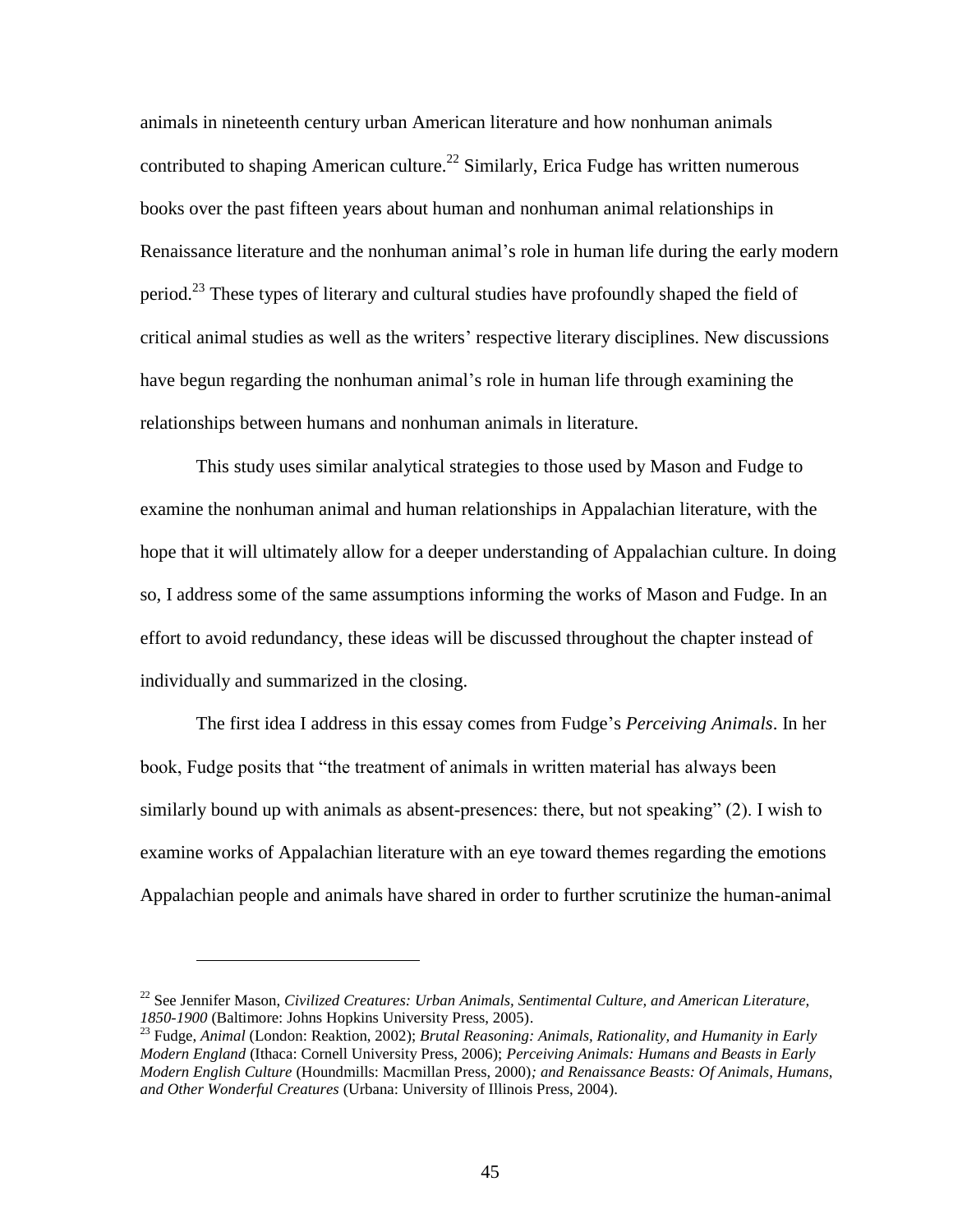relationship and understand in what ways Fudge's idea of absent-presences has been utilized. The second idea I address in this chapter comes from Mason's *Civilized Creatures*. In this study, Mason states "that animals became important to the American literary imagination precisely at the point they became absent from most people's everyday lives"  $(3)$ .<sup>24</sup> After completing the study of how human-animal relationships and emotions are represented, I will comment on how Mason's statement can be applied to works of Appalachian literature, specifically.

## **2.3. Emotional Science**

 $\overline{a}$ 

René Descartes is largely considered a villain in the field of critical animal studies. His most central contribution "to the animal question is his distinction between humans and other animals based on the possession of a mind and a capacity for conscious thought" (Fitzgerald and Kalof 59). In his letters to Montaigne and Pythagoras between the years of 1646 and 1649, Descartes

> discusses what he considers to be the prejudicial belief … that animals are thinking beings. He cites lack of speech by animals as evidence of his claim that animals do not think, reasoning that since animals have the organs necessary for speech their lack thereof must be the result of a paucity of the thoughts necessary to motivate speech. He therefore concludes that animal

 $^{24}$  Although I reference Jennifer Mason in this section, the idea of animals becoming important in American literature during the time when America was becoming more urban and industrialized is also discussed in John Berger's essay "Why Look at Animals?" in *About Looking* (New York: Vintage, 1992).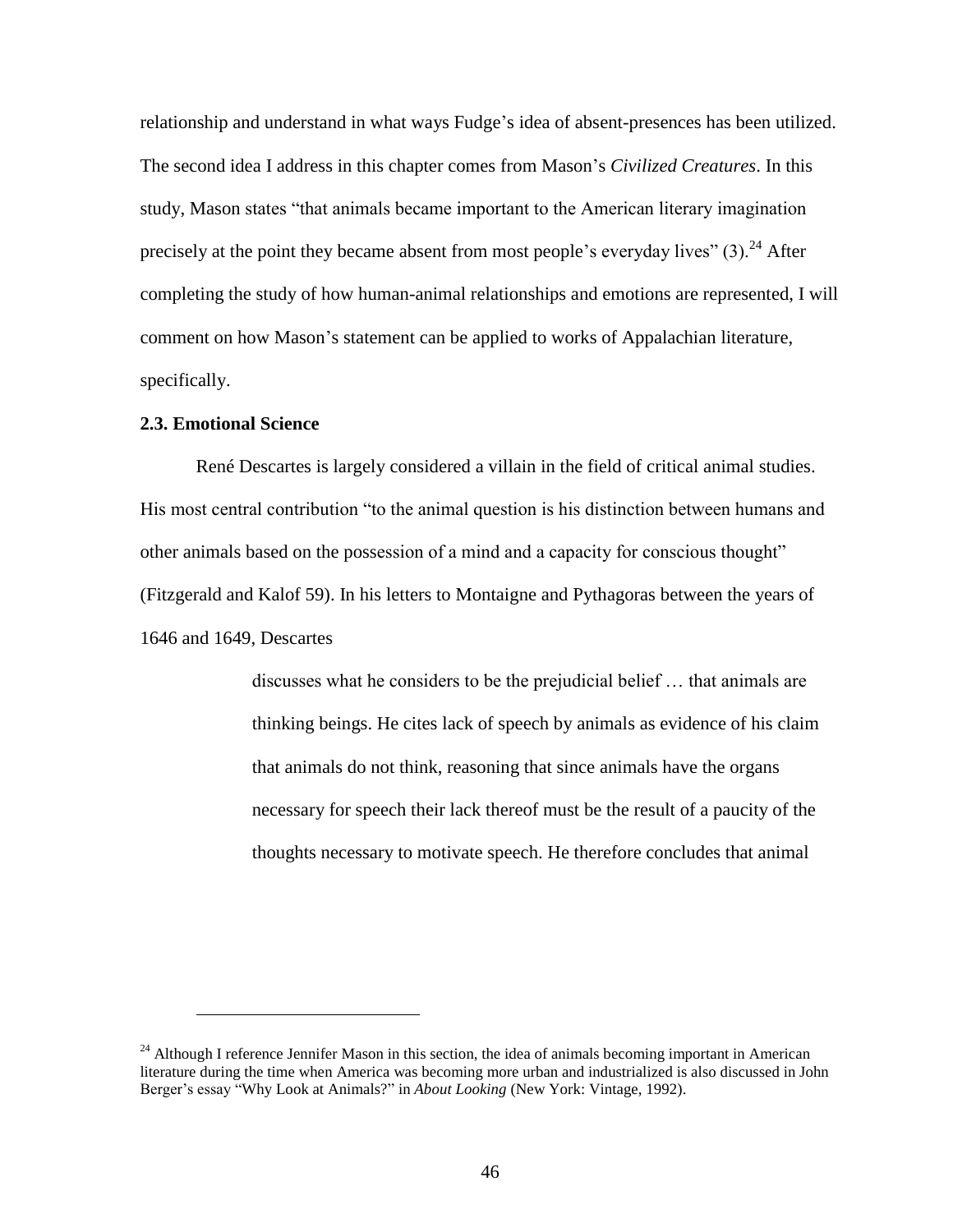actions are not inspired by thought, but instead are instinctual or mechanical,

and as mechanical entities animals lack souls.<sup>25</sup> (Fitzgerald and Kalof 59)

Thinking such as this has obviously had very negative consequences on animal populations throughout the world.<sup>26</sup> And, unfortunately, Descartes's scientific influence did not end with animal psychology (or lack thereof).

The philosophical form of human psychology was also influenced by Descartes's work.<sup>27</sup> The modern study of human psychology (as a social science instead of a branch of philosophy) began during the late 1800s, when "[i]n American literary and cultural studies, [the same time period] is universally understood to be a period of intense interest in animals and their relationship to people" (Mason 1). I regard this as somewhat ironic because the contemporary study of human psychology led to our current understanding of human emotions. Using the model of evolutionary psychology, emotions are described as "adaptations that have arisen [through evolution] in response to the adaptive problem of mechanism orchestration" (Cosmides and Tooby np).<sup>28</sup> Now, science assumes, humans are "mechanical entities" as well.

Though we are still using the same language, the science of psychology, both in humans and animals, has become quite a bit more sophisticated. Human psychologists such as Robert Plutchik, Paul Ekman, Wallace Friesen, Carrol Izard and Silvan Tomkins "believe

<sup>25</sup> This information is based on *Descartes: Philosophical Letters*, translated and edited by Anthony Kenny, (Oxford: Clarendon, 1970).

 $^{26}$  Consequences include using animals as objects of spectacle and sport, as scientific objects, as well as massproduced food items. All of these topics are covered in Linda Kalof and Amy Fitzgerald's edited collection, *The Animals Reader: The Essential Classic and Contemporary Writings* (Oxford: Berg Publishers, 2007).

<sup>&</sup>lt;sup>27</sup> Specifically, "Meditations on First Philosophy" from René Descartes, *Descartes: Selected Philosophical Writings* (Cambridge: Cambridge University Press, 1986); and Stephen Voss, trans., *The Passions of the Soul*. (Indianapolis: Hackett Pub. Co., 1989).

 $^{28}$  For a more in-depth discussion of evolutionary psychology, see Michael Lewis, Jeannette M. Haviland-Jones, and Lisa F. Barrett, *Handbook of Emotions* (Third ed.), (New York: Guilford Press, 2008).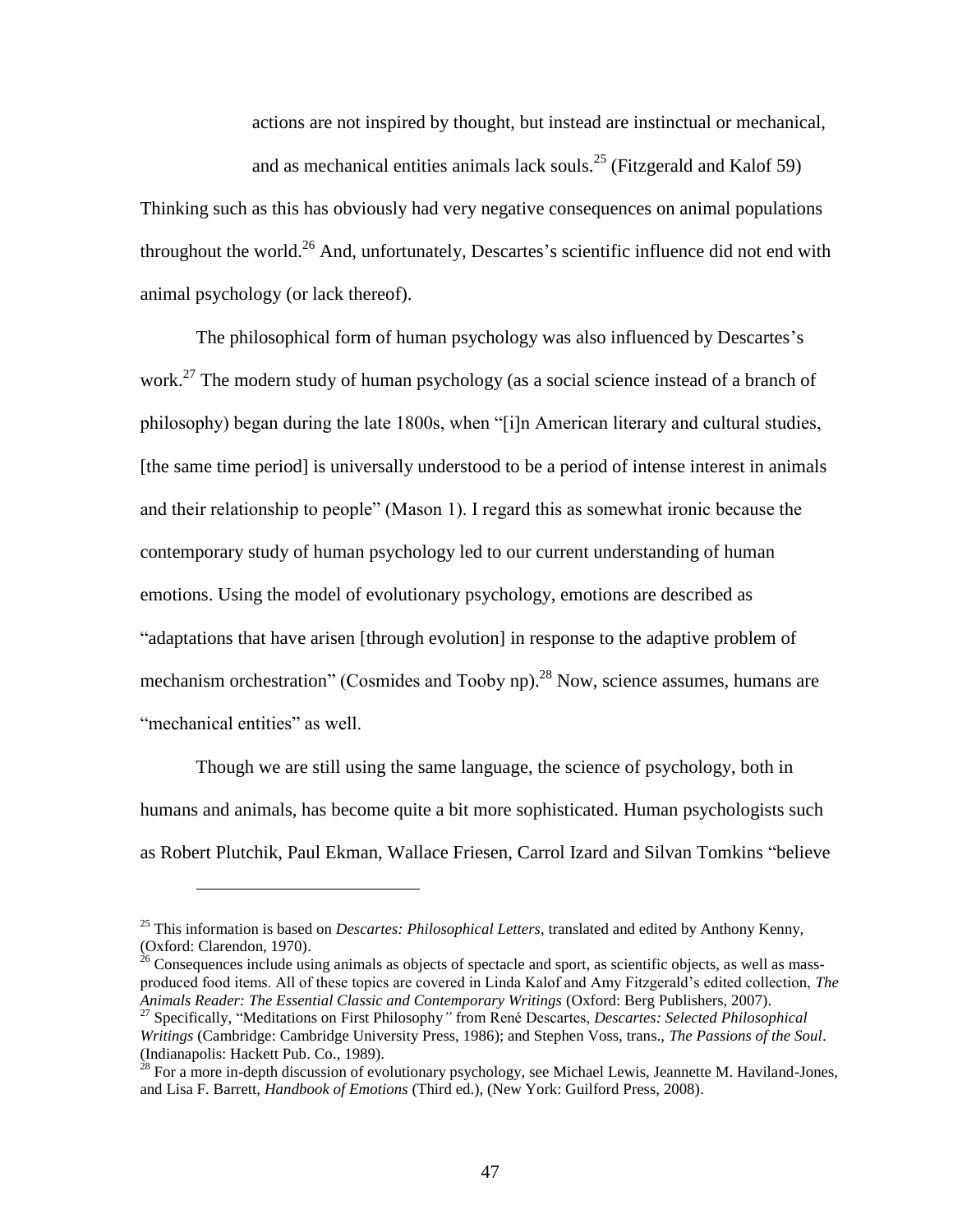that certain emotions are basic or primary [and] the basic emotions are: sadness, happiness, anger, fear, disgust, and surprise. These emotions combine in different ways to form other [secondary] emotions, including compassion, boredom, embarrassment, rage, hunger, and more" ("List of Human Emotions" np). Animal psychologists, or cognitive ethologists such as Marc Bekoff, have also identified a list of basic animal emotions. <sup>29</sup> One may or may not be surprised to know that many cognitive ethnologists believe animals experience all of the same basic emotions humans do, plus many secondary emotions (Bekoff 10). In essence, animals also experience sadness, happiness, anger, fear, disgust, and surprise, as well as many complex combinations of these emotions.

I have laid out this information in order to proceed with a foundation of scientific backing. In the remainder of this chapter, the analysis of literature is divided among those basic, or primary, emotions which all animals (human and nonhuman) share. Furthermore, in an effort to keep novels and stories together, discussions of human emotions and animal emotions take place under the same section and are additionally divided among the species of animal being represented.

#### **2.4. Literary Animals**

 $\overline{a}$ 

### **2.4.1. The Cow**

Wilma Dykeman's classic 1962 novel, *The Tall Woman*, begins in a fictional place called Thickety Creek, in the North Carolina Mountains, on the eve of the American Civil War. It tells the life story of protagonist Lydia McQueen from early adulthood until death.

<sup>&</sup>lt;sup>29</sup> Other than Marc Bekoff, Jane Goodall, Colin Allen, Peter Singer and E. O. Wilson have also made substantial contributions to the field of cognitive ethology.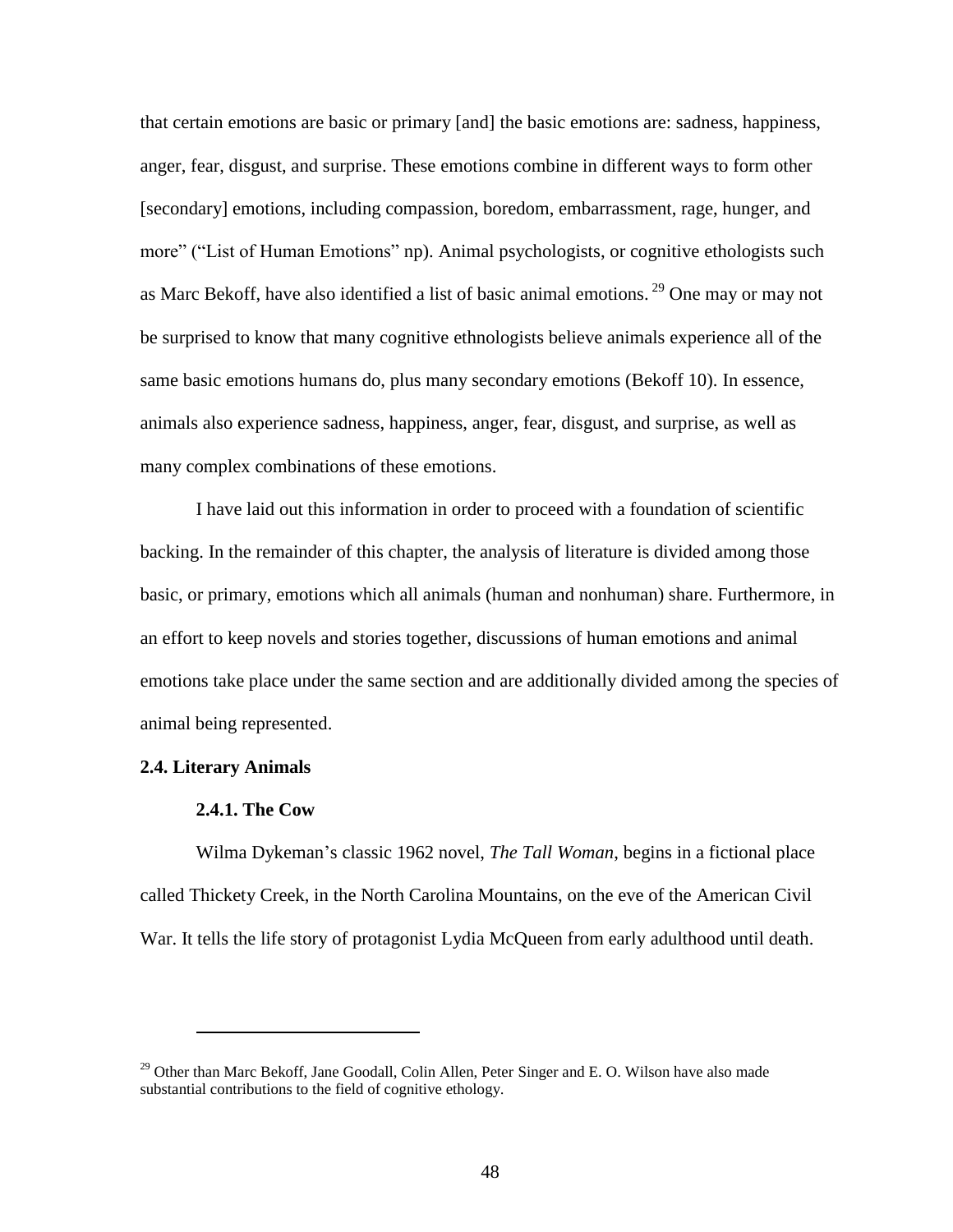There are several nonhuman animals in this work that play an important role in Lydia's life, but the cow, Pearly, may be the most significant one.

Mark McQueen, Lydia's newlywed husband, acquires Pearly in the beginning of the story by trading a neighbor an unknown item or service for her. On the day Lydia and Mark set out to move into their first home together, Mark reveals the cow to Lydia and tells her that the cow is all hers (Dykeman 20). Lydia is astonished by this gift and becomes filled with "the pleasure of ownership" (Dykeman 20). She says to Mark, in reference to the cow, "She's the daintiest beast I ever did set eyes on" (Dykeman 20). Then, addressing the cow, Lydia says, "You bring us milk and cream for rich yellow butter and we'll see you get all the grass and fodder you can hold and a snug place to sleep nights when winter comes. You'll be a valuable to us" (Dykeman 20). Lydia feels "proud for the cow walking slowly behind" their wagon and believes the cow allows the couple to be "beginners of substance" (Dykeman 20). She sees the cow as the "beginning of their farm, the plenty and promise that they would make for themselves … and their children" (Dykeman 20). Lydia's attitude toward Pearly is one of happiness, gratification and security. She believes this cow will be valuable to her and Mark as they begin their family together.

Soon after Lydia and Mark move into their house, Mark goes off to fight in the war. He leaves Lydia with the responsibility of tending their fields and the cow (Dykeman 24). A short while later, Lydia's mother, Sarah Moore, is brutally attacked by a gang of outliers (men avoiding regular service in the war). Lydia's younger sister, Kate, pleads with her, saying, "Lydia, you've got to stay with us now … You're all we've got" (Dykeman 34). Realizing that she must move back to her homeplace to help care for her family until her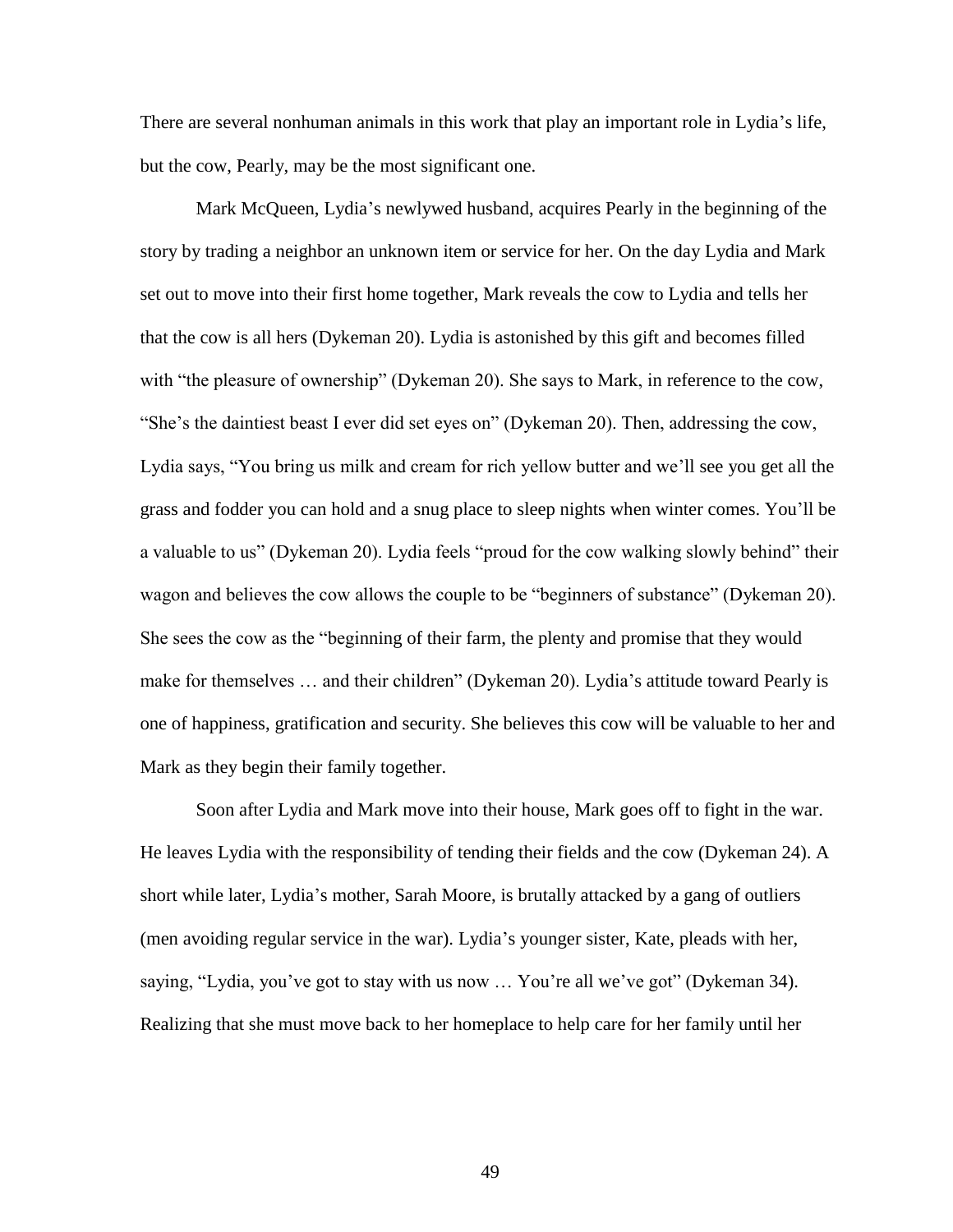mother is well again, Lydia goes back to her and Mark's home to get her only possession, Pearly.

The first use Lydia found for Pearly was to plow the Moore family's field. This was not easy at first. Pearly, wearing "ill-fitting gear ... pulled and kicked a few times [and] backed and balked as the weight of the plow became heavy in the field" (Dykeman 48). Nevertheless, "[w]ith Lydia leading her by the halter she made it down the length of one row and back again" (Dykeman 48). Lydia was "[s]even months, or better, along" in her first pregnancy by this time and she had "done a good man-sized job" leading Pearly through the field (Dykeman 48). Her Aunt Tildy and mother forbade her from doing it anymore that day, so Lydia turned the job over to Kate, saying, "'Pull Pearly easy but steady … and talk to her'" (Dykeman 48). When Kate replied, "'I've nothing to say to a cow'" (Dykeman 48), Lydia snapped back at her, saying, "[t]hen say the alphabet" (Dykeman 48). Lydia tried to make Kate realize the value of the cow, saying, "'[i]t's the sound of your voice gentles her. Don't you understand, Kate, she's all we've got? We've got to make her do or do without'" (Dykeman 48). Perhaps no one recognized Pearly's value to the family as much as Lydia, and she made sure Pearly knew how she felt. Later that evening, "[w]hen Lydia went to milk [the cow], she slipped out a lick of salt for Pearly [and] she gave the little cow an extra nubbin of precious corn, too" (Dykeman 49). Giving Pearly salt, a treasured item for which "[t]here was no substitute" (Dykeman 33), was a sign of care and thankfulness.

After Mark returns from the war and decides to build himself and his wife a new house, Lydia continues her care for the cow by suggesting a barn-raising before the temperature drops, without telling Mark why she wants this. The reason is that she "[c]ould not bear to think of the cow shivering in a make-shift lean-to during the winter to come"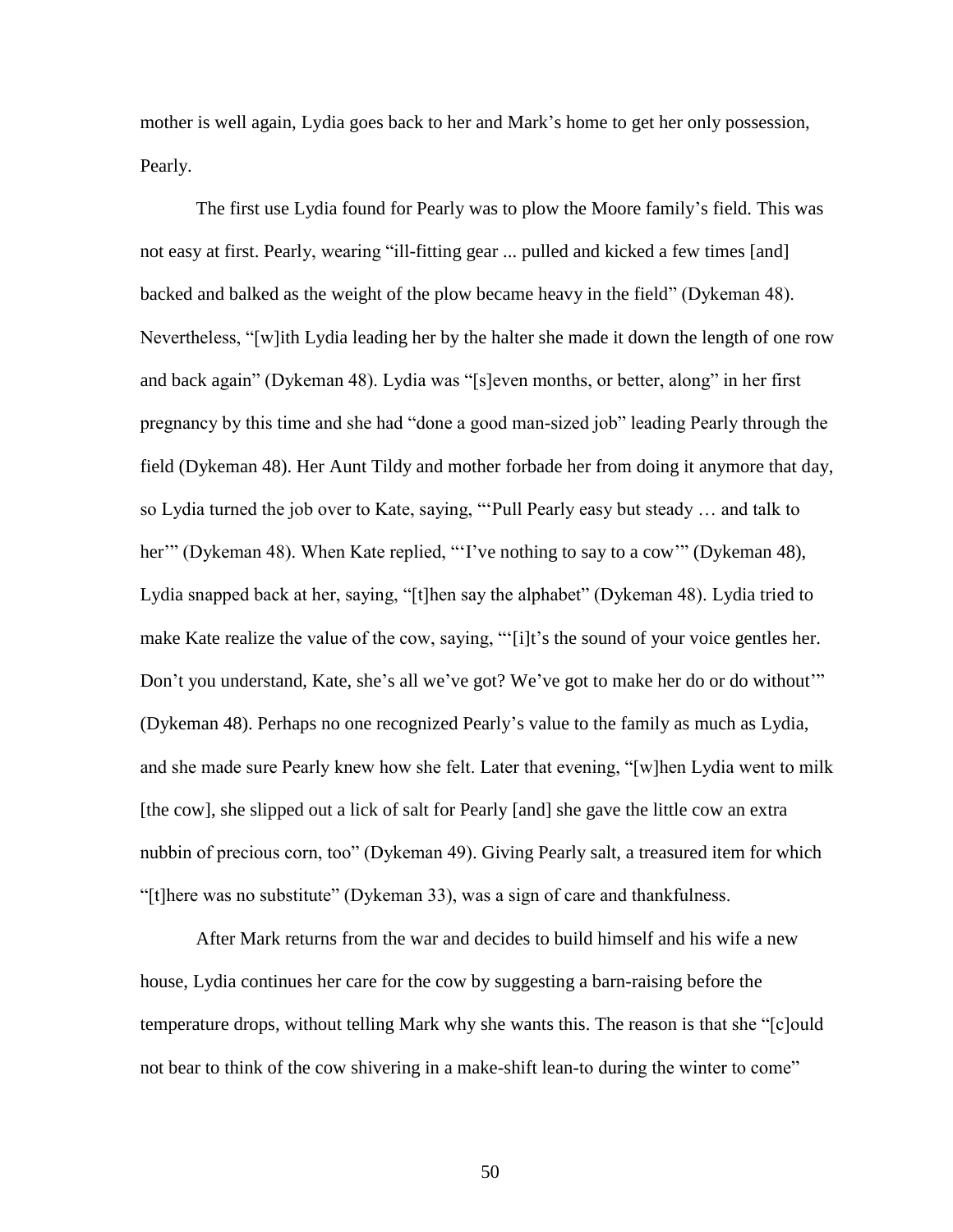(Dykeman 84) and "[s]he wondered if Pearly was frightened [and if she] would be safe from wild animals" (Dykeman 88) in their new home. Lydia thinks "[i]t would be good for [Pearly] to have her a tight, warm place" (Dykeman 88). Lydia's plan for the barn-raising is for her "Aunt Tildy and the girls [to] fix food for all, and when the tight stalls for Pearly and her feed were finished, the men could come and join their wives in a big dinner set under the trees" (Dykeman 84). Lydia's father, Jesse Moore, butchers his hogs early so that the McQueen family can provide their neighbors with some meat at this dinner, along with the corn pudding and stack pies Lydia plans to make on her own (Dykeman 87).

Though Lydia feels "triumphant" about the idea of the two hams her father has provided for them, Mark feels embarrassed. He feels as though his neighbors think they were a needy family, remarking, "everybody up and down the valley will be saying your pa had to butcher his hogs early this year to furnish the table for them that come to furnish us a barn" (Dykeman 87). With those parting words, Mark disappears into the night and does not return until nearly morning.

The following morning, Mark tells Lydia he has butchered the cow. He announces the butchering of the cow with pride and a sense of accomplishment, telling Lydia, "there'll be no call for you to be ashamed of the food we have to offer" (Dykeman 89). Further separating himself from the cow, Mark consistently refers to Pearly as "our beef" (Dykeman 89). Mark sees fit to use Pearly one last time as a status symbol. He had given Lydia the cow, which they considered their "finest possession," and walked her slowly behind their wagon so that "their friends at the infare<sup>30</sup> could see that they might be a beginning couple, but they

<sup>&</sup>lt;sup>30</sup> A party or other celebration held to mark someone entering a new home, especially the arrival of a bride at her new home.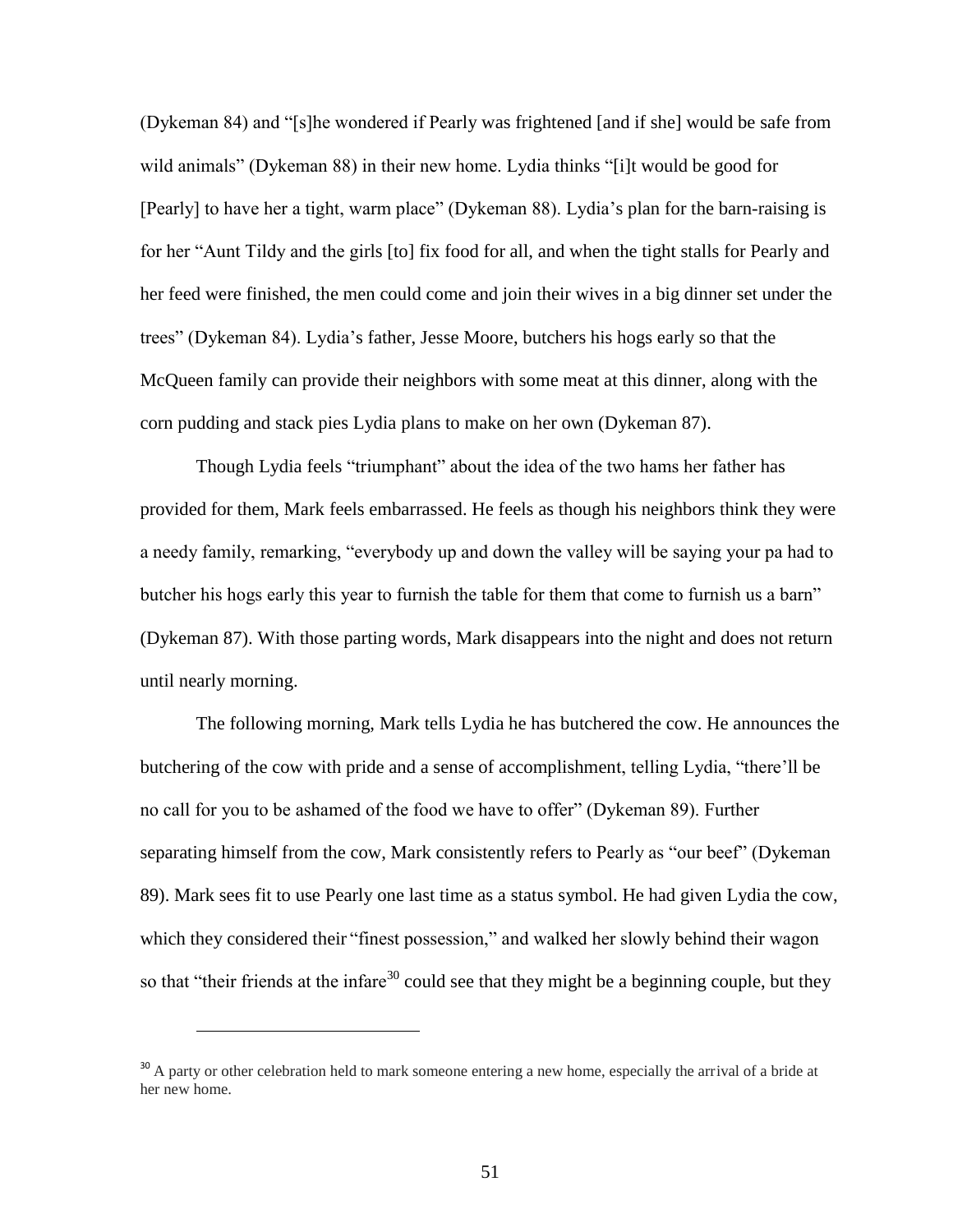were beginners of substance" (Dykeman 20). The new house Mark builds is a way for them to start over, and again, Mark uses Pearly to "roast in style and plenty" and boast a bit of affluence for their friends (Dykeman 88). For a second and final time, Lydia is astonished.

As Mark unknowingly breaks the bad news to Lydia, she "gave one cry and clasped her hands to her mouth" (Dykeman 89). She leaves the house and "at the edge of the field ... swinging from a heavy beech limb, hung her cow, hung Pearly" (Dykeman 89). Lydia can not emotionally handle what she sees; "[s]he could not look at the carcass. What had happened was beyond belief" (Dykeman 89). The image of Pearly hanging from the tree causes

> a dozen memories [to flood Lydia's] mind: of mornings when the milk foamed into the bucket and promised them nourishment for one more day; of Robert guiding a plow behind the strangely harnessed creature as Kate coaxed her along; and the sound of dainty hoofs as Lydia led Pearly down a long hard road on a bleak late-winter day before David was born. (Dykeman 89)

Lydia had seen the cow as more than just an animal. Pearly had been a symbol of "high confidence" (Dykeman 89), of hope and as "a gentle beast that had fed them, nourished Lydia's baby when food was scarce, and had been ready to do so again" (Dykeman 90), had she been given the chance.

In her short life, Pearly was able to fulfill many roles for the Moore and McQueen families. Among other things, Pearly had been a commodity that was exchanged between men, a gift, a possession, a working animal, a source of nourishment, a cause for confidence, hope, motivation and an uplifted spirit, a pet, in a way, and eventually, a meal. Pearly is a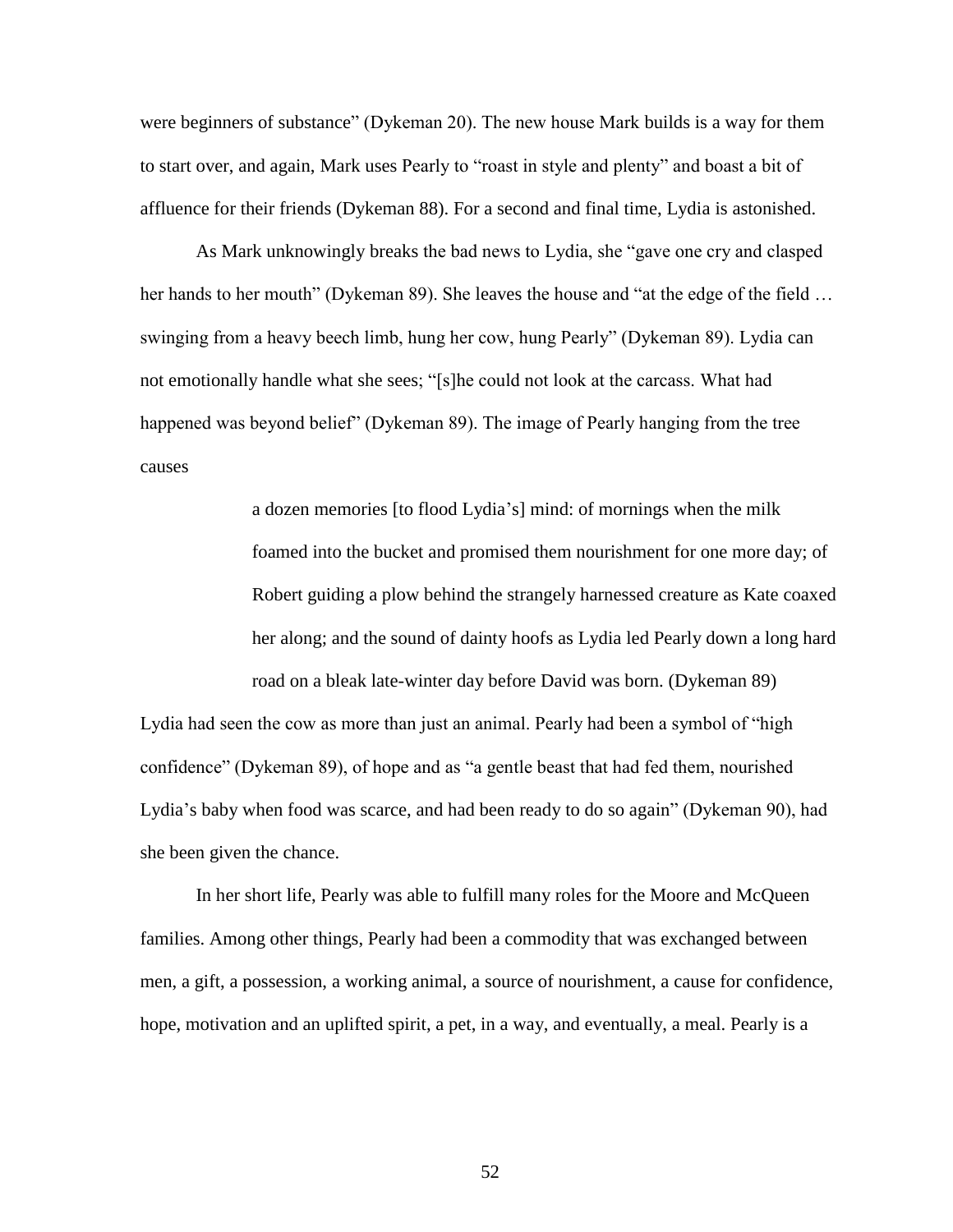good example of the ways in which an Appalachian woman recognized a deeper worth in an animal than its simple financial value.

Lydia and her family members displayed a variety of emotions toward and over Pearly. However, Pearly was not described as displaying any emotions herself. The closest readers come to getting an idea of Pearly's personality is the effort she exerts while trying to pull the plow across the field (Dykeman 48). This scene represents Pearly as willing to do what needed to be done and being compliant under the domination of her human owners. There are no scenes throughout Pearly's short-lived appearance in *The Tall Woman* that allude to any emotions Pearly may have experienced, truly making Pearly one of Fudge's absent-present animals (Fudge, *Perceiving* 2).

Another absent-present cow can be found in Appalachian author James Still's novel, *River of Earth*. First published in 1940, *River of Earth* exposes ways cows were still important to Appalachian families even toward the end of the period of industrialization, when Appalachia's agricultural economy was in the latter stages of reduction. *River of Earth* narrates three years of the life of Brack and Alpha Baldridge and their young family as they try to make ends meet during Great Depression-era Appalachia, both outside and inside mining towns suffering from a boom and bust economy in the mountains of Eastern Kentucky. The story begins with the Baldridge family living on the outskirts of a mining camp called Blackjack, which has been closed, leaving its workers, including Brack Baldridge, to fend for themselves.

The Baldridges, devoid of livestock other than a few guineas, had been surviving for about a year off a small amount of pork, what wildlife they could find, and a garden they had planted. Alpha, the mother in the family, though having just given birth, "ate little more now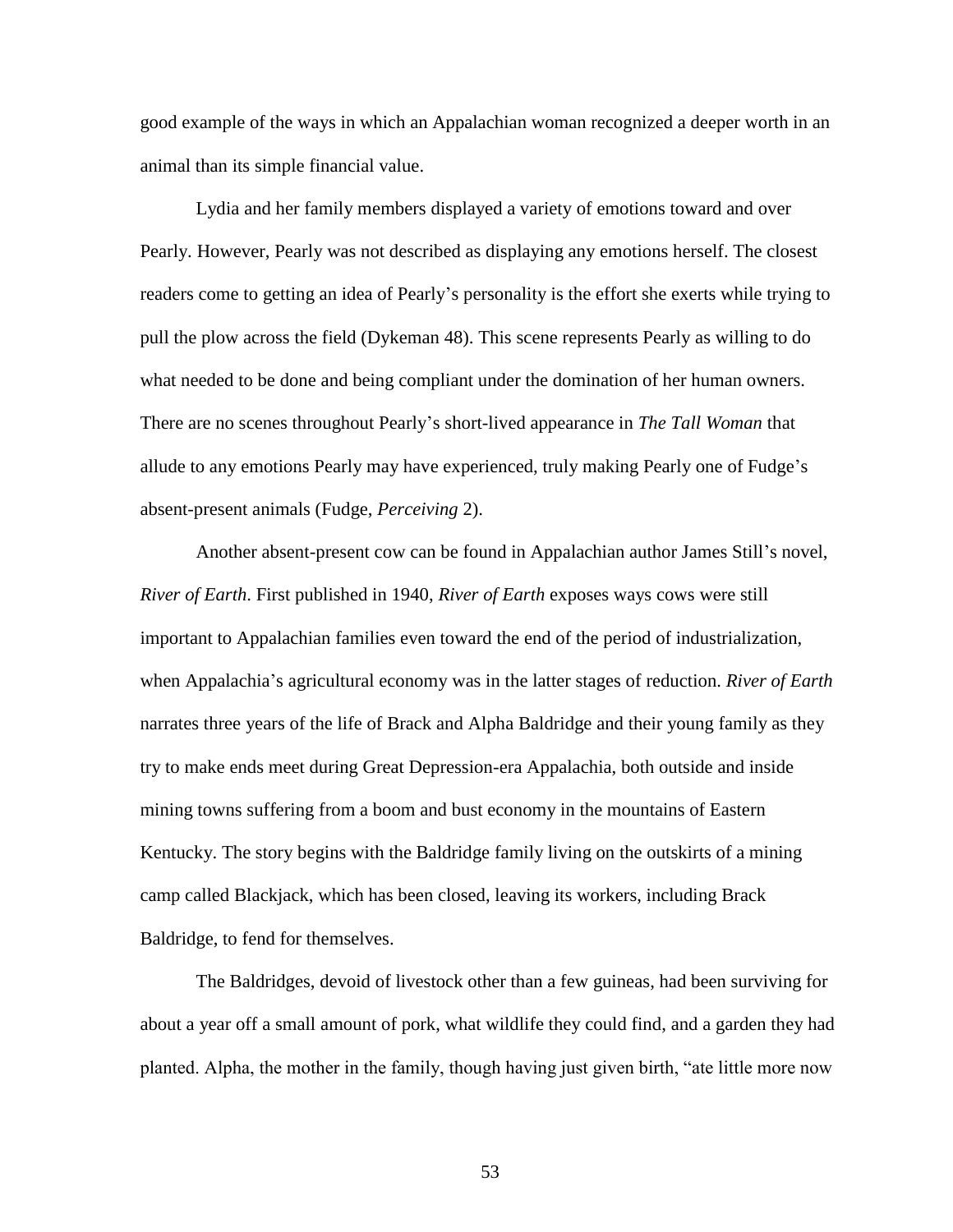than the rest [of the family], for the baby's sake, eating as though for shame while [they] were not there to see, fearing [they] might not understand" (Still 13). Even then, Alpha thinks her baby is puny. She tells Brack, "T'm uneasy. He needs cow's milk, and plenty" (Still 48) and gets no response. Alpha does not let go of this need, however; standing over a patch of "lush growth" (Still 50), she says, "'[t]his would make the finest hayfeed ever was … Just going wasting … If we had us a cow her udders would be tick-tight … It would be a sight the milk and butter we'd get'" (Still 49). Brack has his heart set on moving back down to Blackjack though, when the mine opens back up. He tells her that the family "won't have use for a cow at Blackjack" (Still 49), where they would be able to buy what they need from the company store.

Soon after this conversation, a neighbor seeking help brings a calf that has a corn cob lodged in her throat up to the Baldridge's homeplace. In a very emotional scene, several of the family members try to reach their hand down the calf's throat to dislodge the cob, but none are successful. Seeing this, the neighbor decides to leave the choking calf with the Baldridges. Immediately after he leaves, Alpha voices her desire again. She says, "'[i]f we could raise her … there would be milk for the baby'" (Still 63). With nothing left to do, Brack cuts the calf's neck, takes out the cob and sews her neck back up with a needle and thread.

With the baby "mighty nigh starved" (Still 68), Alpha longs "for the heifer to start giving milk" (Still 69), but that time never comes. The baby dies of croup about a year later, but before he does, the neighbor who had left the young cow with the Baldridge family "heard the calf was alive and sent a man to fotch it. He was ashamed to come a-claiming himself" (Still 170). Alpha blames this neighbor and the subsequent lack of having a milk-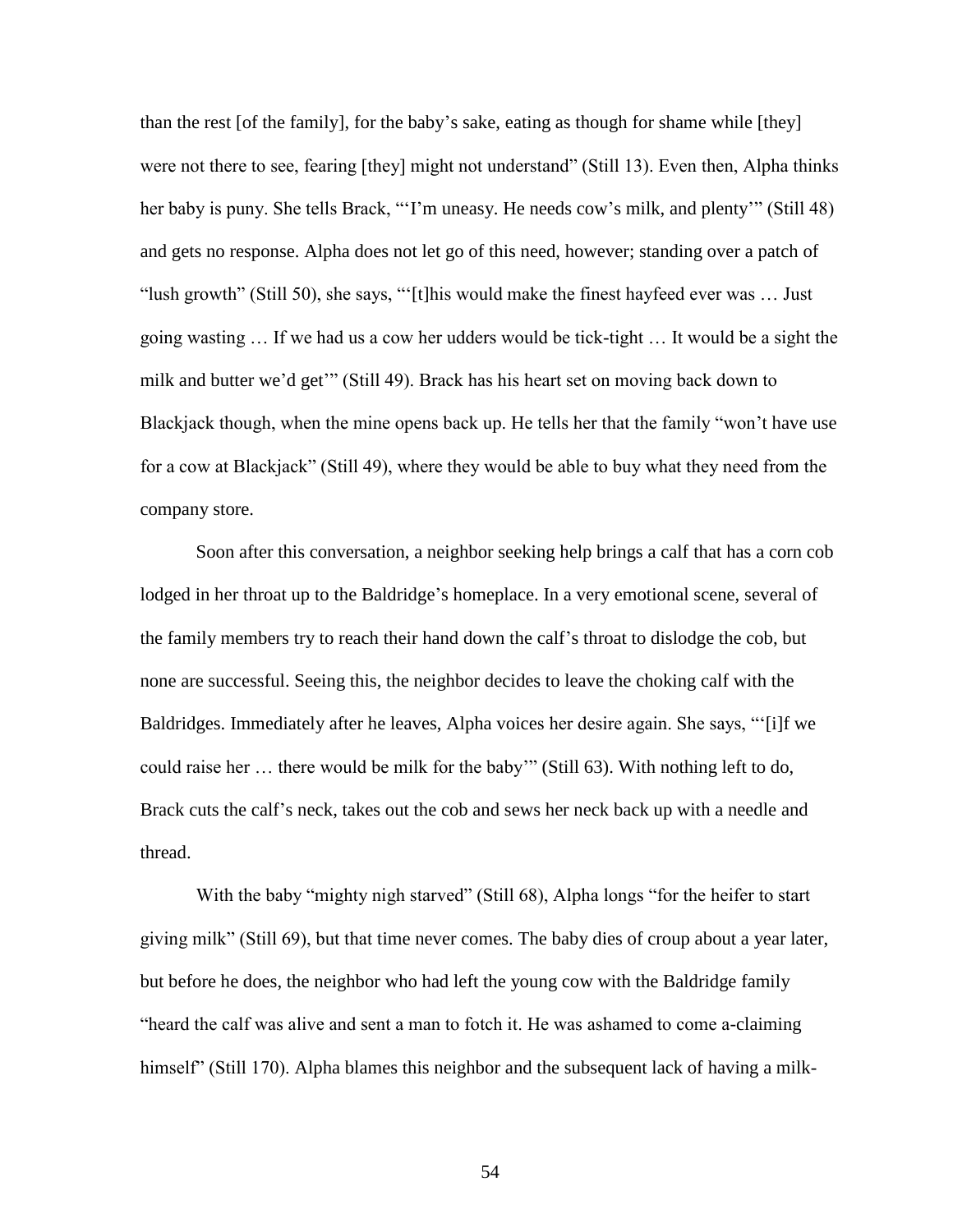producing cow for the death of their child, saying, "'[i]f Saul Hignight hadn't laid claim to the heifer, we'd had milk and butter too. The baby might o' lived'" (Still 170).

Alpha's reliance on a nonhuman mammal's reproductive system to take the place of her own again shows one way a cow is instrumentalized. Though Alpha's strong desire for the heifer to grow and eventually be able to produce milk represents her deep faith in the ability of the animal, the true reason Alpha longs for ownership of a cow is not because she wants to take care of the animal, but because she wants the animal to take care of her and her family. The only family members who are interested in saving the cow's life for the sake of the cow and not of the family, are the unnamed protagonist and narrator, and his sister, Euly. Ironically, neither of these characters do anything to help dislodge the corn cob. Instead, they both cry. Euly cries "softly, and then angrily" (Still 64) and her brother cries shamefully (Still 65). Euly and her brother's tears show more than the emotion they feel over the calf. Their juxtaposition to their unemotional family members, draws specific attention to the lack of emotion on the rest of their family's behalf.

During the time the calf spends with the Baldridges before she is taken back, she seems to form a close attachment with the children, but in an absent-present fashion. There are no emotions to suggest this idea. There are a few scenes where the children are in the fields or are walking somewhere and the heifer calls out to them or follows them. In each of these scenes, the calf is described very plainly and directly. In one scene "[t]he heifer ran after" (Still 79) the children, and in another, "[t]he heifer bawled dolesomely after" (Still 71) the family. It is obvious that the calf is present in the novel, but the calf's role in the novel is very limited and her personality is never truly developed.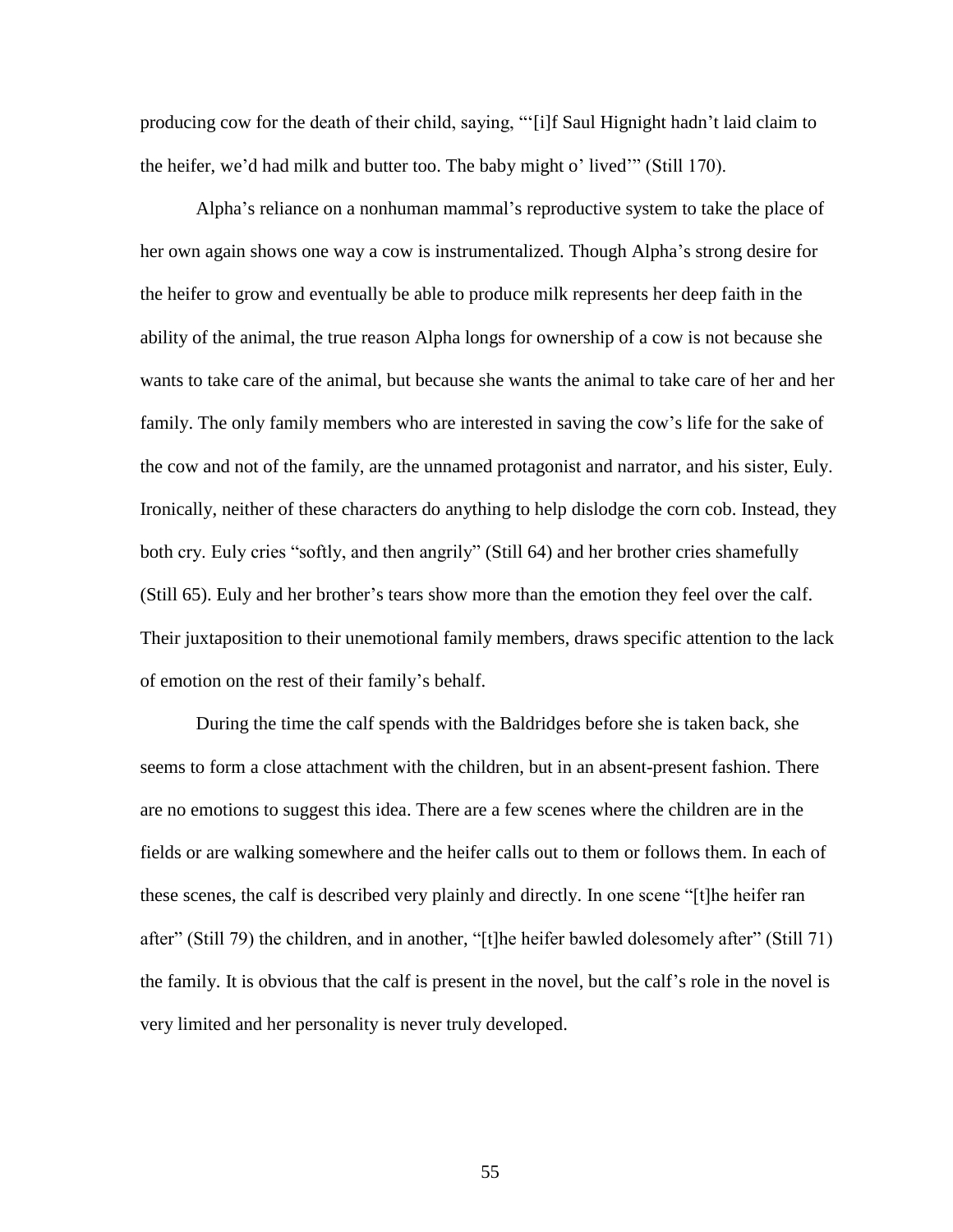Though to a lesser extent, there is a sentiment similar to Alpha's toward a family cow in Lee Smith's 1988 critically acclaimed novel *Fair and Tender Ladies. Fair and Tender*  Ladies is a mono-epistolary novel that tells the life story of Ivy Rowe Fox, beginning around the turn of the twentieth century, in a fictional area in southwestern Virginia. The setting begins in a rural area, transitions to a town, then to a coal camp, and finally moves back to a rural area, as it follows Ivy through her life's ups and downs.

Ivy comes from a family that grows "nearabout all [they] eat" (Smith, *Fair* 16) and it is clear that their cow provides sustenance for the family as well. Ivy writes to her pen-pal and explains that the family's cow, Bessie, is "close to give out" (Smith, *Fair* 16). She further states that this is causing their mother, Maude, quite a bit of grief. Ivy writes, "Bess is sick… [T]his is fidgeting Momma to death what to do, for the twins is so little yet, we need milk for Danny is always weak" (Smith, *Fair* 16). This again echoes a mother's reliance on a cow's reproductive system to meet the needs of her family.

Though the section of *Fair and Tender Ladies* where Bessie is written about is very brief, there is still enough information to declare her an absent-presence. It is clear that Bessie is an important resource for the family, because Maude is worried "to death" (Smith, *Fair* 16) and it is apparently causing Ivy to worry as well. This worry represents the presence of the cow. The absence of the cow is reflected in the fact that Ivy never mentions anything in her letter about the actual cow, other than that she is "close to give out" (Smith, *Fair* 16). Readers never come to understand why she is ill, or if anyone is sad or upset that she may die. Furthermore, nothing is told about Bessie's personality. She is just a force which causes Ivy's family concern for their health.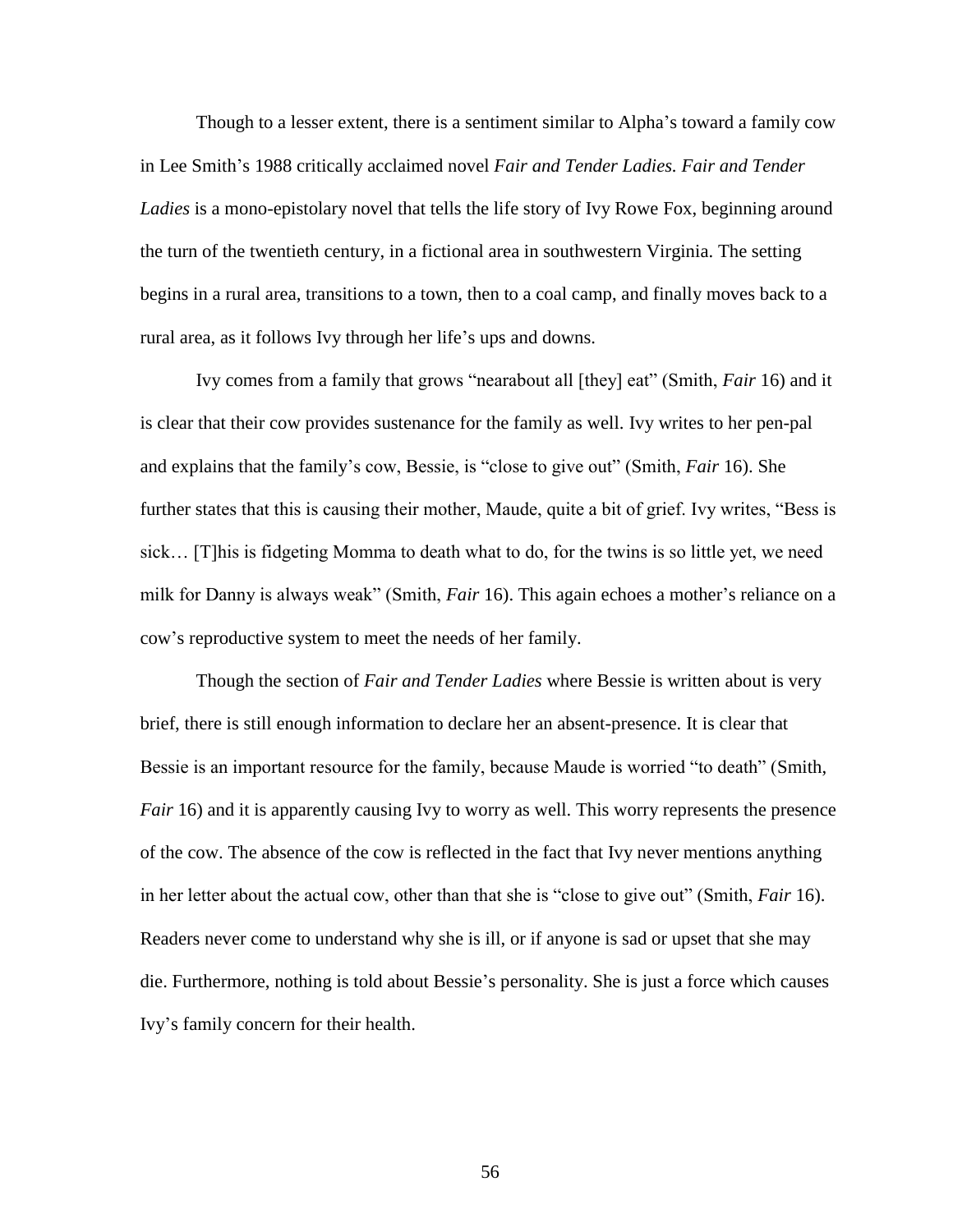Alpha and Maude place great stock in having a cow. Alpha believes that the cow would be able provide so much for her family, that it would make the difference between life and death. The Baldridge's neighbor, Saul Hignight, apparently places stock in the cow as well, first saying that he could not "afford to lose this one" (Still 62), then sending someone to reclaim the calf, in spite of knowing how badly the starving family needs to have it and the fact that he has another cow of his own. The emotions regarding the Baldridge family and their cow are not quite as intimate as those between Lydia and Pearly, but they are somewhat similar. Though Alpha's interest in the cow seems to be instrumental, and Saul Highnights's is financial, the Baldridge children express an interest in, or at least a sympathy for the calf. The relationship between Maude and Bess is very similar to the one between Alpha and her nameless calf, though the section is much shorter. Both women place a lot of faith in the cows, but only because they rely on the cows for the lives of their children.

Although these three works of Appalachian literature present cows as very important to Appalachian families, both instrumentally and sentimentally, none of the three cows are represented as being thinking creatures. As Fudge discusses in *Perceiving Animals*, the cows are "there, but not speaking" (2) and not feeling. Even as nearly every member of the Baldridge family is shoving their entire arm down a calf's neck, the animal is still not written about using terms of emotions. One would assume that a living, breathing creature in this situation would exhibit signs of fear, horror or terror, but the word Still chooses to describe the animal with is simply "lifeless" (64).

# **2.4.2. The Dog**

Dogs have been described as "man's best friend." There is an abundance of reasoning behind this, which is often uncovered in the literature of Appalachia. While canines may not bring as much financial value to the home as a cow or horse, they are able to provide for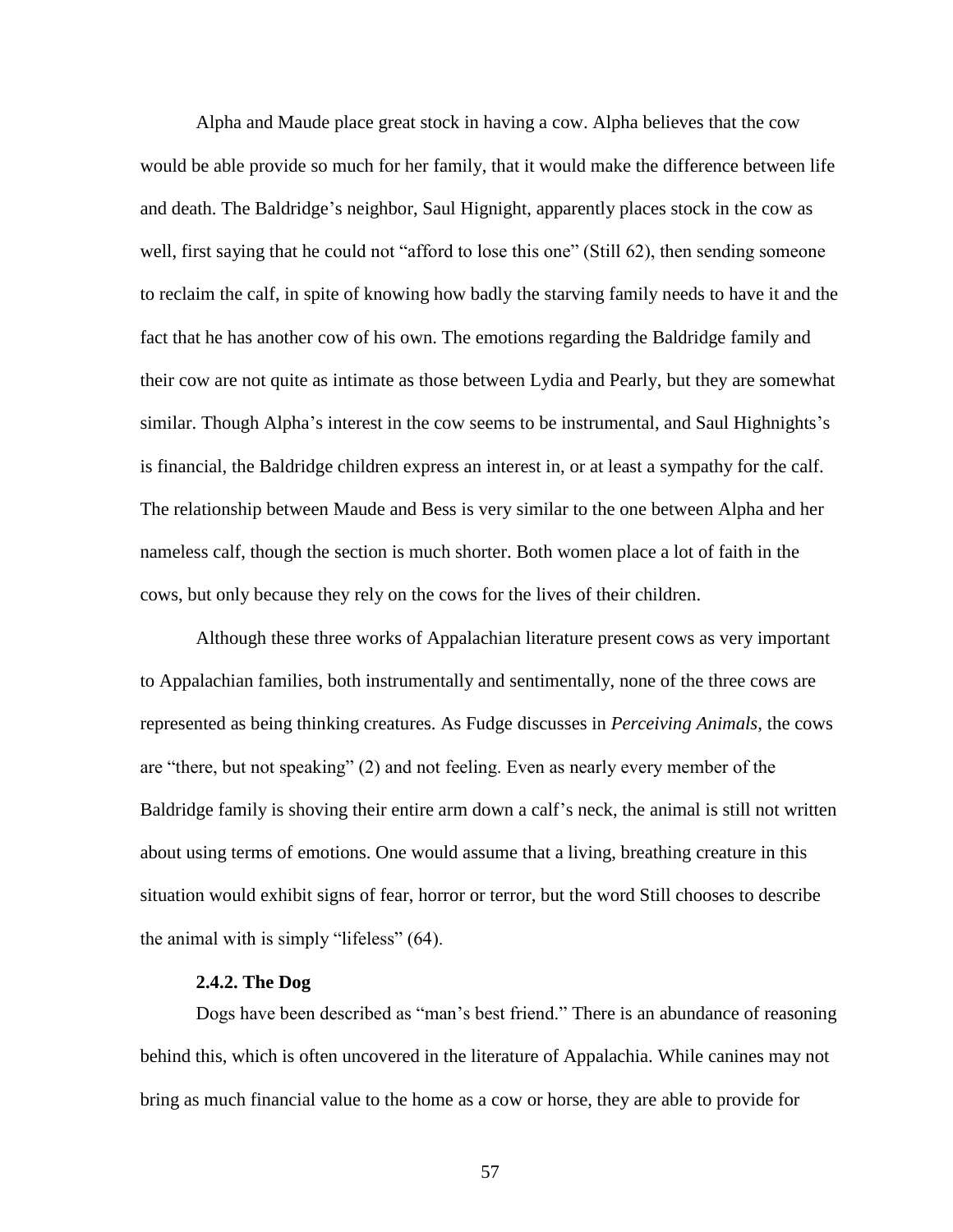families that keep them in many ways. For example, dogs frequently served as companions for family members; protection for the house; children and livestock; and they aided in hunting endeavors.

In *Fair and Tender Ladies*, there is a bond between a man and his dog that makes a noteworthy impression on the young protagonist. Revel Rowe is Ivy Rowe's paternal uncle. He comes to visit in the beginning of the novel on Christmas day, as his brother and Ivy's father, John Arthur, lay on his deathbed. Before Ivy begins to explain who Revel is, she talks about his "big black dog" who had been "wagging hisself all over the house and licking at people and jumping up" (Smith, *Fair* 29). Ivy learns that the dog is named "Charly" and remarks that he "minds the best and is the smartest dog [she] ever seed" (Smith, *Fair* 30). The dog "goes everywhere with uncle Revel" as he travels around with "whisky to drink and his banjer to play" (Smith, *Fair* 30). It is apparent that Ivy is very captivated by her uncle and his dog.

The bond between Revel and "Charly" is one that mirrors the bond between Chad and his dog, Jack, in the novel *The Little Shepherd of Kingdom Come*. Written by John Fox, Jr. and published in 1903, *The Little Shepherd of Kingdom Come* is a classic work of Appalachian local-color writing. The book landed on the *New York Times'* list of bestselling novels during 1903 as well as 1904. Fox, a native of non-Appalachian Bourbon County, Kentucky, was a Harvard educated journalist and war correspondent for the majority of his life.<sup>31</sup> He began to publish fiction during the 1890s, with his primary subject matter being life

<sup>31</sup> More can be found on John Fox, Jr.'s biography in Bill York, *John Fox, Jr.:Appalachian Author* (Jefferson: McFarland & Co, 2003).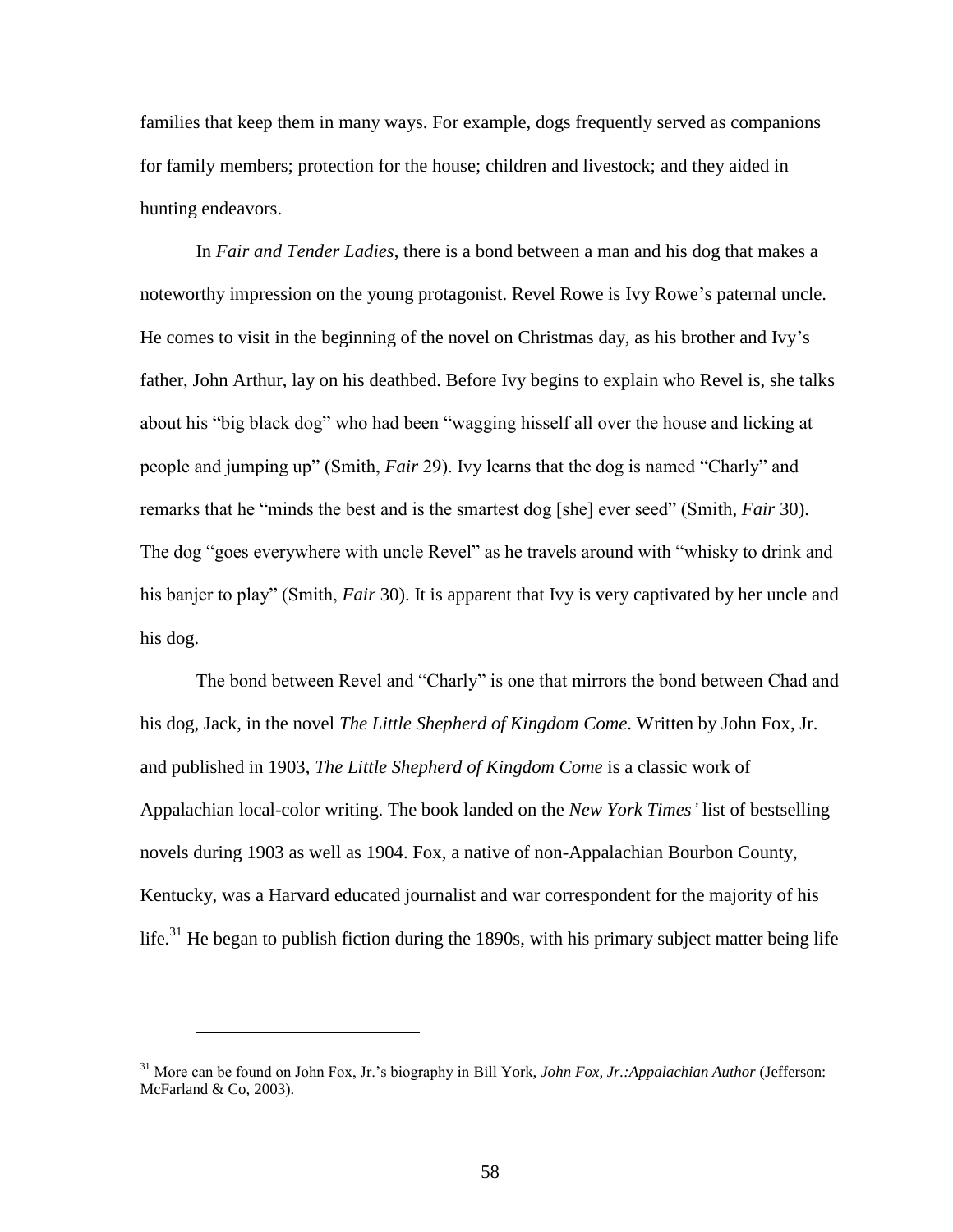in the rural Kentucky hill and mountain regions, places with which Fox had only some familiarity.

*The Little Shepherd of Kingdom Come* is set in the Cumberland Mountains, in southeastern Kentucky, during the latter parts of the nineteenth century. It tells the story of a young, twice-orphaned "wandering waif" (Fox 6) named Chad, and Jack, Chad's "dog with a belly to feed and [who] went for less than nothing with everybody but his little master and the chance mountaineer who had sheep to guard" (Fox 4). In the beginning of Chad and Jack's story, the inseparable two had been living with, guarding cattle and driving sheep for, a family of four who were all taken by a "plague that passed [through the valley], taking with it the breath of the unlucky and the unfit" (Fox 1). On the morning of the funeral for the last family member, it had been decided that Chad was to be taken in by a neighbor named "old Nathan" whom the foster family owed a debt. However, Chad had been told that this neighbor hated dogs and he "did not mean to be bound out, nor to have Jack mistreated" (Fox 5). Therefore, after the funeral, while Jack sat waiting "with perfect faith and patience, for the boy to make up his mind" (Fox 6), Chad decides that rather than be bound to the neighbor, he and Jack would go out in search for a new place to call home.

Prior to this decision, Chad and Jack had moved around quite a bit. Chad had left places many times before, "usually because somebody, like old Nathan, had wanted to have him bound out, or had misused Jack, or would not let the two stray off into the woods together, when there was nothing else to be done" (Fox 6). He had stopped to stay with the now deceased "Uncle Jim" and "Aunt Jane" because "the old man and his son and his girl had all taken a great fancy to Jack" and did not mind if the two "stayed out in the woods over night" (Fox 6). Although the initial encounter (a "dog-fight and [a] boy-fight with the family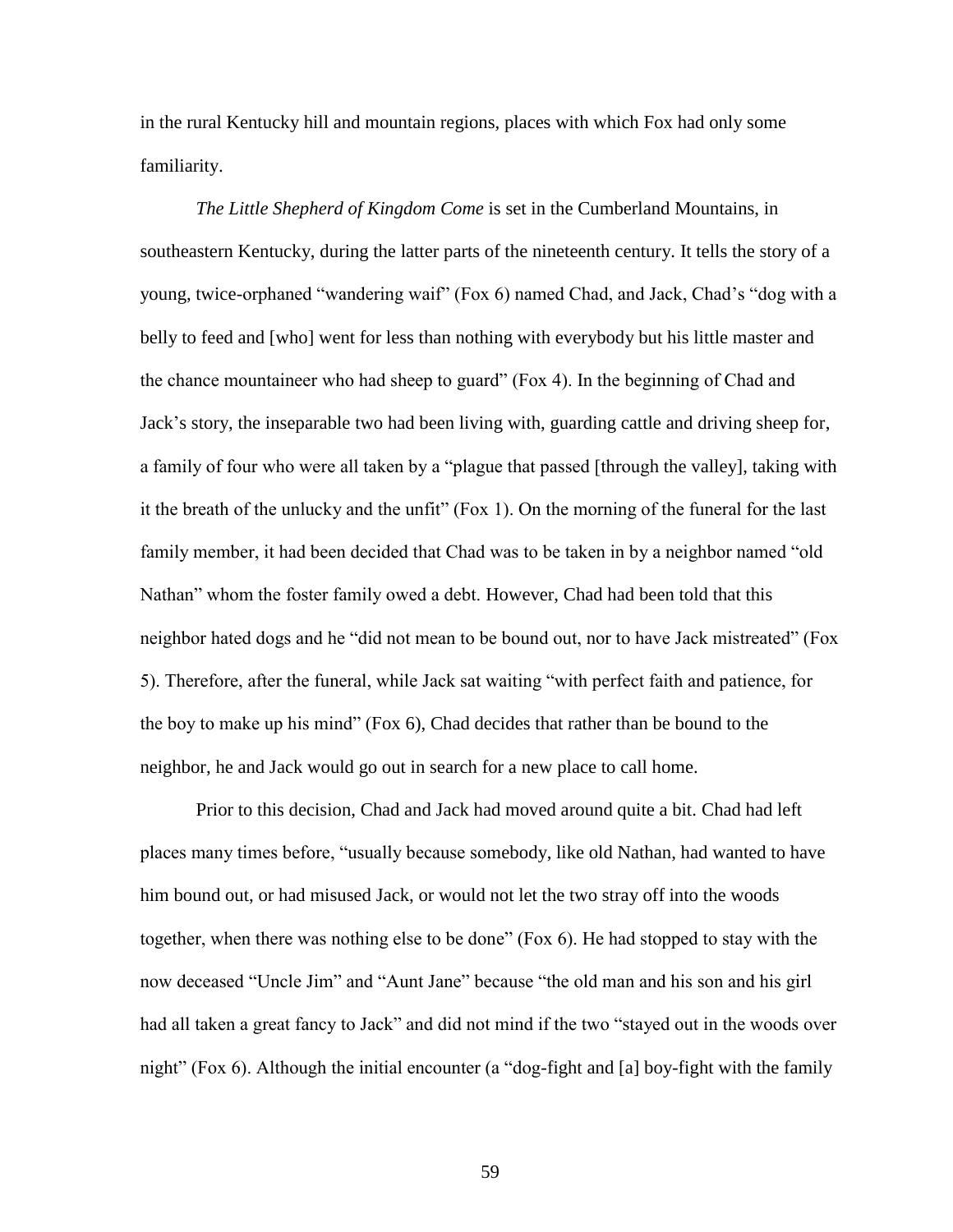in the next cove" [Fox 27]) would not suggest it, Chad and Jack did not spend too much time on their own before they were taken in by the Turner family, a new family who took a liking to Jack.

The first morning Chad and Jack awakened in the home of the Turners, old Joel, the family patriarch, tells Chad his dog has "a heap o' sense" (Fox 28). This compliment prompts Chad to tell old Joel all about his acquisition of Jack; "how Chad had nursed [the dog] and how the two had always been together ever since" (Fox 29). Already impressed by Jack's intelligence, Chad soon gives old Joel even more reason to appreciate the two newcomers when he rises from his sleep and announces that he can milk the cow. This initiative allowed old Joel to see that "it was plain that the little stranger was not going to be a drone in the household" (Fox 29).

Just a short while later, the Turners' sheep get loose from their pen and begin to follow a runaway ram across the river and into the woods. At Chad's command, Jack swims across the river and "flashing like a ball of gray light through the weeds and up into the woods," Jack begins to round the "evidently much scattered" (Fox 33) sheep up. Until old Joel realized that "[p]lainly, Jack was no sheep-killer" (Fox 33) he had sent one of his sons into the house to get his gun, so that he could shoot Jack before the dog was able to get ahold of any of his sheep. As Jack makes his way back to Chad, old Joel, with astonishment and happiness, remarks to Chad, "'I *do* be damned. I'll just take that dawg to help drive them sheep down to town'" (Fox 34). Though it had taken a moment of panic, Chad and Jack had officially made themselves a lasting part of the Turner family.

Chad's love for Jack and unwillingness to stick around anywhere his dog is not welcome is a display of affection by a human to a non-human animal. Jack and Chad had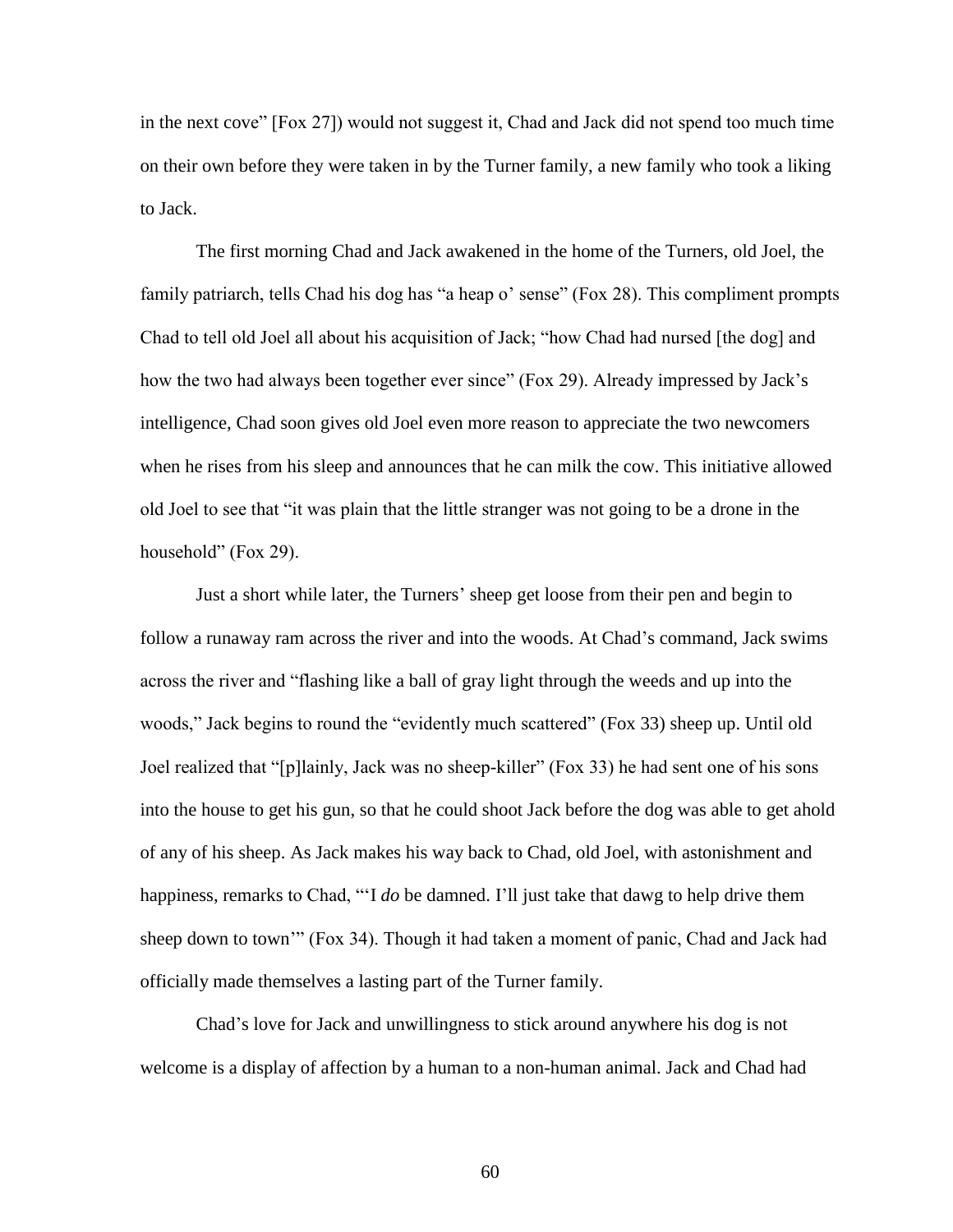grown up together, and were equals in a partnership that helped both of them survive. Although a deep, loving feeling from human family members to nonhuman animals, especially dogs, is a common theme in Appalachian literature, often the dog has to "earn" his or her place in the family through service, much like the way Jack had to prove himself a good fighter and herder before the Turner family fully placed their trust in him. In many works of Appalachian fiction, the dog earns his or her rank in the family through a display of hunting ability. *Hunter's Horn*, written by Appalachian author Harriette Simpson Arnow, displays this idea very well.

*Hunter's Horn,* published in 1949, is set in the southeastern Kentucky mountains, beginning in the fall of 1939.<sup>32</sup> The book tells the story of Nunn and Milly Ballew and their young family. Throughout the novel, the Ballews interact with many others who live in their rural community called Little Smokey Creek. One of the most identifiably Appalachian themes carried out in *Hunter's Horn* is the deep connection to place. The setting of Little Smokey Creek has been described as an "isolated place, where many of [Arnow's] characters' richest experiences concern their connections to the land" (Ballard xi). In this case, the idea of "place" and "land" can be extended to include the wildlife that exists naturally with, or alongside, the land.

Nunn Ballew, the patriarch in the Ballew family, becomes "obsessed with" hunting and killing an elusive red fox that has been dubbed "King Devil" by the Little Smokey Creek community (Baer 118). This fox, who turns out to be a female, is charged with "stalking the neighborhood, killing farm animals and luring hounds to their deaths" and although "[e]veryone else in the area has given up chasing the devilish animal" (Baer 118), Nunn

<sup>&</sup>lt;sup>32</sup> See the Introduction to *Hunter's Horn*, written by Sandra L. Ballard.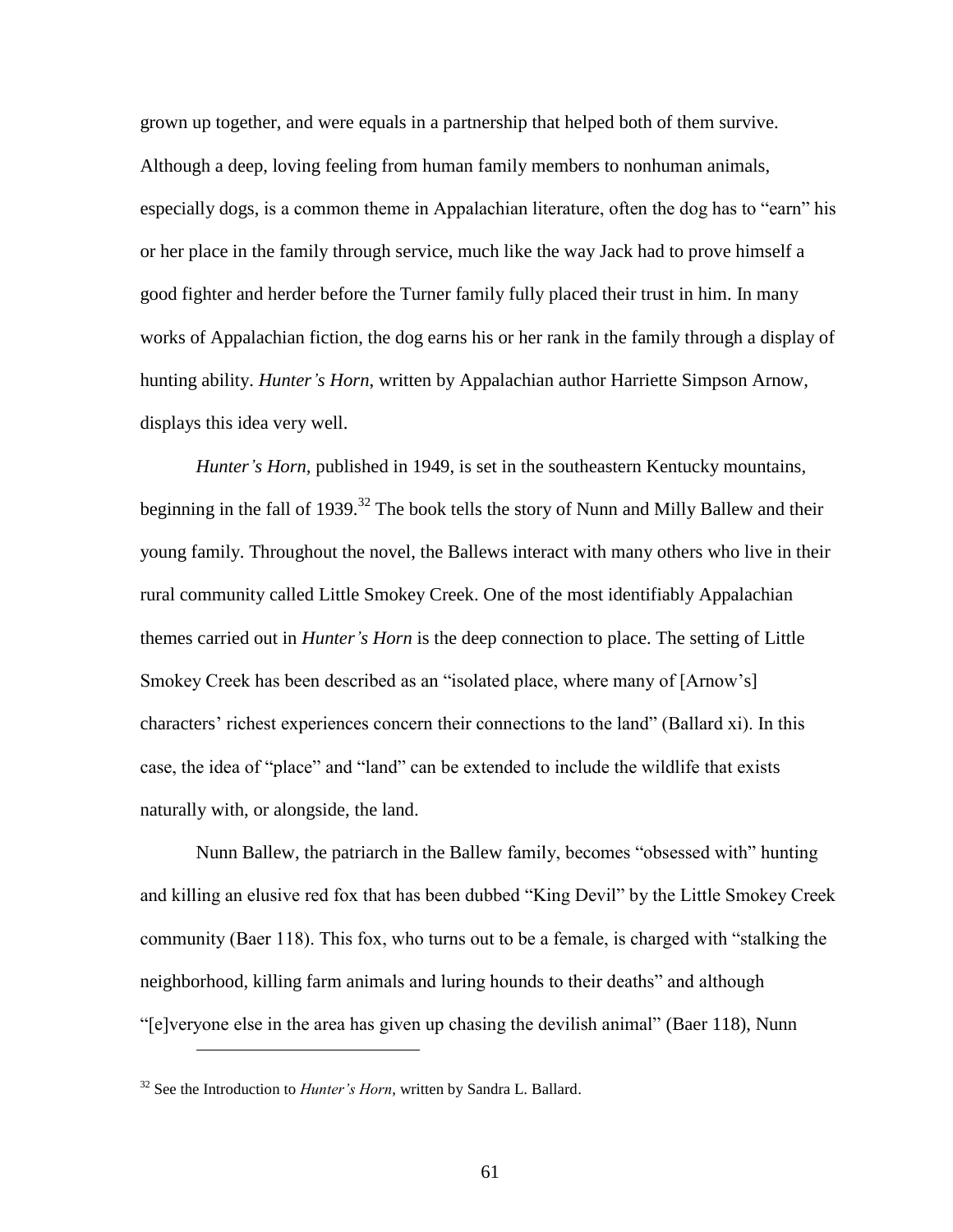continues until he is able to kill her. Though this synopsis may seem to say a bit more about a man's lust for the death of a wild animal than it does a literary dog, it explains why Nunn takes better-than-usual care of his fox hunting hound, Zing. In parts of *Hunter's Horn*, Nunn even "neglects his land and his family" (Baer 118) in order to keep his hound in good enough shape to be able to hunt King Devil.

The first instance of such happens in the beginning of the novel, where readers stand at the counter of a country store with Nunn as he shops for necessities the Ballew family cannot make on their own: "overalls and dress goods and small shoes," sugar, lard, flour and a few cans of dog food for an "'old hound when his teeth ain't so good'" (Arnow 1). Against the clerk's advice to try a few cans and come back to buy more if the dog likes it, Nunn decides to go ahead and buy two dozen cans of dog food (but before leaving, gets five more), which is worth two dollars, citing that he "need[s] it right away. It'll soon be fine fox-hunten weather" (Arnow 1). Nunn spends twelve dollars at the store, which buys enough to hopefully get his family, including the dog, through the winter and into spring.

When Nunn gets home later that evening, he is met at the gate by Zing, his "big black and tan hound … a great gaunt ugly beast with a ribby chest and knotted legs and a sad scarred face framed by long hanging tattered ears" (Arnow 3). Zing's outward appearance does not match his personality, however. He meets Nunn by "frisking like a pup, licking Nunn's wrists and his hands, sniffing his shoes, then leaping away and running madly around him" (Arnow 3-4). Before Nunn had left the store, the clerk wrapped up a few "nice fresh" beef bones," and gave them to Nunn for Zing free of charge (Arnow 2). Zing could smell the bones down in Nunn's grass sack, and began "sniffing with eager eyes and a watery mouth" (Arnow 4). Zing, now apparently an older dog, had not had beef since he "wasn't hardly a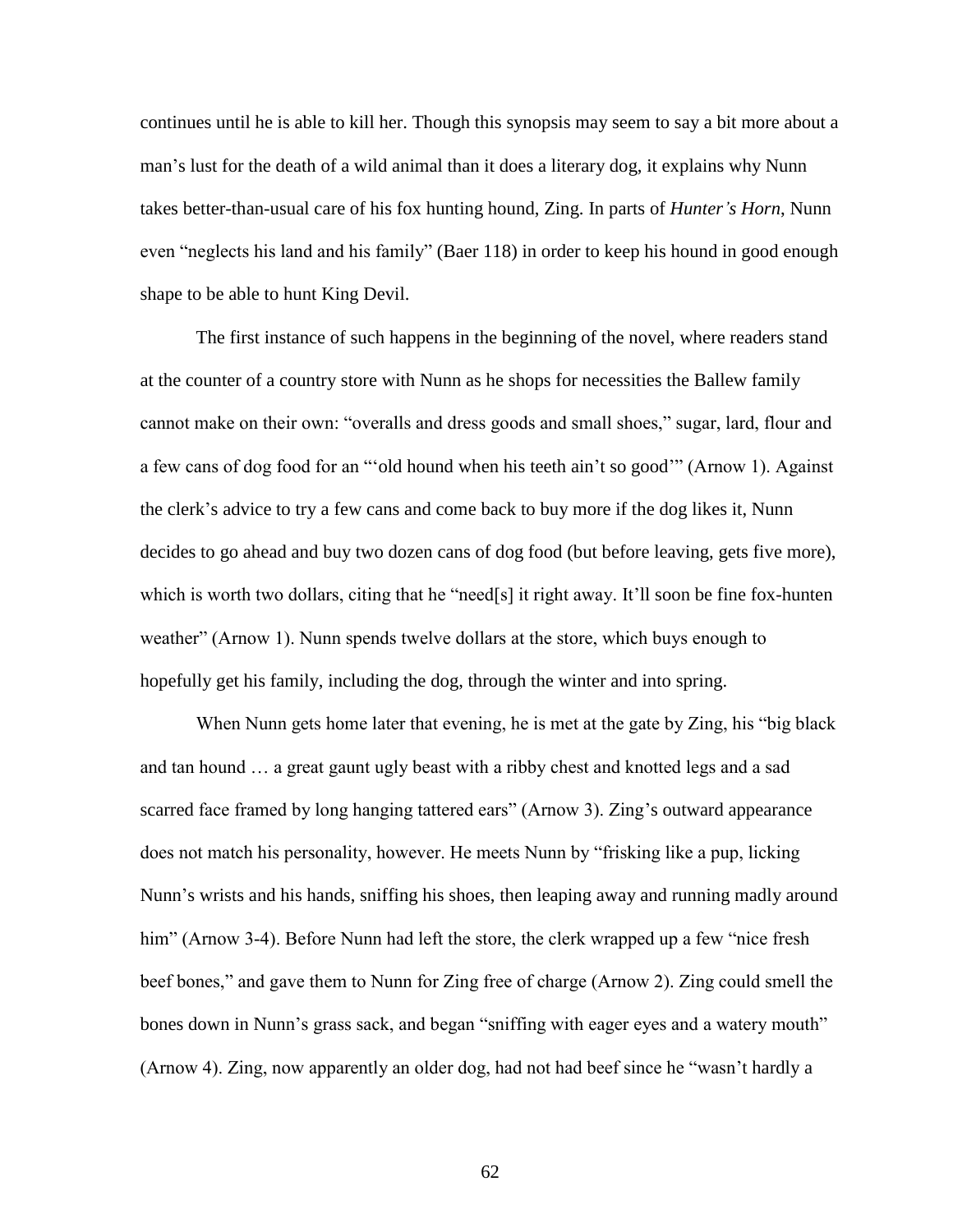full grown pup" (Arnow 4). Knowing this, Milly, Nunn's wife, giggles as she remarks that she "ain't seen Zing so lively in a long time" (Arnow 5). Zing's giddiness brings happiness to each member of the family that evening, so much so, in fact, that the children begin to beg their father to give Zing the bones right away instead of making the dog wait until the family has finished eating.

When Nunn concedes to his eager children, Zing takes his raw beef bones beneath the table. The children sit on the ground around the dog and admire his great pleasure, remarking that their parents "ought to see him … [h]e's licken it … an his mouth's a drippen water" (Arnow 7). Eventually, though, Zing stops licking the bones, much to the children's disappointment. Zing then "slunk from under the table and went and lay down behind the stove, head down on his outstretched paws. His tail lay land and sad and his ears drooped at the reproach and disappointment in the children's voices" (Arnow 7). Milly quickly quiets the children, telling them that "Zing can't help it if he's old an not able to chew, an he never was much of a hand fer raw meat anyhow" (Arnow 7). She then assures the dog by telling him "[w]e'll cook em Zing, an it'll be fine" (Arnow 7).

Unsatisfied with Zing's inability to eat the special dinner he had been given, the children again begin to beg their father on Zing's behalf, so that the dog may have some of the canned food Nunn bought. Milly chimes in, too, telling Nunn, "'They's a little coal oil left … It'll burn long enough fer you to see to feed him. They've hurt [Zing's] feelens so, an I guess he's hurt his teeth so a tryen to chew that bone that he'll never eat that plain corn pone" (Arnow 8). Nunn again gives into his family's wishes and opens the can of storebought dog food. After putting some into Zing's bowl, the family all stands around the dog, anxiously waiting to see whether or not he will approve of his new food. After looking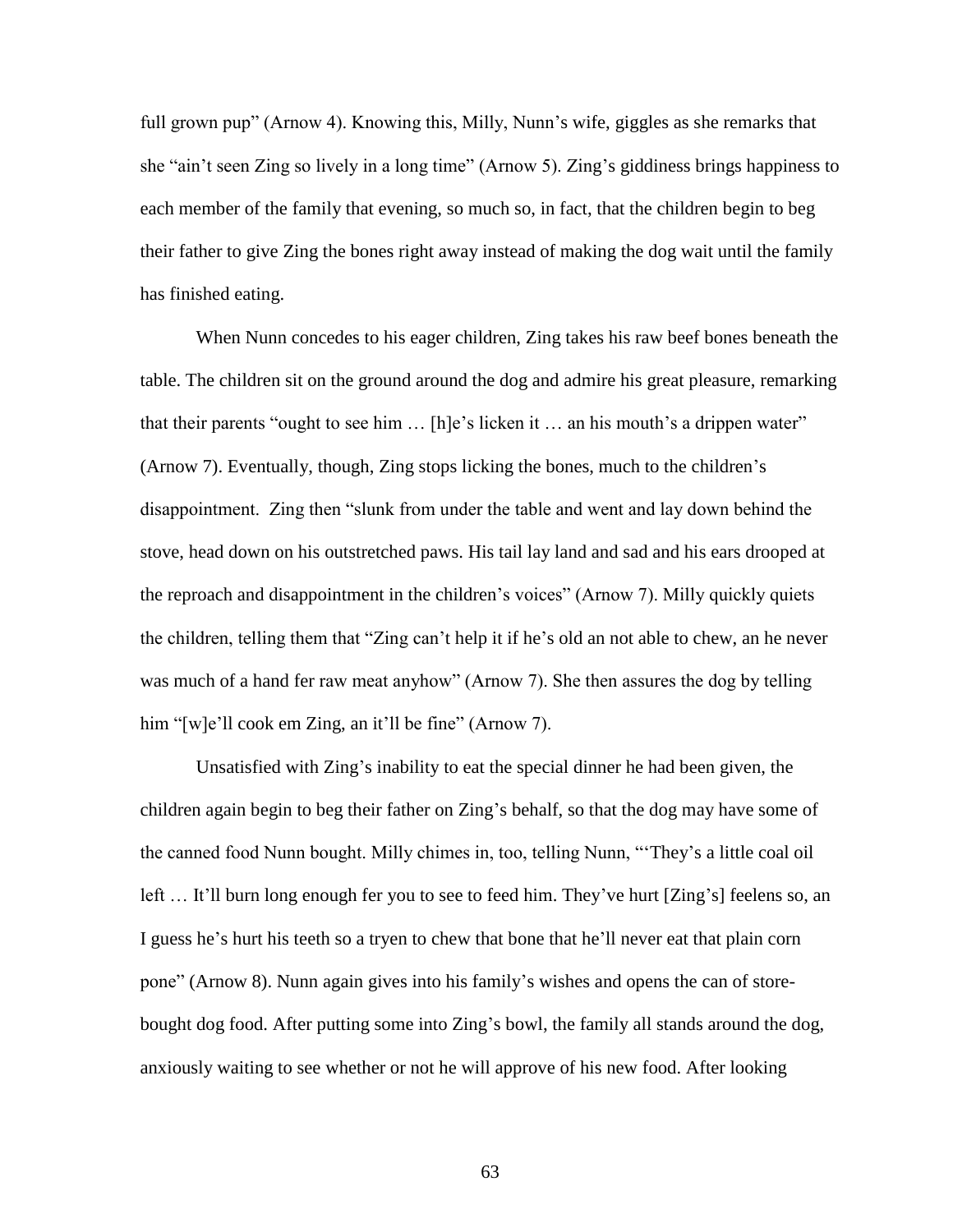"questioningly at Nunn," Zing "began a silent, wolfish gulping of the food" (Arnow 8). Milly sighs with relief at this sight, then begins to wash the evening dishes as Zing keeps "licking his long-since-empty pan, pushing it around Milly's feet" as she continues to wash dishes and the other members of the family go on with their evening activities (Arnow 9).

Though Nunn's love for Zing was sparked by his great skill in hunting foxes, the other members of the Ballew family love him for his personality and the happiness he brings to their lives. Zing does have instrumental use for the family, but he is also loved sentimentally. The Ballew family members keep Zing in their thoughts and reflect on his puppyhood, much like they do with the childhood of their children. Nunn's love for Zing even prompts the store clerk to donate beef bones to the dog, thereby bringing together the two men more so than a simple business transaction would have.

Narrating a sentimental love for nonhuman animals separates John Fox, Jr. and Harriette Simpson Arnow into a category different from Wilma Dykeman, James Still and Lee Smith. Although they all write Appalachian stories containing many nonhuman animals, Fox and Arnow represent the animals as emotive. Zing expresses many emotions throughout *Hunter's Horn*, including happiness and shame. Fox describes Jack as being "in wonder" (10) and "joyful" (10), which are secondary and primary emotions, respectively. Furthermore, Jack and Zing both seem to have characters that are just as well developed as the human animals in their corresponding novels.

At this point, one may be thinking that Dykeman and the others did not attach any emotional quotient to the animals they wrote about because of the specific species of the animal. After all, dogs often live in the house with humans, travel with humans, and work with humans. Dogs form attachments to humans differently than cows do. However, this is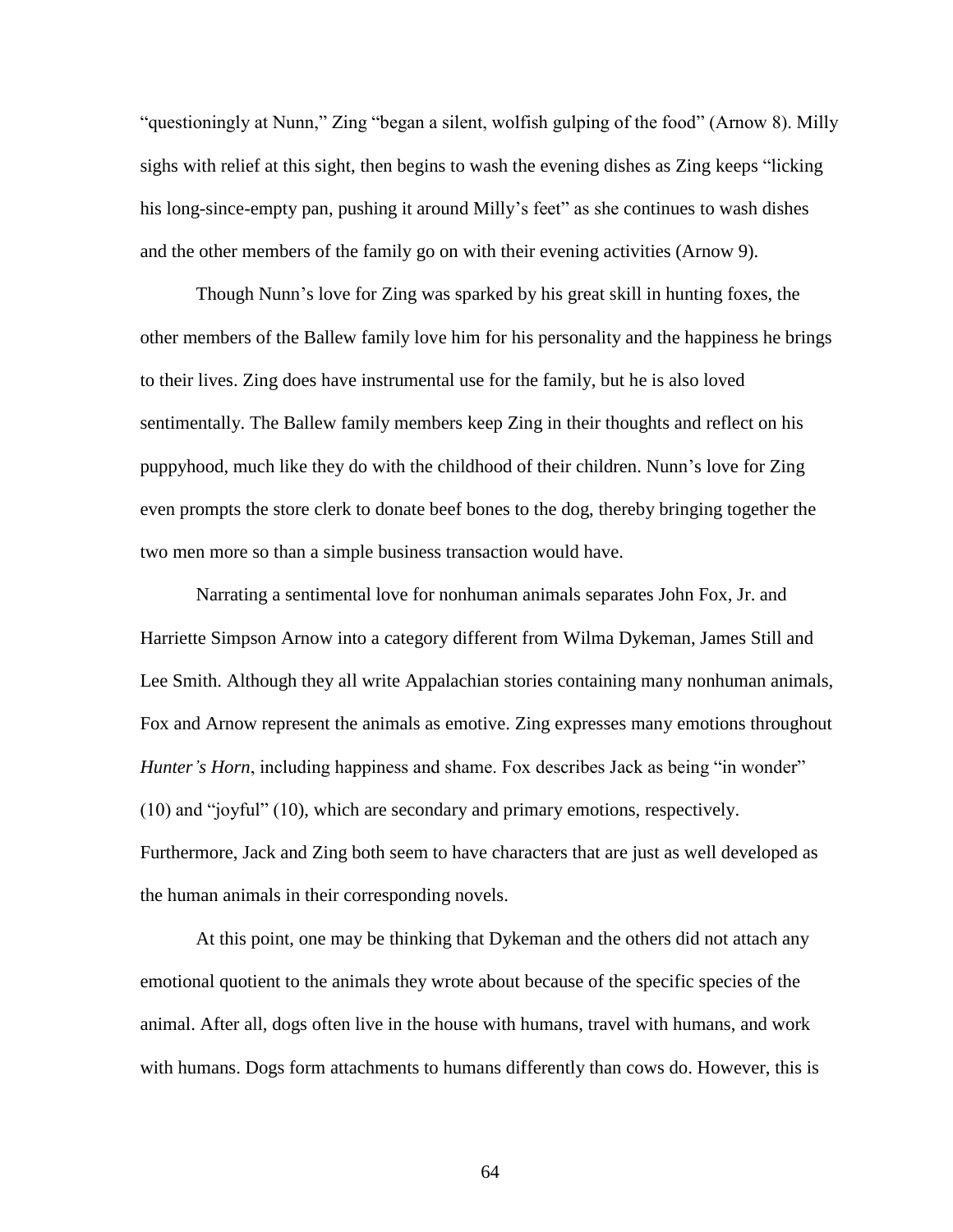not the case. There are many dogs that Lydia encounters throughout *The Tall Woman* to whom Dykeman accords little to no emotional description.

One of the first canines is a "black-and-tan pup from a litter of one of Morgan's [Bludsoe] dogs" (Dykeman 107) that Mark brings home. Probably still reeling from the memory of the last animal Mark brought home, Pearly, Lydia tries not to grow "attached to the awkward, flop-eared hound," but she does "in spite of herself" (Dykeman 107). She thinks of its "deep, distinctive bark that led Mark to name it Big Bass" and "wondered if she had remembered to tell Mark where she kept the cornbread for" (Dykeman 107) the dog. Though Lydia tries not to become close to Big Bass, his personality (which readers never really get to know) draws her in, so much so that she cooks and saves food for the dog.

Later, Lydia and Mark take a trip up the mountain to visit with Big Matt Bludsoe. When they get there, Lydia hears a "low whining sound, a mixture of pain and weakness" (Dykeman 248). She asks Big Matt if it is one of his dogs, and when Matt's wife Callie says that it is, in fact, "Old Thunder, Morgan's best bear dog [and that] [h]e was in a fight last week [and] got part of his belly ripped open" (Dykeman 248), Lydia asked if she could look at him. After asking Morgan, who is Big Matt and Callie's son, to hold onto his dog, Lydia "bathed the wound as well as she could ... with her own clean handkerchief" (Dykeman 249) and some hot water. She then told Morgan that she had "medicine at home [and] you send somebody down to get it and I'll make you up a salve to put on that gash" (Dykeman 249) in the dog's side. For this act of kindness, Callie Bludsoe smiles at Lydia. Lydia "had seen no one smile since she had come to this place" (Dykeman 250). Then Callie tells Lydia that her boys had "named [Lydia] to [her] before this … [and that] they spoke the truth" (Dykeman 250), meaning Lydia was a good-hearted woman.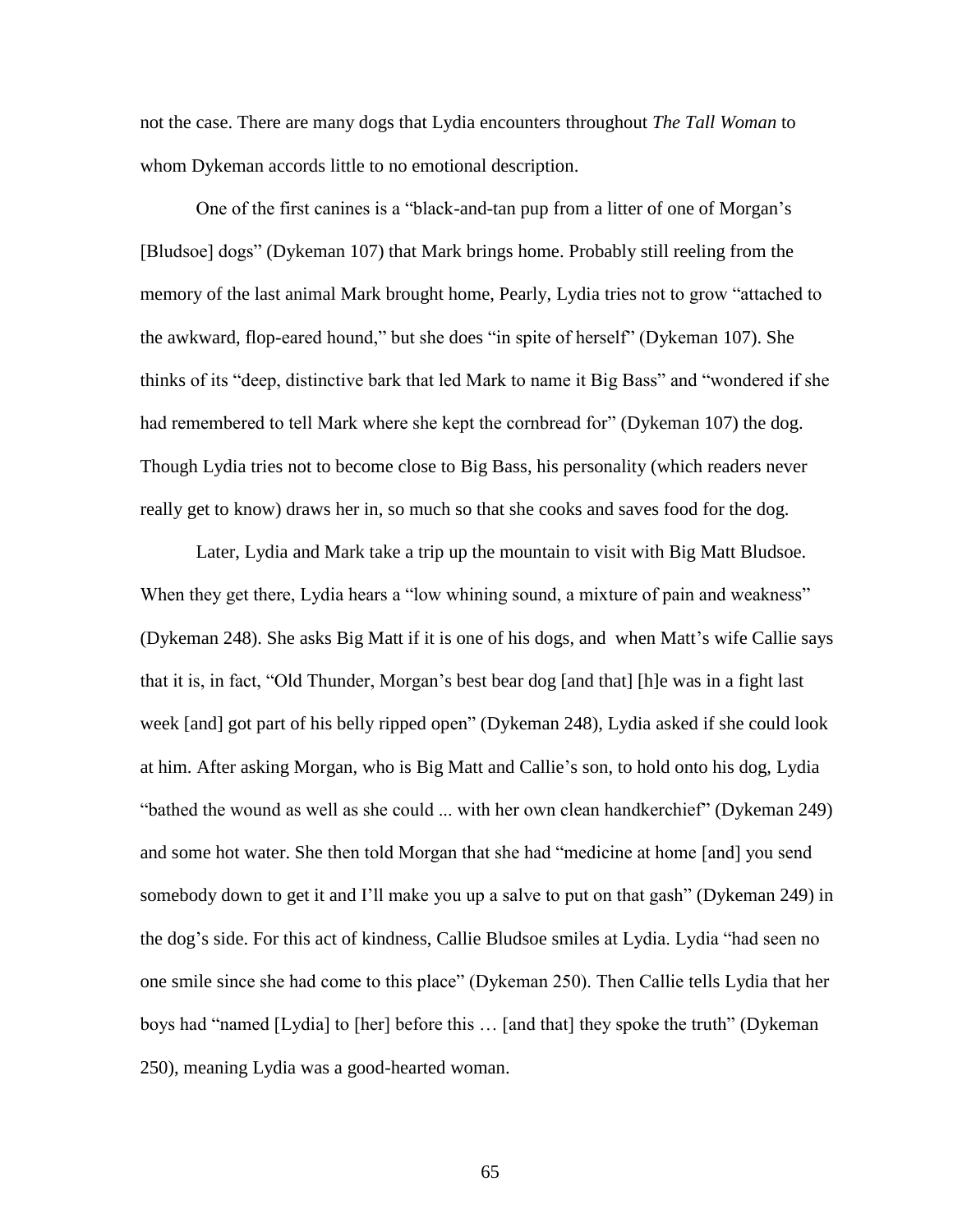Although Lydia "had no idea why she had asked" if she could see Old Thunder, the dog brings the two families together, and allows Lydia the courage to ask a question she has been wanting to ask Big Matt for many, many years (Dykeman 248), which is whether or not the Bludsoe family was responsible for the violent attack on Sarah Moore during the war. She is relieved to find out that they were not to blame, and this leads to a lasting friendship between the two families. Even later in life, as Lydia lay on her deathbed, Callie comes to be by her side, saying, "'I'm a stranger to you'uns, but I be no stranger to her that's laying in yonder. She saved a dog for my boy, Morgan, once'" (Dykeman 312) and it created an unbroken tie between the two women.

What these Appalachian stories of dogs all have in common is the idea that dogs and their human animal counterparts share a reciprocal love and relationship. Beginning with rambling Uncle Revel and his dog, Charly, from *Fair and Tender Ladies*, and roaming Chad and Jack from *The Little Shepherd of Kingdom Come*, readers sense a feeling of companionship between the dogs and their masters. The dogs go everywhere with their human animals; if either is not welcome, neither shall stay. When the relationship expands from a duo (as in, a man or boy and his dog), to a larger family, it seems as though the dog has more pressure put upon it to perform in order to belong with the human animals. The dog needs to prove its usefulness to the family so that the relationship stays balanced and reciprocal. The most common (and seemingly appreciated) way dogs are able to display their worth to the family is through their hunting ability. The dogs become providers for the family in such a way that they are, arguably, almost as valuable as the patriarch himself.

The differences in these stories, though, are in the descriptions of the dogs themselves. Whereas Arnow and Fox write about the animals as characters in and of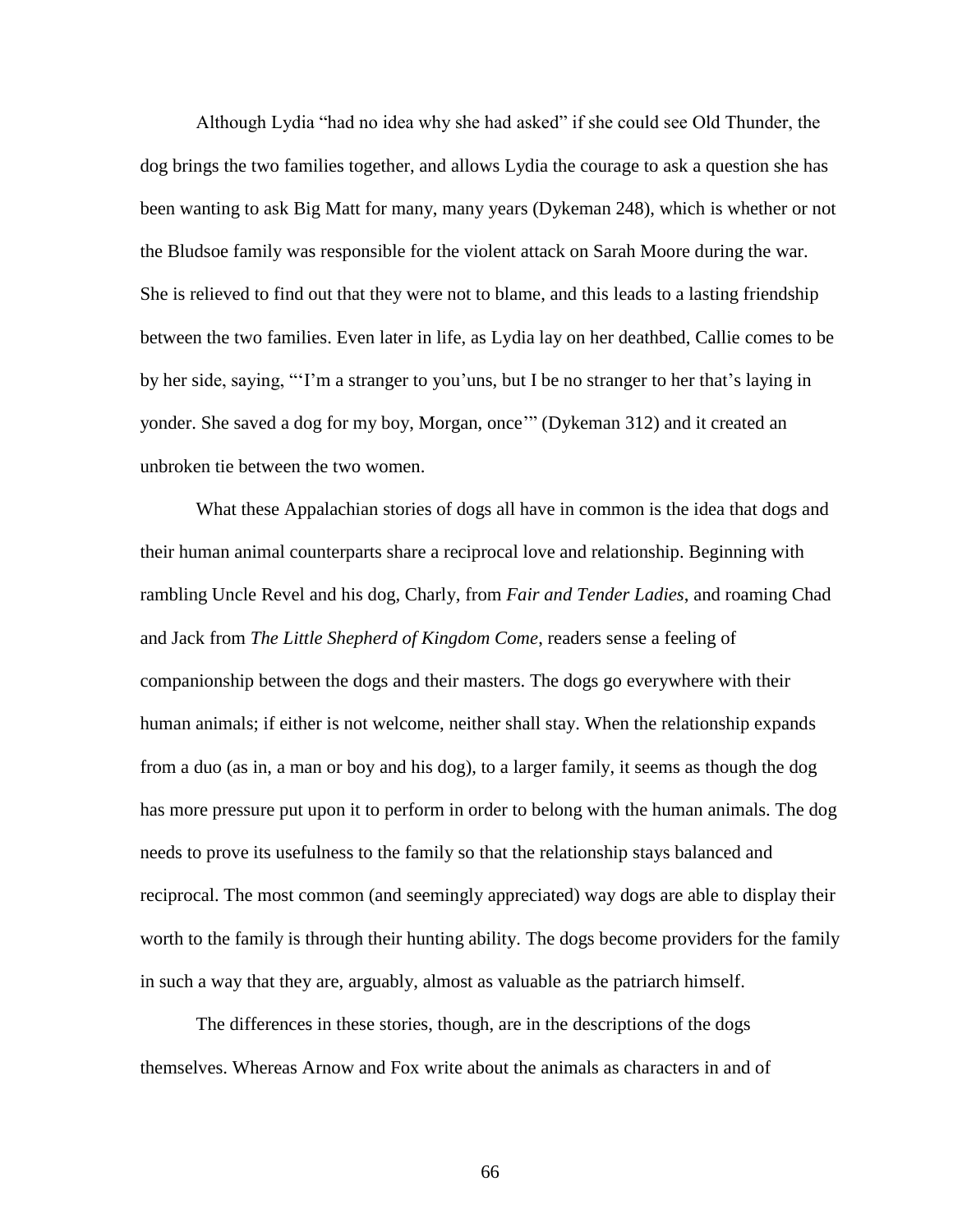themselves, Smith and Dykeman typically use the animals in their stories only as "absentpresences" to provide their readers with more information about their human characters. For example, Lydia appears compassionate and helpful through the episode with Old Thunder. Old Thunder, much like many of the other dogs in *The Tall Woman*, does not get to be his own entity. He has a flat character and is simply a literary tool.

### **2.4.3. The Horse**

As discussed in the previous chapter, during the periods of Appalachian settlement and industrialization, horses had already became a status symbol in the United States and other industrialized countries, and were only affordable for people who were wealthy. Many of the families who are chronicled in the Appalachian fiction being discussed here do not fall into the category of wealthy; therefore, horses are not often represented in the literature. Owning horses was a rare and special thing for typical Appalachian people, and the literature of the region reflects this idea. The sentiment is expressed in James Still's *River of Earth*  when Brack Baldridge's unnamed oldest son, the narrator of the novel, has a moment when he discovers that he might be the proud owner of a newborn colt at just seven years of age.

Clabe Brannon, a neighbor, comes to visit the Baldridges on their eldest boy's seventh birthday. Clabe was in need of Brack to come to his farm to help him deliver a colt. As father and son ride to the Brannon farm on a nag Clabe had brought along for them, Brack asks his son how he would like to "'have a leetle side-pacing filly growing up to ride on'" (Still 25). His son responds by saying he'd "'give nigh everything'" (Still 25). The thought of having a "colt, living and breathing, was more than being seven years old; it was more than anything" to the boy (Still 25). It made his heart pound, "knowing suddenly there was nothing [he] wanted more than" having his own horse (Still 25).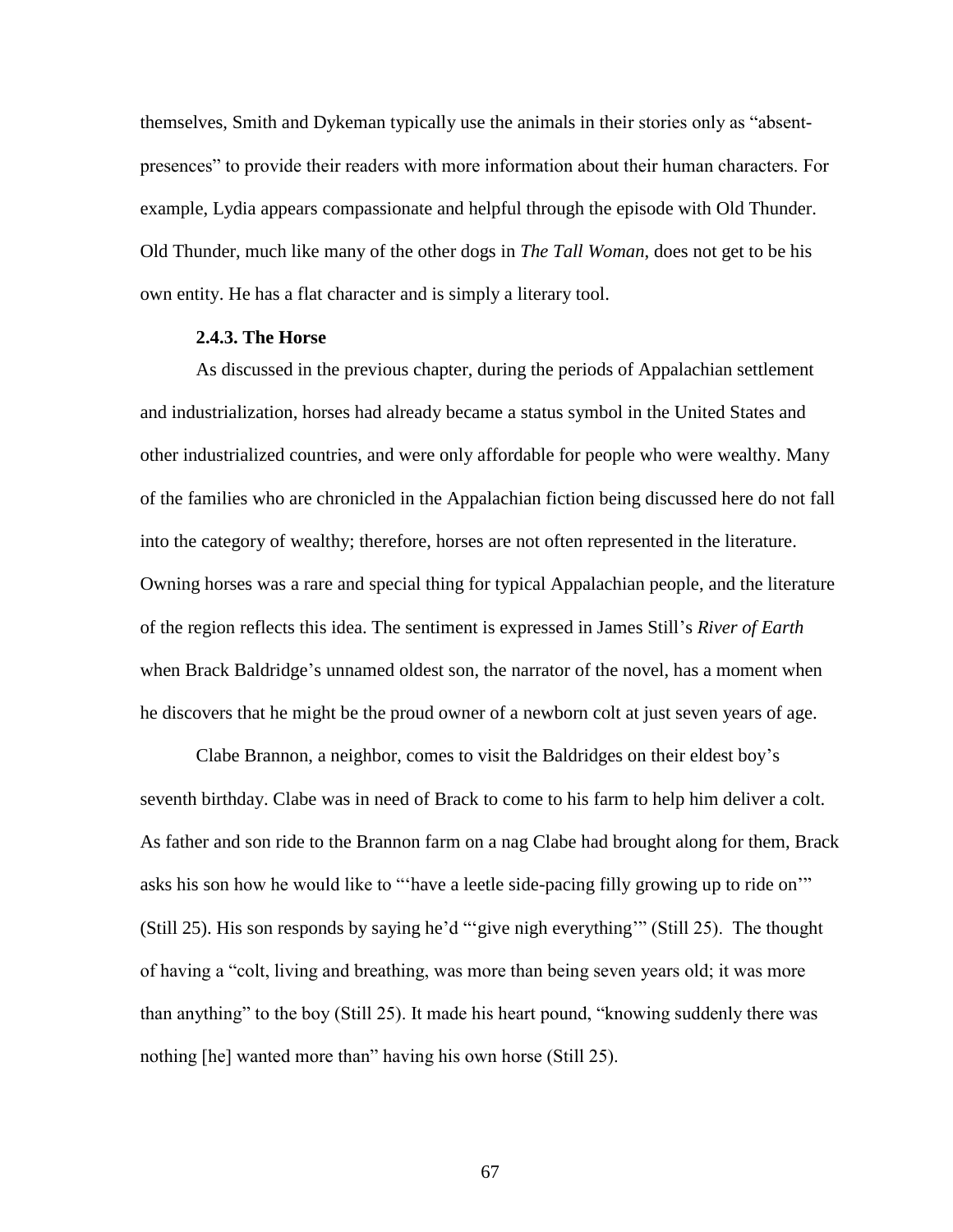After the birth of the colt, Clabe suggests to Brack that he ought to take the colt once he's been weaned, adding that "'he ought to make a fine stud-horse'" (Still 28). As Brack discusses this with Clabe, Clabe's son, Oates, stands quietly, listening. His "hope seemed a bloated grain of corn on a diseased ear, large and expectant, yet having no soundness beneath" (Still 28). Just after Brack consents to taking the horse "'some far day when he's weaned and hain't bridle-scared'" (Still 29), Oates approaches Brack's son with "anger in his face, sitting dark as a thunderhead in his eyes" (Still 29). Oates was angry about the possibility of losing the colt, and after insulting the Baldridge family and this young member of it, particularly, Oates "struck [Brack's boy] in the face" (Still 31). After the two boys exchange a few blows, Oates tells Brack's boy, "'Hain't no yellow-dog coward Baldridge going to get my colt … That there one's belonging to me, and I'd break his neck before I'd let him be tuck off'" (Still 31).

This scene is one that reveals very strong emotions regarding how these two young boys feel about having a colt of their own. For one boy, excitement and a racing heart are the symptoms felt. The other experiences anger, jealousy, and resentment. It seems that Oates has a strong desire to feel the pride associated with ownership and dominion over another living thing. For the Baldridge boy, the sense is that he would like to have the colt for companionship and to have someone whom he could grow up with and love.

Although this horse causes strife, another horse serves as a sort of comic relief throughout *River of Earth*. In the beginning of the same scene discussed above, Brack's wife observes him as he situates himself upon the nag to ride away. Brack's "legs stuck out like broomsticks" because the "stirrups were too short" (Still 23). She laughs at him and tells him the "'biggest load's on top [and that he'd] better give that nag a resting spell before long'"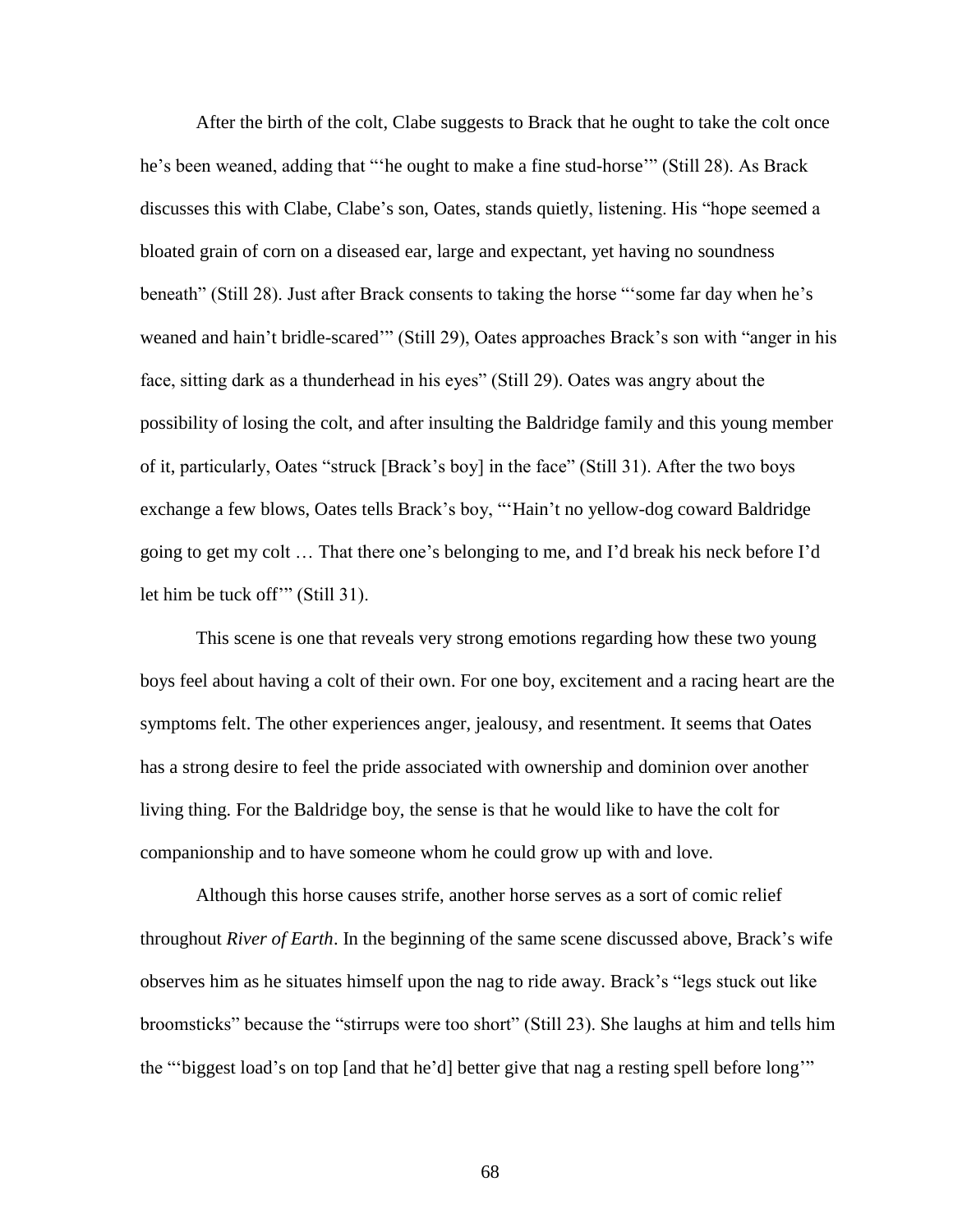(Still 23). Placing confidence in the nag's ability, Brack says back to her, "Size don't allus speak for strength … This here nag could carry me twice over and never sap her nerve" (Still 23).

Later on in the novel, a similar scene occurs. Alpha's brother, Uncle Jolly, comes to visit the Baldridge family and to spend the night. He rides a horse named Old Poppet up the mountain to visit them; however, before he could get all the way to the house, Old Poppet "became so winded climbing the last steep of [the] hill, [Uncle Jolly] got out of the saddle, walking behind and pushing her rump" (Still 33). Laughing at the situation, Brack says, "Yonder comes a fool ... He hain't no blood kin to me" (Still 33).

Much like the representation of the calf Brack Baldridge saves, the horses in Still's stories do not get any emotional description. Their physical bodies and actions are described, but the descriptions are often just literary tools used to provide more details about the human characters in the novel, which echoes Fudge's idea that "the treatment of animals in written material has always been similarly bound up with animals as absent-presences: there, but not speaking" (Fudge, *Perceiving* 2).

## **2.5. When We Started Minding Animals**

Returning to an idea expressed earlier in this chapter, there are differences and similarities between the broader category of American literature and the specific category of Appalachian. In her introduction to *Civilized Creatures*, Mason remarks that the "second half of the nineteenth century is universally understood to be a period of intense interest in animals and their relationship to people" (1) and "that animals became important to the American literary imagination precisely at the point they became absent from most people's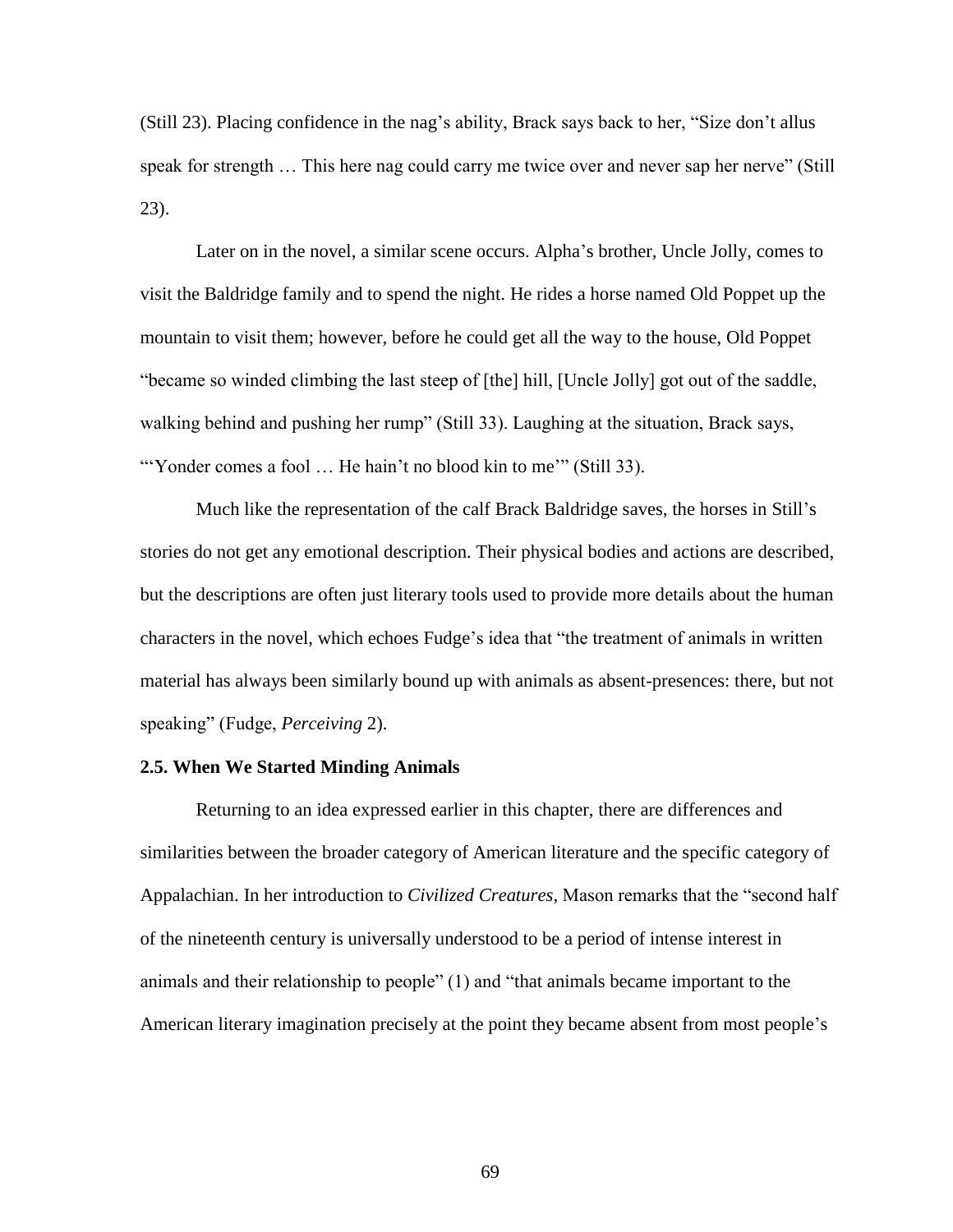everyday lives" (3). Mason goes on to assert "that writing about nonhuman nature required the writer's at least temporary location at or beyond the periphery of civilization" (Mason 3).

Applying these two arguments to the study of Appalachian literature is enlightening. After all, Appalachia was described by writers during the latter half of the nineteenth century as "a strange land and peculiar people"<sup>33</sup> who were "living to all intents and purposes in the conditions of the colonial times" (Frost np). Appalachia was considered by many to be on the periphery of American civilization. Shapiro argues that the popularity of Appalachian travel writing<sup>34</sup> and local color writing during this time led to America's "discovery" of the region and all of its peculiarities.<sup>35</sup>

I suggest that one of the main attractions Northern urbanites and other readers of nineteenth century middle-brow magazines may have had to Appalachian travel writing and local color was the abundance of nonhuman animal life. If indeed, the "second half of the nineteenth century is universally understood to be a period of intense interest in animals and their relationship to people" (Mason 3), Appalachia was able to provide stories to satisfy that desire. Although domesticated and wild animals did, in fact, "[become] absent from most people's everyday lives" (Mason 3) during the period of industrialization and urbanization in the northeast, as Mason suggests, Appalachia was, arguably, slower to separate from its animals. Animals were, as the literature and history suggests, very present. The same aspect of Appalachia that drew attention to its culture through travel writing and local color, which

<sup>33</sup> See Will Wallace Harney, "A Strange Land and Peculiar People" *Lippincott's Magazine* (October ed.) (New York, 1873).

<sup>34</sup> For an anthology of Appalachian travel writing during this time period, see Kevin E O'Donnell, *Seekers of Scenery: Travel Writing from Southern Appalachia, 1840-1900* (Knoxville: University of Tennessee Press, 2004).

<sup>35</sup> See Henry D. Shapiro, "The Local-Color Movement and Appalachia" *Appalachia on Our Mind: The Southern Mountains and Mountaineers in the American Consciousness, 1870-1920* (Chapel Hill: University of North Carolina Press, 1978).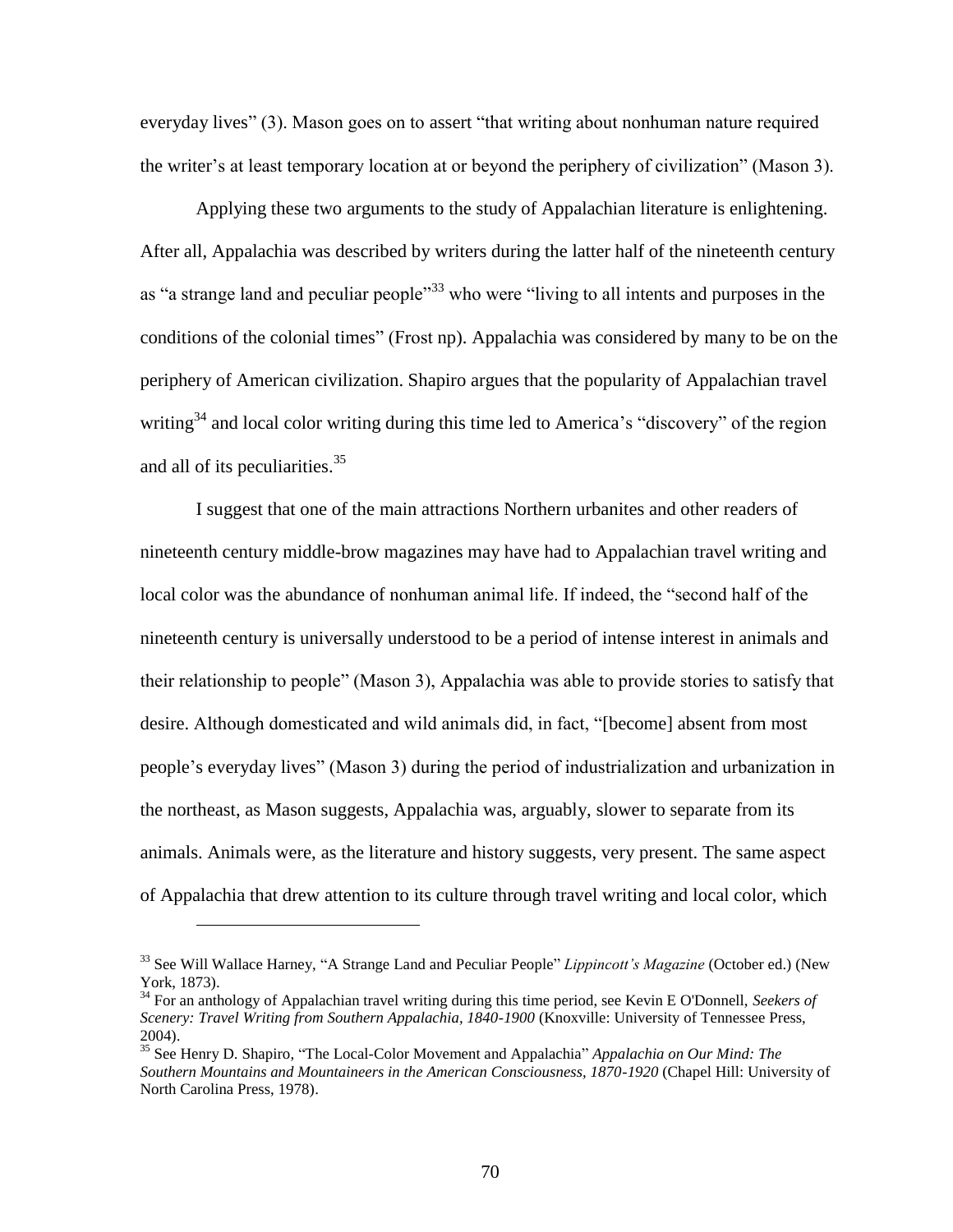is its "otherness" (Shaprio), could also be responsible for stories such as *Hunter's Horn* and *The Little Shepherd of Kingdom Come* not reaching the wild popularity and success of books such as Anna Sewell's 1877 novel, *Black Beauty*. Unfortunately, although cultures on the periphery of civilization may have been interesting to some during this period, the literature they produced has largely been considered "regional" and therefore has not been as highly regarded as some other works of fiction with which it is comparable.

# **2.6. Conclusion**

Rather than tracing a linear change over time, with movements of literature representing animals as purely functional, then as sentimentalized, Appalachian authors have differed on an individual basis throughout the past two centuries. As we have seen in this thesis, the degree to which Appalachian writers represent animals in their stories varies greatly. There are some authors, such as John Fox, Jr. and Harriette Arnow, whose work is filled with animals, and who endow the nonhuman animals of Appalachia with feelings and emotions much like the human characters. Others, like Lee Smith, James Still, and Wilma Dykeman, allow their animal characters to fall into Fudge's abyss of absent-present animals. They are certainly there, moving the story along, but they do not speak; they are not really represented as characters or agents with their own lives.

As a whole, Appalachian literature provides more intimate details of the relationships found between Appalachian residents and their nonhuman animal counterparts than does the history. In some cases, Appalachian literature reveals just how important the nonhuman animal members of the family were to the survival of the family. The Appalachian fiction also draws out the complex system of reliance and co-dependence between humans and nonhuman animals. Furthermore, the literature is able to show more of the human attitudes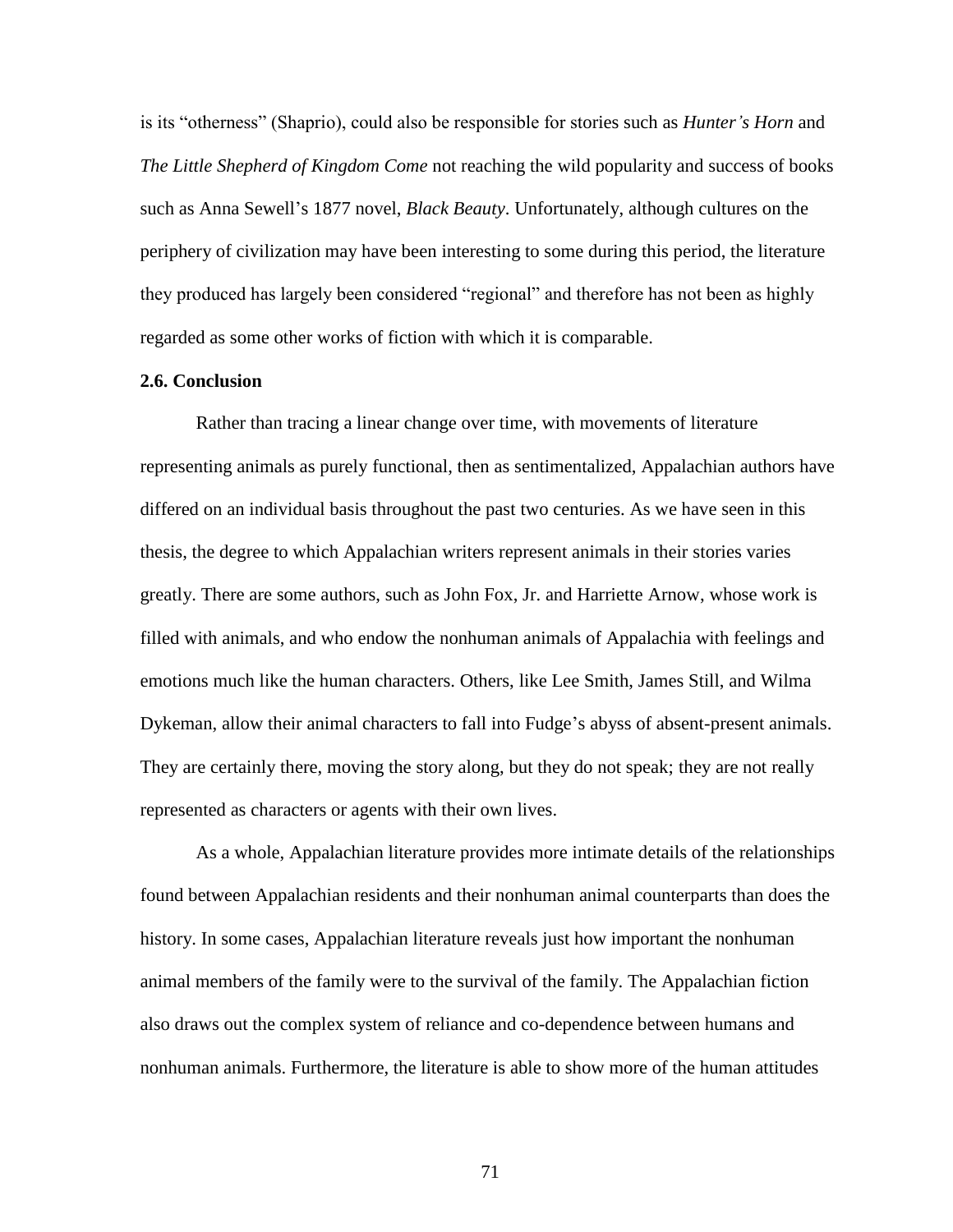and feelings toward the nonhuman animals during these periods of great change than the history is able to show.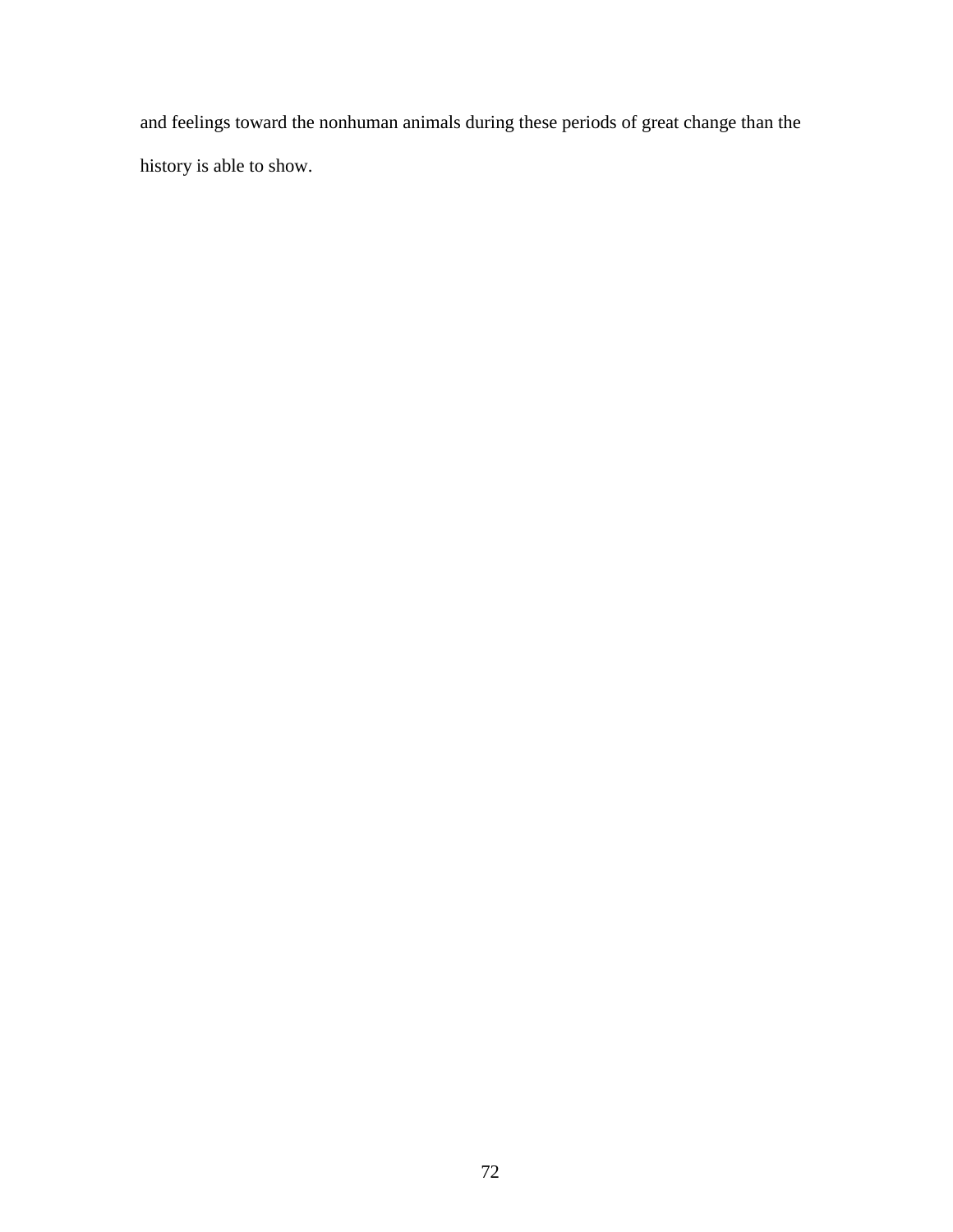# CHAPTER 3: THE "WOMEN-ANIMALS-NATURE ASSOCIATION": APPALACHIAN LITERATURE THROUGH AN ECOFEMINIST LENS

## **3.1. The "Women-Animals-Nature Association"**

 $\overline{a}$ 

Those of us who have been trained in the field of Appalachian studies know that Appalachia cannot be lumped into any one category. There is no single thing all Appalachian people solidly agree on, believe, practice or consume. However, there is something more than just geographic location that unites those who live in the many parts of Appalachia, as well as with the rest of the United States. This omnipresent tie is that the people of Appalachia, like the rest of the people of the United States, are living in a patriarchal society. Many Appalachian studies scholars have studied patriarchal systems in the region. Among these are Robert Weise,  $36$  Dwight Billings and Kathleen Blee,  $37$  and Patricia Beaver.  $38$  Each of these scholars employs traditional definitions of patriarchy in their studies, which define patriarchy as "a form of social organization in which the father or oldest male is the head of the family, and descent and relationship are reckoned through the male line; government or rule by a man or men" ("Patriarchy, n." np) or as "the predominance of men in positions of power and influence in society, with cultural values and norms being seen as favoring men. Freq. with pejorative connotation" ("Patriarchy, n." np). In these definitions, patriarchy is

<sup>36</sup> See *Grasping at Independence: Debt, Male Authority, and Mineral Rights in Appalachian Kentucky, 1850- 1915* (Knoxville: University of Tennessee Press, 2001).

<sup>&</sup>lt;sup>37</sup> See *The Road to Poverty: The Making of Wealth and Hardship in Appalachia (Cambridge: Cambridge*) University Press, 2000).

<sup>38</sup> See *Rural Community in the Appalachian South* (Lexington: University Press of Kentucky, 1986).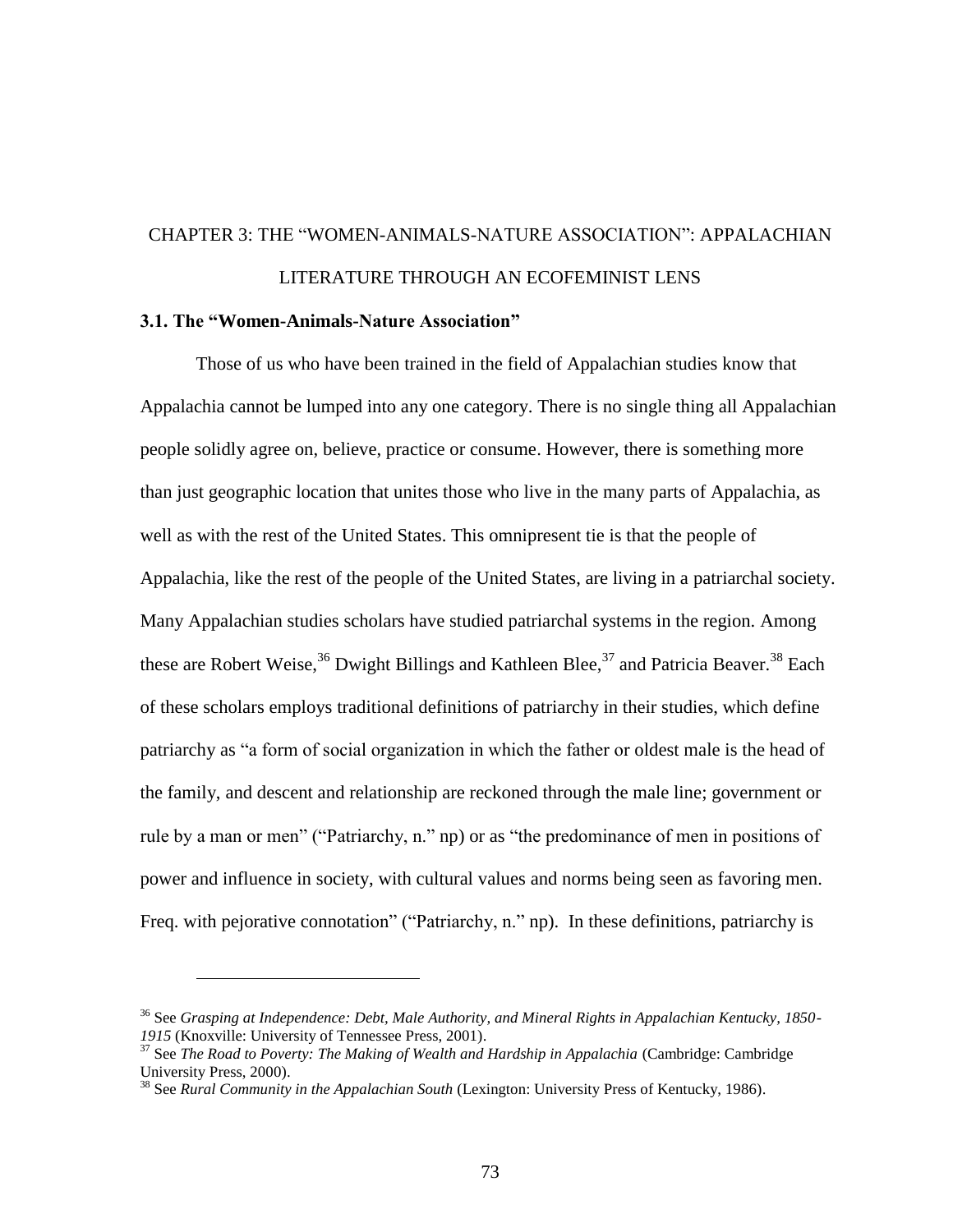either "generally about a male in a prominent familial or governmental role" (Ganguly np) or men having a "privileged position that excludes others (women) from participating or from having power in society" (Ganguly np). Regardless of which definition is used, patriarchy is essentially "a hierarchy in which the man is typically in charge" (Ganguly np).

Since the Colonial Period, manifestations of patriarchy in Appalachia have been multi-faceted. Male domination has taken place in the home with individual families, in the workplace by way of industrial/corporate paternalism<sup>39</sup> and in the government, which has, at times, been "under the sway of the companies through the cooperation of local business leaders and simple corruption of local officials" (Edwards, Asbury and Cox 71). Furthermore, complacency with patriarchy and paternalism has been perpetuated by Appalachian Christian churches that largely maintain Calvinistic<sup>40</sup> ideas of total depravity and irresistible grace. $41$ 

As ecofeminist theory<sup>42</sup> points out, patriarchy is not limited to human relationships with other humans. Male dominance can be expanded from dominion over "'human Others,' such as women, people of color, children, and the poor [to dominion over] 'earth Others,'

<sup>39</sup> For a more detailed discussion of this concept, see Ronald Garay, *U.S. Steel and Gary, West Virginia: Corporate Paternalism in Appalachia* (Knoxville: University of Tennessee Press, 2011).

<sup>40</sup> In his book, *Faith and Meaning in the Southern Uplands* (Urbana: University of Illinois Press, 1999), Loyal Jones argues that "mountain people have persisted in their Calvinism" (4).

<sup>&</sup>lt;sup>41</sup> The doctrine of irresistible grace holds that God's Holy Spirit "graciously causes the elect sinner to cooperate, to believe, to repent, to come freely and willingly to Christ" (Steele and Thomas 19).

 $42$  Ecological feminism, or ecofeminism, as it is abbreviated, sees "the patriarchal dominations of women and other social groups as parallel to man's exploitation of 'nonhuman nature'" (Warren and Wells-Howe np). It further seeks to capture "a variety of multicultural perspectives on the nature of the connections within social systems of domination" (Warren, "Introduction" 1).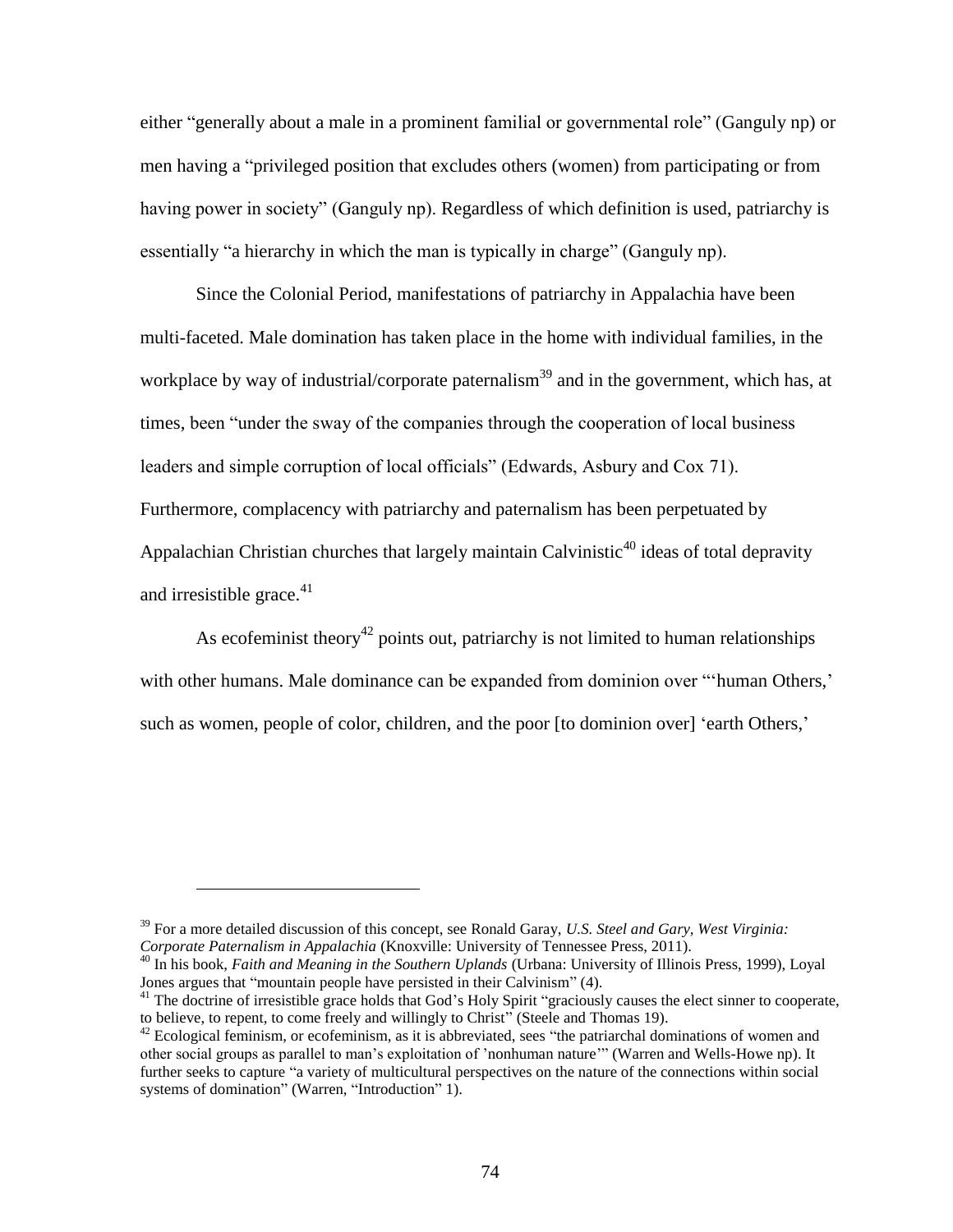such as animals, forests, the land" (Warren, *Ecofeminist* xiv).<sup>43</sup> Ecofeminist Greta Gaard explains that

> [f]or the past two thousand years, women, animals, nature and people of color have become conceptually associated with Western patriarchal thought, and it is their culturally constructed "closeness to nature" as well as their supposed lack of reason that authorizes and reinforces their subordination. (126)

By contrast, men are able to associate themselves with culture, reason, closeness to God and a mastery over nature, with nature expanding beyond the natural elements to women, children, animals, and non-whites. $44$ 

It is no secret that women have been and continue to be oppressed by man-centered cultures. This is not just an occurrence in Appalachia; the oppression of women is "one of the true universals, a pan-cultural fact" (Ortner 1). It may be more difficult, however, to begin this study with the assumption that the theories of children being oppressed and animals being oppressed are equally as accepted as the theory regarding women's oppression. In order to address that issue, I offer a set of value dualisms or dichotomies that help illustrate how oppressions related to patriarchy, such as those regarding women, children and animals, are linked in Appalachian literature.

 $^{43}$  It is important to note here that although I am discussing the oppression of groups within Appalachia, Appalachia itself has been seen as an "other" by the larger United States. There is a large body of work on this subject, but good places to begin are Allen Batteau's *The Invention of Appalachia* (Tucson: University of Arizona Press, 1990), Henry D. Shapiro's *Appalachia on Our Mind: The Southern Mountains and Mountaineers in the American Consciousness, 1870-1920* (Chapel Hill: University of North Carolina Press, 1978) and Rodger Cunningham's *Apples on the Flood: The Southern Mountain Experience* (Knoxville: University of Tennessee Press, 1987).

<sup>&</sup>lt;sup>44</sup> Warren and Gaard are not the only two scholars to make the connection Gaard calls the "women-animalsnature association" (126). Gaard traces the critical work on the association over the past three or so decades in her essay "Vegetarian Ecofeminism: A Review Essay." In this essay, Gaard explains the history of the "womenanimals-nature association" while simultaneously revealing the history of ecofeminism, radical ecofeminism and vegetarian ecofeminism.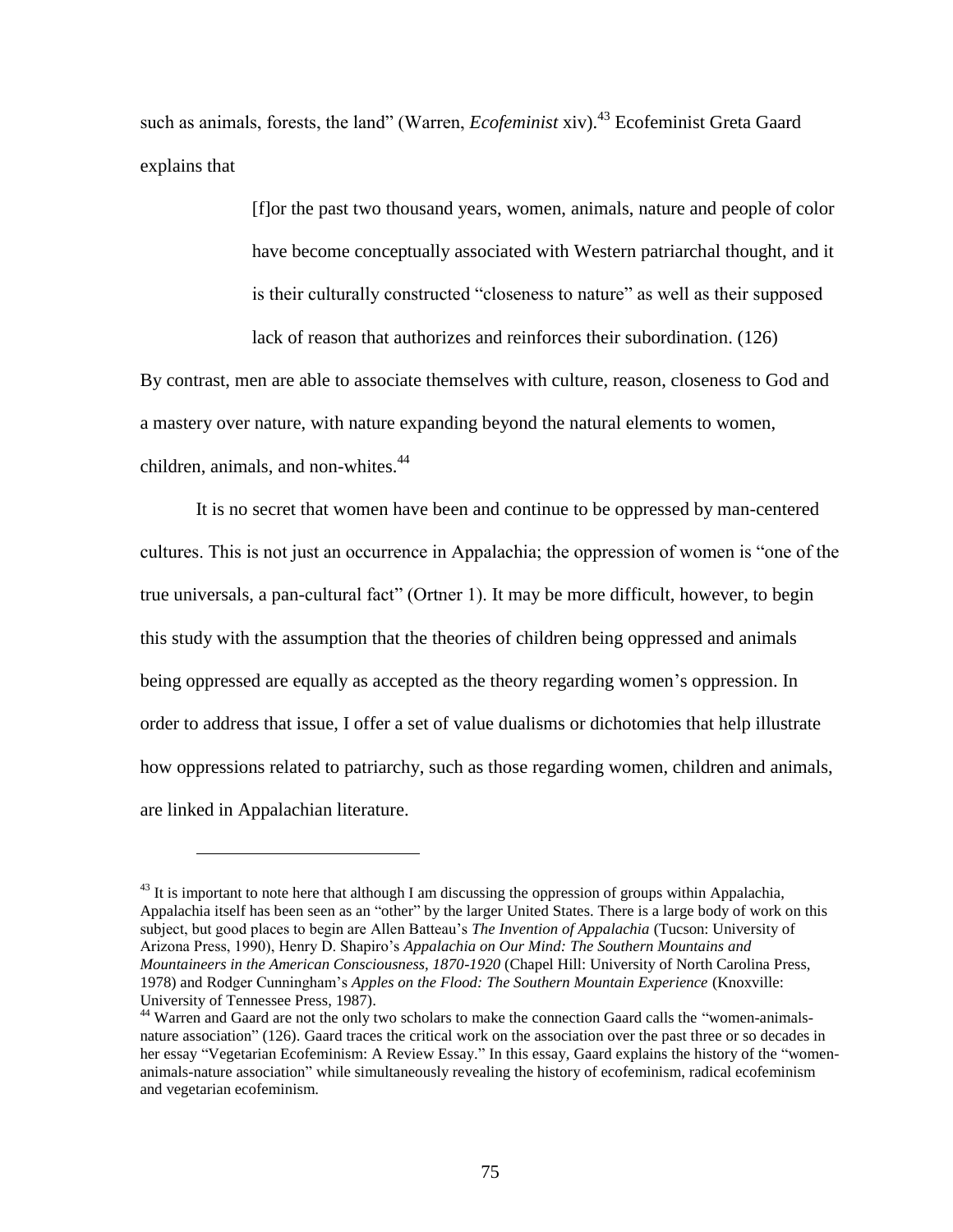The list begins with the mind/body distinction, where "mental activities are more valuable than bodily ones" (Spelman 122). Subsequent dualisms follow the same pattern and include reason/emotion, human/animal, production/reproduction and masculine/feminine. In each set, women, slaves, free laborers, children and animals are identified with the latter subject and men with the first. This set of dichotomies provides a strong foundation for the logic of domination, which is another significant feature of an ecofeminist framework (Tong 237).

Logic of domination is "a structure of argumentation that leads to a justification of subordination" (Tong 237). The way these dichotomies follow the logic of domination is by employing "value-hierarchical thinking ... which places higher value, status, or prestige on what is 'up' rather than on what is 'down'" (Tong 237). In this system, the group of rational, mindful, and intellectual individuals (men) dominate or control groups that are seen, through cultural constructs, as irrational (women, children, animals and non-whites, or human/earth "Others"). The irrational are associated with the body, which is connected with emotion, reproduction and sexuality, and animal instinct.

# **3.2. Applying Ecofeminism in Appalachian Literature**

Ecofeminists see this list of androcentric dichotomies as troubling. Though there are many different followers of ecofeminism (Warren, *Ecological Feminist* x), ecofeminists generally agree on the negativity of "value dualisms ... and the historical sex-gendered association of women with emotion, body, and nature" (Warren, *Ecological Feminist* xvii). Ecofeminists further believe that in order for the male gender bias to be eliminated, it must first be recognized and there must be a "development of practices, policies, and theories which are not male-gender biased" (Warren, "Introduction" 1). Feminist Marian Scholtmeijer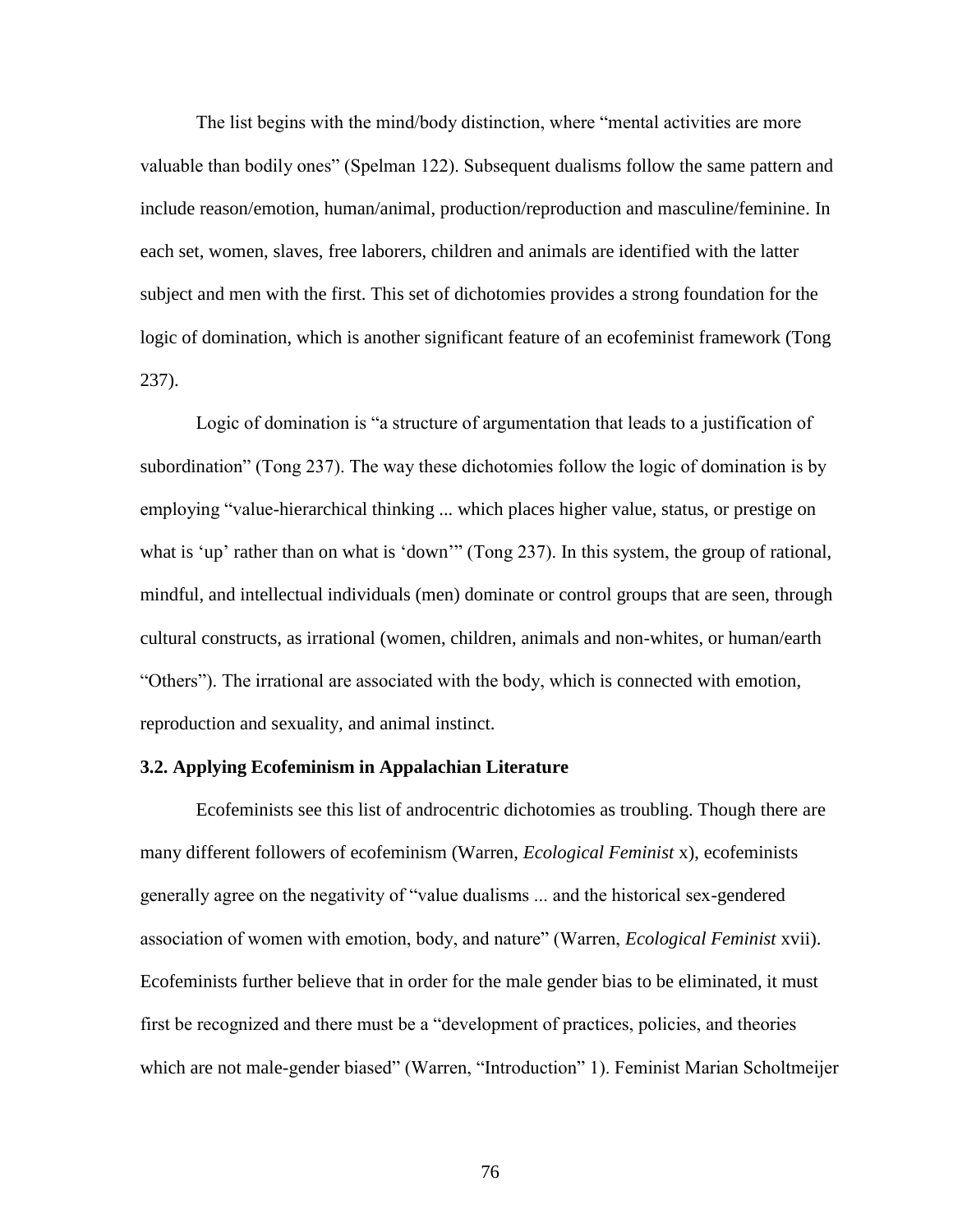explains that one way the gender bias can be recognized is through the study of literature. She says that "[t]he responsibility for seeing and honoring otherness resides with the source of the trouble: resides, that is with culture" (234). She continues by saying, "[w]ith fiction, we are in the domain of culture. Fiction can expose and dismantle the unexamined belief systems that authorize" (234) the oppression of groups of individuals.

This study follows along those lines to seek out instances where these dualisms appear and to analyze the ways Appalachian authors have commented on, contributed to or broken through the idea of the linked oppressions of women, children and animals. While there has been discussion of gender and sexism in studies of Appalachia, $45$  the primary structure of oppression researched in Appalachia is that of classism.<sup>46</sup> This study will open a new discourse in the study of Appalachia that will contribute to understanding the roles of women, children and animals within Appalachian culture.

### **3.3. Identifying with Animals**

 $\overline{a}$ 

The gender divide between the characters in Harriette Arnow's *Hunter's Horn*<sup>47</sup> is generally very clear, except in the case of the fox named King Devil. From the very beginning of the novel, each member of the Ballew family, including the dog Zing, fits

<sup>45</sup> Theda Perdue discusses gender issues in Cherokee society in her book, *Cherokee Women: Gender and Culture Change, 1700-1835* (Lincoln: University of Nebraska Press, 1998). In addition, for a good introduction to women's issues in Appalachia, other than the Cherokee case, see Elizabeth Engelhardt's *Beyond Hill and Hollow: Original Readings in Appalachian Women's Studies* (Athens: Ohio University Press, 2005); Barbara Ellen Smith's *Neither Separate Nor Equal: Women in the Political Economy* (Philadelphia: Temple University Press, 1999); and Patricia D. Beaver's "Hillbilly Women, Hillbilly Men: Sex Roles in Rural Agriculturally-Based Appalachia," in *Appalachian Educational Module: The Appalachian Woman* (Newton: Educational Development Corporation, WEEA Project, 1979).

 $46$  A subject search in the Western North Carolina Library Catalog reveals thirteen resources for "Women – Appalachian Region," a single result for "Gender Identity – Appalachian Region" and 159 resources for "Appalachian Region -- Social Conditions."

<sup>47</sup> For my introduction to the study of *Hunter's Horn*, see "Chapter One: A Brief History and Literary Analysis of the Effects of Settlement and Industrialization on the Appalachian Nonhuman Animal" under the heading "1.3. Matching History and Literature."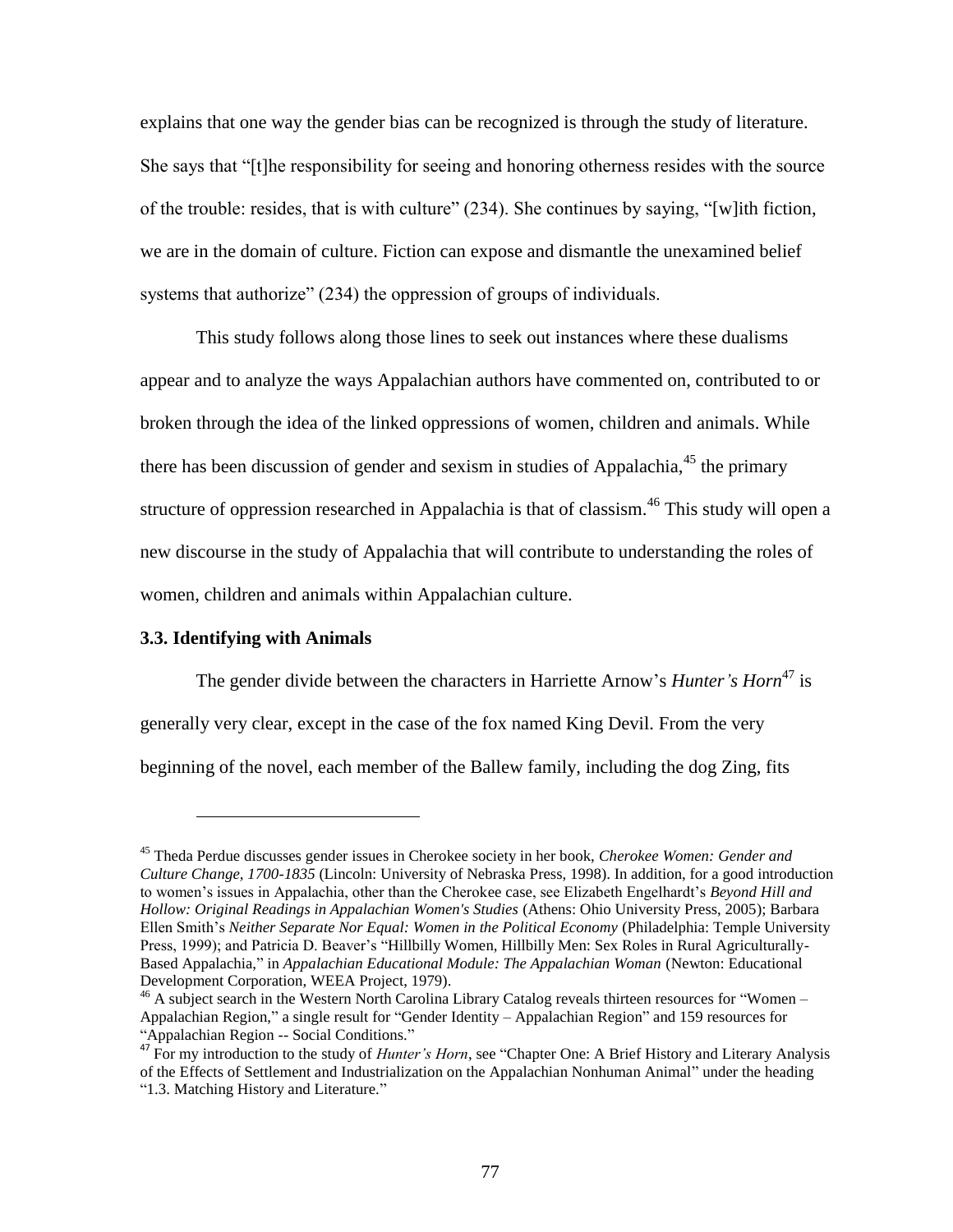directly into a gender role. For example, the story begins with Nunn in the town, handling the family's finances and needs for the upcoming winter. Zing has spent his day acting as a stand-in for Nunn while Nunn was away from the house, protecting and bringing home dinner for his family.

Milly Ballew is at home in the realm of domesticity among the children, cooking dinner. In fact, Milly may as well be one of the children herself. As readers begin to learn more about Milly, her voice is described as being "light and breathless and touched with the same gaiety that filled the children's" voices (Arnow 4). Her forehead presents "little wispy curls" and she has a "thin child's body" (Arnow 4). Furthermore, Milly does not laugh or chuckle; she "giggles" like her children (Arnow 5).

Milly is very closely associated with her children, and her children are very closely linked with the family's dog, Zing. Tom, one of Milly's two dead children, "had loved Zing like a brother" (Arnow 7). All of her living children feel the same way. They "follow" (Arnow 7) Zing, and advocate for him. They do not only love Zing, they are Zing or Zing is one of them, in a way. The "children and Zing [come] on Nunn together" (Arnow 8), begging for the dog to receive his canned food. The children also "looked eagerly and often toward the bones" (Arnow 7) Zing was supposed to have for dinner, as if they want them just as badly as the dog does. Milly is linked to Zing by association through her children.

The women-animals-nature association in *Hunter's Horn* appears not in connection to Zing, but in Milly's connection with the fox, King Devil. She sees King Devil for the first time while she is out with her youngest child, Deb, trying to draw a particular kind of sap from a tree that she is hoping will help Deb with his breathing problems. When Milly sees King Devil, the fox is standing on a ledge with her fur brightened by the sun (remember,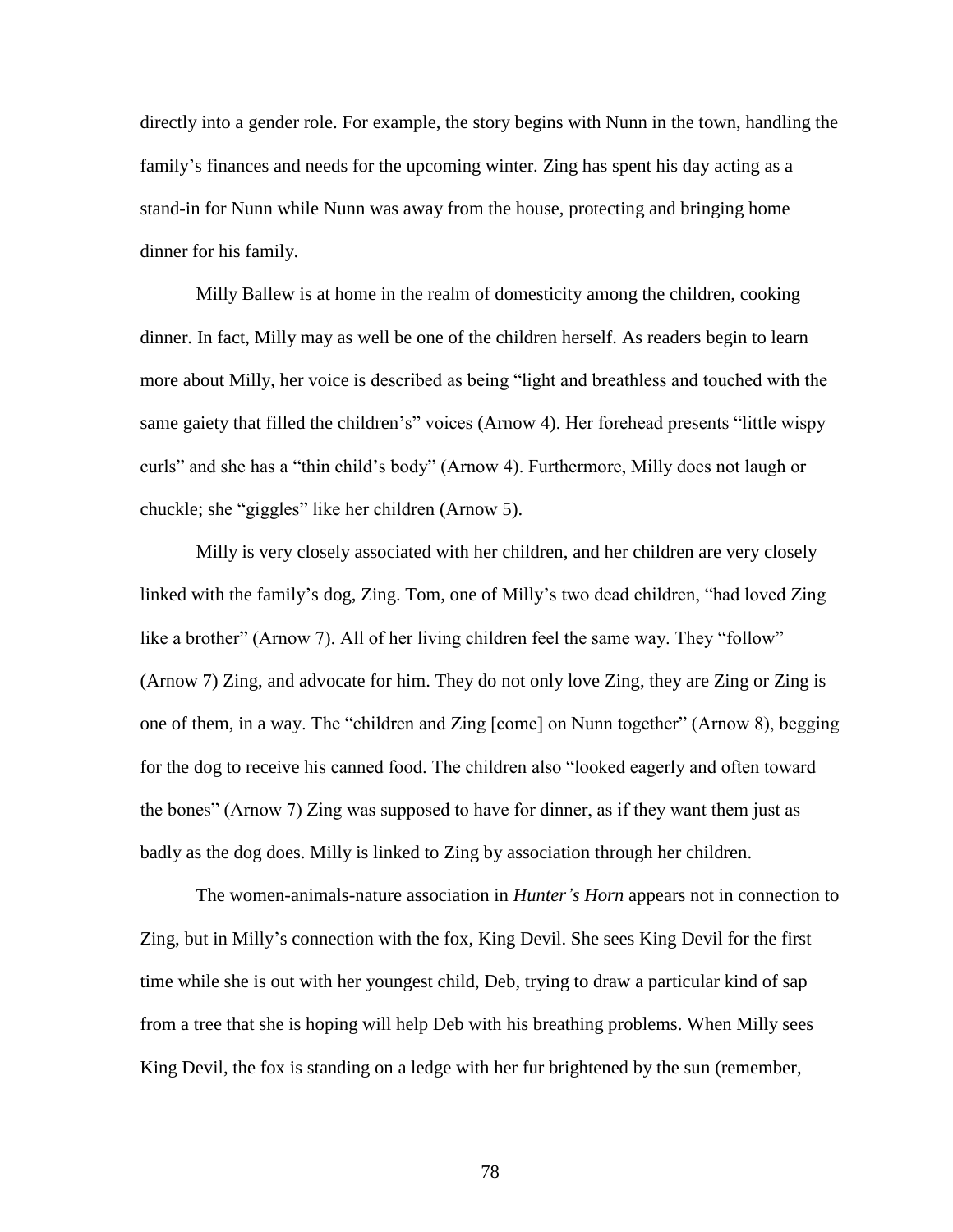though, that it is not until the fox is killed that we realize she is actually a female). Milly seeing the fox is likened to Moses seeing the burning bush; it is a divine experience (Arnow 19). Milly believes the fox is "eager for her to see him" (Arnow 19). King Devil is described as standing "still among the red leaves, head turned toward her, fiery-tipped brush lifted, mouth open, happily, pleasantly, like a dog" (Arnow 19). The two look at each other. King Devil "was so close [Milly] could see the hairs in his eye-brows, the teeth shining in his halfopen mouth, and the green fire in his coolly appraising eyes" (Arnow 19). Milly realizes the fox is King Devil when she notices a "nicked left ear" (Arnow 19). This is "the fox Nunn had chased in hatred and in anger for the last five years" (Arnow 19), the same fox that "every hunter was sworn to kill" (Arnow 19). Milly shares an experience with the fox that no one else ever has. Though "many had seen him long enough to learn his mark ... never had he stood so still and close as" (Arnow 19) he did with Milly. Not even Deb was able to see King Devil, despite Milly's desire for him to.

Milly kept this experience a secret from her husband. She told no one where she had seen the fox, though the men all gathered that night to hunt for her. Milly was keeping King Devil safe, in a way, while all of the men and many of the women in her neighborhood wanted King Devil dead. By doing this, Arnow utilizes the women-animals-nature association. Because Milly does not participate in helping her husband find and kill King Devil, and she in fact keeps the fox's location a secret, Milly joins the side of nature. She does not aid her husband in his conquest over the fox, though killing the fox may seem reasonable because the fox has stolen people's livestock for years. King Devil actually had a dead chicken when Milly saw her. The need for the fox to be eradicated in order to save livestock, and therefore money, does not matter to Milly. She recognizes the fox's simple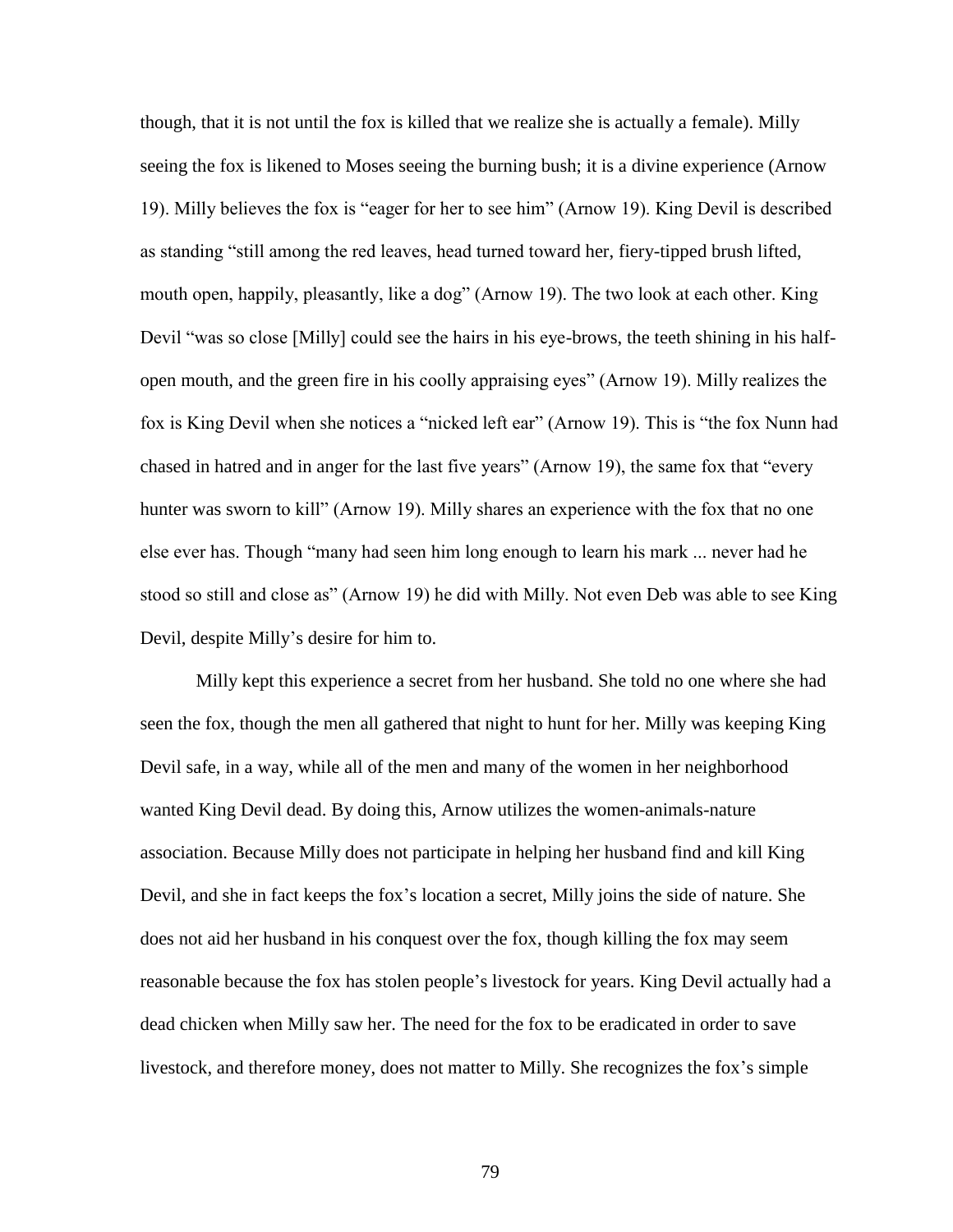need for food. Milly had an emotional experience with King Devil as well as an understanding of the fox that no one else was able to have.

Milly and Nunn both fit into many of Spelman's dichotomies. Milly is more emotional than reasonable, closer to nature than her husband, who wishes to dominate nature, and perhaps more animal than human because of her closeness to King Devil. Arnow may have consciously written this connection between Milly and nature in *Hunter's Horn*, though ecofeminism did not emerge until about twenty years after *Hunter's Horn* was published. Critics argue that *Hunter's Horn* is about "how nature repays man for violating it" (Baer 118), with the "man" violating it being humankind and specifically Nunn, as well as other men. "Nature" also takes shape in many forms, including King Devil and the women in Nunn's family.

Nunn does get repaid for violating nature. Those worldly things he cares about so much, such as his reputation, are ruined when he "neglects his land and his family to pursue" (Baer 118) King Devil. When he finally catches King Devil, Nunn realizes the fox is a pregnant female. Baer argues that "[p]art of Nunn has died with his victory over nature's tormentor, the fox" (118) but she does not elaborate on this idea. There could be a strong case made for the idea that "part of Nunn" dies because he finally realizes how disconnected he has become from the rest of his family, and by extension, nature, when he kills King Devil. He did not wish to kill a pregnant fox, though that is what he had done. He wanted to exercise some control over the natural world around him, including the fox and his family.

Nunn's mistake is revealed through the similarities between the anger and embarrassment King Devil and his daughter, Suse, cause him. King Devil causes Nunn these feelings by proving to be too elusive for the hunter and his dogs. The promise Nunn had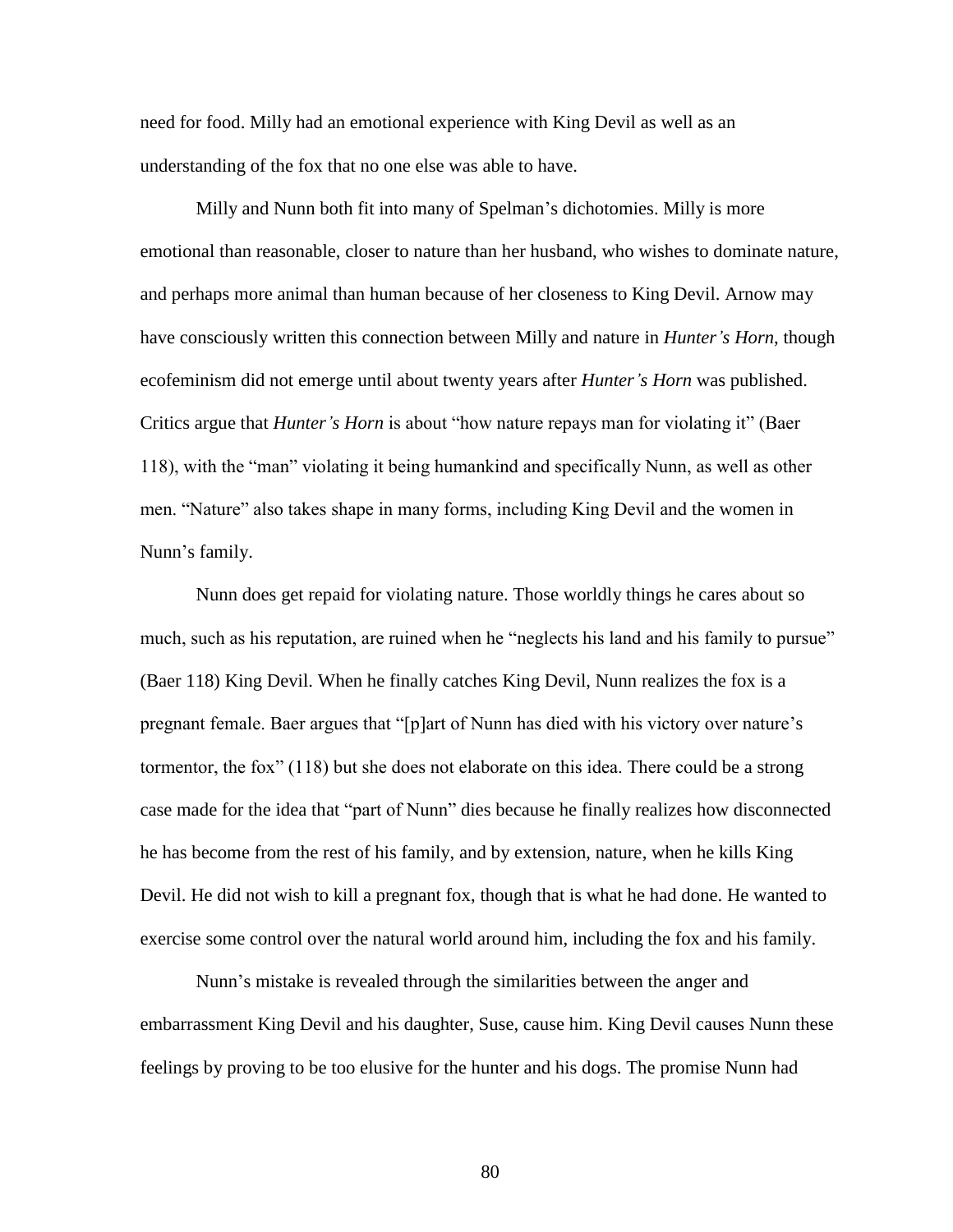made to kill King Devil many years ago only adds to his obsession with killing the fox and, in turn, saving his pride. Suse, "who also wanted to be free" (Baer 118), like King Devil, reveals to her family that she, like the fox, is pregnant. Nunn is furious over the damage her pregnancy does to his reputation and "insists that Suse salvage his reputation by marrying her seducer and entering into nearly feudal servitude to another family" (Baer 118). Similar to the way Nunn desires to kill the fox for his reputation's sake, he wishes to kill his daughter's spirit and happiness for the same reason.

Reputation-saving seems to be a common theme in Appalachian literature. The idea also appears in Wilma Dykeman's *The Tall Woman.* <sup>48</sup> Similar to Nunn Ballew, Mark McQueen tries to bypass embarrassment by killing an animal<sup>49</sup> that is closely associated with his wife, Lydia McQueen. Pearly and Lydia's emotional connection is explained in chapter two of this thesis, but their metaphorical women-animals-nature association is not. The clearest section of *The Tall Woman* where Lydia is associated with Pearly is when Lydia's brother, Robert, having come to her home, tells her that their mother has been attacked and that she must come back with him.

Lydia is the eldest of her siblings and is looked up to by each of them. When Lydia returns to her family's home, she immediately assumes her mother's role as caretaker. Later in the evening, when things have settled down, Lydia finally takes a minute to collect her thoughts outside. Her sister, Kate, follows her outside and pleads with her, saying, "'Lydia, you've got to stay with us now ... You're all we've got" (Dykeman 34). Immediately after

<sup>&</sup>lt;sup>48</sup> The introduction to this work can be found in "Chapter One: A Brief History and Literary Analysis of the Effects of Settlement and Industrialization on the Appalachian Nonhuman Animal," under the heading, "1.3. Connecting History and Literature."

<sup>&</sup>lt;sup>49</sup> A complete description of this scene can be found in "Chapter Two: Literary Animals: Representations of the Nonhuman Animal in Appalachian Literature," under the heading, "2.4.1. The Cow."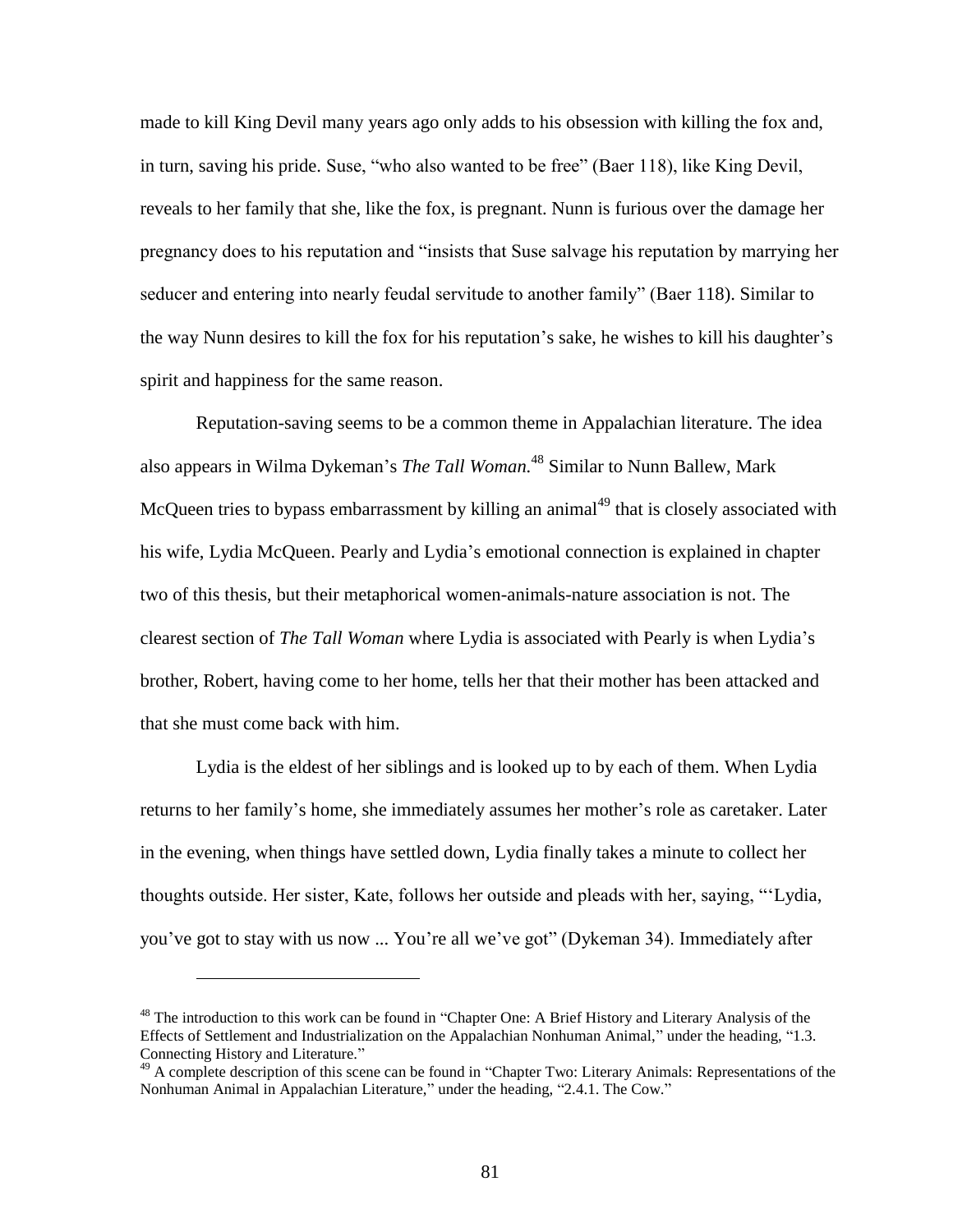this, "a picture of the little brindle cow flash[es] across Lydia's mind" (Dykeman 34). Pearly, the little brindle cow, is all Lydia has. This sentiment is repeated when Lydia brings Pearly to her family's home and tries to reason with her sister by using Kate's own words. She asks, "'Don't you understand, Kate, she's all we've got?" (Dykeman 48). Essentially, Lydia and Pearly both become caretakers for their family. Lydia's family depends on her to keep them going and Lydia depends on Pearly, which puts the cow in a vital position to maintain the entire family's livelihood.

While Mark is away fighting in the war, it is clear to all of Lydia's family members how important Pearly is to Lydia. However, when Mark returns from the war, he neglects to realize their connection. In his attempt to remove his family from the neighborhood and society in which they live, Mark moves them far up the mountain and deep into the woods behind the Moore family's farm into a desolate, uninhabited area. While Mark was away at war, he became disillusioned with humanity by his stay in a prisoner of war camp. Once he returns and learns about the attack on Sarah Moore by outliers, who he presumes were neighbors, his disenchantment is complete and he wishes to fully separate himself (including his wife and child) from the community. In a final attempt to distance himself from his father-in-law's rule and home, he refuses the pigs his father-in-law butchers. Mark believes his separation from the community must be both successful and complete. He does not want anyone to be able to claim that he is dependent on another being. He believes he is in control of himself and his reputation, his family, and his environment. Because of these reasons, Mark drags his family into the woods against everyone's wishes and needlessly slaughters Pearly during the night.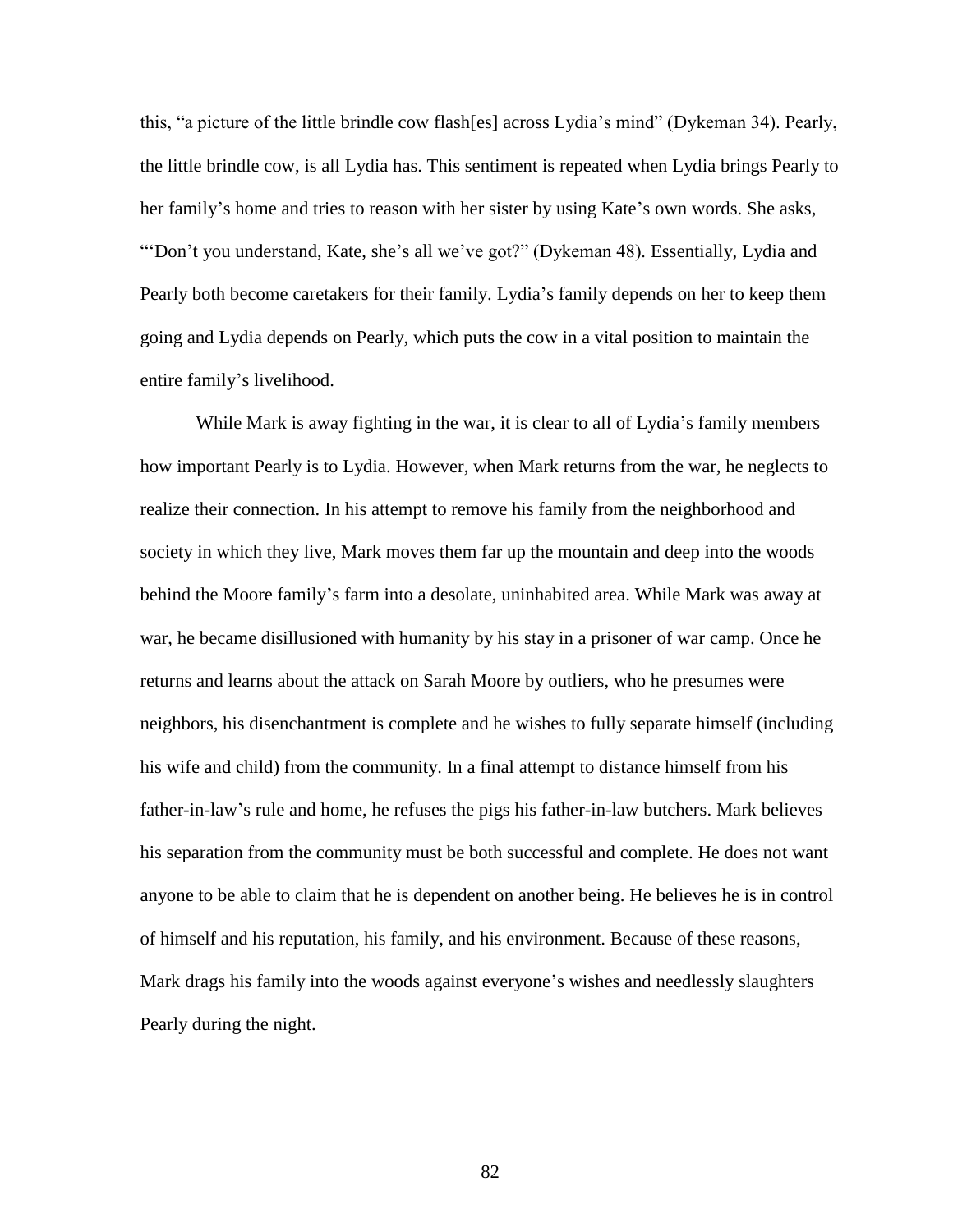Mark is a patriarch whose rule over nature is shown through the area he moves into and the destruction he must cause to build his home there. Mark's rule over his wife is shown through forcing her to move to this place and by killing her beloved cow, which links the oppression of his wife, to that of animals. Though Nunn does not display a mastery over nature like Mark's, they each kill the animal that is most closely associated with their wives.

The short-story, "Bob, A Dog" displays a similar idea of people wishing to have control over nature, with nature being manifested through women, children, and animals. "Bob, A Dog" is a short-story written by Lee Smith in her collection titled *Mrs. Darcy and the Blue-Eyed Stranger*. It is contemporary, both in setting and in publication date, unlike *Hunter's Horn* and *The Tall Woman*, but reflects many of the same ideas.

There are no dates to suggest when "Bob, A Dog" is set, but as an estimate, it could be sometime during the 1980s. Similarly, the story is presumably set somewhere in North Carolina. I gather these two ideas from references to contemporary movies and TV shows, like *Rambo* (1982, 1985 and 1988) and *Dynasty* (on air 1981-1991), and the mention of locations in North Carolina, such as the University of North Carolina (Smith, "Bob" 20), the Greensboro highway (Smith, "Bob" 5), Morehead City (Smith, "Bob" 8) and Raleigh (Smith, "Bob" 7 and 27).

The story begins in the month of May with David telling Cheryl that he is going to leave her "forever" (Smith, "Bob" 1). Cheryl is holding a stack of towels in her hands as he tells her this and as he begins walking out of the door. Cheryl is left in the house, with "the bedrooms upstairs behind her so full of all the children of their shared life" (Smith, "Bob" 4), much like Milly, placing Cheryl in the realm of domesticity. David is free to go wherever he sees fit, leaving his wife and children behind.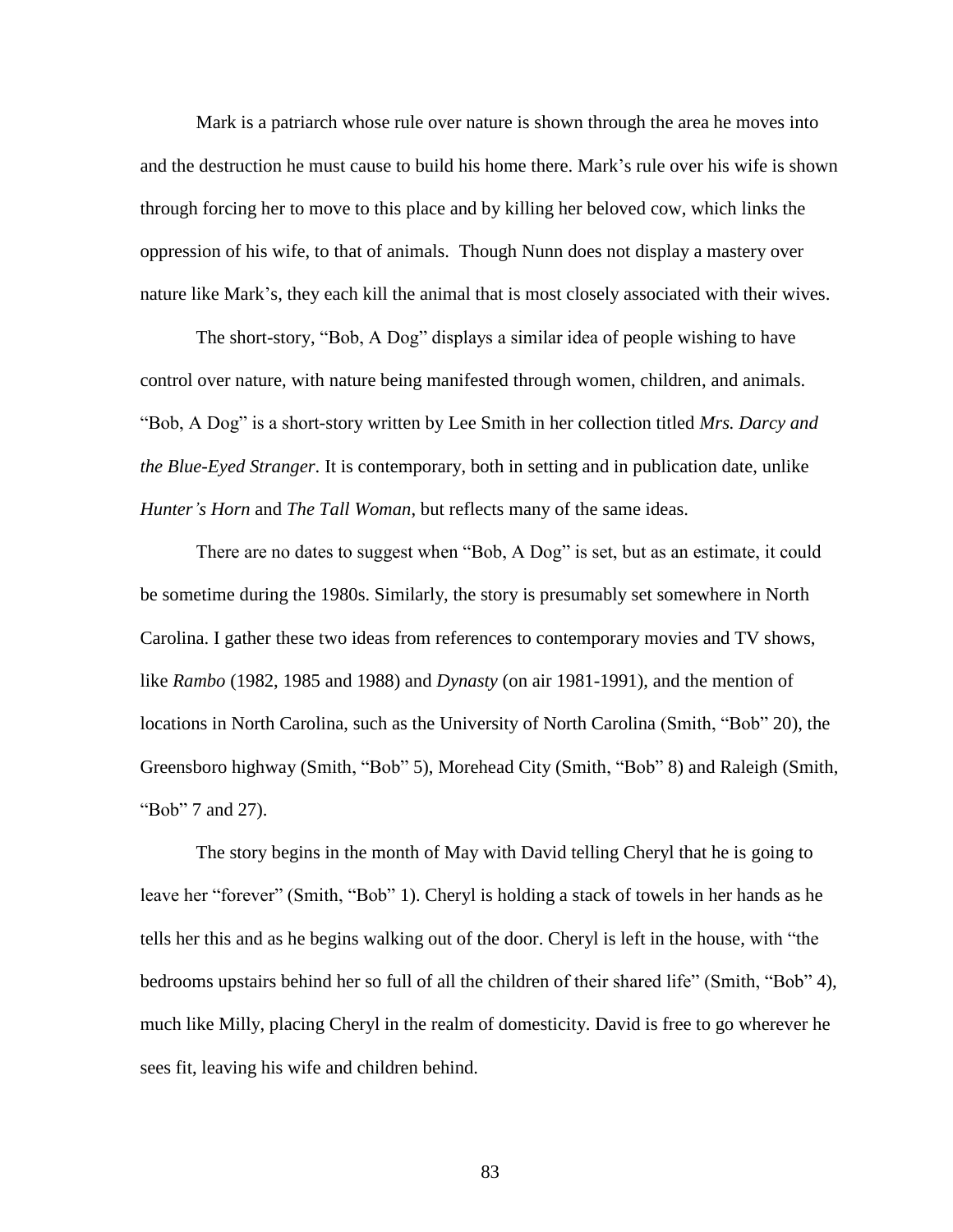Cheryl's four children are out of her control. Her eldest, Angela is "too grown up for her age, too big breasted and smart mouth, smoking" (Smith, "Bob" 9). Louis "was shooting everything these days" (Smith, "Bob" 8) with his BB gun and "getting in fights at school" (Smith, "Bob" 9). Mary Duke, who is "only six, and whiny ... didn't really understand" (Smith, "Bob" 9) what was going on between her parents. Finally, Sandy "had run away for four or five hours, and when Purcell finally found him down by the river he said he was sorry he was so bad, he knew his daddy had left because he was so bad" (Smith, "Bob" 9). So when Sandy brings home a puppy in a box he had found, Cheryl lets him keep it.

The puppy rapidly becomes a dog, and a source of trouble for Cheryl, though she closely identifies with him. The children name their new dog Bob, and Bob quickly becomes hated by every adult in Cheryl's life. One problem with Bob is that he "refused to stay outside ... and when they put him outside, he sank against the wall of the house and wailed, the longest wail, the most pitiful thing you ever heard" (Smith, "Bob" 10). This does not bother Cheryl as much as it bothers everyone else, though, because Cheryl believes "[h]e sounded like [she] felt" (Smith, "Bob" 10) and that he had a way of "anticipating you, of knowing just how you felt" (Smith, "Bob" 16). The howl Bob howled was "low at first like a howl in [Cheryl's] own head" (Smith, "Bob" 16). Though no one else can, Cheryl identifies with the dog.

Almost everyone has a suggestion as to what Cheryl should do with Bob. Cheryl's sister Lisa suggests that Cheryl take Bob "straight to the pound before [the children] got too attached to him" (Smith, "Bob" 10). Her friend Marie tells her, "'I think you need to get rid of him'" (Smith, "Bob" 12). Cheryl cannot do this, though, so she decides that she will have someone build a pen for Bob outside. When the pen does not completely work out, Jerry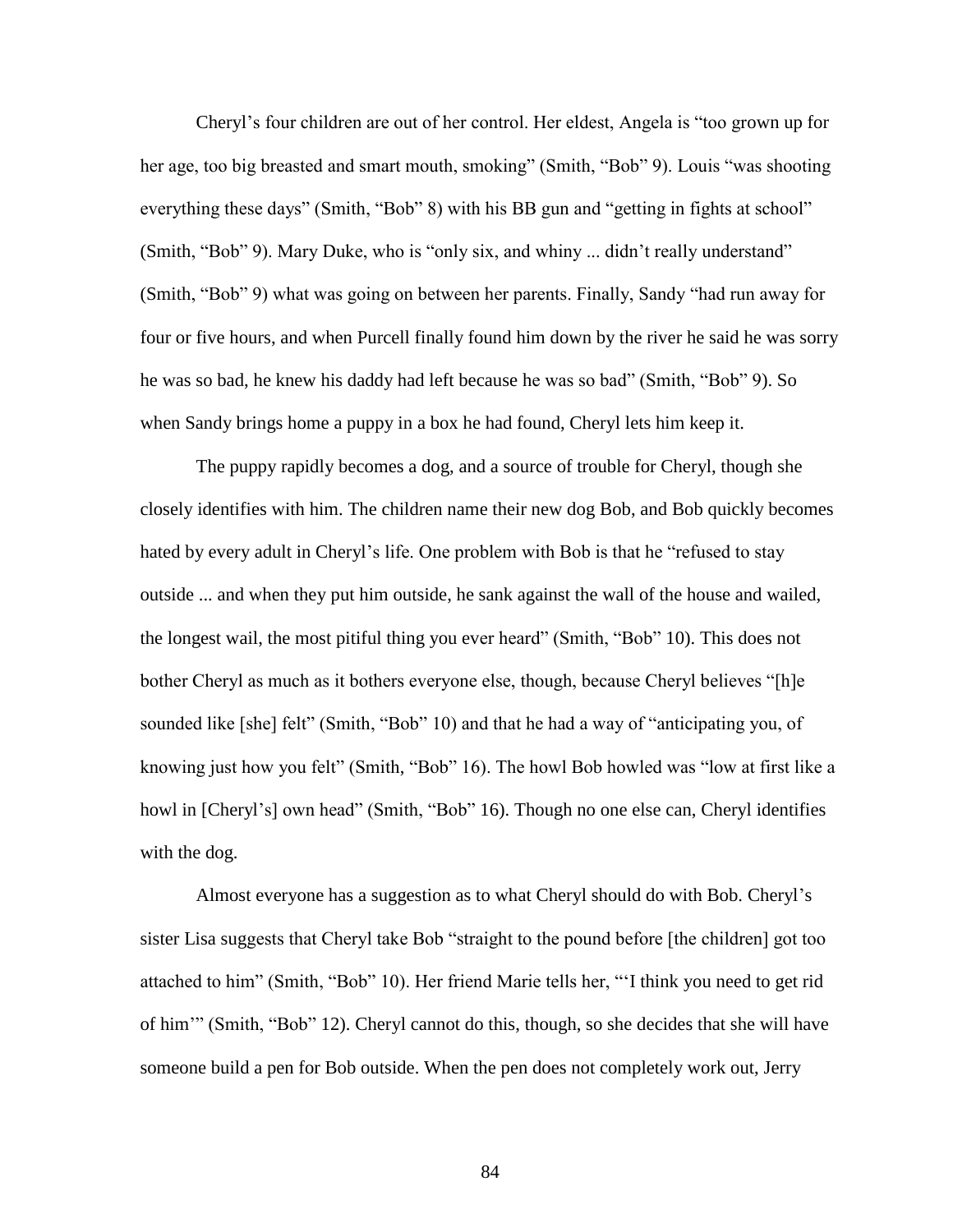Jarvis, the hardware store owner, tells Cheryl that he can "have a boy over here tomorrow to run [her] a little old electric wire right around the bottom of [Bob's] fence and then [she] won't have no more trouble" (Smith, "Bob" 23). He assures Cheryl that "[i]t won't hurt him a bit. Just a little jolt is all, he won't hardly feel it" (Smith, "Bob" 23). Cheryl cannot do this though. She thanks Jerry, but tells him "'I think that's awful. Shocking him" (Smith, "Bob" 23).

Jerry is completely sure the "jolt" "wouldn't hurt him a bit" (Smith, "Bob" 23), but "guarantee[s] he'll stay in [his] pen" (Smith, "Bob" 23). Jerry knows how to use tools to his advantage, and he would use the electric wire to keep Bob in his place. It comes as no surprise that Jerry is married, but "he kissed Cheryl slow and hard, a kiss that left her breathless, leaning against Bob's pen. Jerry rubbed her cheek and smiled into her eyes, it was clear he didn't even care who might be looking" (Smith, "Bob" 24). It is clear that Jerry does not care about the feelings of Cheryl, his wife or Bob.

Though Jerry is not trying to kill an animal like Nunn had been and Mark did, the three men are still comparable. Nunn neglects his family. Mark alienates his family. In "Bob, A Dog," David leaves his family, and Jerry disregards his family in his romantic pursuit of Cheryl. Furthermore, Jerry is willing to hurt both his wife emotionally and Cheryl's dog physically to get what he wants. Cheryl is willing to do neither. Cheryl refuses using the wire on Bob's pen, and tells Jerry to "'[l]et go of [her] this minute'" (Smith, "Bob" 24) when he attempts to kiss her. Presently going through a divorce herself, Cheryl reminds him that he is married (Smith, "Bob" 14), and aligns herself with other women in her situation by doing so.

Cheryl's relationship with Bob is unique because she is the only person in the story who advocates for Bob. Her children even begin to lose interest in the poor dog after a while.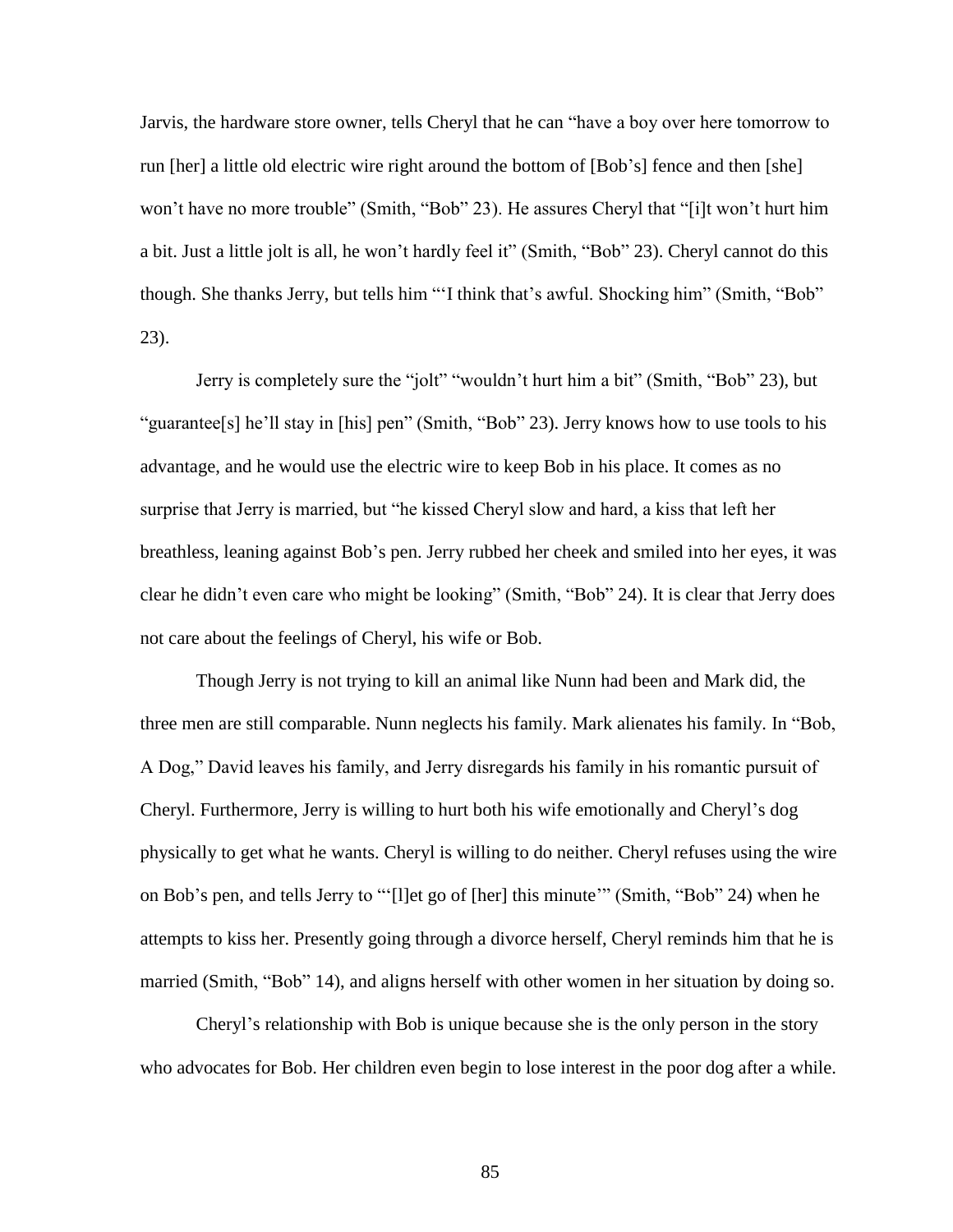Cheryl does this because she understands why Bob acts the way he does. She has a spiritual connection with Bob that no one else has. Bob knows how Cheryl feels and Cheryl knows how Bob feels. They both suffer together.

Like Milly and King Devil, and Pearly and Lydia, Cheryl and Bob are manifestations of Spelman's dichotomies. Cheryl aligns herself with nature (Bob) and with other women. She positions herself against Jerry, who is representative of "human" in the human/nature dualism. Furthermore, Cheryl chooses emotion over reason when the idea of installing an electric wire on Bob's pen is presented to her. Cheryl is more compassionate than Jerry (and others in the story). She understands that the electric wire would keep Bob in his pen, but she believes that using electricity on the dog is morally wrong.<sup>50</sup> In terms of the dichotomy, Cheryl is nature, Bob is nature; Cheryl is emotional, Bob is emotional; Bob is animal, and Cheryl is animal. Jerry is the opposite; he is human and he is reason.

"Lying Doggo" by Bobbie Ann Mason is a story similar to the three analyzed above, but "Lying Doggo" inverts the dichotomies reinforced by *Hunter's Horn, The Tall Woman* and "Bob, A Dog." "Lying Doggo" is set in Philadelphia in the early 1980s. The story is centered on Grover Cleveland, who is an old, dying dog, dearly loved by his human family. In the beginning of "Lying Doggo," we learn that "Grover Cleveland is growing feeble" (Mason 191). He has arthritis which "stiffens his legs so that on some days he cannot get up" (Mason 191). Jack, who has been with Grover since puppyhood, "has been talking of having Grover put to sleep" (Mason 191) and this is something the Cleveland-Culpepper family is in conflict over. Jack and Nancy's son, Robert, tells his parents, "'[d]on't you dare take him to

 $50$  Carol J. Adams discusses the connection between males abusing women and animals in her essay, "Women" Battering and Harm to Animals" which appears in Carol J. Adams and Josephine Donovan ed. *Animals and Women: Feminist Theoretical Explorations* (Durham: Duke University Press, 1995).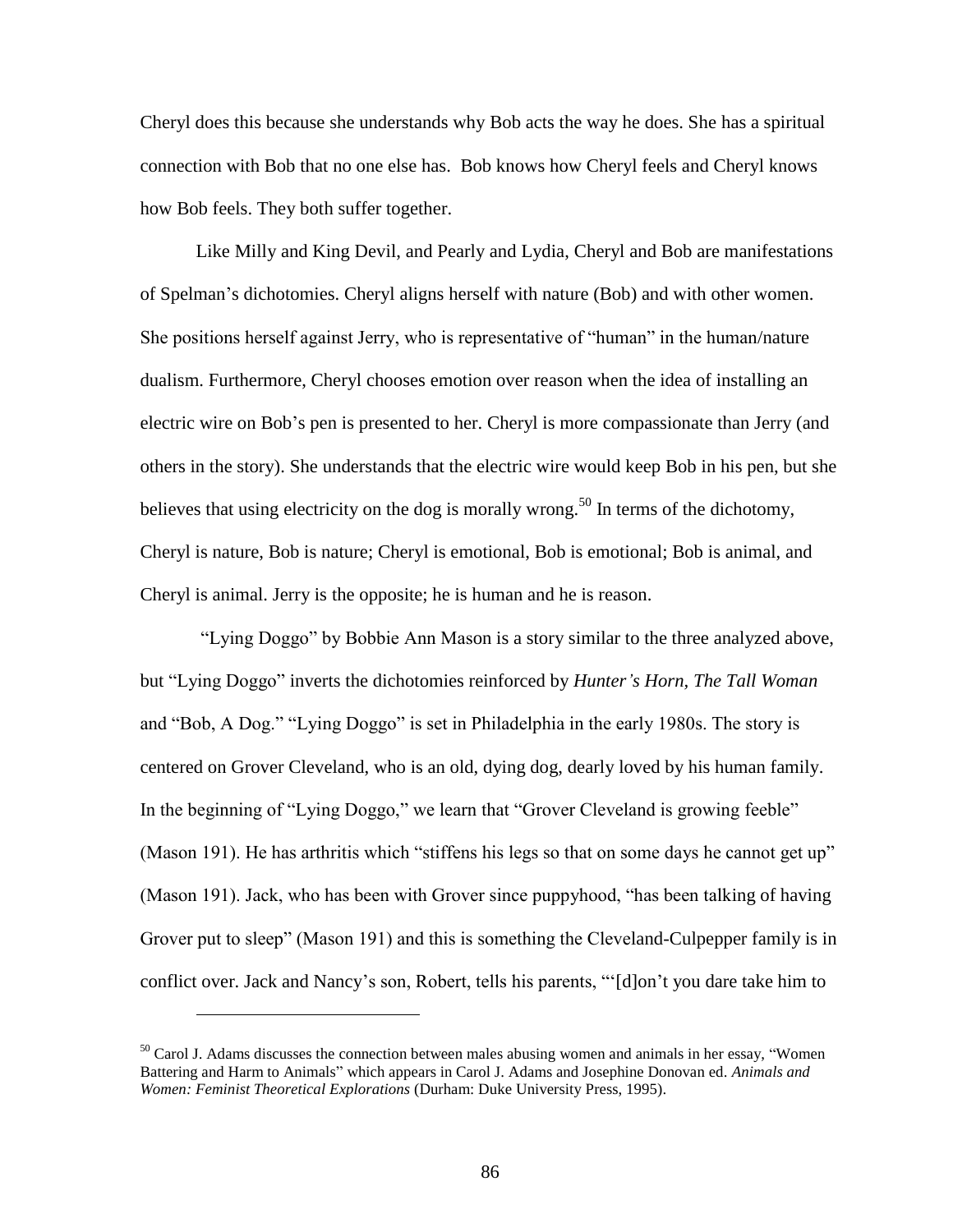the vet unless you let me go along. I don't want any funny stuff behind my back'" (Mason 192). Robert wants to be there when Grover passes away, and he knows the time is coming, whether it is induced by the family or not.

Jack's primary concern is that Grover is in pain. Jack metaphorically puts himself in Grover's place, and says, "'[i]f I were in Grover's shape, I'd just want to be put out of my misery" (Mason 197). Nancy does not understand this. Nancy, unlike Milly and Cheryl, is not able to identify with her dog. Instead, she identifies Grover with her husband, Jack. Her issue with Grover dying is that "[t]he dog is forcing Nancy to think of how Jack has changed" (Mason 195). She is worried because she "has been feeling that the dying of Grover marks a milestone in her marriage to Jack" (Mason 193). Nancy wants to keep Grover alive. She has never known Jack without Grover and she is afraid that if Grover leaves, Jack will be a different person.

Nancy wants to keep Grover alive for a selfish reason. Jack wants to euthanize him to keep him from suffering. In this way, it is Jack who is more closely associated with the animal, though it is Nancy who seems to be more emotional about the subject of Grover passing. This predicament perverts Spelman's set of dualisms because the same being that is associated with the animal is also supposed to be associated with being emotional instead of rational or reasonable. Jack, however, is able to remove his emotion from Grover's death. Jack wants to be compassionate, and despite how much he loves his dog, he believes it would be best for Grover if he were euthanized. Nancy, though she is the character who is more closely associated with the "human" in the human/animal dichotomy, is being irrational over this matter. She only takes into account her own feelings, and wants to keep Grover alive, though he is certainly suffering.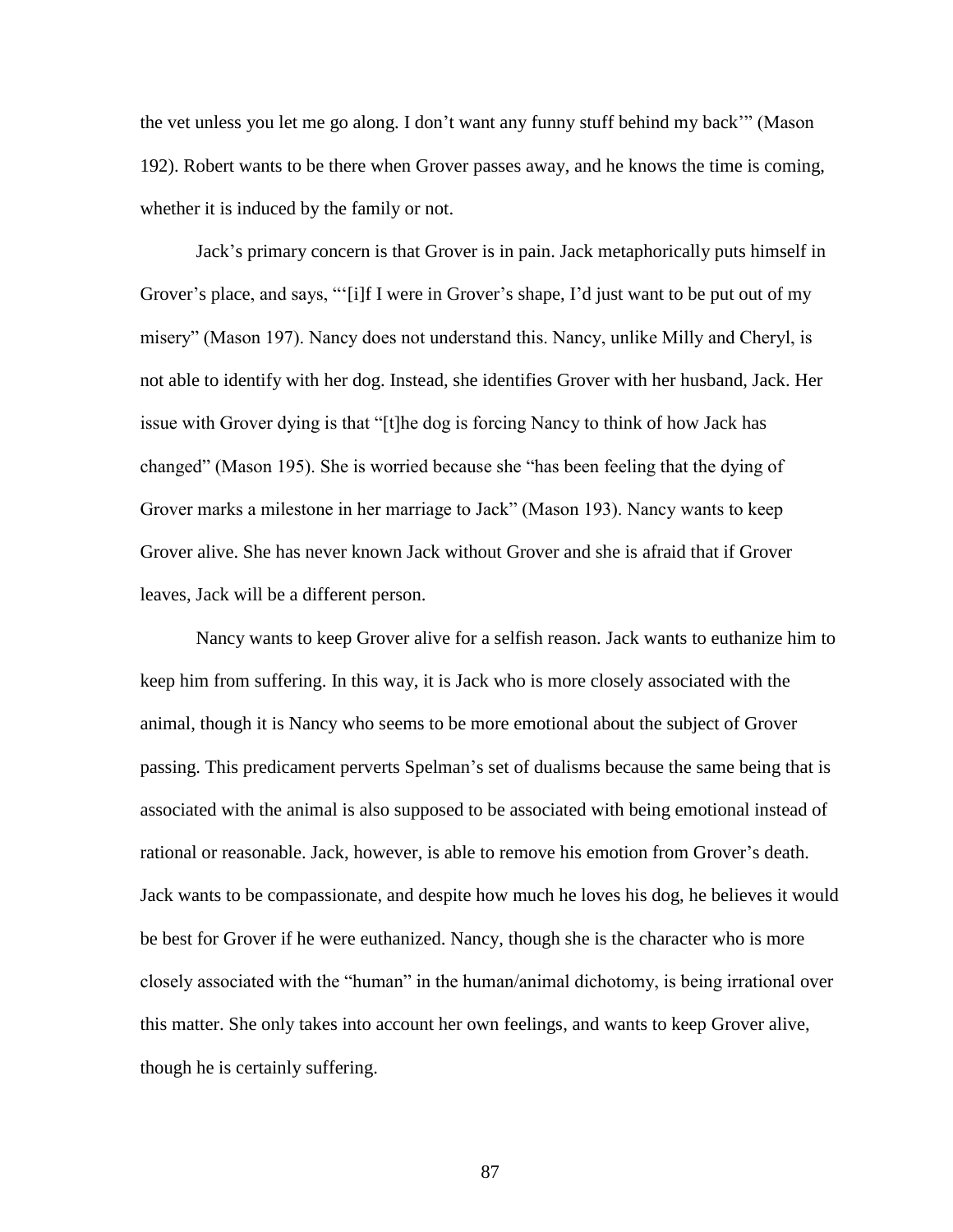### **3.4. The Author's Model**

Compassion and dominance are yet another set of dichotomies that can be used to categorize these characters. In *Hunter's Horn*, Nunn wants to dominate King Devil, his daughter, and nature, by extension. Milly, on the other hand, is compassionate and shares an understanding with King Devil, as well as her daughter. Similarly, in *The Tall Woman*, Mark wishes to remove himself from any kind of societal organization, and have domain over his family and his environment in an area deep in the woods. Lydia, however, is more compassionate. She does not carry blame in her heart like Mark does. She is able to forgive the outliers, and she is even able to forgive Mark for killing Pearly. In "Bob, A Dog," Jerry wants to dominate Bob for Cheryl, so that he could in turn, have Cheryl for himself. Cheryl is compassionate and refuses Jerry's advice and advances.

"Lying Doggo" flips the categories and dichotomies around. It is Jack who is compassionate and has no desire to dominate anything. However, Jack is not the only character who can be seen as an inverse of Spelman's dichotomies. His wife, Nancy, is difficult to place into any one of these categories. She is not associated with nature or animals, yet she closely associates her husband with an animal. She is not dispassionate, nor is she compassionate toward Grover. She acts unreasonably in regard to Jack's desire to have Grover put to sleep. Though she eventually comes around to the idea of putting Grover to sleep, it is not until she and Jack are able to address the deeper problems in their changing marriage that she makes this decision.

Nancy is differentiated from Milly, Lydia and Cheryl furthermore by having an education, by keeping her maiden name, and by leaving her Appalachian home and family. Though we are not sure, it is safe to assume that Lydia and Milly have had little formal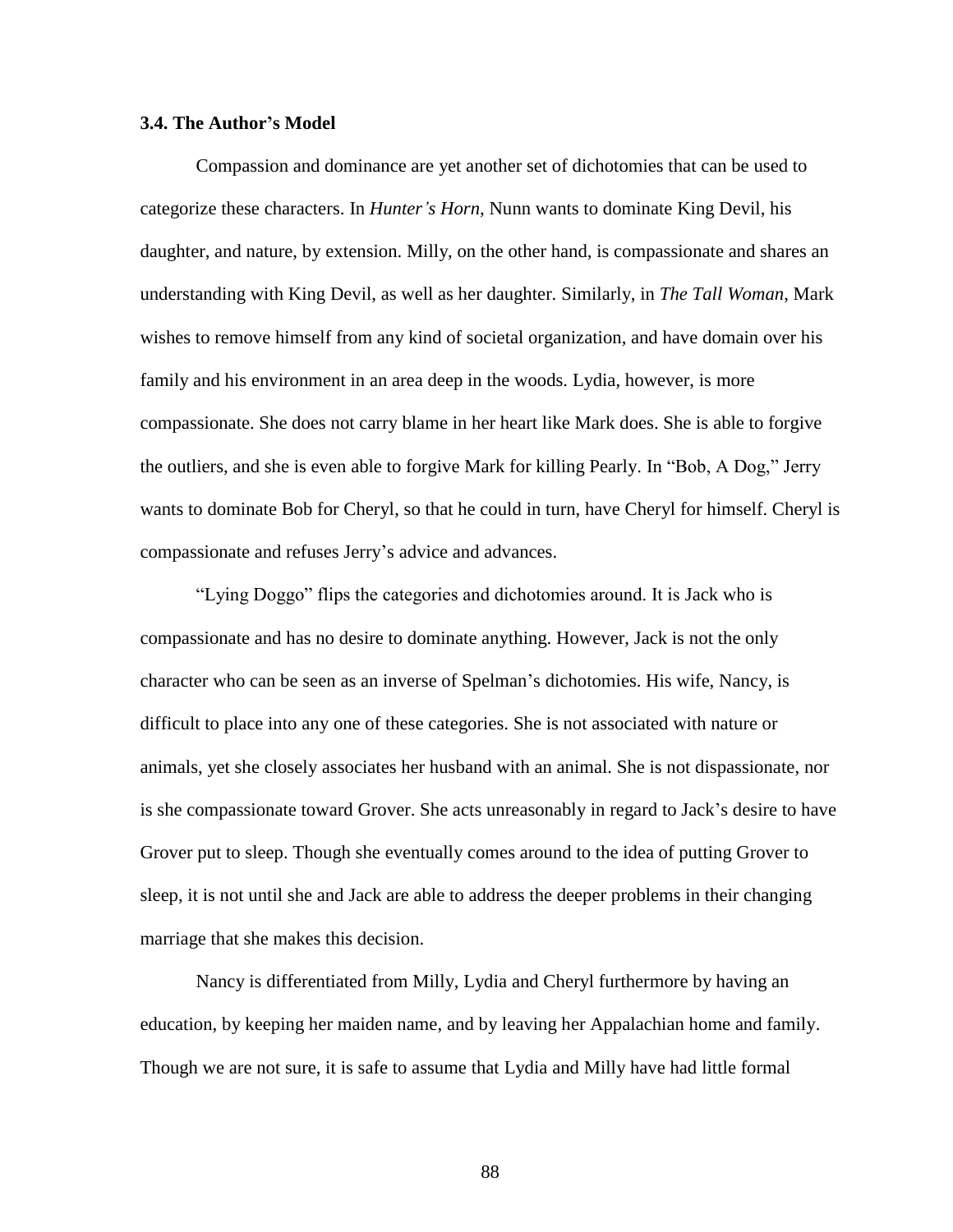education. Cheryl, we know, is a high school graduate who did not attend college. Additionally, Milly, Lydia and Cheryl took their husbands' last names, and wish to live near their extended families. Perhaps the reason Nancy cannot be placed into the set of dichotomies is because she is somewhat gender-neutral.<sup>51</sup> She has traits and experiences that are frequently associated with men (education, leaving home), as well as those associated with women (motherhood). Nancy is a modern woman who breaks through the traditional gender roles and offers readers a unique and refreshing perspective on Appalachian women.

Three out of the four authors discussed in this chapter reinforce Spelman's dichotomies. In each story, the male is a patriarch and his rule over his family, animals, and nature can all easily be linked. It is not until we encounter characters that do not follow traditional gender-roles that we find a man who has no desire to have dominion over his family, his animal, or nature. In fact, it is Jack's willingness to become somewhat genderneutral, that allows his marriage to improve. Throughout "Lying Doggo," Jack performs tasks which are usually associated with the female gender, such as preparing dinner (Mason 197), trying not to cry (Mason 200), and worrying about Nancy's (Mason 195) and Grover's health (Mason 192).

Perhaps the message to take away from this idea of gender-neutrality is that once one is able to remove gender-roles from a relationship, or by extension, a society, the other dichotomies which separate men from women, animals, and nature will then begin to disappear as well. Nancy is proof that this shift in social structure is very difficult. She spends the majority of "Lying Doggo" being detached from her family and being afraid that

 $51$  Gender-neutral (conforming to neither gender role) is not to be confused with androgynous (conforming to neither sex).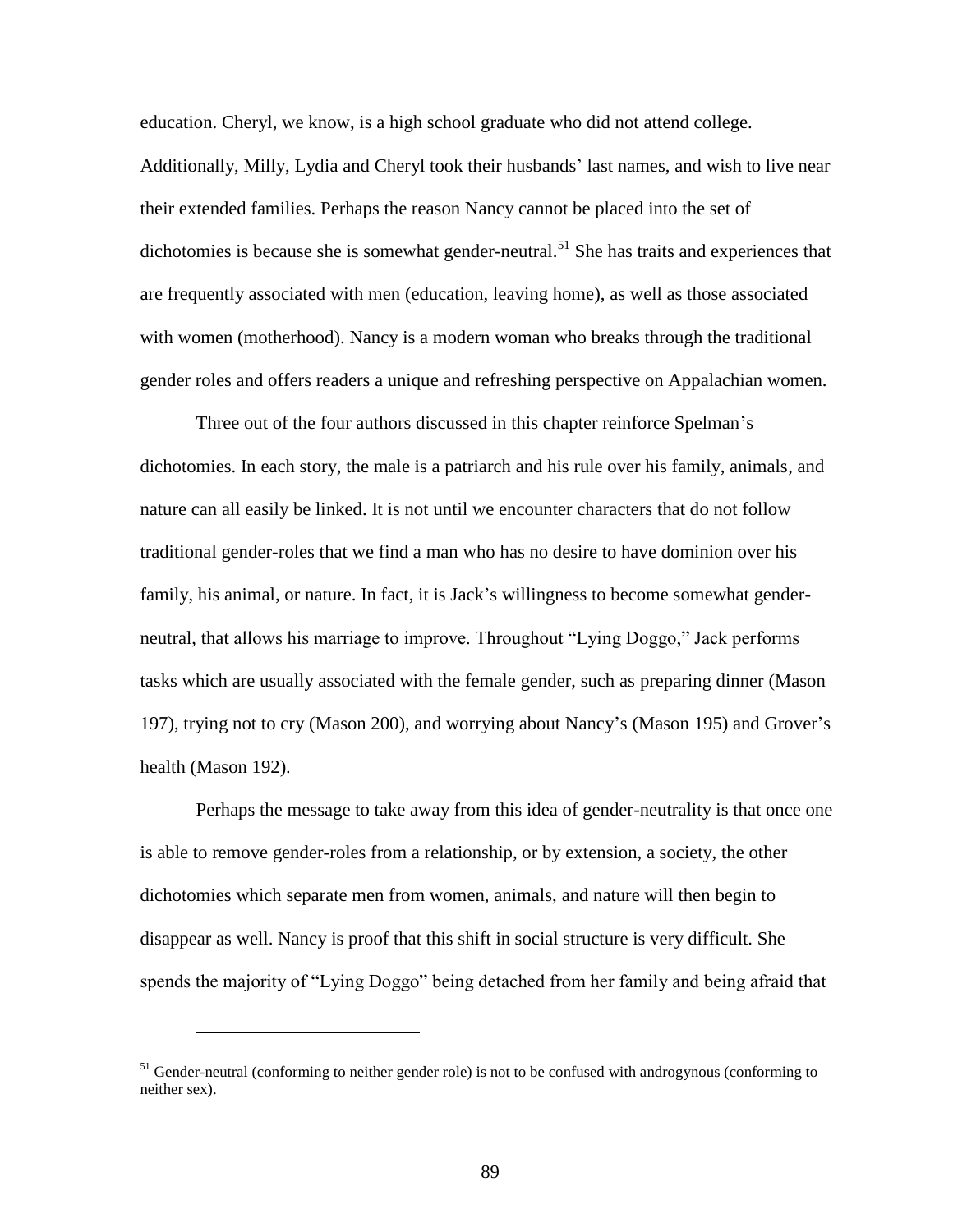Grover's death will dramatically throw off the balance of her relationship with her husband. In this case, Grover can be viewed as a symbol of the idea of gender-roles. He has been in place for the entirety of their relationship, much like how people grow up learning about and understanding gender-roles. The death of Grover, or destruction of gender-roles, therefore, is a frightening idea to face because it has become the norm. However, it is not until Nancy is able to let Grover die, or accept being gender-neutral, that her relationship is able to continue to grow and develop in a healthy way.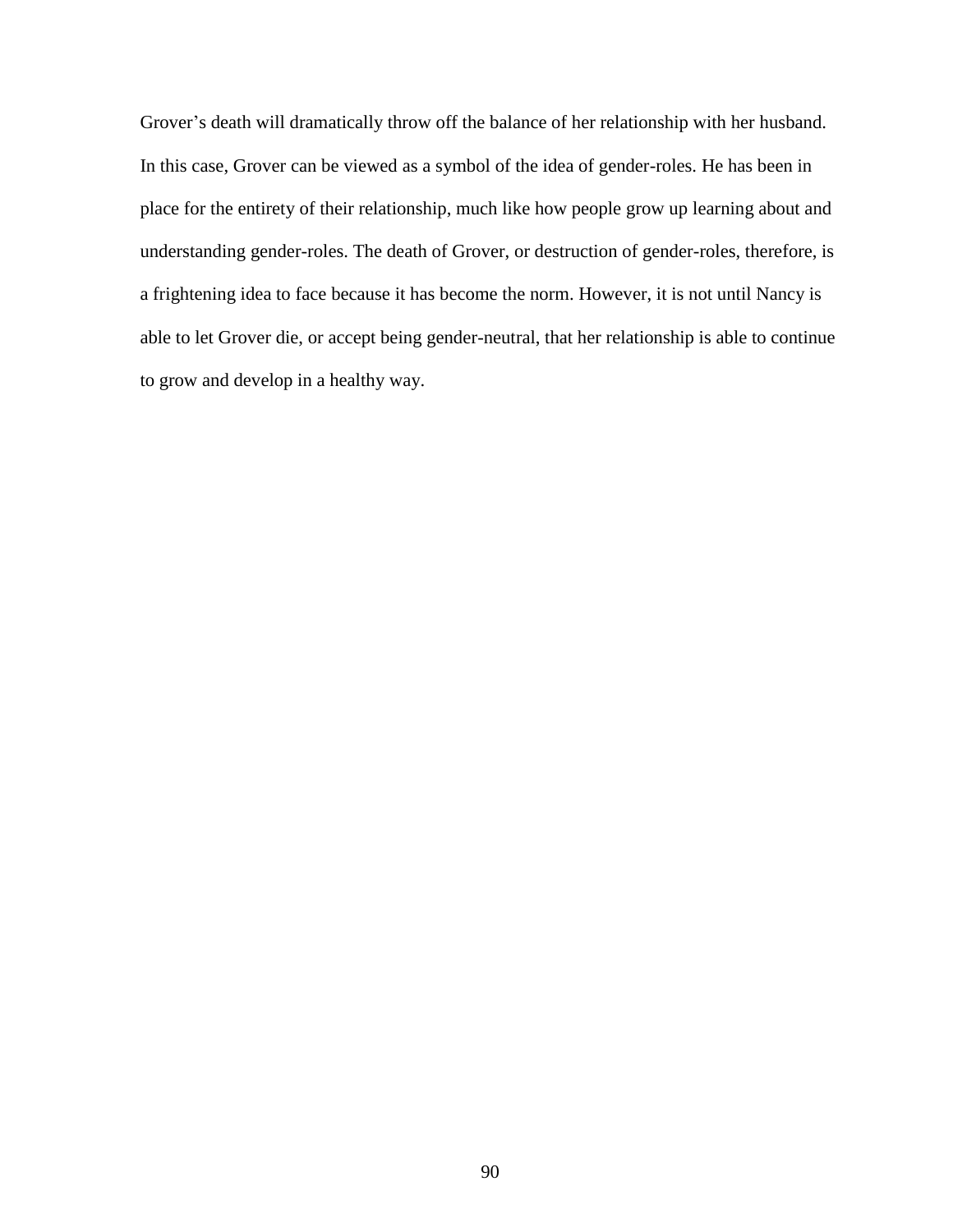# CHAPTER 4: THE MOUNTAINEER AND HIS MUTT: EXPANDING KINSHIP TIES TO ANIMALS IN APPALACHIAN LITERATURE

#### **4.1. Kinship in Appalachia**

I once saw a plaque that read "No Outfit Is Complete without Cat Hair." I could not agree more. I come from a family of animal lovers who go multiple generations back. Most members of my family, including me, grew up with several animals living in and outside of the home. There have been dogs, cats, a ferret, fish, cows, horses, and chickens. Animals have always been present in my family's lives. Their lives are chronicled alongside the people in our family in photos and anecdotes. Our animals are a constant presence. They are in the bed with us at night, on the sofa with us watching the television in the evening, and sitting beside us at breakfast, lunch, and dinner. Being in those places is not something that only the animals enjoy. We want them there just as much as they want to be there, if not more.

Speaking on behalf of my family (though I am sure there are others out there who are similar to us), we care about nonhumans the same way we care about humans in the family. We are equally concerned about the nonhuman family's health and happiness as we are about the human. We provide care for our nonhuman animals, and they provide care for us. We include items they need on grocery lists, plan our days around being able to spend some time with them, take them to the doctor when they are not well, and grieve when they pass away. I have always considered them to be members of the family, if only a little furrier.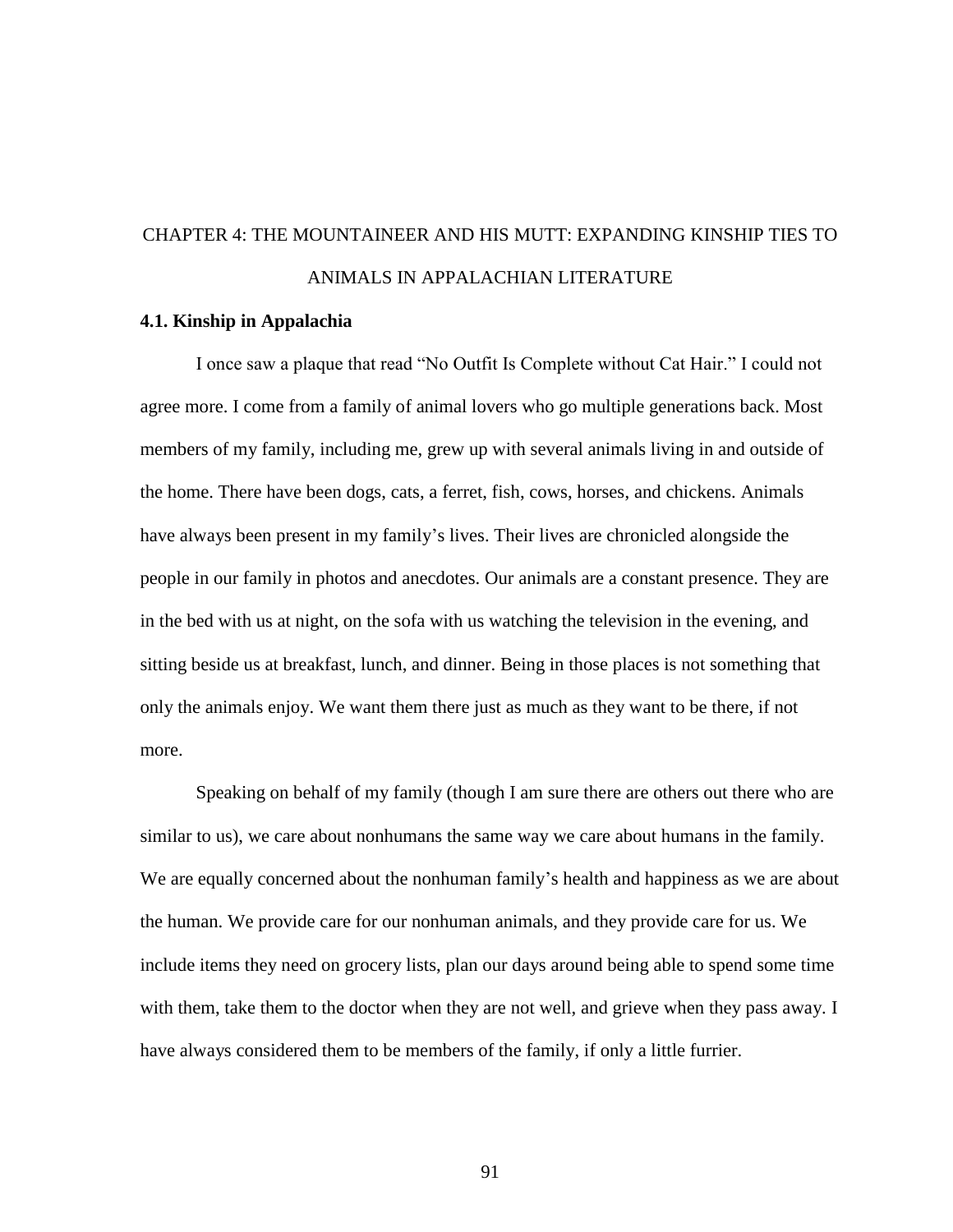In the field of anthropology, the concept of people caring and working for each other in these ways is known as "kinship." Though kinship studies usually focus on human populations (hence the prefix "anthro"), this chapter explores works of Appalachian literature for instances of humans including nonhuman animals in the web of kinship ties. While still maintaining traditional anthropological definitions of kinship, I investigate the specific ways in which these kinship ties have been expanded to the nonhuman animals who have been kept by Appalachian families. Questions addressed throughout this chapter include whether or not the reliance on and exchange between the human and the nonhuman animal is an equal one and what becomes of the relationship if and when the nonhuman animal is no longer seen as useful to the family.

### **4.2. What is Kinship?**

 $\overline{a}$ 

"Kinship" is a term used in many different disciplines and therefore has many different meanings. Charles Darwin has already theorized the biological kinship between humans and animals,  $52$  but for the purposes of this study, the more contemporary anthropological definitions of kinship are the most useful. Under this discipline, the broadest sense of kinship is "all the relationships that people are born [consanguinal] into or create later in life and that are considered binding in the eyes of their society [affinal]" ("Kinship" np).<sup>53</sup> In the anthropological sense, the term "affinal" refers to being related by marriage ("Consanguinity" np). Affinal excludes some other types of relationships which could be considered binding by society, such as legal adoption and having or being godparents.

<sup>52</sup> See Charles Darwin and Morse Peckham, *The Origin of Species: A Variorum Text* (Philadelphia: University of Pennsylvania Press, 2006).

<sup>53</sup> For more on kinship, see Thomas Trautmann, *Lewis Henry Morgan and the Invention of Kinship* (Berkeley: University of California Press, 1987) and Jack Goody and Meyer Fortes, *The Character of Kinship* (Cambridge: University Press, 1973).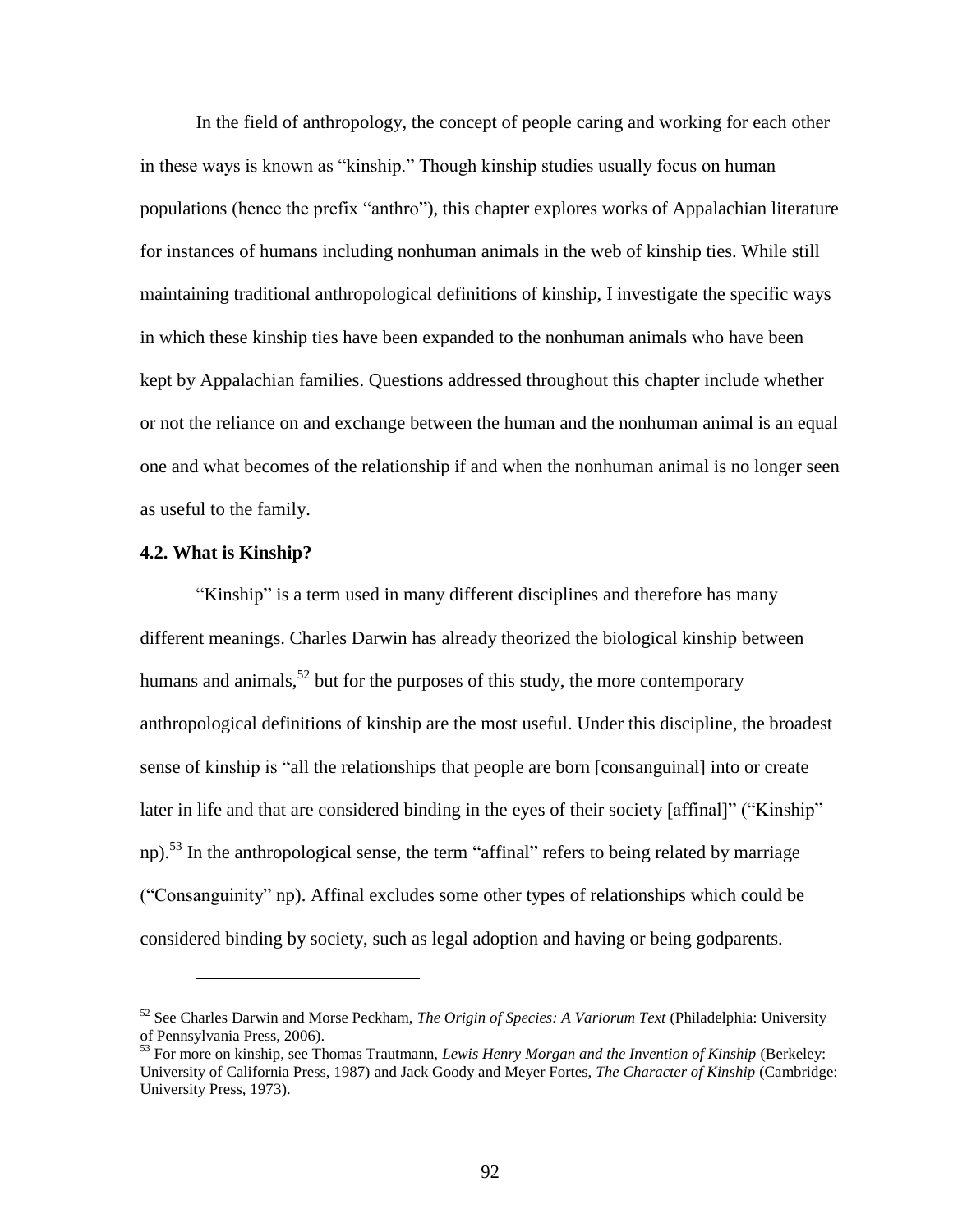Instead, these "kinlike" types of relationships are categorized under the term "fictive kinship."<sup>54</sup>

Although in contemporary society, pets and other animals may be considered fictive kin because they are "adopted" from shelters, it is necessary to add another type of kinship for animals which are acquired through barter, through simply being found, or through other non-legal (but not illegal) methods. The type of kinship that would relate nonhuman animals to humans in this situation is termed "nurture kinship."<sup>55</sup> The idea of nurture kinship expands on fictive kinship to include those who provide "care, assistance, protection, and sustenance, as well as share food and other items of subsistence" (Witherspoon 21-22). For this study, I purpose that pets and some other nonhuman animals fit into the kinship network by way of nurture kinship.

### **4.3. Studying Kinship through Literature**

 $\overline{a}$ 

Kinship ties have often been cited as an important aspect of life in both pre- and postindustrialized Appalachia. Two of the most influential anthropological studies which include the importance of kinship in Appalachia are Patricia D. Beaver's *Rural Community in the Appalachian South* (1986) and Rhoda H. Halperin's *The Livelihood of Kin: Making Ends Meet "the Kentucky Way"* (1990).<sup>56</sup> Although animals are visible in these two studies, their presence primarily exists to help display characterizations of how Appalachian families live.

<sup>54</sup> For more information on fictive kinship, see Janet Carsten, *Cultures of Relatedness: New Approaches to the Study of Kinship* (Cambridge: Cambridge University Press, 2000) and David M. Schneider, *A Critique of the Study of Kinship* (Ann Arbor: University of Michigan Press, 1984).

<sup>55</sup> For more information on nurture kinship see David M. Schneider, *A Critique of the Study of Kinship* (Ann Arbor: University of Michigan Press, 1984).

<sup>56</sup> Additionally, Carol B. Stack did a groundbreaking anthropological study titled, *All Our Kin: Strategies for Survival in a Black Community* (New York: Harper & Row, 1974), in which she presented the idea of people including non-biological family members in their kinship network and the idea of making the network "flexible." This study, however, was not done on an Appalachian community.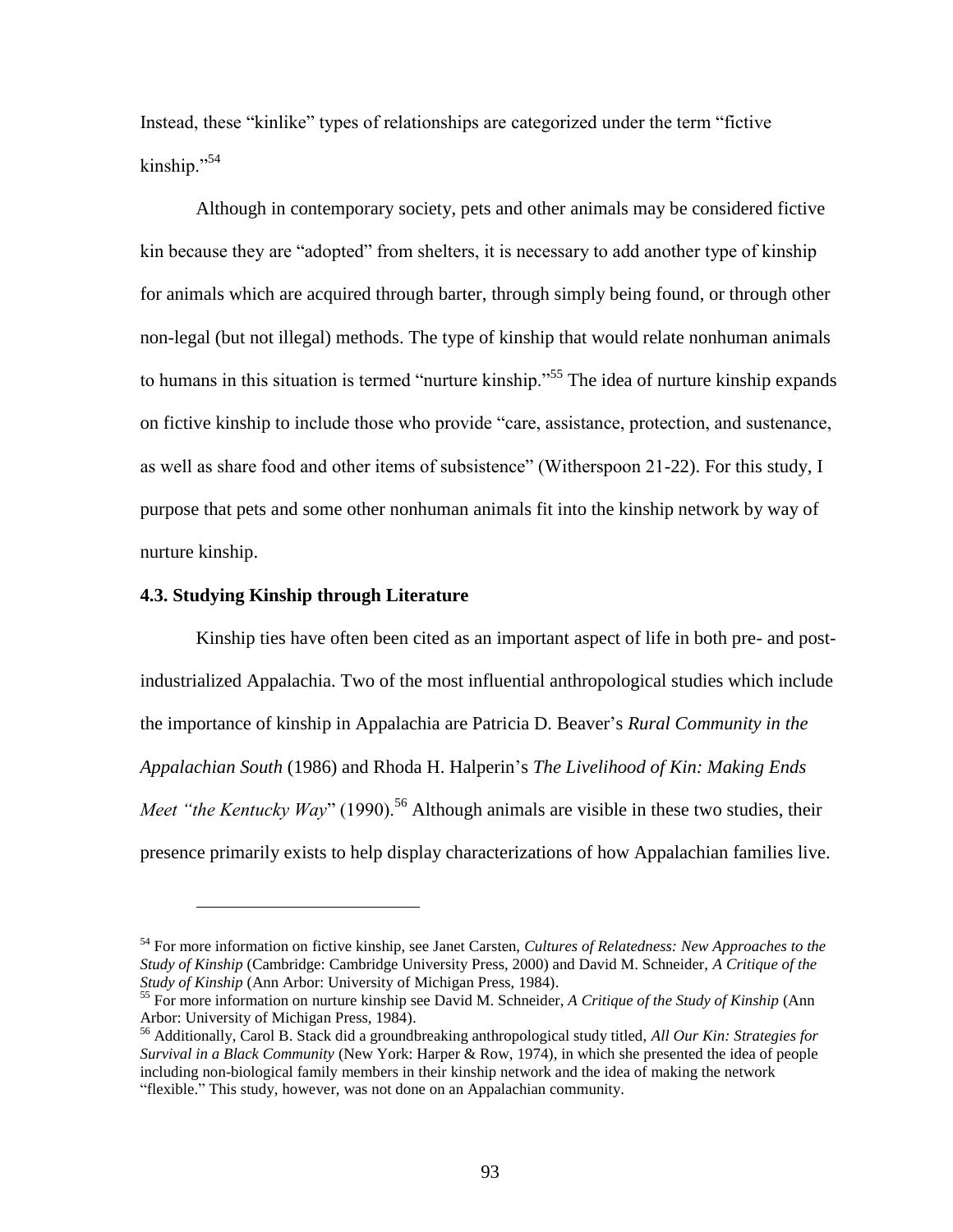For example, Halperin describes a couple's home by saying, "[a]djacent to the house is a small garden and a pumpkin patch from which Ruth and Bob feed their single milk cow. Their well-trained collie guards the cow and the garden areas" (60). This quotation tells readers that Ruth and Bob have a collie that serves as a guard dog, and that they have a cow which gives them milk. Ruth and Bob are clearly benefitting from their animals. What the quotation does not reveal, however, is if their animals are benefitting from them, other than being trained and fed. The information ethnographies such as this provide is anthropocentric, leaving those who are curious about the lives of the animals to wonder.

This chapter exists to try to fill in those gaps. I aim to note the ways in which Appalachian literature reflects the complexities of the human-animal interaction in regard to kinship. Literature is a great place to look for these intricacies because it allows readers to understand a story from "many different angles" (Perry 2), including that of the nonhuman animals. Literature provides "the insights about how the conception of" (Perry 1) kinship has been expanded to nonhuman animals throughout the past two centuries. Ethnographies and histories provide the "causal or correlative explanations for the social and psychological phenomena that literature reveals" (Perry 1).

## **4.4. Expanding Kinship Ties to Animals in Appalachian Literature**

In addition to pointing out instances of nurture kinship, which is marked by providing care, assistance, protection, and sustenance, as well as sharing food and other items of subsistence in the literature discussed (Witherspoon 21-22), I further plan to employ the use of an anthropological model that was used by Hester A. Davis in her 1957 study of social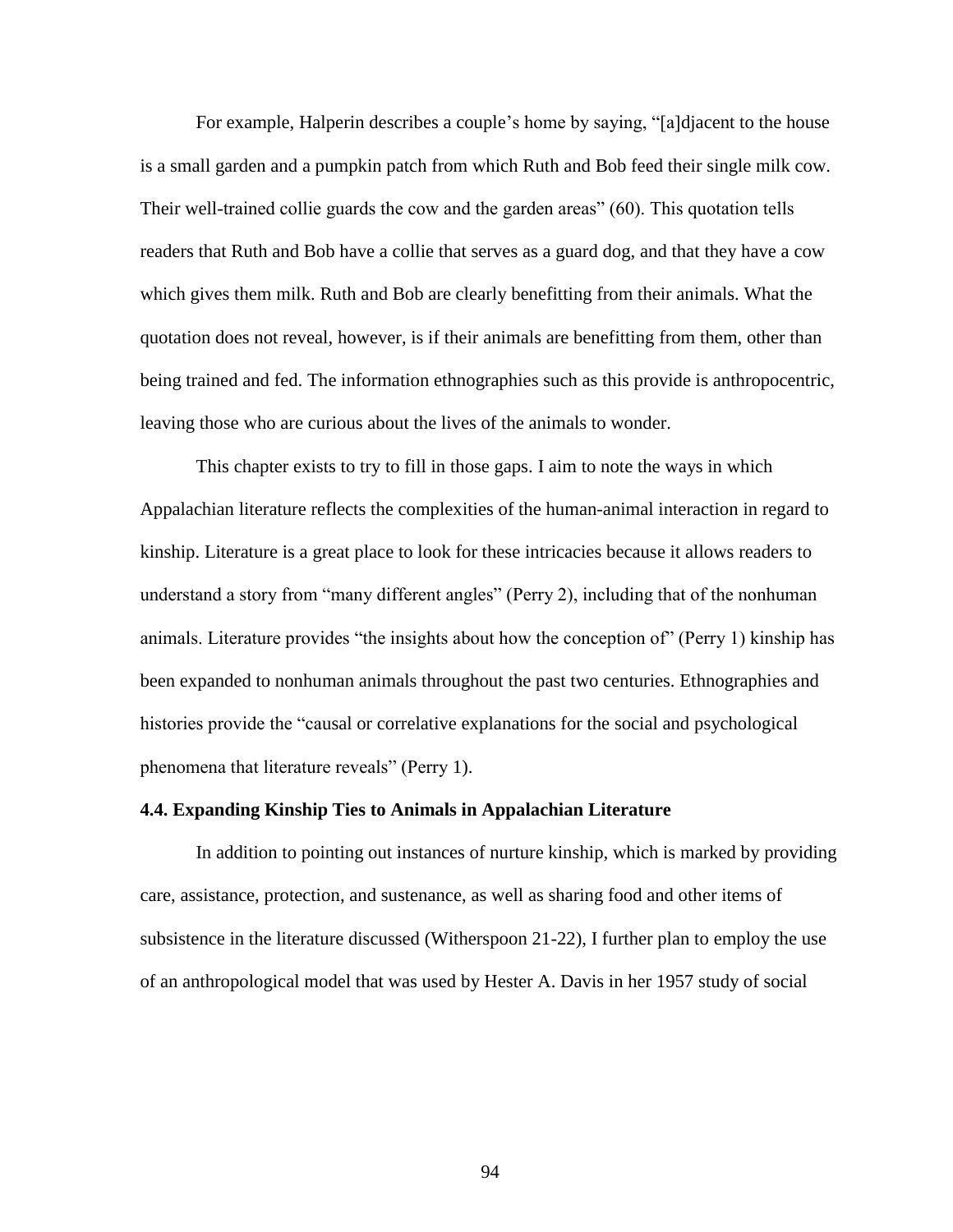interaction and kinship in Cherokee, North Carolina. <sup>57</sup> Though her study is based on human communities, her model can be utilized in this chapter to understand how animals can be perceived as part of the human kin group. Doing this will ultimately suggest that including animals in the kinship network opens up a new way of thinking about the definitions of extended family and support network.

In her model, Davis assumes specifically that "living patterns indicate the importance of kinship ties" (63). Furthermore, Davis and her researchers

> Expect[ed] to find ... more ... [e]xpanded families: families in which kin other than the nuclear family live within a single household unit ... than ... [n]onexpanded families: families in which only the husband, wife and children live within a single household unit.  $(63)$

Davis believes that the presence of so many expanded families denotes the importance of kinship and kinship ties in the Cherokee community she studied. While still assuming that living patterns indicate the importance of kinship ties, I can modify Davis's idea to suit my study with just one slight adaptation; I can expect to find more families in which animals live within a single household unit than families in which no animals live within a single household unit. The only thing that changes from Davis's model to mine is that relatives other than the husband, wife and children have now become "animals" instead of "kin."

Along with slightly modifying Davis's idea to suit my own needs, I plan to use Appalachian literature and critical animal studies to complicate the traditional model of an anthropological study with the hope that this new use will allow for a fuller understanding of

<sup>57</sup> See Hester A. Davis, *Social Interaction and Kinship in Big Cove Community, Cherokee, North Carolina* (University of North Carolina, 1957).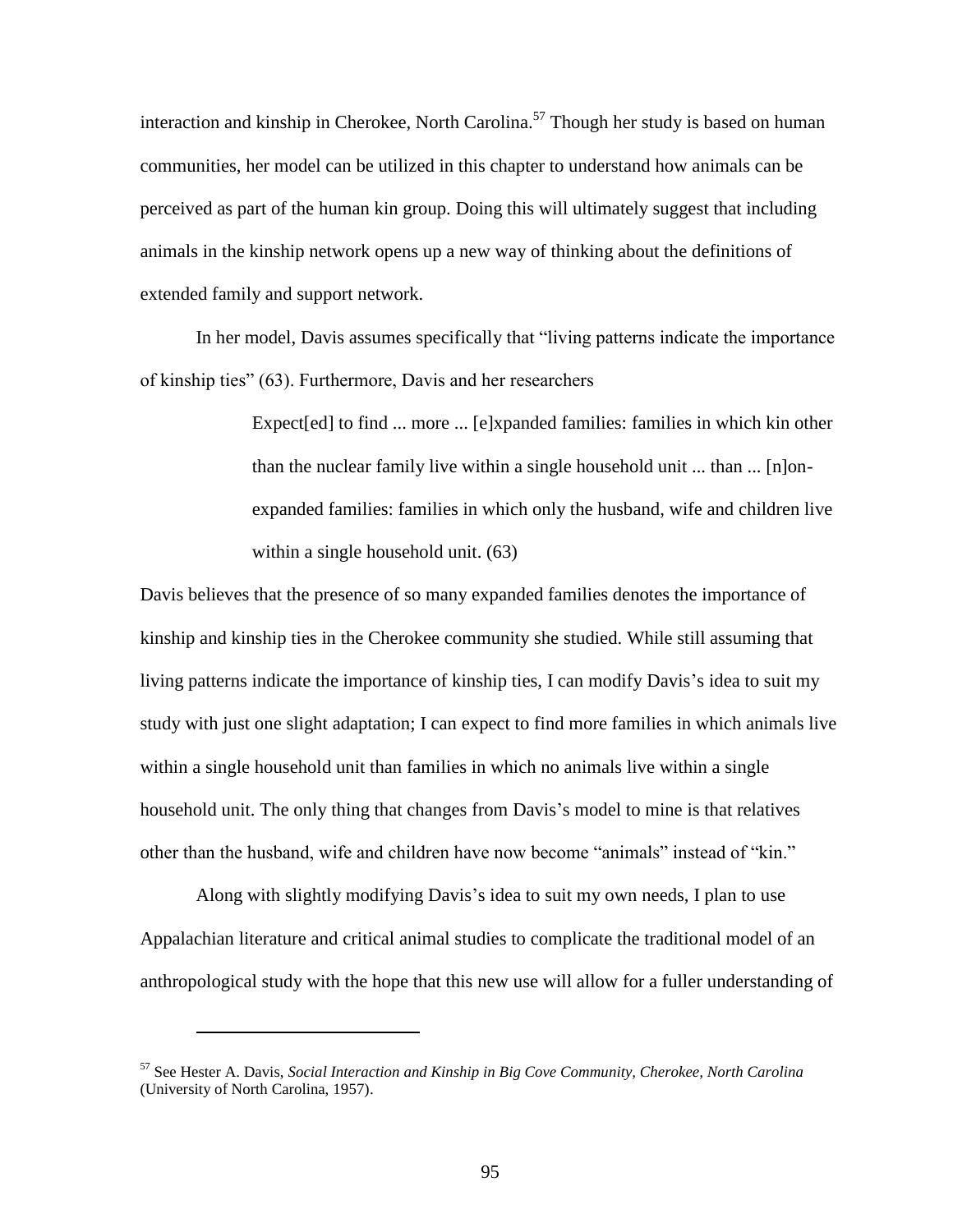the depth of human-animal relationships. This study will take place within fictional lives and neighborhoods found in the pages of Dykeman's *The Tall Woman*, Bobbie Ann Mason's "Lying Doggo," Arnow's *Hunter's Horn*, Fox's *The Little Shepherd of Kingdom Come*, and Smith's "Bob, A Dog." It will be divided between five families, or five "case studies," headed by the primary animal character from that piece of literature.

# **4.4.1. Pearly**

 $\overline{a}$ 

Wilma Dykeman's *The Tall Woman* is centered on two families, the Moores and the McQueens. Lydia Moore McQueen's cow, Pearly, has a fairly well-developed character and is a good starting point for this study of expanding kinship.<sup>58</sup> In Pearly, readers see displays of each of Witherspoon's markers for nurture kinship. Throughout Pearly's life, she was able to provide her families with a variety of things, including strength, milk and emotional comfort. There is no doubt that Pearly holds up her end of the kinship agreement,<sup>59</sup> but not all the human characters in Pearly's life reciprocate her love and care. All through *The Tall Woman*, Lydia is the person who recognizes the value of her cow more than any other human character. The value Lydia sees in Pearly is also different than the value others see in her. Because of her value, Lydia treats Pearly much like she would the human members of the family, wanting her to have the best Lydia is able to offer.

After being forbidden from guiding Pearly as she plows the Moore family's field, Lydia turns the job over to her sister, Kate, and says, "Pull Pearly easy but steady … and talk

<sup>58</sup> For my introduction to the study of *The Tall Woman*, see "Chapter One: A Brief History and Literary Analysis of the Effects of Settlement and Industrialization on the Appalachian Nonhuman Animal" under the heading "1.3. Matching History and Literature."

<sup>&</sup>lt;sup>59</sup> A more detailed discussion of Pearly's contributions to the Moore and McQueen families can be found in "Chapter Two: Literary Animals: Representations of the Nonhuman Animal in Appalachian Literature" under the heading "2.4.1. The Cow."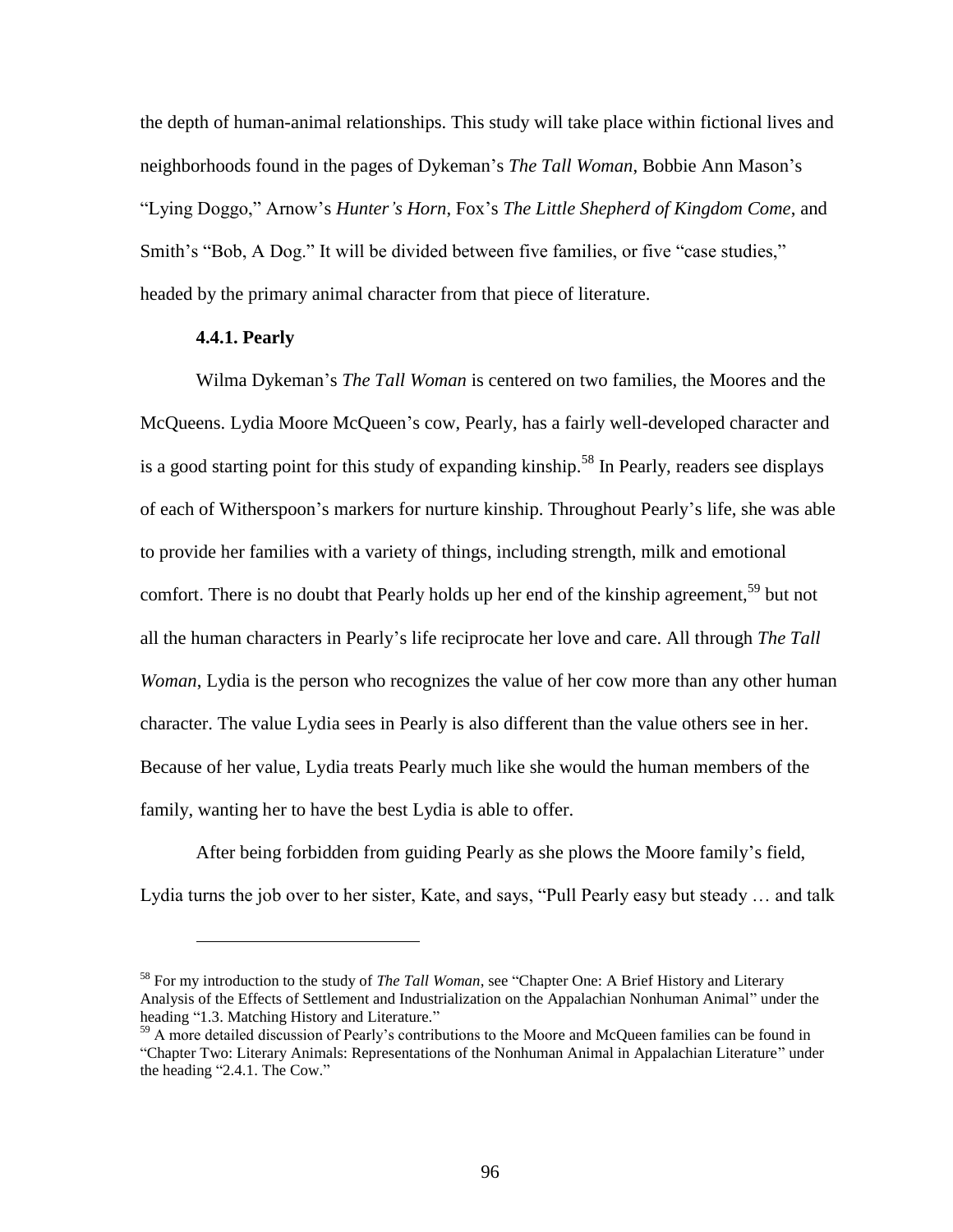to her" (Dykeman 48). When Kate replies, "I've nothing to say to a cow," Lydia snaps back at her, saying, "Then say the alphabet" (Dykeman 48). Lydia tries to make Kate treat Pearly as Lydia does. She tells Kate, "It's the sound of your voice gentles her" (Dykeman 48). Presumably in an effort to apologize for the ignorance of her sister, Lydia goes to check on Pearly later that evening. Upon greeting Pearly, Lydia "slipped out a lick of salt for Pearly [and] she gave the little cow an extra nubbin of precious corn, too" (Dykeman 49), in a sincere display of nurture kinship through sharing food and providing sustenance and care.

Food sharing is not the only example of nurture kinship we see between Lydia and Pearly. After Mark, Lydia's husband, returns from the Civil War and decides to build a new house for himself and his wife, Lydia continues her care for the cow by suggesting a barnraising before the temperature drops and Pearly is left outside. Lydia "could not bear to think of the cow shivering in a make-shift lean-to during the winter to come" (Dykeman 84) and "[s]he wondered if Pearly was frightened, if she would be safe from wild animals" (Dykeman 88) in their new home. Lydia thought "It would be good for [Pearly] to have her a tight, warm place" (Dykeman 88) instead of being left outdoors, exposed in the cold at night, thereby displaying the acts of providing care and protection, as well as subsistence.

Pearly's death is another point in the novel where Lydia displays emotions over the cow that she also displays over her human family members.<sup>60</sup> When Mark tells Lydia Pearly is dead, Lydia goes into hysterics over the cow. Her reaction to Pearly's death is comparable with her reaction over the guerrilla attack on her mother during the war. Though all the

<sup>&</sup>lt;sup>60</sup> For the summary of Pearly's death, see "Chapter Two: Literary Animals: Representations of the Nonhuman Animal in Appalachian Literature" under the heading, "2.4.1. The Cow."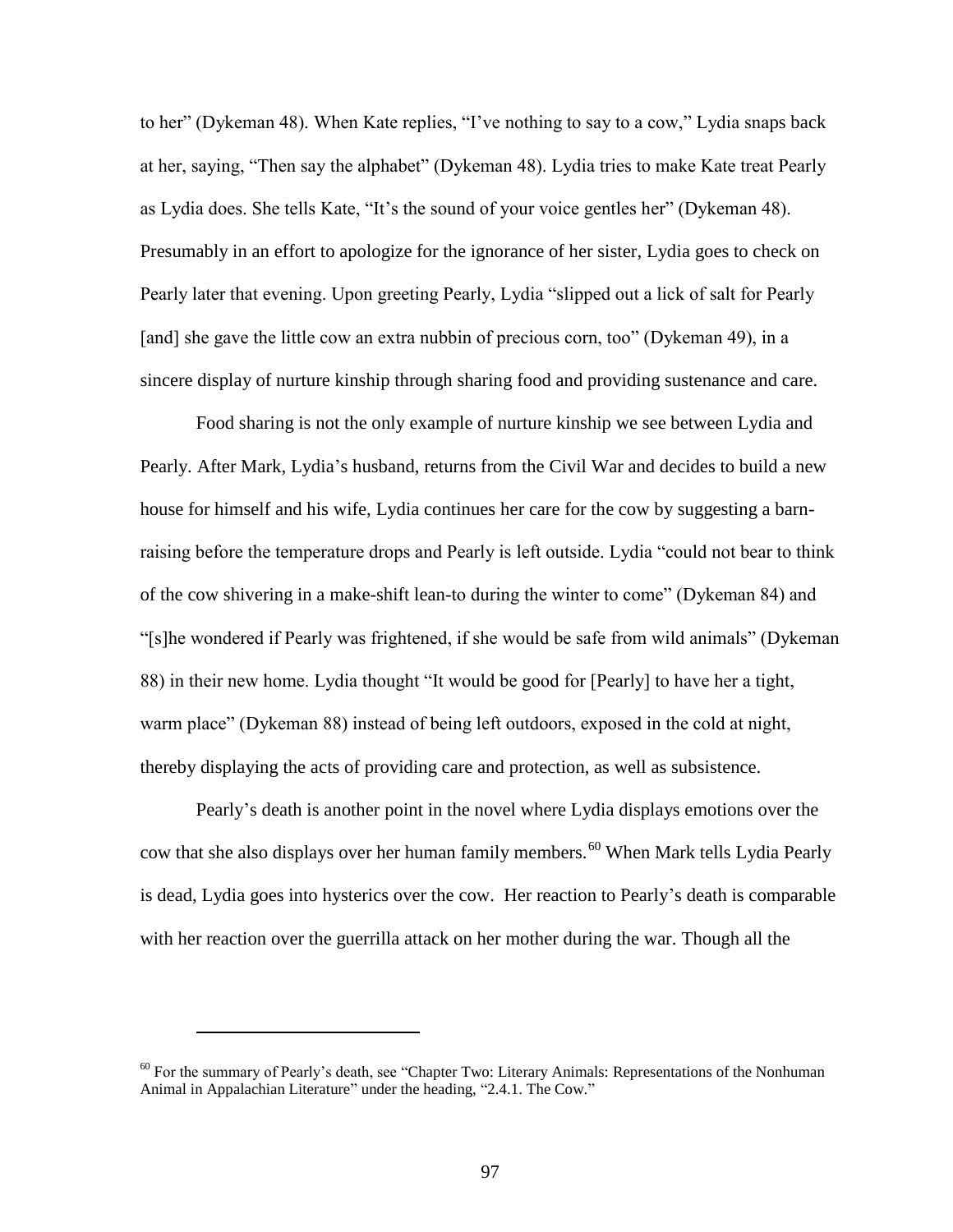human characters certainly did not share Lydia's sentiment, she had seen Pearly as more than just an animal. She had seen Pearly as her kin.

### **4.4.2. Jack**

 $\overline{a}$ 

*The Little Shepherd of Kingdom Come*<sup>61</sup> is set in roughly the same time period as *The Tall Woman*, yet there are remarkable differences in the animal characters in these two stories. One aspect these two novels have in common, however, is a deep, familial connection between a human character and a nonhuman animal character. *The Little Shepherd of Kingdom Come* tells the story of a young, twice-orphaned "wandering waif" (Fox 6) named Chad, and Jack, Chad's "dog with a belly to feed and [who] went for less than nothing with everybody but his little master and the chance mountaineer who had sheep to guard" (Fox 4). In regard to the idea of kinship, Chad and Jack are the same; neither of them have parents and both of them need someone to take care of them. Their primary problem in the beginning of the novel is finding a home that will extend kinship status to human and nonhuman animals alike. The two eventually find this at the home of old Joel Turner.

Jack wins himself kinship status with his heroic sheepherding efforts.<sup>62</sup> After this incident, old Joel places his trust in Jack's good nature and ability, and has the dog aid him in getting the sheep into town. While Jack was literally shepherding a flock of sheep to town, Chad was shepherding a metaphorical, singular sheep to town. After the incident with the sheep running away, old Joel volunteered Chad to take his daughter, Melissa, to school, telling him, "Take good keer o' that gal, boy" (Fox 35). Chad was "curiously touched all at

<sup>61</sup> For my introduction to the study of *The Little Shepherd of Kingdom Come*, see "Chapter Two: Literary Animals: Representations of the Nonhuman Animal in Appalachian Literature" under the heading "1.4.2. The Dog."

 $^{62}$  For a description of the scene referenced here, see "Chapter Two: Literary Animals: Representations of the Nonhuman Animal in Appalachian Literature" under the heading "1.4.2. The Dog."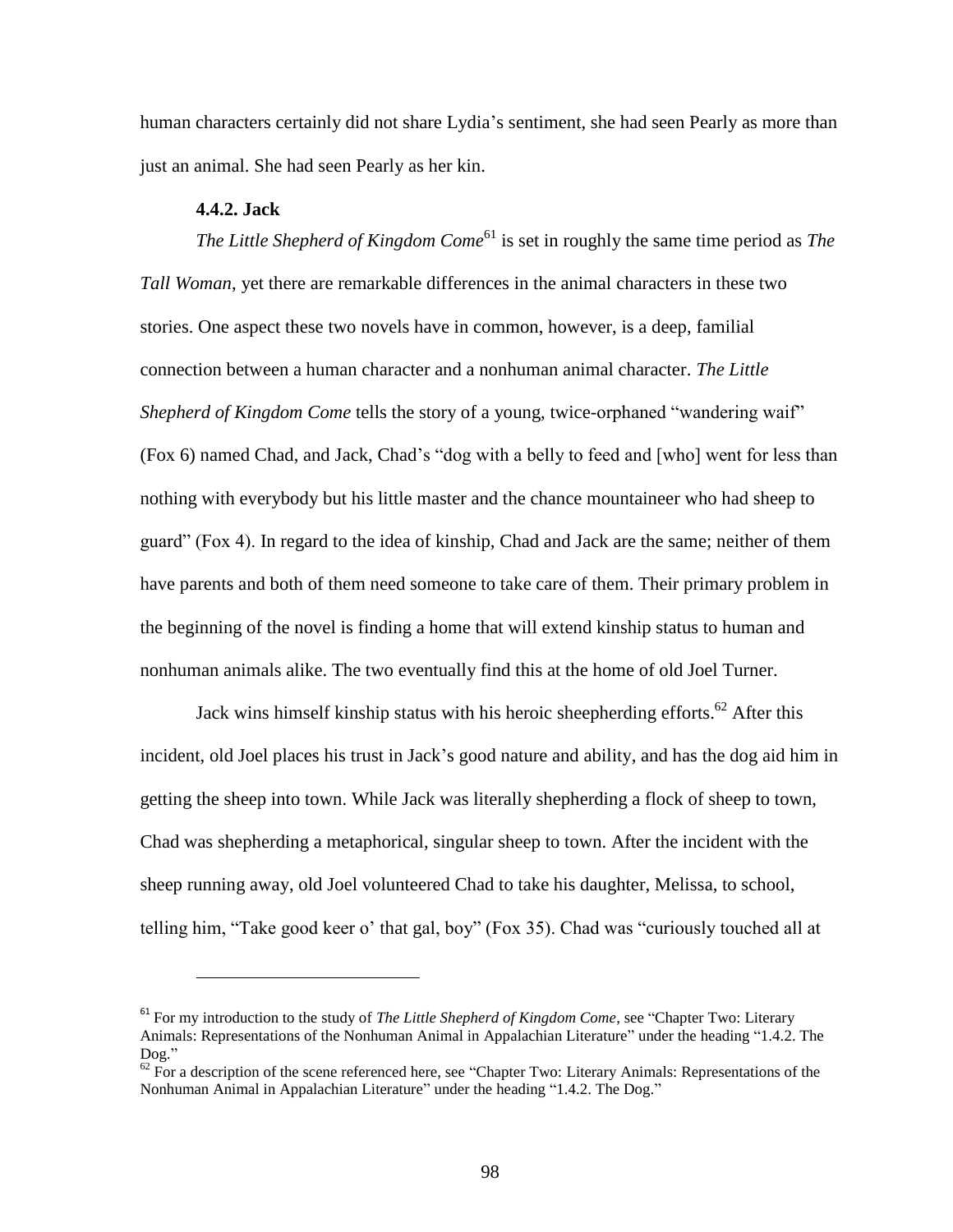once by the trust shown him" (Fox 35). Though it had taken a moment of panic and doubt, Chad and Jack had officially made themselves a part of the Turner family. They were going to provide care and assistance, and in turn be provided care, protection and sustenance by the Turners.

Though Chad eventually fell out of the good graces of the Turners, Jack remained with them, presumably, until his death. When Chad is finally able to begin taking care of Jack again, after returning from war, Jack is "half-blind and aged" (Fox 312) and spends his time dozing at Mrs. Turner's feet (Fox 312) and resting his head in Melissa's lap (Fox 293). Knowing the old dog can roam with him no longer, Chad leaves Jack with old Mother Turner as he heads off to the West. By this time, old Mother Turner had grown accustomed to the faithful little dog at her feet and she "wanted him" (Fox 335) to remain in her care.

Jack's story differs from Pearly's primarily because Jack was able to become a member of several different kinship networks and Pearly was not. Jack had been Chad's companion all along, then became a member of at least one other family before the Turners. Jack was able to gain status in these families in a way which Pearly was not, though both were generous to their respective human families and served them in a variety of ways. There are a multitude of possible theories which could be debated as to why Jack fits in everywhere he goes and Pearly does not. Some characters, such as Mark McQueen, only see the animal for its instrumental worth. To Mark, Pearly was milk, milk products, and beef, though she meant something quite different to Lydia. Dogs, though, are different. There is certain

99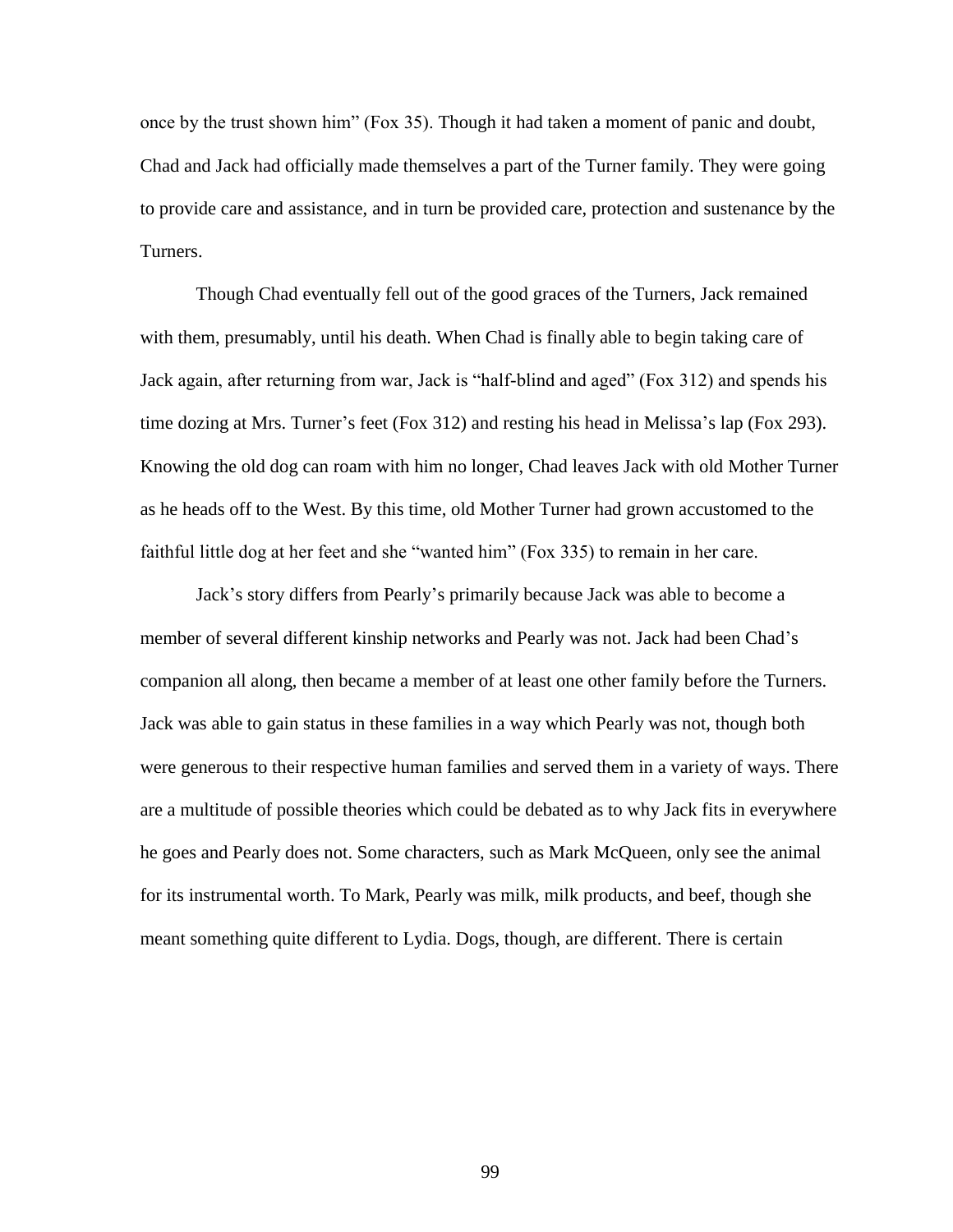universality to dogs. Besides the cultural taboo on killing and eating dogs in western society, there is simply something about a dog that almost demands love, care and affection.<sup>63</sup>

# **4.4.3. Zing**

 $\overline{a}$ 

Zing is most certainly one of these demanding dogs. In the beginning of *Hunter's*  Horn,<sup>64</sup> readers stand at the counter of a country store with Nunn as he shops for necessities the Ballew family cannot make on their own: "overalls and dress goods and small shoes," sugar, lard, flour and a few cans of dog food for an "old hound when his teeth ain't so good" (Arnow 1). Against the clerk's advice to try a few cans and come back to buy more if the dog likes it, Nunn decides to go ahead and buy two dozen cans of dog food (but before leaving, gets five more), which is worth two dollars, citing that he "need[s] it right away. It'll soon be fine fox-hunten weather" (Arnow 1). Nunn spends twelve dollars at the store, which buys enough to hopefully get his family, including the dog, through the winter and into spring. This demonstration shows more than just providing sustenance for Zing; it also shows providing care. Nunn could have spent that money on his children or himself, the human members of the family, but he chose to spend it on Zing instead.

Before Nunn had left the store, the clerk wrapped up a few "nice fresh beef bones," and gave them to Nunn for Zing free of charge (Arnow 2). When Nunn arrives back at home, Zing smells the bones down in Nunn's grass sack, and begins "sniffing with eager eyes and a watery mouth" (Arnow 4). Zing, now apparently an older dog, had not had beef since he "wasn't hardly a full grown pup" (Arnow 4). Knowing this, Milly, Nunn's wife, giggles as

<sup>63</sup> Donna Haraway further discusses these ideas in *When Species Meet* (Minneapolis: University of Minnesota Press, 2008).

<sup>64</sup> For my introduction to the study of *Hunter's Horn*, see "Chapter One: A Brief History and Literary Analysis of the Effects of Settlement and Industrialization on the Appalachian Nonhuman Animal" under the heading "1.3. Matching History and Literature."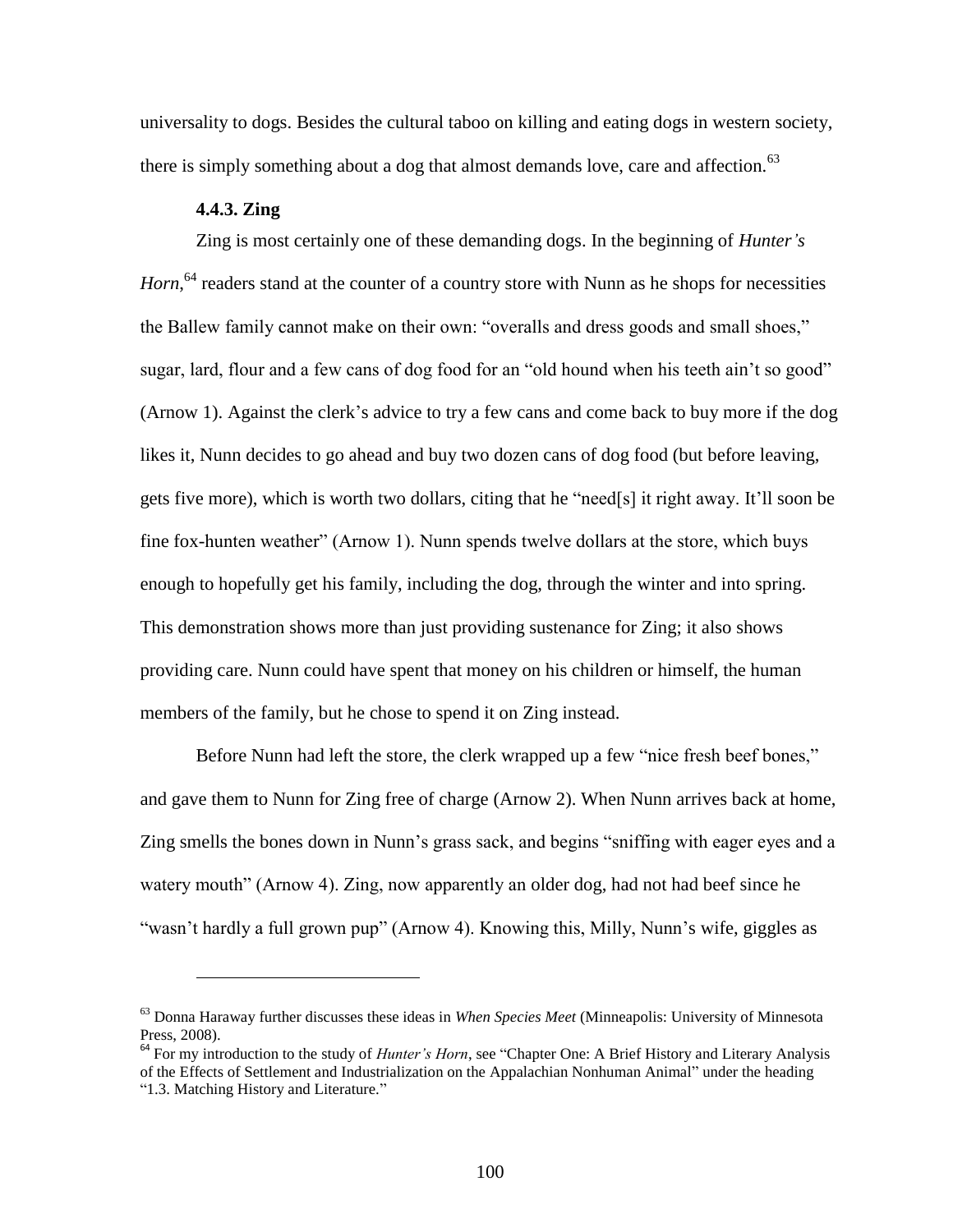she remarked that she "ain't seen Zing so lively in a long time" (Arnow 5). Despite his wife's remark, Nunn tells Milly, "Thet grocery clerk said these bones—they got a sight of meat on em—was clean an good enough to bile fer soup. Whyn't you cook em first, make you some soup with dumplens, an then give em to Zing" (Arnow 4-5). Milly politely refuses, citing "I've already got a God's plenty fer supper with th possum an all, an the bones would maybe ruin fore mornen, an anyhow they'd be better fer Zing raw" (Arnow 5).

Milly obviously cares a great deal for Zing. This feeling is echoed by the entire family, and reciprocated by Zing. He had been the one to kill the possum the Ballew family was going to dine on for dinner. Zing had "come walken in with it right at daylight ... an laid it in th kitchen door" (Arnow 4), though Zing himself had not "eat nothen all day" (Arnow 5). Zing could have easily eaten the possum for himself, but he decided to bring it home to his family, instead.

Zing is not quite seen as an equal in Nunn's eyes, though. His children have to beg their father to give Zing the bones right away instead of making the dog wait until the family had finished eating. When Nunn concedes to his eager children, Zing takes his raw beef bones beneath the table. The children sit on the ground around the dog and admire his great pleasure, remarking that their parents "ought to see him … [h]e's licken it … an his mouth's a drippen water" (Arnow 7). Eventually, though, Zing stops licking the bones, much to the children's disappointment. Zing then "slunk from under the table and went and lay down behind the stove, head down on his outstretched paws. His tail lay land and sad and his ears drooped at the reproach and disappointment in the children's voices" (Arnow 7). Milly quickly quiets the children, telling them that "Zing can't help it if he's old an not able to

101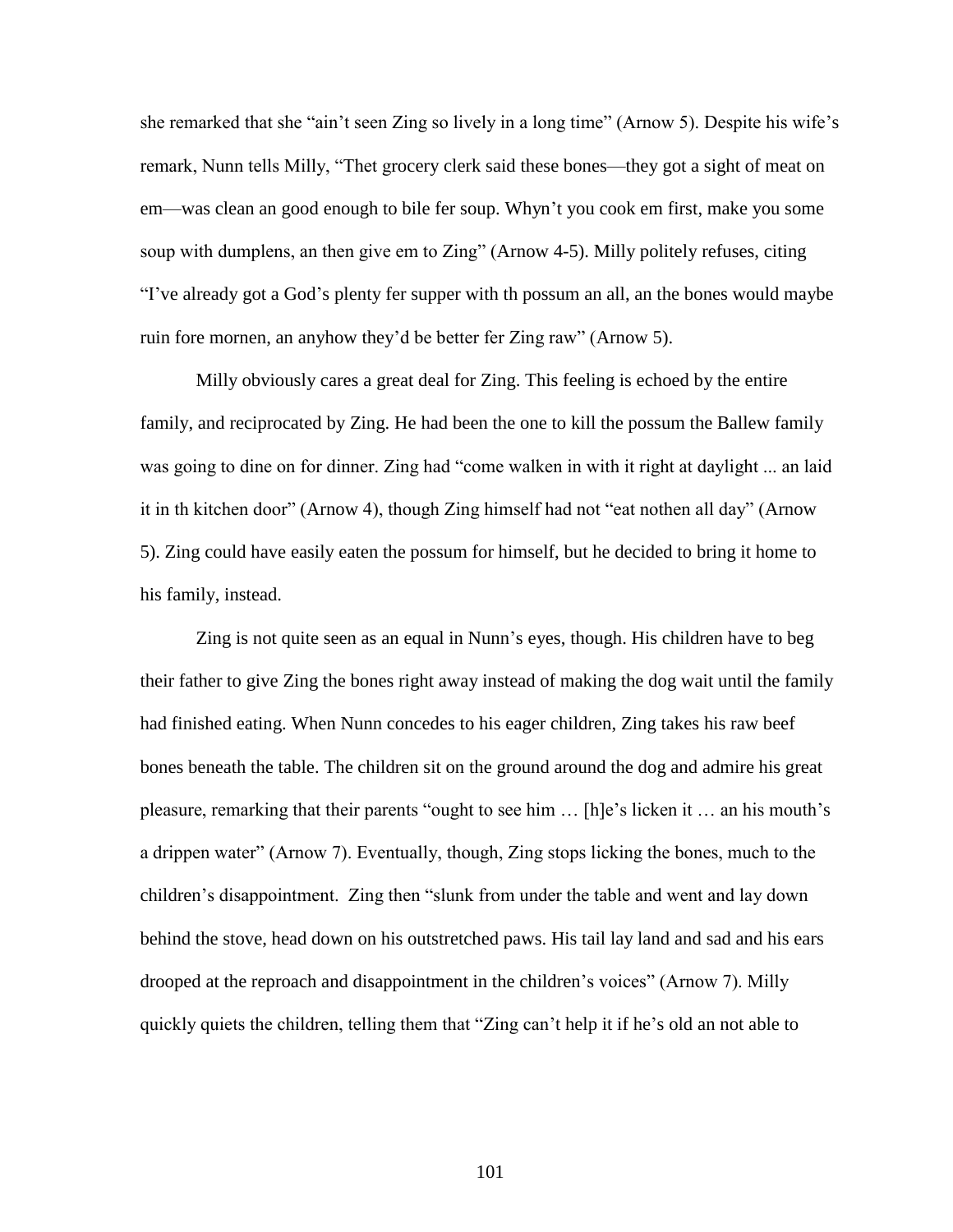chew, an he never was much of a hand fer raw meat anyhow" (Arnow 7). She then assures the dog by telling him "[w]e'll cook em Zing, an it'll be fine" (Arnow 7).

Unsatisfied with Zing's inability to eat the special dinner he had been given, the children again begin to beg their father on Zing's behalf, so that the dog may have some of the canned food Nunn bought. Milly chimes in, too, telling Nunn,

They's a little coal oil left … It'll burn long enough fer you to see to feed him.

They've hurt [Zing's] feelens so, an I guess he's hurt his teeth so a tryen to chew that bone that he'll never eat that plain corn pone (Arnow 8)

that had been made for the dog. Nunn again gives into his family's wishes and opens the can of store-bought dog food. After putting some into Zing's bowl, the family all stands around the dog, anxiously waiting to see whether or not he will approve of his new food. After looking "questioningly at Nunn," as a child might look at their father, Zing "began a silent, wolfish gulping of the food" (Arnow 8).

Although Milly and the human children may include him a little more than Nunn, Zing is definitely a significant part of the Ballew family. They keep Zing in their thoughts and reflect on his puppyhood, much like they do with the childhood of their children. When he dies, the entire family is grief-stricken. Milly had already experienced the deaths of two of her human children, but "[t]rouble was a funny thing; no matter how much of it a body had, new trouble never lessened the old" (Arnow 44). Even though she tried to fight the feeling, thinking it was "silly for a woman with two children dead to feel such a hard choking hurt over a dead dog" (Arnow 44), she had to give in to her sadness because "Zing had been so kind" (Arnow 44).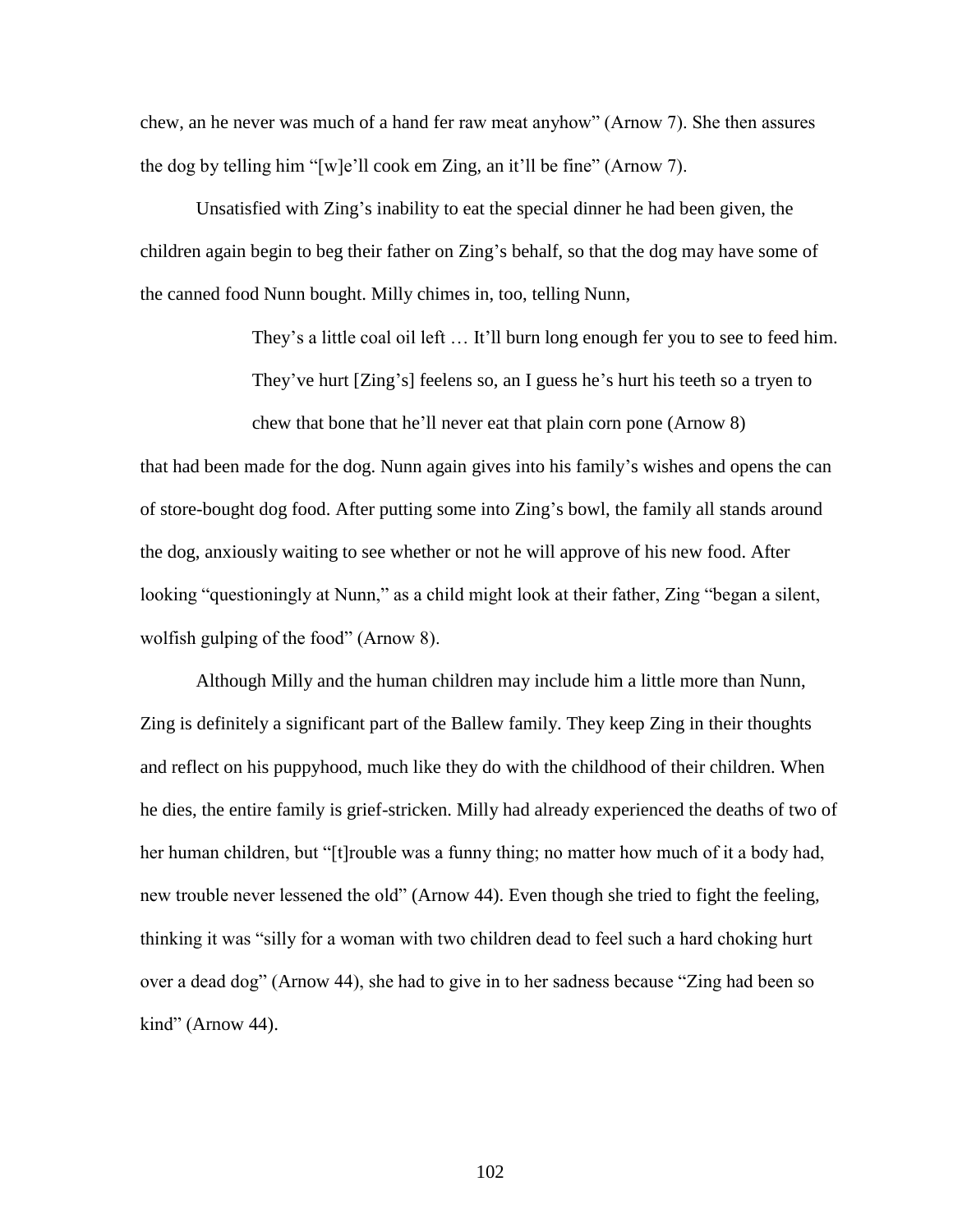In the human family's relationships with Zing, there is almost complete equality. This is obvious with Milly and the children, however, not so much so with Nunn. It may seem as though Nunn does not love or care for Zing emotionally, at least not as much as the rest of the family, but his care and nurture kinship is expressed in different ways throughout the novel. Zing's death is, arguably, what ultimately forces Nunn into an obsession with killing King Devil. He demands justice for the death of his beloved dog. Though Nunn does not kneel and weep over the dead dog's body, he does grieve for the loss of Zing.

#### **4.4.4. Grover**

 $\overline{a}$ 

Bobbie Ann Mason tells a similar story of the loss of a family's dog in "Lying Doggo."<sup>65</sup> Though "Lying Doggo" is set roughly forty years later than *Hunter's Horn*, the emotional pain experienced by the families over the death of their respective dogs is unchanging. The grieving process over Grover, who is the Culpepper-Cleveland family's dog, begins before his death, which is a stark contrast to the sudden death of Zing.

Readers are first introduced to Grover and his family in the short-story, "Nancy Culpepper," which immediately precedes "Lying Doggo" in the collection titled *Shiloh and Other Stories* (2001). Here we learn only that Grover belongs to Nancy's husband, Jack, and that he was present at the wedding ceremony, whereas Nancy's parents were not (Mason 176). Fast-forward into "Lying Doggo," in which Grover is one of the main characters, and we learn that it has been several years since their wedding day and "Grover Cleveland is growing feeble. His eyes are cloudy, and his muzzle is specked with white hairs" (Mason 191). Nancy believes "that the dying of Grover marks a milestone in her marriage to Jack"

<sup>&</sup>lt;sup>65</sup> The introduction to "Lying Doggo" can be found in "Chapter 3: Women, Children and Animals: Appalachian Literature through an Ecofeminist Lens" under the heading, "3.3. Women Identifying with Animals."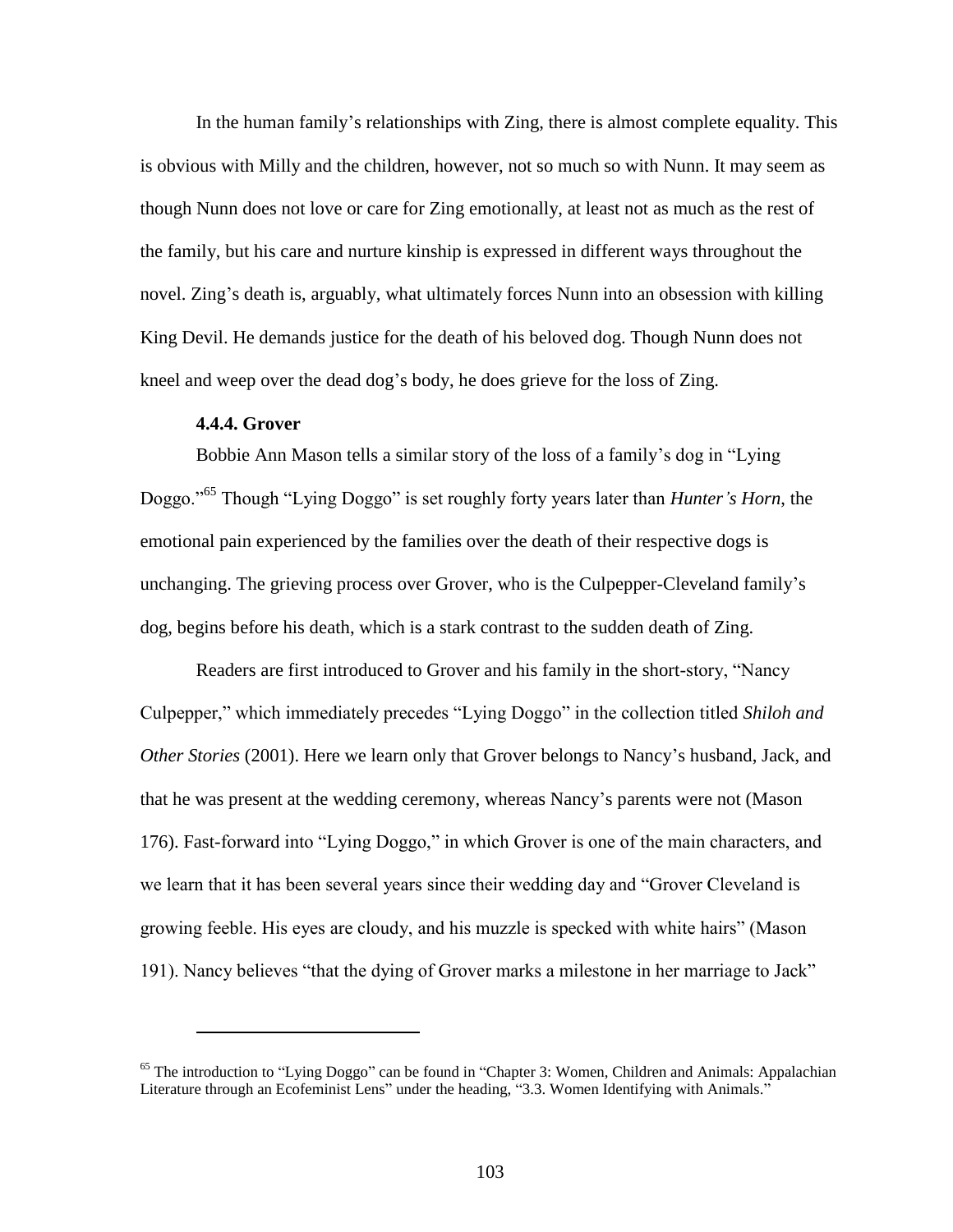(Mason 193) and the thought of Grover dying "seize[s Nancy] with an irrational dread—that when the dog is gone, Jack will be gone too" (Mason 193). Nancy's investment in Grover is only for Jack's sake. After all, we were told that Grover is Jack's dog.

Jack's relationship with Grover is complicated and heart-wrenching. Nancy said that back when she married Jack, "she felt, in a way, that she was marrying a divorced man with a child" (Mason 191) and once married, "Nancy felt that she had an instant family" (Mason 193) because of the inclusion of Grover. Indeed, Jack does take care of Grover as though the dog is his child. Wherever Jack goes, Grover remains with him, and as Grover's health deteriorates, Jack begins to buy "special foods for the dog—pork chops and liver, vitamin supplements" (Mason 192). Furthermore, Jack researches the dog's ailments, though "[a]ll the arthritis literature [Jack] has been able to find concerns people, [however] he says the same rules must apply to all mammals" (Mason 192). Jack indeed includes Grover in his kinship network, by way of nurture kinship. This is a fact that cannot be disputed, though there is one caveat—"Jack has been talking of having Grover put to sleep" (Mason 190).

The problem of whether or not to euthanize Grover is the primary conflict in "Lying Doggo." Jack says, "If I were in Grover's shape, I'd just want to be put out of my misery" (Mason 197). Nancy disagrees. She believes that since Grover is still conscious and can use his mind (Mason 197), that putting him down "shouldn't be a matter of [their] convenience. If Grover needs assistance, then it's [their] problem. [They're] responsible" (Mason 197). Neither Jack nor Nancy, though "never really knew anybody who died" (Mason 192) and the problem looms over them throughout the duration of the story.

Herein lay two unique and complicated conflicts. One is the ethical aspect of euthanizing one of your kin. This is a problem that is debated in our current society, where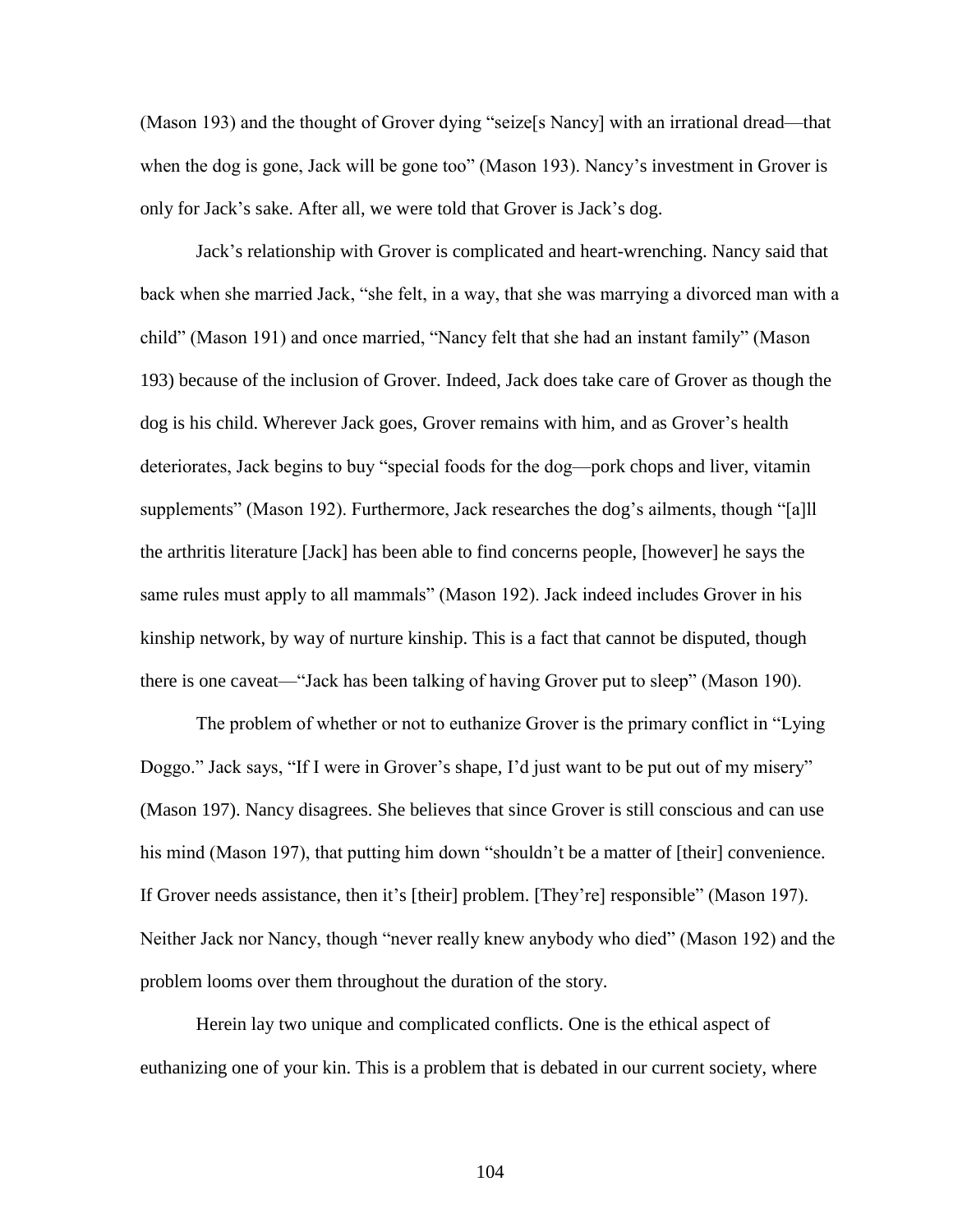some believe that it is acceptable for humans to be euthanized and others do not.<sup>66</sup> Euthanizing dogs, however, does not stir up the same sort of conflict. The question here is, does Jack's expressed desire to euthanize Grover mean that he does not value the life of the dog as much as he does the lives of his other, human, family members? Furthermore, if Jack does decide to euthanize Grover, does it mean that he does not actually see Grover as a member of his family, as his kin?

The answer to these questions lies in Jack's and Nancy's discussion about whether or not they, themselves, would want to be euthanized. Jack believes that he would, if he were suffering. Nancy does not. She tells Jack that she "couldn't pull the plug" (Mason 197) on him, and that he would "have to be screaming in agony" (Mason 197). Jack is taken aback, and asks her if she would "really be like that" (Mason 197) and then reiterates that he would "want to be put out of [his] misery" (Mason 197). Jack's wish for himself to be "put out of his misery," if the conditions were all right, suggests that euthanizing Grover does not mean that Jack does not value Grover's life. It, in fact, means the opposite: Jack loves Grover so much that he does not want the dog to have to suffer. He wants to do the same thing for Grover as he would want done for himself.

In order to try to solve the problem of whether or not to put Grover to sleep, Jack and Nancy both put themselves in his situation. Though they continue to disagree, the act alone suggests that they both see Grover as their equal. The pair is faced with a dog's problem, yet they are able to discuss it freely as though it were a human problem. The two categories,

 $\overline{a}$ 

 $66$  Dr. Jack Kevorkian is among the most well-known human euthanasia advocates. For more information on his life and the arguments about euthanasia, see Neal Nicol and Harry Wylie, *Between the Dying and the Dead: Dr. Jack Kevorkian's Life and the Battle to Legalize Euthanasia* (Madison: University of Wisconsin Press/Terrace Books, 2006).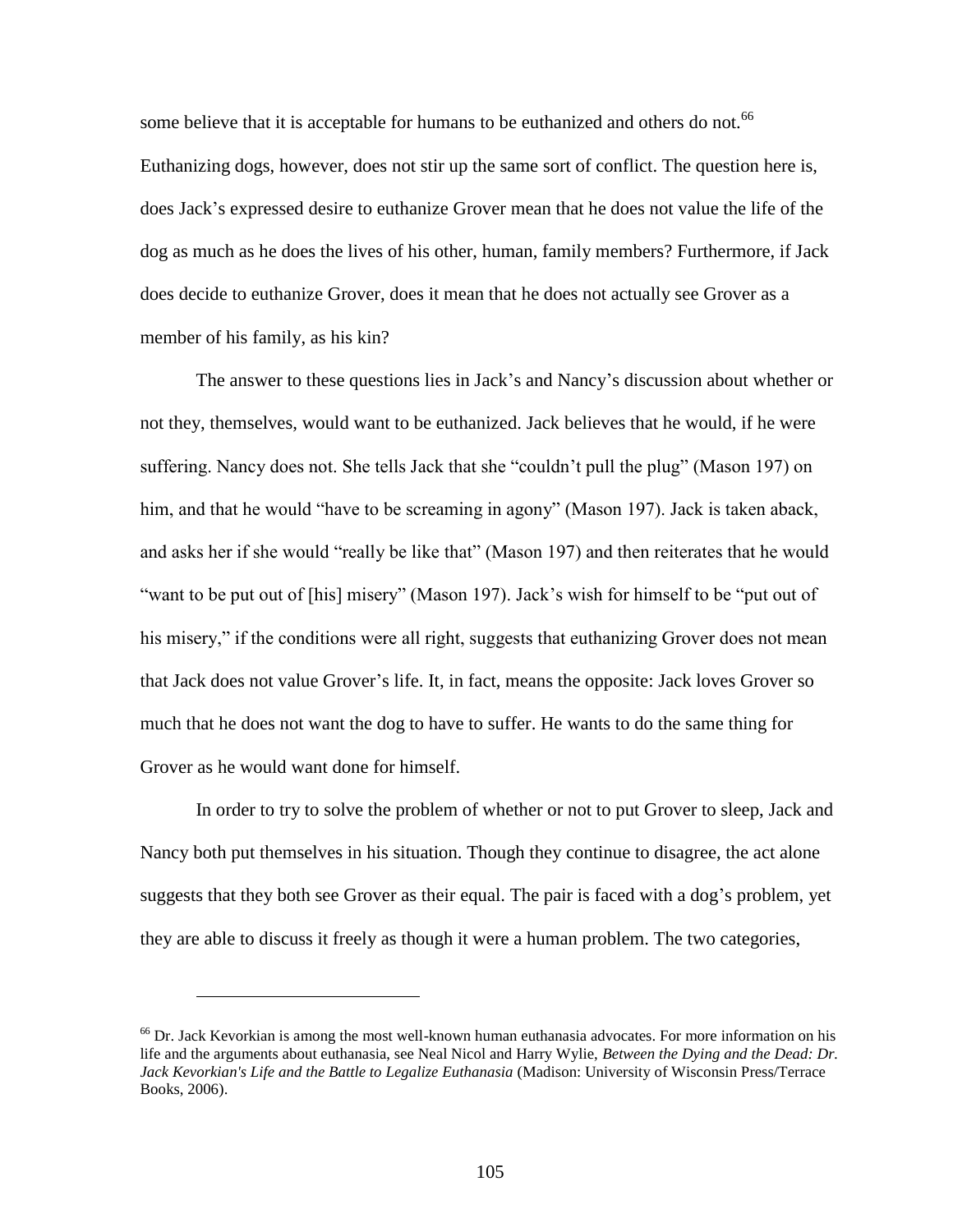human and animal, are interchangeable in Jack and Nancy's minds. Because of this, the answer to the question as to whether or not Jack still sees Grover as a member of his family, though he essentially plans to kill him, is yes. Grover is still a member of the family, and Jack only plans to do what is right by him.

# **4.4.5. Bob**

 $\overline{a}$ 

So far, this study has focused somewhat on death. Pearly was killed, Jack is left by Chad and presumably dies, Zing dies unexpectedly, and Grover grows old and sick and needs to be euthanized. Lee Smith's short story, "Bob, A Dog,"<sup>67</sup> is a relief from the ongoing theme of beloved animals dying. In a skillful way, Smith brings great comedy into the trials and tribulations associated with raising a dog.

Bob is, in fact, a dog. He is a dog who Sandy brought home as a puppy in a box. Sandy had found the puppy "in the weeds along the interstate, near the overpass" (Smith, "Bob" 10) and named him "Bob" somewhere along the road home. Cheryl, Sandy's mother, lets him keep the puppy, thinking Bob will help the children cope with the divorce their parents are going through.

Bob does not make a very good impression on all of Cheryl's family, though "Sandy just loved Bob to death" (Smith, "Bob" 10) and her other children soon become attached as well. Cheryl's live-in mother, Netta, and children think Bob "had been abused" (Smith, "Bob" 10) before he was abandoned because he "refused to stay outside ... and wailed, the longest wail, the most pitiful thing you ever heard" (Smith, "Bob" 10). The thought of abuse does not sway Netta's nor Cheryl's sister, Lisa's, opinion of the dog, however. Lisa claims

<sup>&</sup>lt;sup>67</sup> The introduction to "Bob, A Dog" can be found in "Chapter 3: Women, Children and Animals: Appalachian Literature through an Ecofeminist Lens" under the heading, "3.3. Women Identifying with Animals."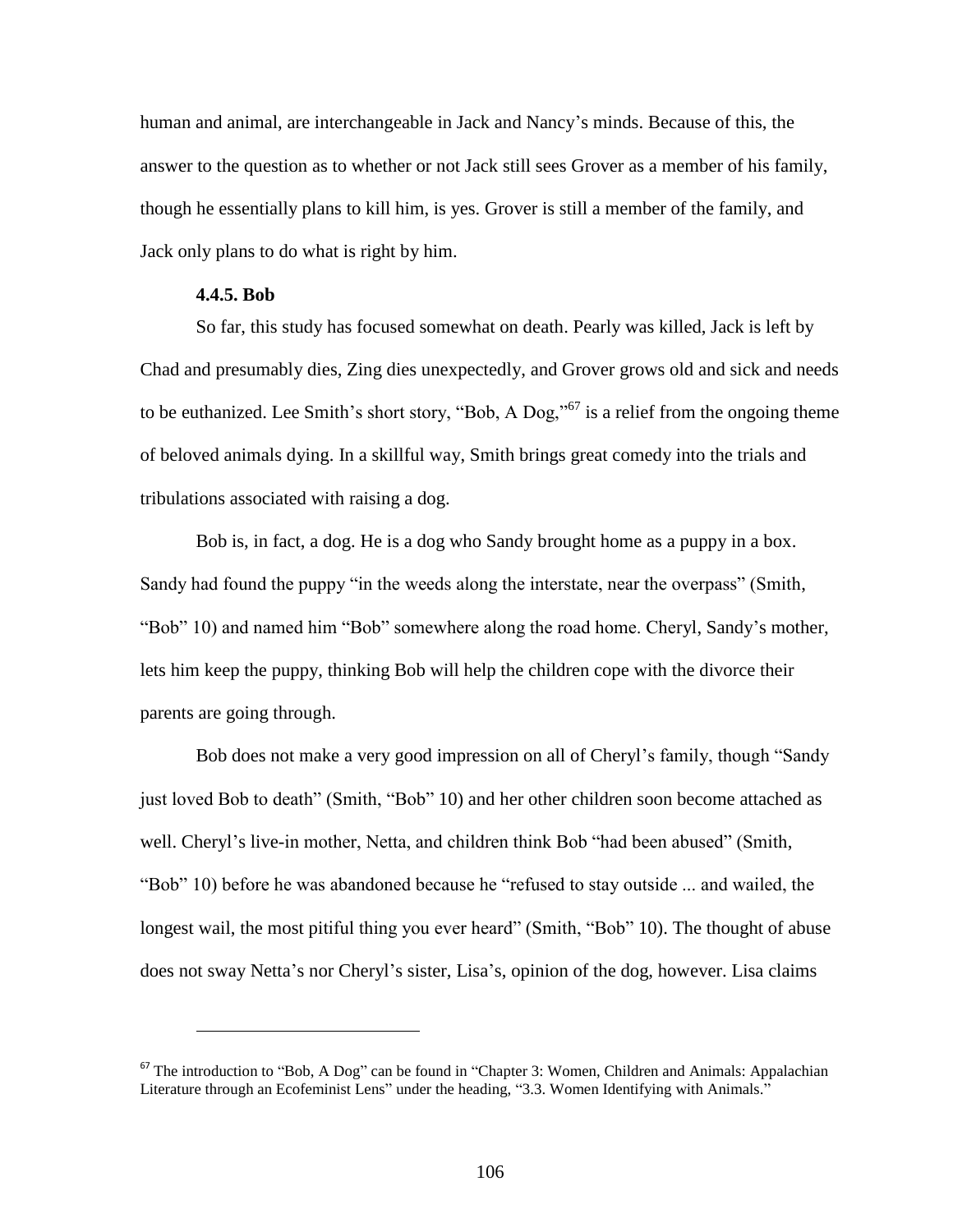the only reason why Bob will not go outside is "because he [is] stupid" (Smith, "Bob" 10), and Netta later decides Bob "smells awful" and declares "It's him or me" (Smith, "Bob" 11). Angela, one of Cheryl's older children, promptly answers her grandmother by saying, "It's him, then" (Smith, "Bob" 11).

As Bob's newness begins to fade and he starts growing, Cheryl's children begin to lose interest in him. Cheryl eventually gets "a stakeout chain so the kids could put Bob out in the yard in the afternoon, so they could get in the den [where Bob hangs out all day, between "the sofa and the wall, hiding" (Smith, "Bob" 10)] to watch TV" (Smith, "Bob" 11). Bob primarily spends his time outdoors howling and "tangling himself in his stakeout chain" (Smith, "Bob" 11). Cheryl's neighbors begin to complain. Her friend, Marie, tells her she "need[s] to get rid of him" (Smith, "Bob" 12). The children become completely ambivalent and Cheryl ultimately finds herself solely responsible for caring for Bob, though he was supposed to be the children's pet and responsibility.

All the while, Bob continues his antics. He gets kicked out of his obedience training class and has a warrant "swore out" on him which "call[s] Bob a pernicious nuisance ... and enjoin[s] him from howling" (Smith, "Bob" 17). Bob "refuse[s] to be enjoined" (Smith, "Bob" 17), though, and continues to howl "if he stay[s] outside on the chain too long" (Smith, "Bob" 17). Cheryl decides her last resort is to ask Gary Majors "to build her a dog pen" (Smith, "Bob" 17). Unfortunately, Cheryl's last resort does not work very well. Bob continues to grow and is eventually able to escape and wreak havoc on the neighborhood: stealing an Oriental rug and knocking over an old man with a pacemaker (Smith, "Bob" 23).

Even through all of this, Cheryl could not bear the idea of getting rid of the poor dog, like so many people had suggested, though "she couldn't have told you why" (Smith, "Bob"

107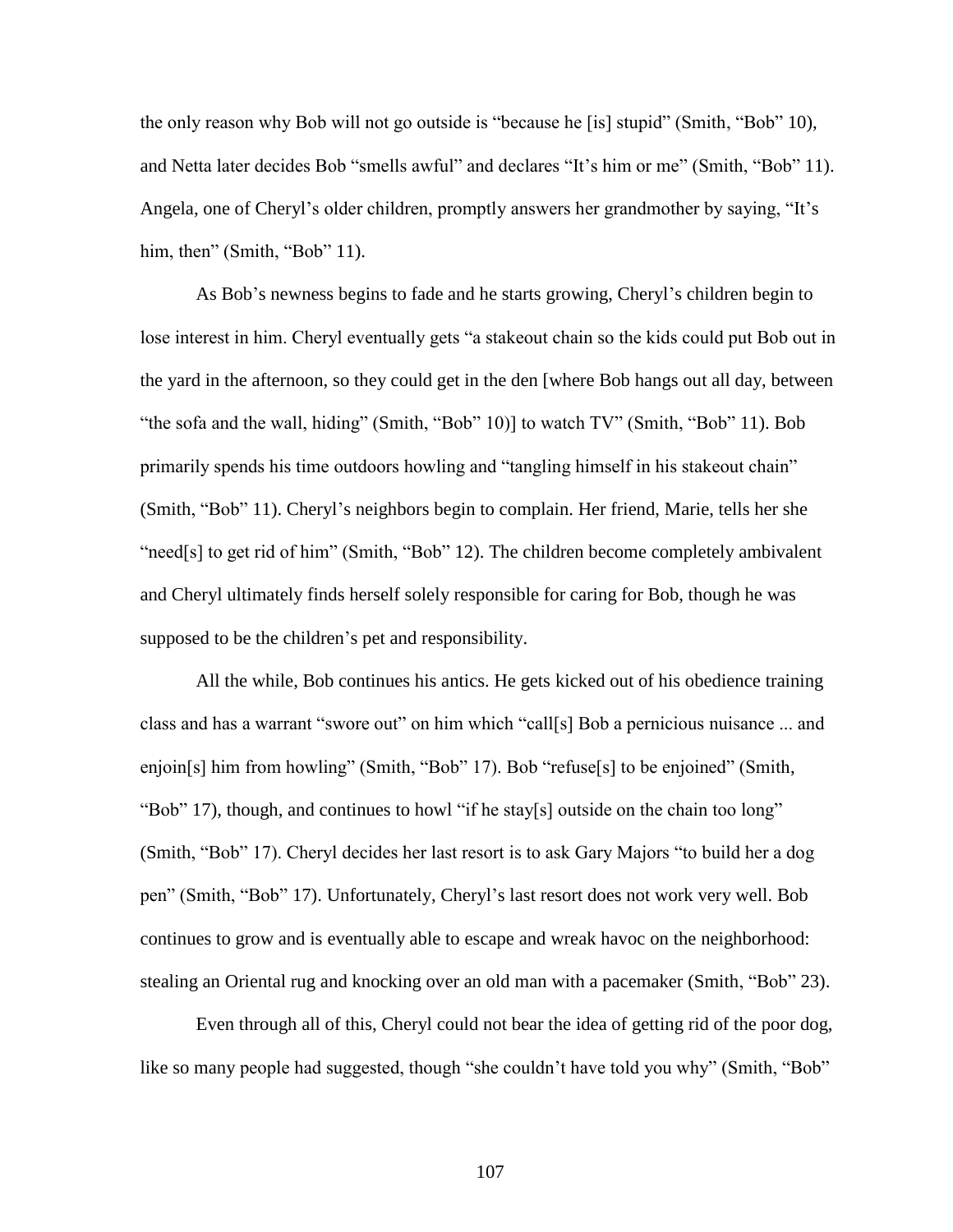23). Additionally, when an electric fence is suggested to Cheryl, she politely refuses, saying, "I know you think it's stupid, but I won't do that. I'll just keep on doing what I'm doing. We'll just put more stuff around until he can't get out, that's all" (Smith, "Bob" 23-24). But there never comes a time when Bob does not get out. He would "move a cinder block, tunnel out, and run wild until somebody called the police, who came and got him and put him in the pound" (Smith, "Bob" 25). There is no doubt that Bob was a hassle, but he "had become Cheryl's dog, finally, totally, after all" (Smith, "Bob" 25), and she loved Bob despite his bad behavior.

The relationship between Bob and Cheryl is one that takes a while to build. By the end of the story, Bob tries to run away from his pen, but only to the house where Cheryl sits inside, alone. Mistaking this possible display of affection on the part of the challenging pup, Cheryl resolves to fix his pen one last time and put him back inside, only to have him run away again just a few minutes later. During the process of this great escape, however, Bob "lurche[s] over to stand for a minute there by [Cheryl's] chair before he [takes] off running free across the darkened yard" (Smith, "Bob" 32). What can Cheryl do but wait for the police to be called and go get him in the morning?

Out of all the animals in this study, Bob is probably the least deserving of kinship status, and he never totally gets it.<sup>68</sup> It could be argued that some human members of his

 $\overline{a}$ 

<sup>&</sup>lt;sup>68</sup> I would like to caveat the idea that Bob is least deserving of kinship by referencing Dr. John Bradshaw, a renowned anthrozoologist who posits that dogs today are treated as pack-following wolves or furry humans in his book, *Dog Sense: How the New Science of Dog Behavior can make You a Better Friend to Your Pet* (New York: Basic Books, 2011). Bradshaw suggests essentially, that dogs were bred over hundreds and thousands of years for specific working purposes, and now humans expect them to be pets with no jobs and no responsibilities. He believes that this leads to what pet-owners see as misbehaviors from their dogs. Bob is a perfect example of such a dog. Bob is a young hound (a dog bred to hunt and aid in hunting) whose natural instinct is to run and trail other animals, but who is instead put in a house or his pen and expected to be a wellbehaved, quiet, and still member of the family.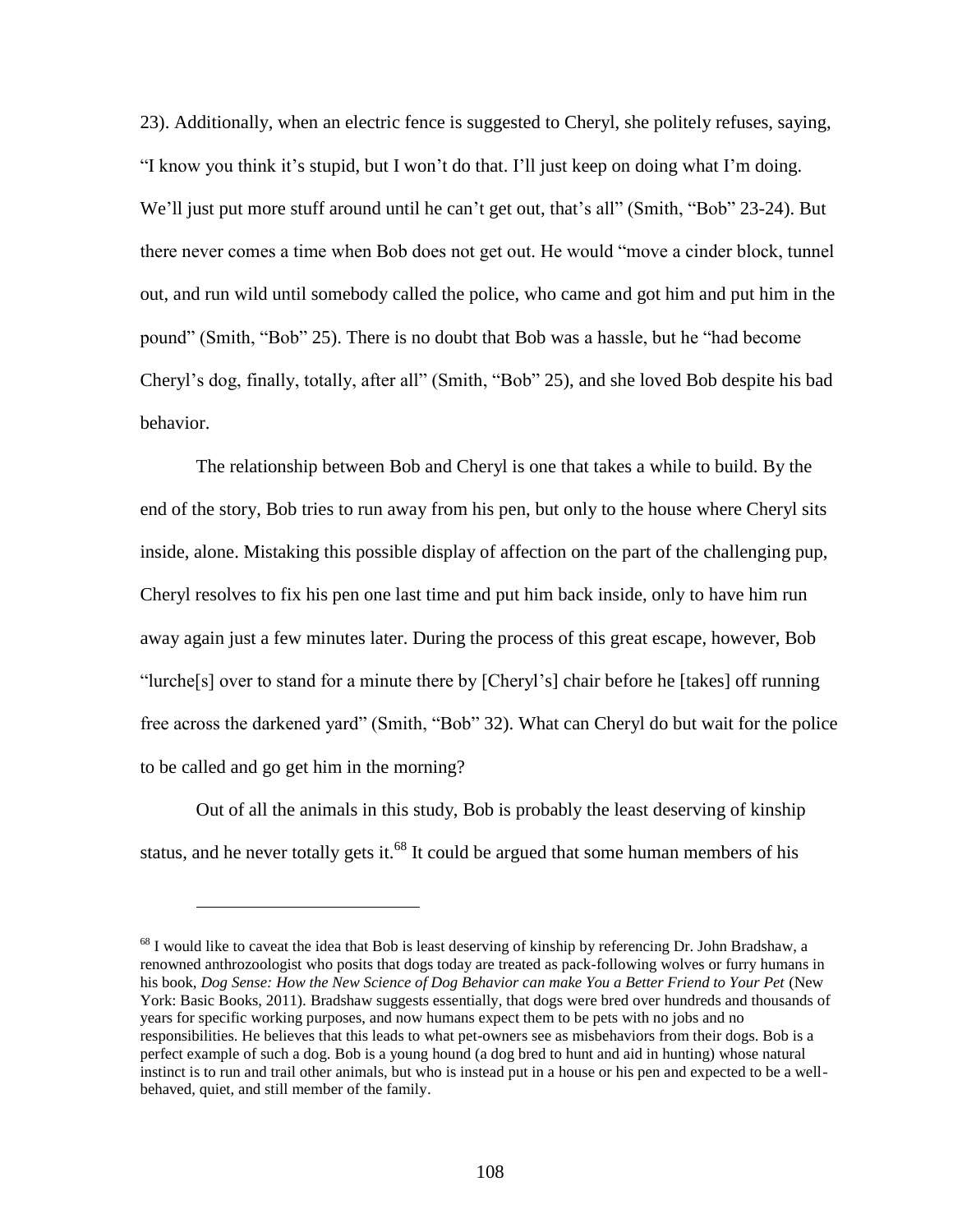family even neglect him. Some of the characters actively dislike Bob and some do not care either way. It is Cheryl alone who repeatedly shows care and affection, characteristics of nurture kinship, to Bob. In his way, he tries to reciprocate the love. It may be useless, but it leaves one to wonder if Bob could ever nudge his way into the rest of the family's hearts as he grows older.

## **4.5. Conclusion**

In this study, each animal is included in their family's kinship system by way of nurture kinship, even if the nurturing is only provided by one human family member. Ultimately, each animal is taken care of, in multiple ways, by their respective family. Bob may be capable of providing companionship, but his age and antics, or the disconnection in communication between him and his human family, serves as a barrier to the full development of his kinship status. Grover mainly provides an emotional outlet for Jack (Cleveland) and a reason for Jack and Nancy to renew their marriage. Zing and Jack (the dog) provide tangible goods for their families, such as meals, protection, and shepherding, in addition to love and affection. Finally, Pearly gives everything she possibly can to support her family, but then a member of her family takes her life. By doing this, Mark proves that the exchange of nurture kinship is not always equal between human and nonhuman animal. Pearly's case is a morose display of how it is possible for someone to hate, dislike, and/or kill an animal who has only done good.

Cheryl and Lydia are the only two characters whose families do not appreciate their animals as much as they do, though their animals are at opposite ends of the reciprocatingkinship spectrum. What this shows is that to some personalities (Cheryl and Lydia), it makes no difference what the animal provides or does not provide for the family; they are going to

109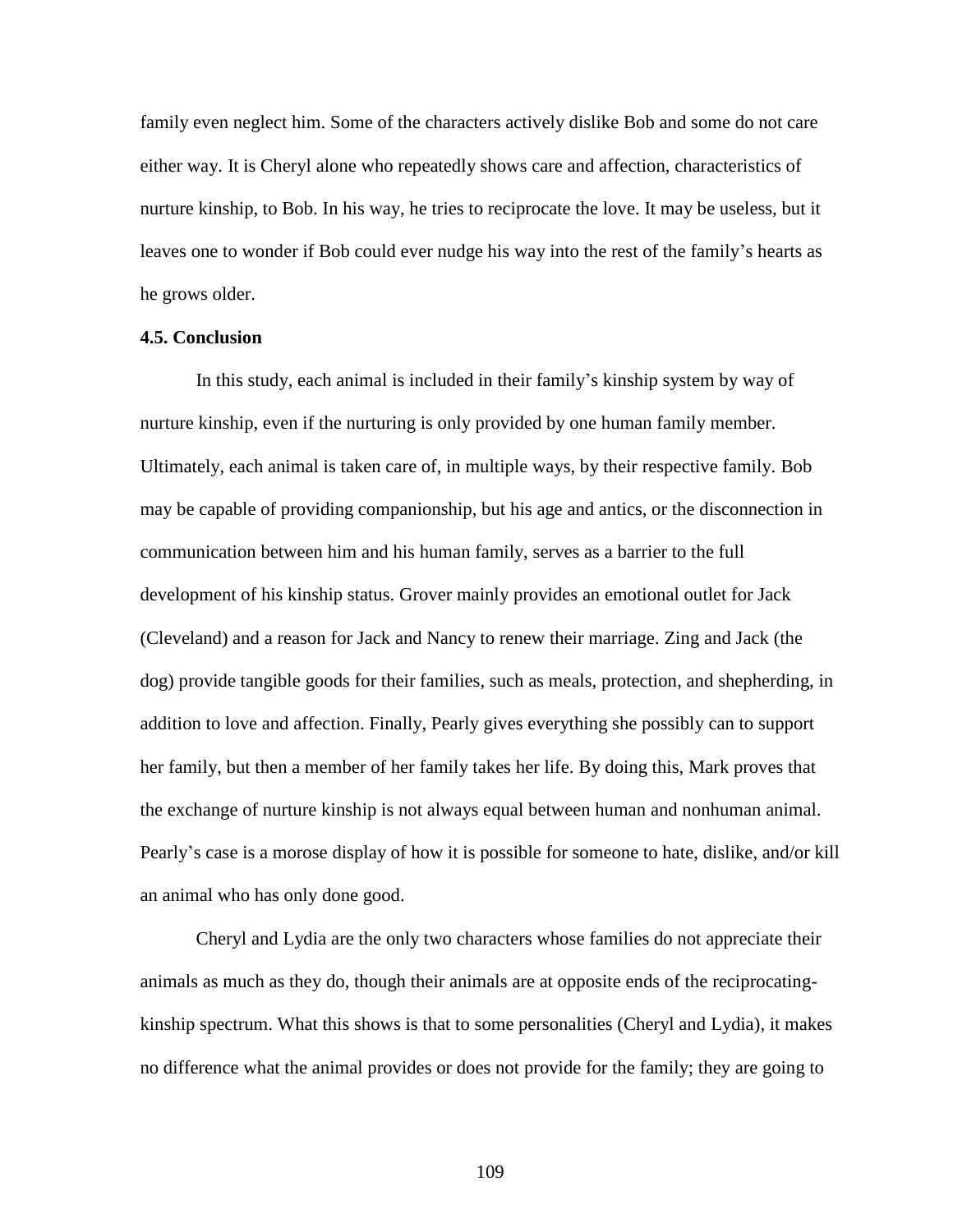take care of the animal regardless. Inversely, those with other types of personalities are going to use the animal for everything it has and only take care of it for that purpose (Mark), or they are going to completely disregard the animal no matter what (Netta, Lisa and Marie).

Although I had suggested earlier that there is some sort of universality dogs particularly have that demands a person's care, this study suggests that idea only registers with the Lydia/Cheryl-type personality. It is not universal. After all, it is suspected that Bob had been abused, and then abandoned alongside the interstate. Lydia's sister, Kate, does not even know how to begin to relate to a cow, as if the creature does not have eyes and ears with which to see and hear, and is not at all comparable to a human. Finally, Mark takes the proverbial prize for not caring about animals when he murders Pearly during the night.

Beginning this study, I had hoped that I would find something exceptional about how Appalachian people relate to their animals. I naively thought that the literature would suggest that in Appalachia, in a place where people have lived and continue to live so closely with nonhuman animals, that there would be a more equalized and respectful relationship between the two. What this study shows, however, is that human-animal relationships in Appalachia vary from person to person, which proves yet again, that Appalachia cannot be considered a homogenized region. Though this idea undoubtedly disappoints this particular researcher, I can still take comfort knowing that there are other Lydias and Cheryls and Leighs living amongst the animals in Appalachia.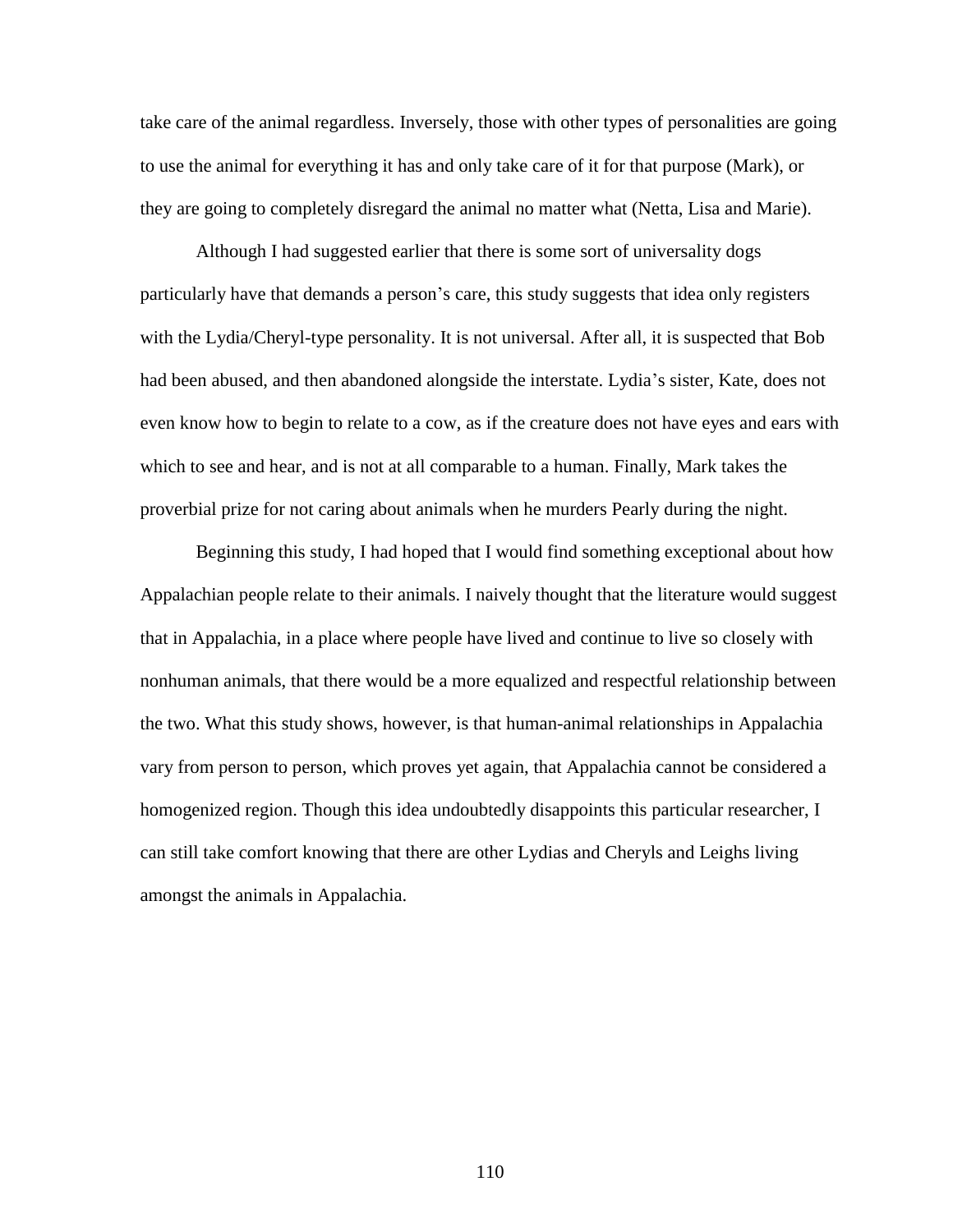#### **CONCLUSION**

History tells us that there was a time when the nonhuman animals of Appalachia of all shapes and sizes were valuable for their flesh, fur, and ability. Largely as a result of the American way of commercial agriculture, animals in Appalachia had to begin to take on different roles. Appalachian people do not keep the same types and numbers of animals as they once did, and these animals no longer serve the same purpose as they did two hundred years ago. Animals that were once relied on to sustain the life of the family, like dairy cows and sheep, are now kept simply for the joy of it. Today in Appalachia, farmers raise some beef cattle, but it is primarily in relatively small cow/calf operations, which consist of keeping a breeding herd of beef cattle and caring for cows and their offspring until the calves are weaned and can be sold. Likewise, hobby farms are now popular in many rural Appalachian regions. Hobby farmers often keep some sheep or llamas and other types of boutique animals, and allow tourists to visit and buy souvenirs.

Horses, once a vehicle for the men and women of Appalachia, are now prized commodities. Small horse stables in the Appalachian countryside charge tourists up to sixty dollars per person, per hour to ride and look at scenery on horseback. People who are able to afford the substructure, show their horses at shows and entertain people with old world horse tricks and rodeos, or race them and allow others to place bets on them. Though all of these avenues exist for horse owners, there is no working use for horses in Appalachia anymore. In addition to performances that display social status, horses are now often kept in small, restraining fences as pets, lacking the space and the will to run.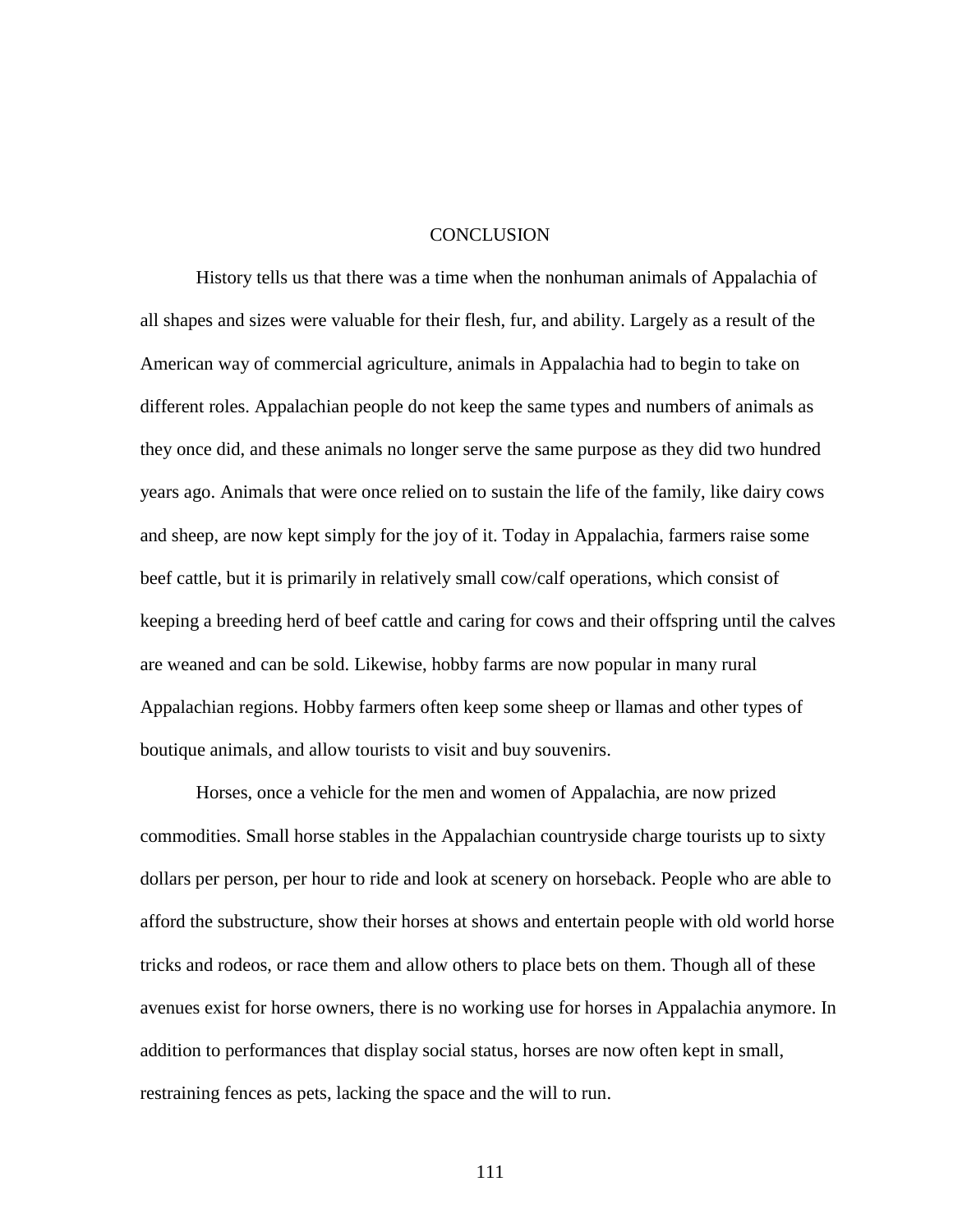Perhaps with the exception of a few animals, including dogs and cats, and other nonhuman animals that are kept out of love and companionship, it seems that many domesticated animals, no matter what kind, are simply a way for people to make money. This is as true today as it was two hundred years ago when Euro-Americans began moving onto Appalachian soil. The wildlife that once ran free through the Appalachian wilderness now reside in zoos or wildlife preserves, where people can pay money to look at them from forty feet away and twenty feet above. To look at the way relations have progressed over the course of time, it seems like the most important relationship between Appalachia people and the nonhuman Appalachian animal has been and continues to be the financial one.

A look at the literature tells us something different, however. Literature opens up avenues to examine the intricacies of relationships between humans and animals. In literature, we can analyze individual relationships; relationships between ordinary people and their animals. Looking at relationships from this angle is much more rewarding than looking at the history for that reason. The history of animals in Appalachia has been primarily concerned with the economic aspects of keeping animals. The literature, as I have shown in this thesis, shows us much more.

In the second chapter of this study, I took a close look at the emotional side of the human-animal relationship as represented through Appalachian literature. I discussed human emotions, as well as animal emotions. I examined the way different individuals viewed and felt about animals, in addition to how Appalachian authors have written about animals. What I ultimately discovered in this chapter is that Appalachian literature reveals just how important the nonhuman animal members of the family were to the human members, as well as the complex systems of reliance and co-dependence between humans and nonhuman

112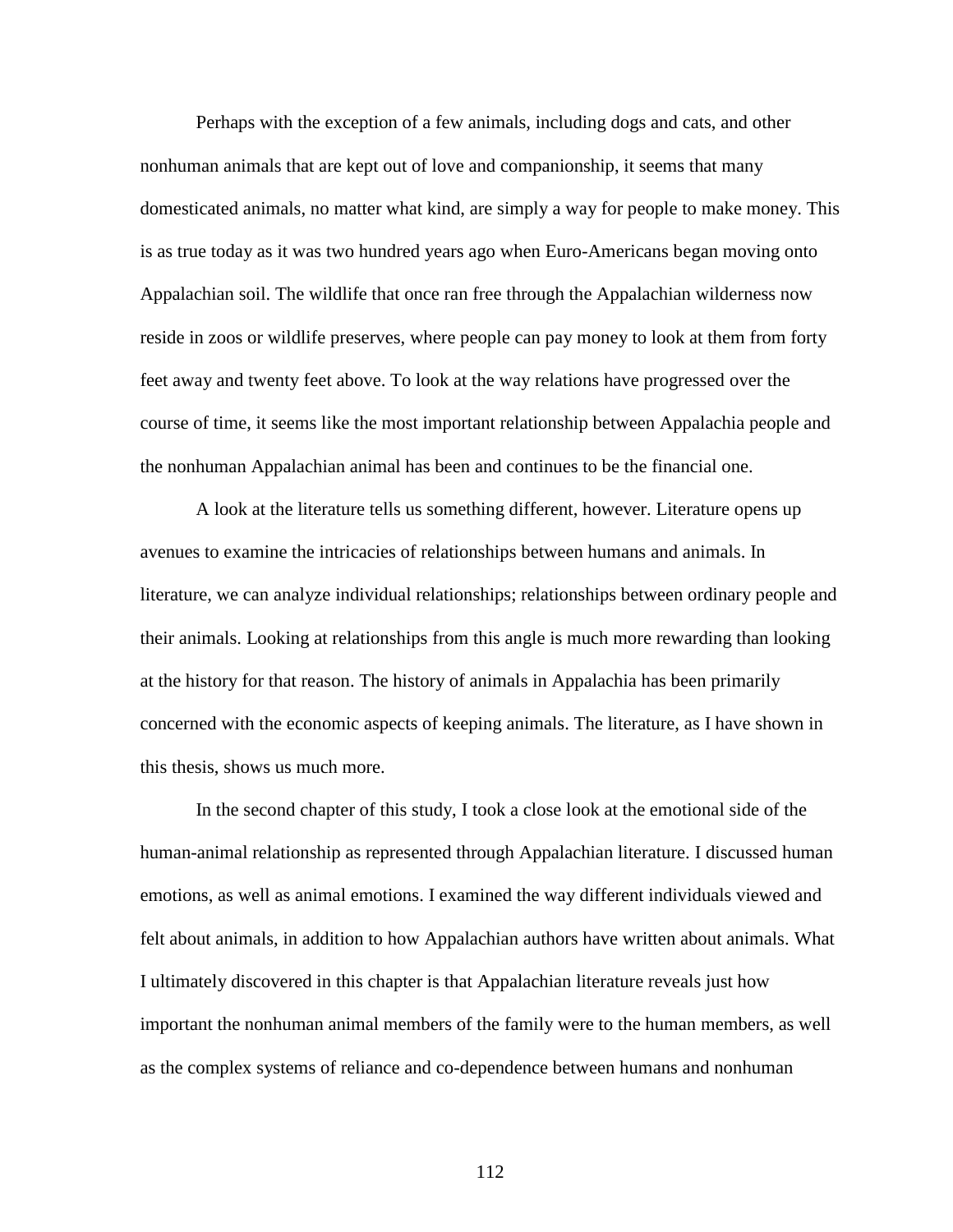animals. Another idea that came out of this chapter is that Appalachian authors have differed on an individual basis on how they represent animal characters. There are some authors whose work is filled with animals, and who represent the nonhuman animals of Appalachia with feelings and emotions much like the human characters. Others allow their animal characters to be there, moving the story along, but do not allow them to speak.

In chapter three, I continued to focus on the individual relationships between humans and animals. I specifically used ecofeminist theory to explore the link between animals, women, and nature in Appalachian literature. While I certainly found these links, I was surprised to also find a sort of model for how to circumvent systems of patriarchy buried within Bobbie Ann Mason's short story, "Lying Doggo."

My findings in chapter four also came as somewhat of a surprise to me. In this chapter, I took an anthropological model and applied it to the study of literature. The result of the five "case studies" I did in chapter four was that each animal is included in their family's kinship system by way of nurture kinship. Each animal is taken care of by their respective family and it makes no difference what the animal provides or does not provide for the family; they are going to be taken care of regardless. Ultimately, chapter four showed that human-animal relationships in Appalachia vary from person to person. This is not something history could have told us.

In closing, there are many areas of Appalachian and Critical animal studies left to explore. I hope to be able to continue my work on the history of animals in Appalachia, as well as work with animal themes in Appalachian and other types of rural literature. For others who are not inclined to study history and/or literature, there is work to be done on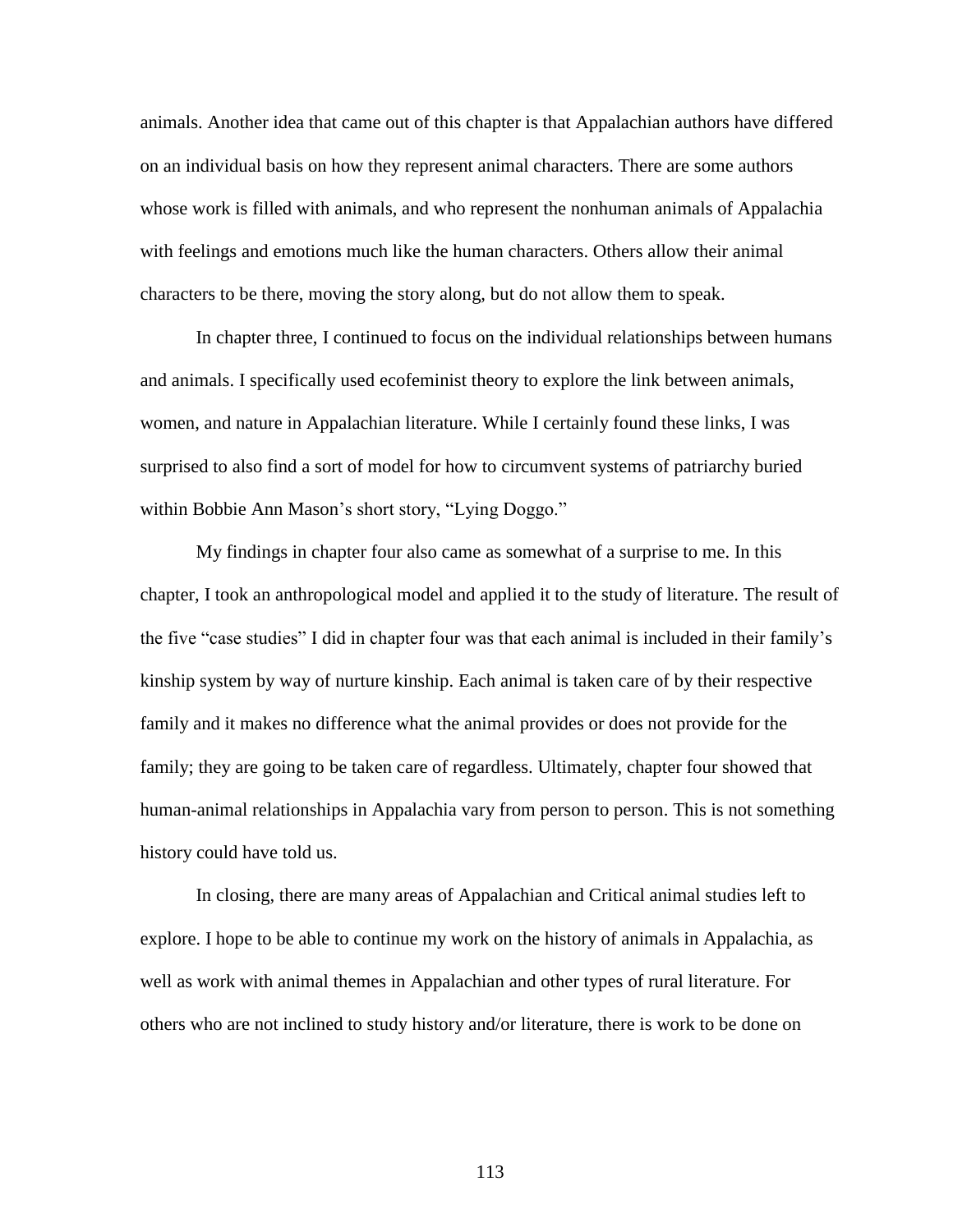almost anything. The possibilities are too numerous for me to mention here, but I can give a few suggestions.

One thing I did not discuss at all in this thesis is the idea of vegetarianism in Appalachia. I touched on the idea of hobby farms, and this is an area I believe is worthy of critical attention. Hunting in Appalachia was another idea I touched on, but this subject, I am sure, is not for the faint of heart. A more in-depth study of the links between sexism, classism, speciesism, and other systems of oppression in Appalachia could be done, and would be very welcomed by Appalachian scholars as well as Critical Animal scholars. The intersection of animal rights' activists and environmentalists in Appalachia would be also be interesting. As you can see, the directions to turn in the combination of these two fields of study are endless, and I might add, very rewarding.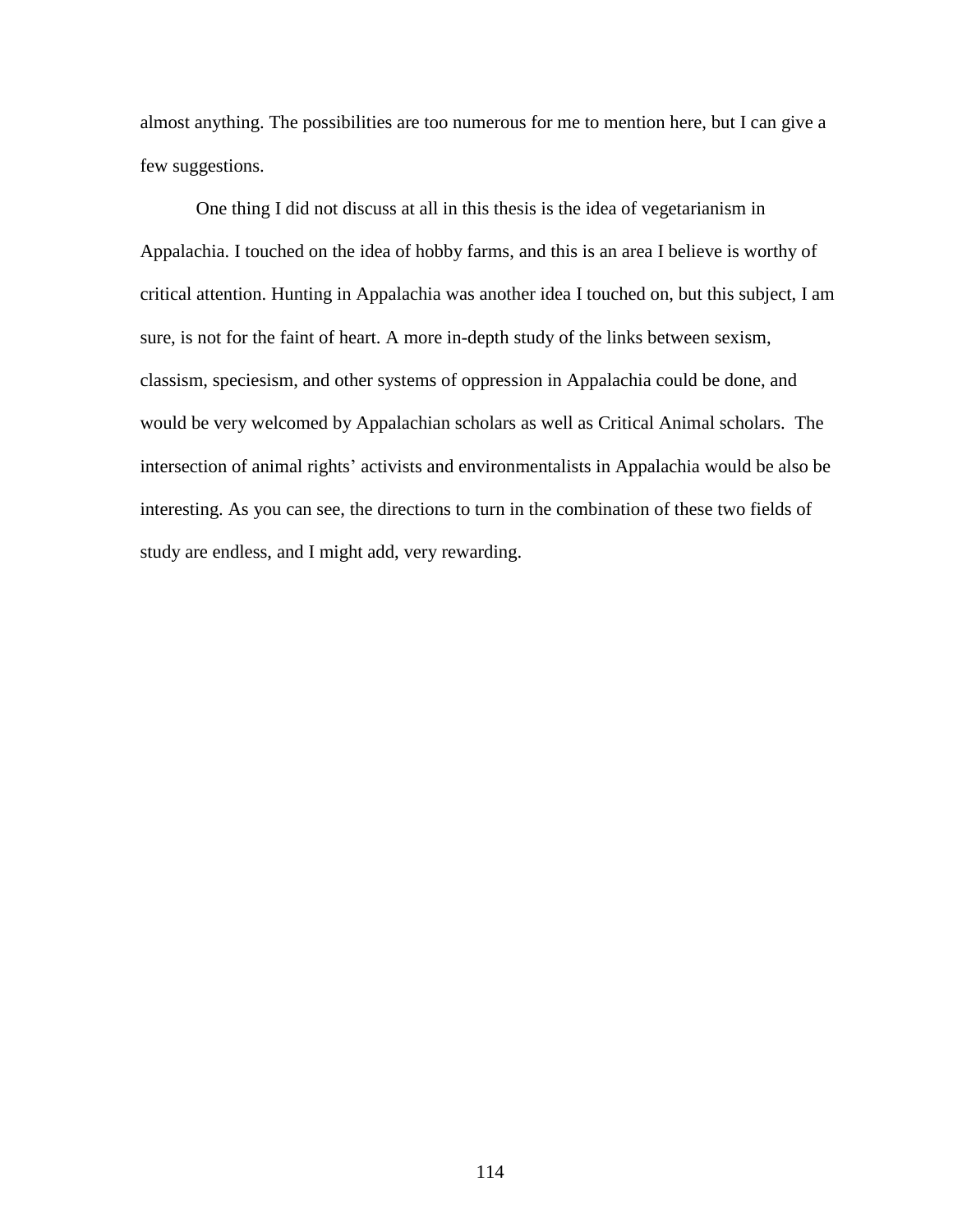### WORKS CITED

"About ICAS." *Institute for Critical Animal Studies*. ICAS. Web. 12 Dec. 2011.

- "Journal for CAS." *Institute for Critical Animal Studies*. ICAS. Web. 9 Mar. 2012.
- Adams, Carol J., and Josephine Donovan, eds. *Animals and Women: Feminist Theoretical Explorations*. Durham: Duke University Press, 1995. Print.
- Arnow, Harriette L. S. *Hunter's Horn*. East Lansing: Michigan State University Press, 1997. Print.
- Baer, Barbara L. "Harriette Arnow's Chronicles of Destruction." *Nation* 222.4 (1976): 117- 120. *Academic Search Complete*. Web. 10 Mar. 2012.
- Ballard, Sandra L. "Introduction." *Hunter's Horn*. By Harriette Arnow. East Lansing: Michigan State University Press, 1997. Print.
- Bartram, William. *Travels Through North & South Carolina, Georgia, East & West Florida, the Cherokee Country, the Extensive Territories of the Muscogulges, or Creek Confederacy, and the Country of the Chactaws; Containing An Account of the Soil and Natural Productions of Those Regions, Together with Observations on the Manners of the Indians. Documenting the American South*. University of North Carolina, 11 Dec. 2011. Web. 11 Dec. 2011.
- Batteau, Allen W. *The Invention of Appalachia*. Tucson: University of Arizona Press, 1990. Print.
- Beaver, Patricia D. "Hillbilly Women, Hillbilly Men: Sex Roles in Rural Agriculturally-Based Appalachia." *Appalachian Educational Module: The Appalachian Woman*. Ed.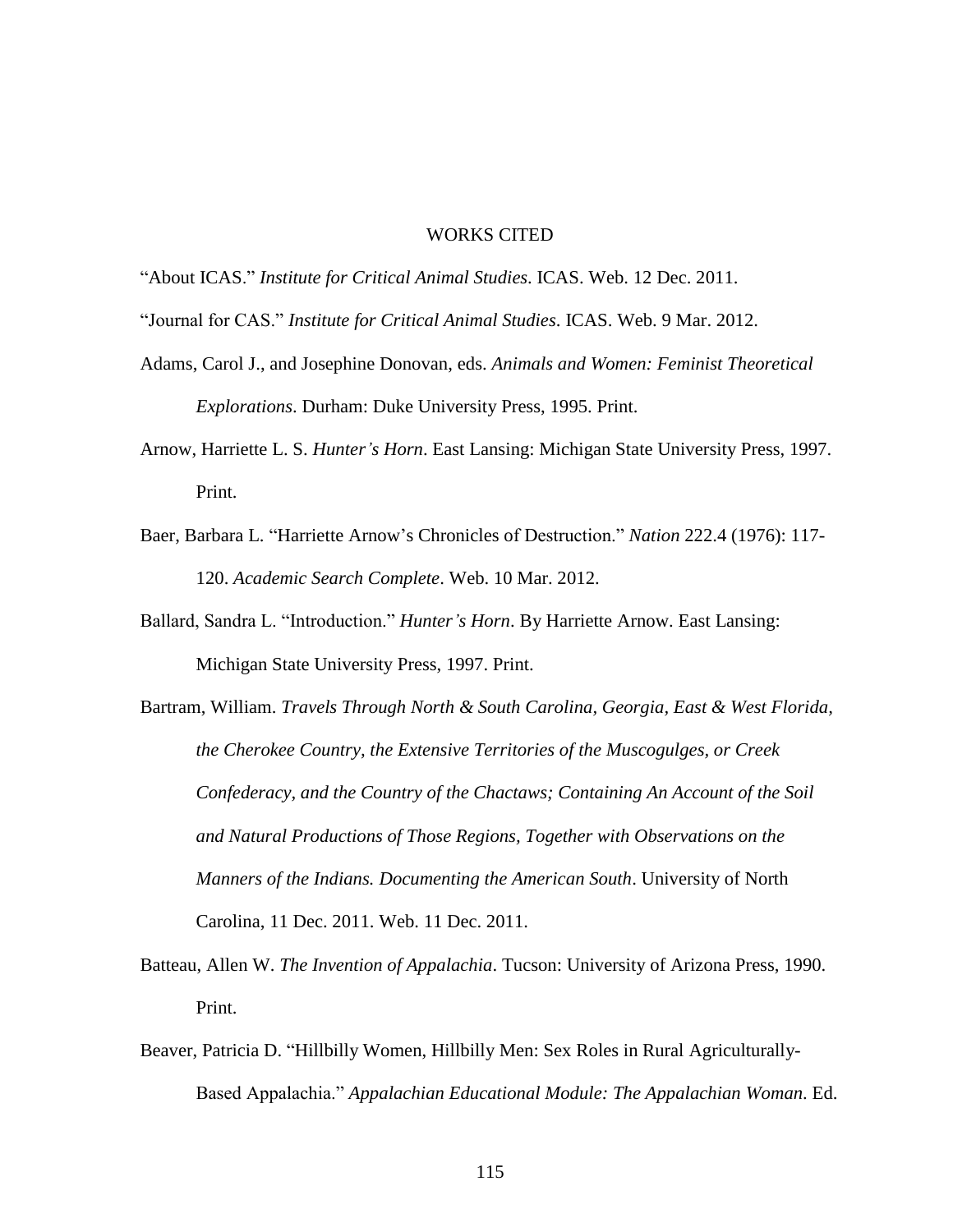Sharon Lord and Carolyn Patton-Crowder. Newton: Educational Development Corporation, WEEA Project, 1979. Print.

- ---. *Rural Community in the Appalachian South*. Lexington: University Press of Kentucky, 1986. Print.
- Bekoff, Marc. *The Emotional Lives of Animals: A Leading Scientist Explores Animal Joy, Sorrow, and Empathy and Why They Matter*. Novato: New World Library, 2007. Print.
- Berger, John. "Why Look at Animals?" *About Looking*. New York: Vintage, 1992. Print.
- Billings, Dwight B., and Kathleen M. Blee. *The Road to Poverty: The Making of Wealth and Hardship in Appalachia*. Cambridge: Cambridge University Press, 2000. Print.
- Blethen, H. Tyler. "Pioneer Settlement." *High Mountains Rising: Appalachia in Time and Place*. Ed. Richard A. Straw and H. Tyler Blethen. Urbana: University of Illinois Press, 2004. Print.
- Bolgiano, Chris. *Mountain Lion: An Unnatural History of Pumas and People*. Mechanicsburg: Stackpole Books, 1995. Print.
- Bradshaw, John. *Dog Sense: How the New Science of Dog Behavior can make You a Better Friend to Your Pet*. New York: Basic Books, 2011. Print.
- Calloway, Colin G. *The Scratch of a Pen: 1763 and the Transformation of North America*. Oxford: Oxford University Press, 2006. Print.
- Carpenter, Frank O. *The Great Smoky Mountains and Thunderhead Peak*. Boston: Houghton Mifflin, 1890. Print.
- Carsten, Janet, ed. *Cultures of Relatedness: New Approaches to the Study of Kinship*. Cambridge: Cambridge University Press, 2000. Print.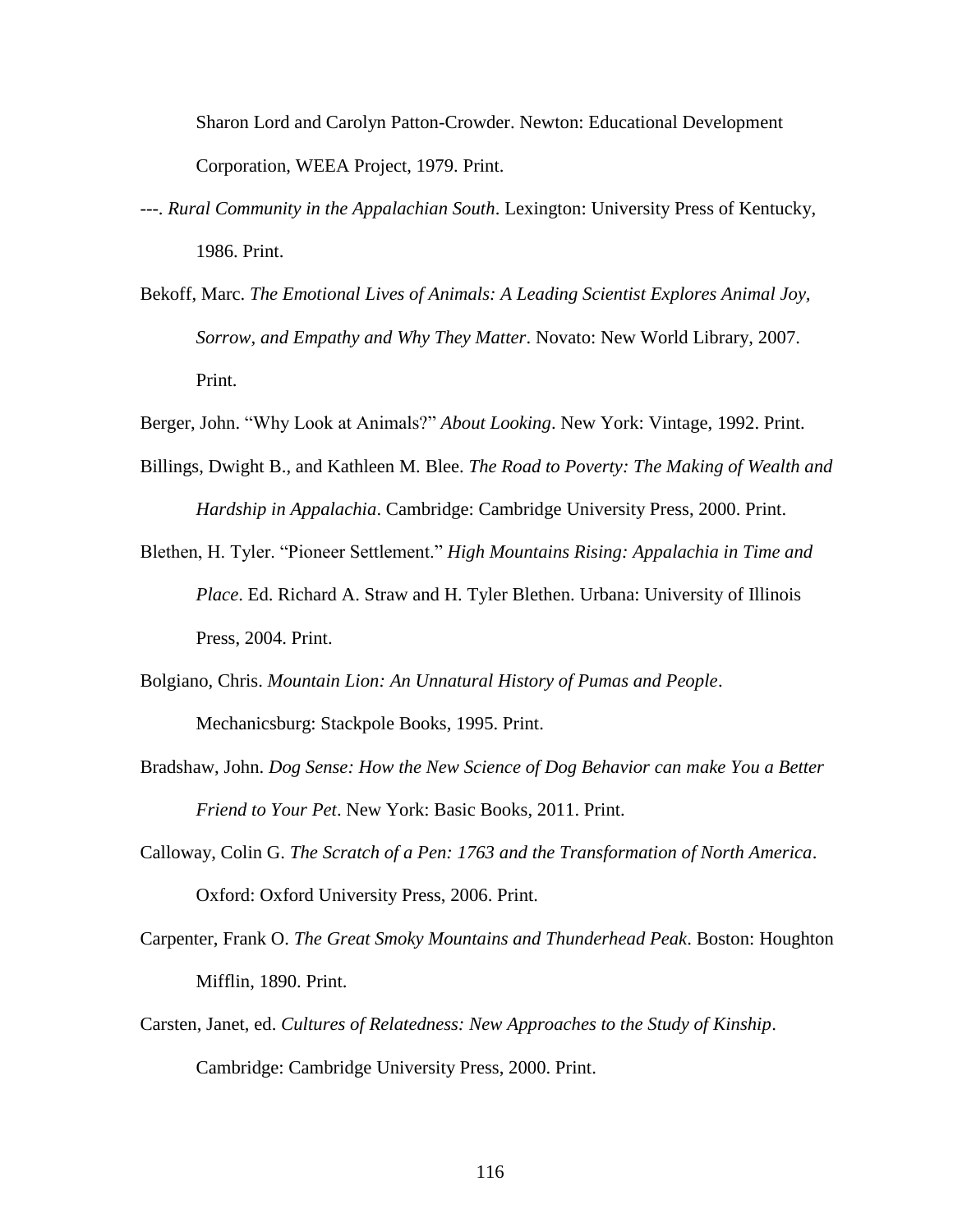- "Consanguinity." *Encyclopædia Britannica. Encyclopædia Britannica Online*. Encyclopædia Britannica Inc., 2012. Web. 20 Mar. 2012.
- Constantz, George. *Hollows, Peepers, and Highlanders: An Appalachian Mountain Ecology*. Morgantown: West Virginia University Press, 2004. Print.
- Cornell, Joseph D. "Slash and Burn." *Encyclopedia of Earth*. Eds. Cutler J. Cleveland. Washington, D.C.: Environmental Information Coalition, National Council for Science and the Environment, 27 Oct. 2011. Web. 11 Dec. 2011.
- Cosmides, Leda, and John Tooby. "Evolutionary Psychology and the Emotions." *Center for Evolutionary Psychology*: University of California at Santa Barbara, 2000. Web. 16 Mar. 2012.
- Cottingham, John ed. *Meditations on First Philosophy with Selections from the Objections and Replies*. Cambridge: Cambridge University Press, 1986. Print.
- Cunningham, Rodger. *Apples on the Flood: The Southern Mountain Experience.* Knoxville: University of Tennessee Press, 1987. Print.
- Darwin, Charles, and Morse Peckham. *The Origin of Species: A Variorum Text*. Philadelphia: University of Pennsylvania Press, 2006. Print.
- Davis, Donald E. *Homeplace Geography: Essays for Appalachia*. Macon: Mercer University Press, 2006. Print.
- ---. *Where There Are Mountains: An Environmental History of the Southern Appalachians*. Athens: University of Georgia Press, 2000. Print.
- Davis, Hester A. *Social Interaction and Kinship in Big Cove Community, Cherokee, North Carolina*. MA Thesis. University of North Carolina, 1957. Print.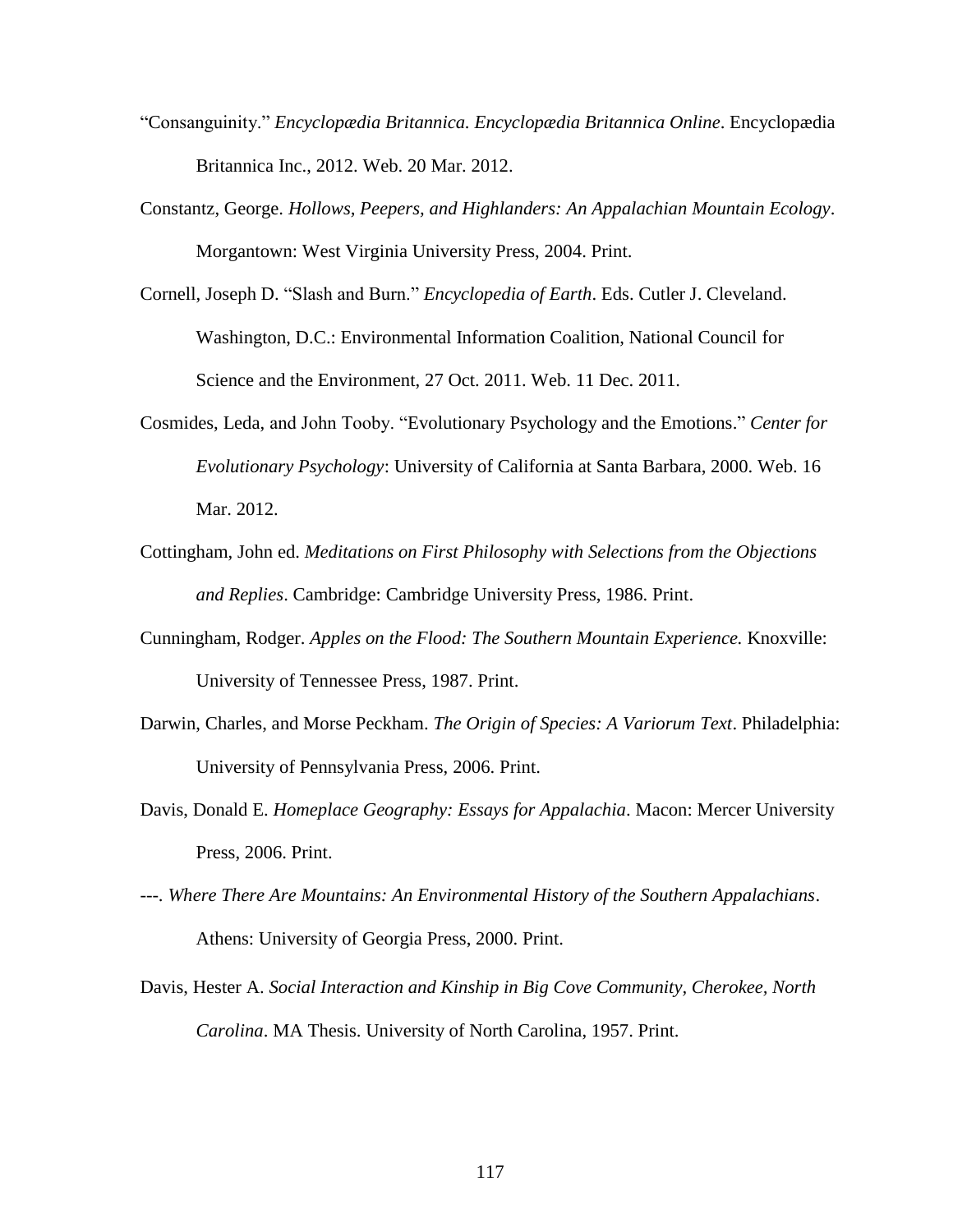- Descartes, René, and Anthony Kenny. *Descartes: Philosophical Letters*. Oxford: Clarendon Press, 1970. Print.
- ---. *The Passions of the Soul*. Trans. Stephen Voss. Indianapolis: Hackett Pub. Co., 1989. Print.
- ---. *Descartes: Selected Philosophical Writings*. Cambridge: Cambridge University Press, 1988. Print.
- Dunaway, Wilma A. *The First American Frontier: Transition to Capitalism in Southern Appalachia, 1700-1860*. Chapel Hill: University of North Carolina Press, 1996. Print.

Dykeman, Wilma. *The Tall Woman*. Newport: Wakestone Books, 1962. Print.

- Edwards, Grace T., JoAnn A. Asbury, and Ricky L. Cox. *A Handbook to Appalachia: An Introduction to the Region*. Knoxville: University of Tennessee Press, 2006. Print.
- Eller, Ronald D. *Miners, Millhands, and Mountaineers: Industrialization of the Appalachian South, 1880-1930*. Knoxville: University of Tennessee Press, 1982. Print.
- Engelhardt, Elizabeth S. D. *Beyond Hill and Hollow: Original Readings in Appalachian Women's Studies*. Athens: Ohio University Press, 2005. Print.
- Fitzgerald, Amy, and Linda Kalof. *The Animals Reader: The Essential Classic and Contemporary Writings.* Oxford: Berg Publishers, 2007. Print.
- Fox, Jr., John. *The Little Shepherd of Kingdom Come*. New York: Grosset & Dunlap, 1931. Print.
- Frost, William Goodell. "Our Contemporary Ancestors in the Southern Mountains." *Atlantic Monthly* March (1899): 1-9. Print.
- Fudge, Erica. *Animal*. London: Reaktion, 2002. Print.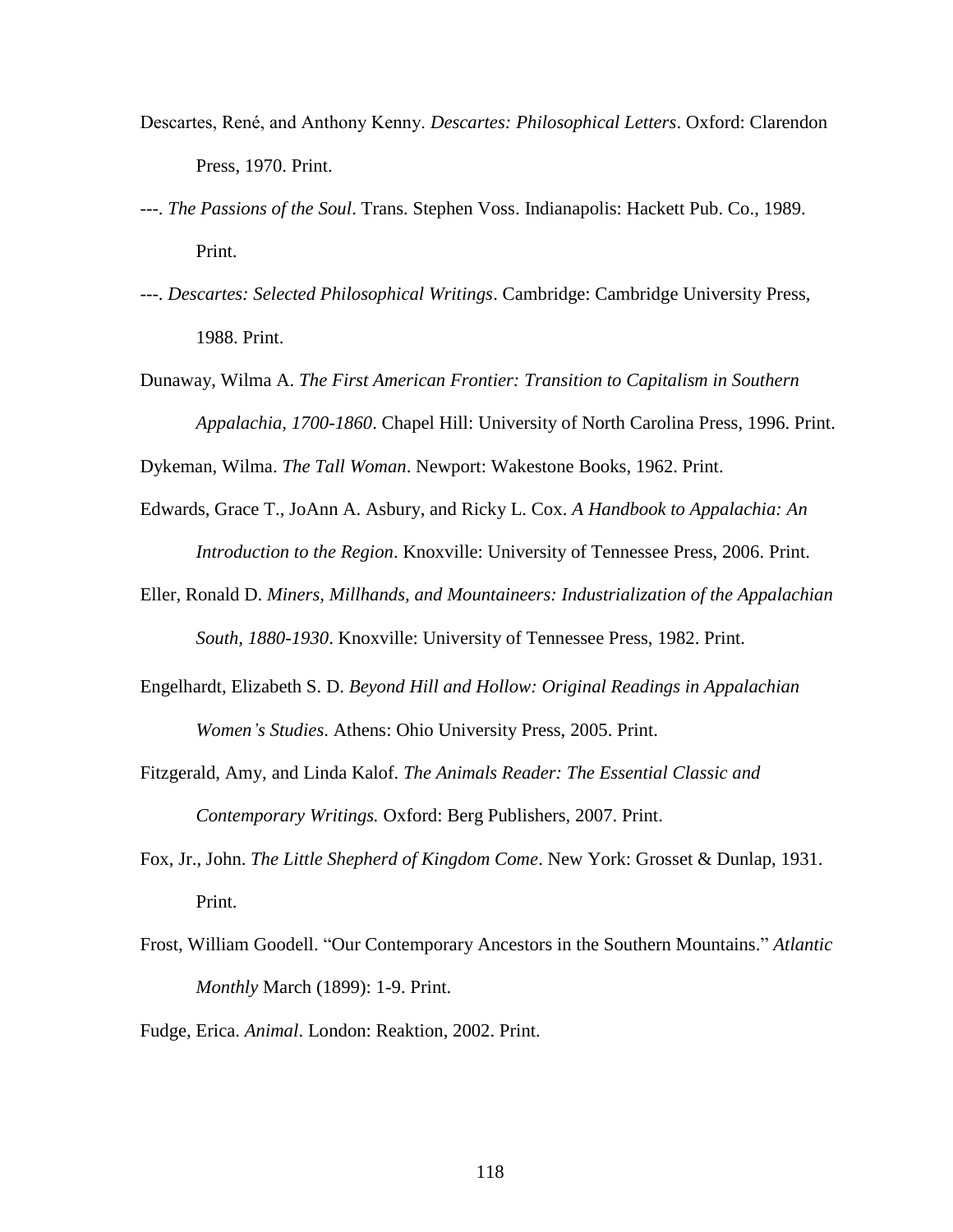- ---. *Brutal Reasoning: Animals, Rationality, and Humanity in Early Modern England*. Ithaca: Cornell University Press, 2006. Print.
- ---. *Perceiving Animals: Humans and Beasts in Early Modern English Culture*. Houndmills: Macmillan Press, 2000. Print.
- ---. *Renaissance Beasts: Of Animals, Humans, and Other Wonderful Creatures*. Urbana: University of Illinois Press, 2004. Print.
- Gaard, Greta Claire. "Vegetarian Ecofeminism: A Review Essay." *Frontiers: A Journal of Women Studies* 23.3 (2002): 117-146. *Project Muse*. Web. 25 Feb. 2012.
- Ganguly, Shona. "Patriarchy." Keywords for American Cultural Studies, 2009. NYU Press. Web. 26 Apr. 2012.
- Garay, Ronald. *U.S. Steel and Gary, West Virginia: Corporate Paternalism in Appalachia*. Knoxville: University of Tennessee Press, 2011. Print.
- Gaventa, John. *Power and Powerlessness: Quiescence and Rebellion in an Appalachian Valley*. Urbana: University of Illinois Press, 1980. Print.
- Goody, Jack, and Meyer Fortes. *The Character of Kinship*. Cambridge: Cambridge University Press, 1973. Print.
- Griffin, Susan. *Woman and Nature: The Roaring Inside Her*. New York: Harper & Row, 1980. Print.
- Grossman, Henryk. *Law of Accumulation and the Breakdown of the Capitalist System*. London: Pluto Press, 1992. Print.
- Halperin, Rhoda H. *The Livelihood of Kin: Making Ends Meet "the Kentucky Way"*. Austin: University of Texas Press, 1990. Print.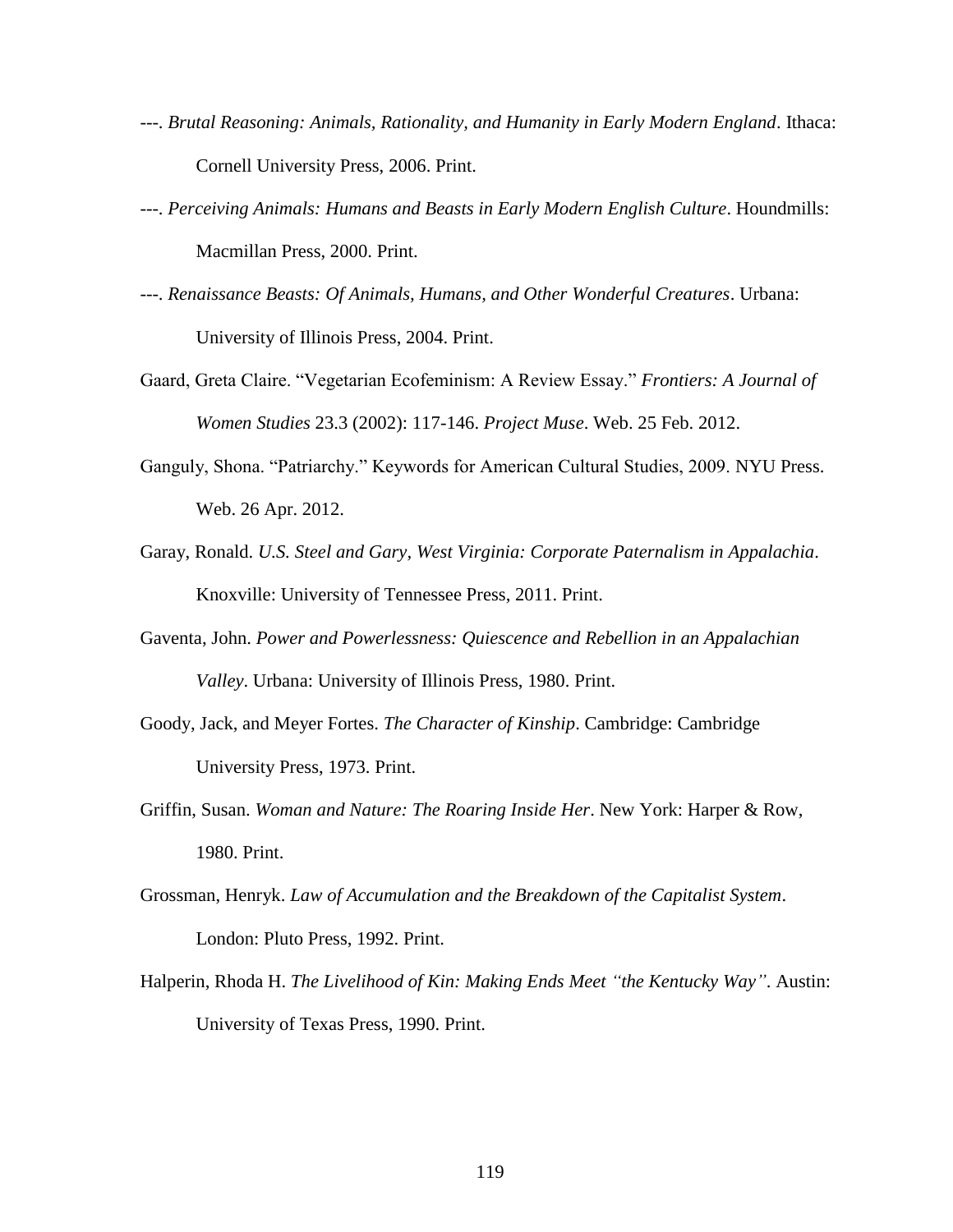- Haraway, Donna J. *When Species Meet*. Minneapolis: University of Minnesota Press, 2008. Print.
- Harney, Will Wallace. "A Strange Land and a Peculiar People." *Lippincott's Magazine* October (1873): 430-432. Print.
- Howell, Benita J. *Culture, Environment, and Conservation in the Appalachian South*. Urbana: University of Illinois Press, 2002. Print.
- Hyde, John. *Report on the Statistics of Agriculture in the United States at the Eleventh Census*. USDA National Agricultural Statistics Service. Web. 12 Dec. 2011.
- Jarrell, Tracy T. *The Cultural History and Future of Sheep Farming in the High Country*. MA Thesis. Appalachian State University, 2011. Print.
- Jones, Loyal. *Appalachian Values*. Berea: Berea College Appalachian Center, 1984. Print.
- ---. *Faith and Meaning in the Southern Uplands*. Urbana: University of Illinois Press, 1999. Print.
- Kephart, Horace. *Our Southern Highlanders*. New York: Outing Pub. Co., 1913. Print.
- "Kinship." *Encyclopædia Britannica. Encyclopædia Britannica Online*. Encyclopædia Britannica Inc., 2012. Web. 20 Mar. 2012.
- Krech, Shepard. *The Ecological Indian: Myth and History*. New York: W.W. Norton & Co., 1999. Print.
- Levi-Strauss, Claude. *Totemism*. Trans. Rodney Needham. Boston: Beacon Press, 1971. Print.
- Lewis, Michael, Jeannette M. Haviland-Jones, and Lisa F. Barrett. *Handbook of Emotions*. New York: Guilford Press, 2008. Print.
- "List of Human Emotions." *List of Human Emotions*, 2012. Web. 16 Mar. 2012.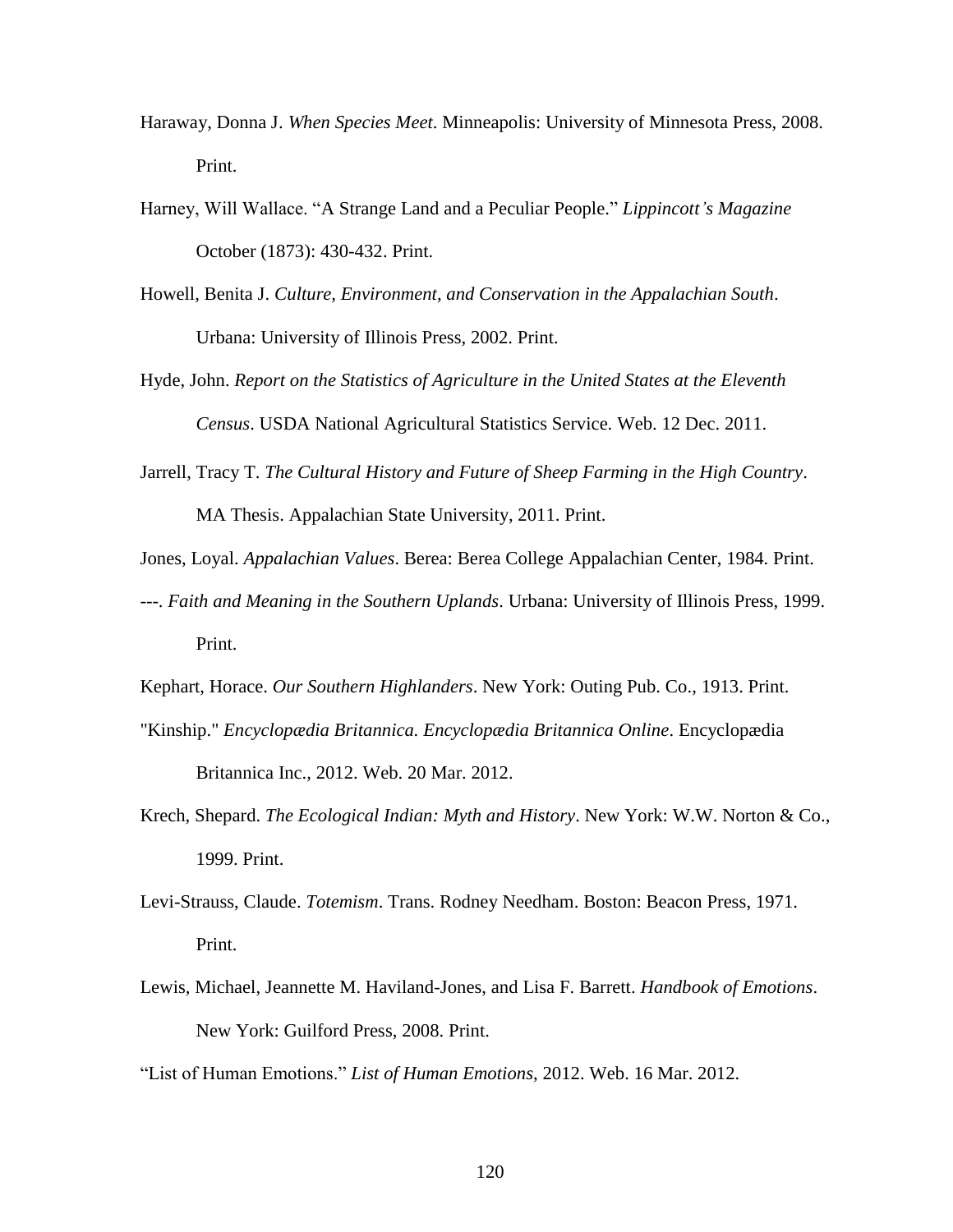- Mandel, Ernest. *Marxist Economic Theory*. New York: M[onthly] R[eview] Press, 1969. Print.
- Martin, Joel W., and Mark A. Nicholas. *Native Americans, Christianity, and the Reshaping of the American Religious Landscape*. Chapel Hill: University of North Carolina Press, 2010. Print.
- Mason, Bobbie A. "Lying Doggo." *Shiloh and Other Stories*. New York: Modern Library, 2001. Print.
- Mason, Jennifer. *Civilized Creatures: Urban Animals, Sentimental Culture, and American Literature, 1850-1900*. Baltimore: Johns Hopkins University Press, 2005. Print
- Merchant, Carolyn. *The Death of Nature: Women, Ecology and the Scientific Revolution*. New York: Harper One, 1980. Print.

"Mission, Policies and Bylaws." *Appalachian Studies Association*. Web. 24 Apr. 2012.

- Murfree, Mary Noailles. "A Mountain Storm." *ReadBookOnline.net,* 2011. Web. 13 Mar. 2012.
- Nicol, Neal, and Harry Wylie. *Between the Dying and the Dead: Dr. Jack Kevorkian's Life and the Battle to Legalize Euthanasia*. Madison: University of Wisconsin Press/Terrace Books, 2006. Print.
- O'Donnell, Kevin E., and Helen Hollingsworth. *Seekers of Scenery: Travel Writing from Southern Appalachia, 1840-1900*. Knoxville: University of Tennessee Press, 2004. Print.
- Ortner, Sherry B. "Is Female to Male as Nature is to Culture?" *Feminist Studies* 1:2 (Autumn, 1972): 5-31. *JSTOR*. Web. 26 Jan. 2012.

"Patriarchy, n." OED Online. Oxford University Press, 2009. Web. 26 Apr. 2012.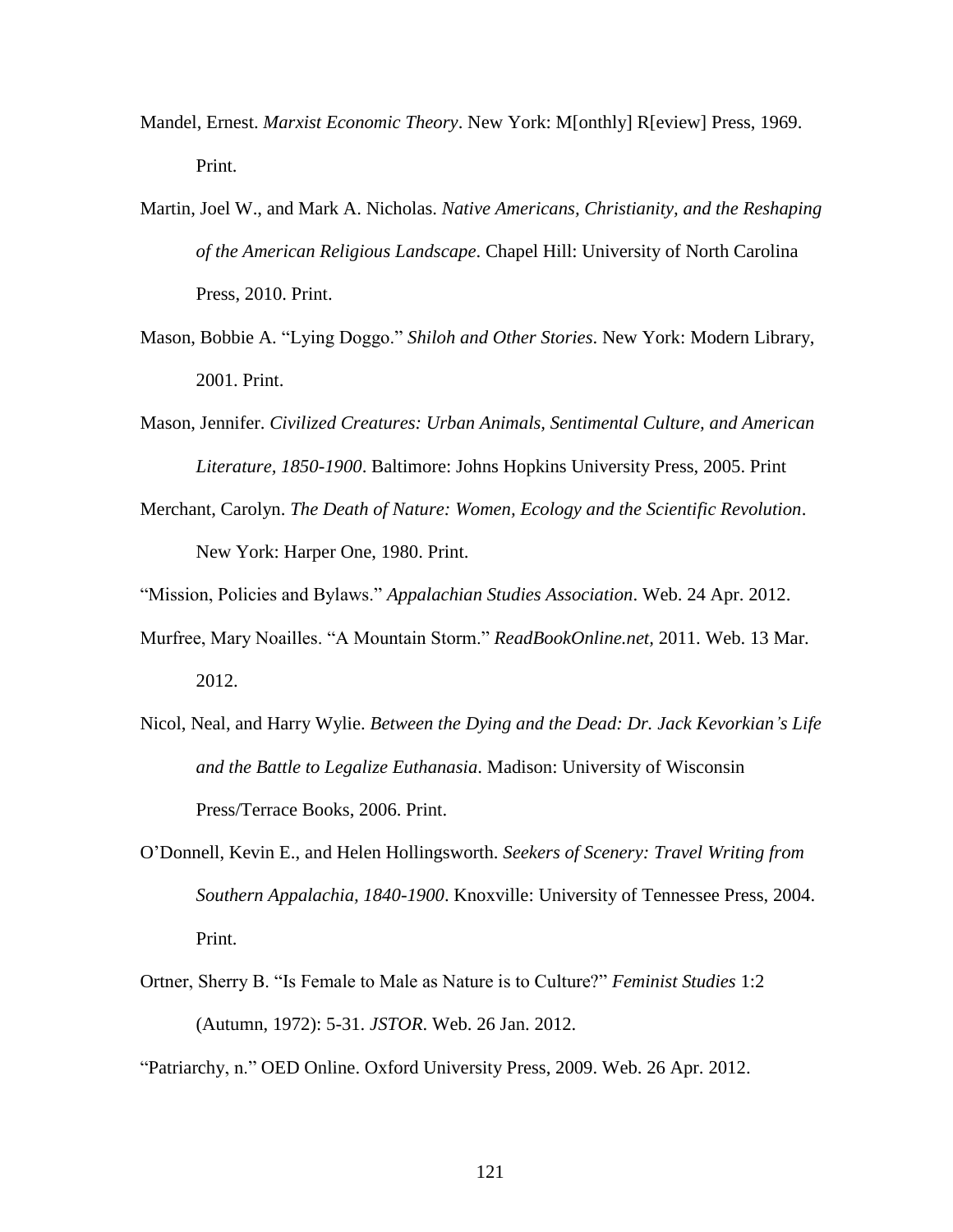- Perdue, Theda. *Cherokee Women: Gender and Culture Change, 1700-1835*. Lincoln: University of Nebraska Press, 1998. Print.
- Perry, Ruth. *Novel Relations: The Transformation of Kinship in English Literature and Culture, 1748-1818*. Cambridge: Cambridge University Press, 2004. Print.
- "Relation of the Statistics of Agriculture to Those of Population." *Agriculture Part I Farms, Livestock and Animal Products, Twelfth Census of the United States – 1900.* USDA National Agricultural Statistics Service. Web. 12 Dec. 2011.
- "Relations of Cereal Growing to Live-stock Growing." *Cereal Production, Report upon the Statistics of Agriculture Compiled from Returns Received at the Tenth Census*. USDA National Agricultural Statistics Service. Web. 12 Dec. 2011.
- Said, Edward W. *Culture and Imperialism*. New York: Knopf, 1993. Print.

---. *Orientalism*. New York: Vintage Books, 1979. Print.

- Salstrom, Paul. *Appalachia*'*s Path to Dependency: Rethinking a Region*'*s Economic History, 1730-1940*. Lexington: University Press of Kentucky, 1994. Print.
- Schneider, David M. *A Critique of the Study of Kinship*. Ann Arbor: University of Michigan Press, 1984. Print.
- Scholtmeijer, Marian. "The Power of Otherness: Animals in Women's Fiction." *Animals and Women: Feminist Theoretical Explorations*. Ed. Carol J. Adams and Josephine Donovan. Durham: Duke University Press, 1995. 231-262. Print.
- Shapiro, Henry D. *Appalachia on Our Mind: The Southern Mountains and Mountaineers in the American Consciousness, 1870-1920*. Chapel Hill: University of North Carolina Press, 1978. Print.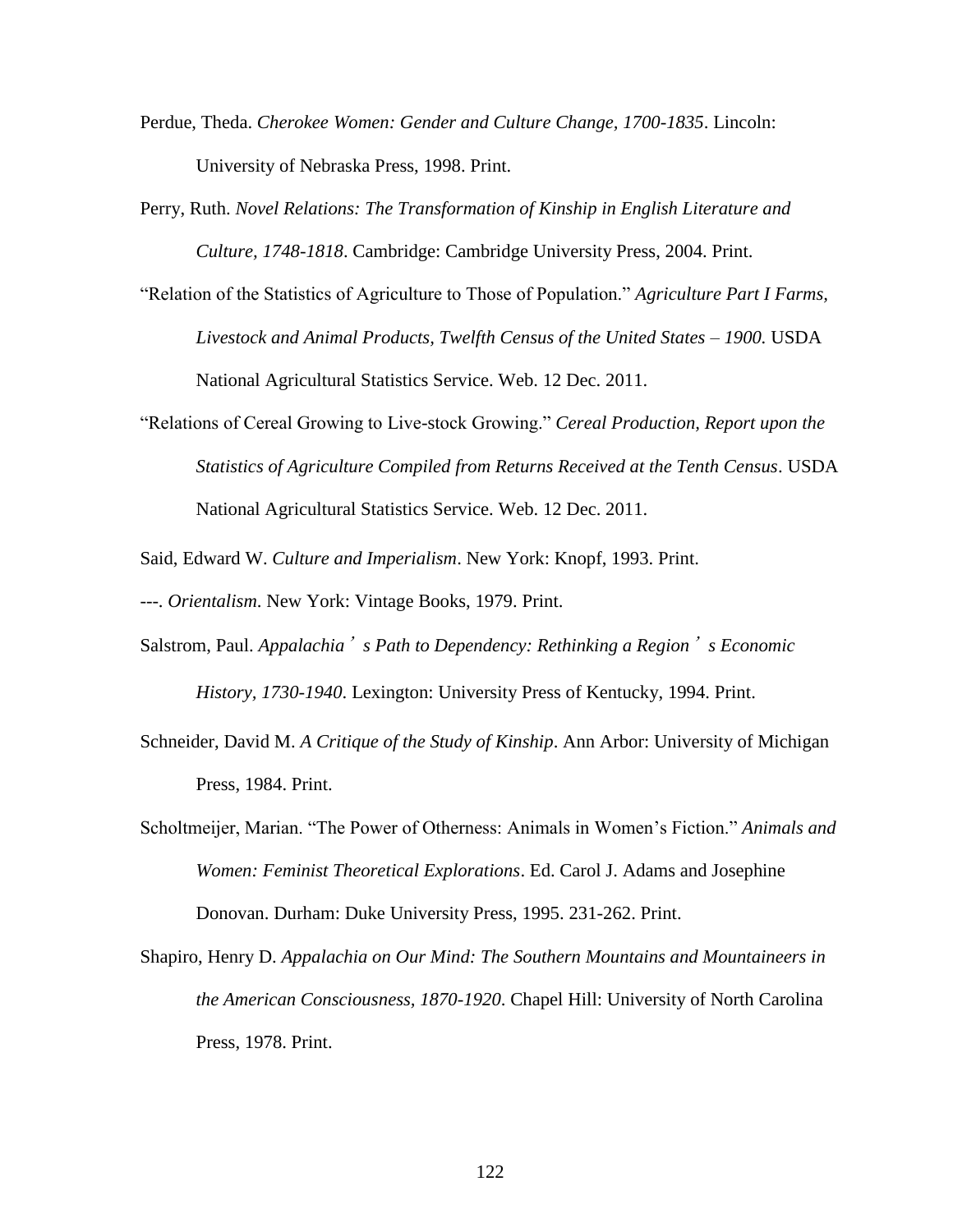- Sharpe, J. E. *The Cherokees: Past and Present: An Authentic Guide to the Cherokee People*. Cherokee: Cherokee Publications, 1970. Print.
- Smith, Justin E. H. "Our Animals, Ourselves." *Chronicle of Higher Education* 58.15 (2011): B6-B10. *Academic Search Complete*. Web. 18 Mar. 2012.
- Smith, Lee. "Bob, A Dog." *Mrs. Darcy and the Blue-Eyed Stranger: New and Selected Stories*. Chapel Hill: Algonquin Books of Chapel Hill, 2010. Print.

---. *Fair and Tender Ladies*. New York: Putnam, 1988. Print.

- Spelman, Elizabeth V. **"**Woman as Body: Ancient and Contemporary Views." *Feminist Studies* 8.1 (Spring, 1982): 109-131. *JStor*. Web. 31 Mar. 2012.
- Stack, Carol B. *All Our Kin: Strategies for Survival in a Black Community*. New York: Harper & Row, 1974. Print.
- Steele, David N., and Curtis C. Thomas. *The Five Points of Calvinism: Defined, Defended, Documented*. Phillipsburg: Presbyterian and Reformed Publishing Company, 1963. Print.
- Still, James. *River of Earth*. Lexington: University Press of Kentucky, 1978. Print.
- Stone, Linda. *Kinship and Gender: An Introduction*. Boulder, CO: Westview Press, 2010. Print.
- Tong, Rosemarie. *Feminist Thought: A More Comprehensive Introduction*. Boulder: Westview Press, 2009. Print.
- Trautmann, Thomas R. *Lewis Henry Morgan and the Invention of Kinship*. Berkeley: University of California Press, 1987. Print.
- United States. *1840 Census of Agriculture.* United States Department of Agriculture. Web. 12 Dec. 2011.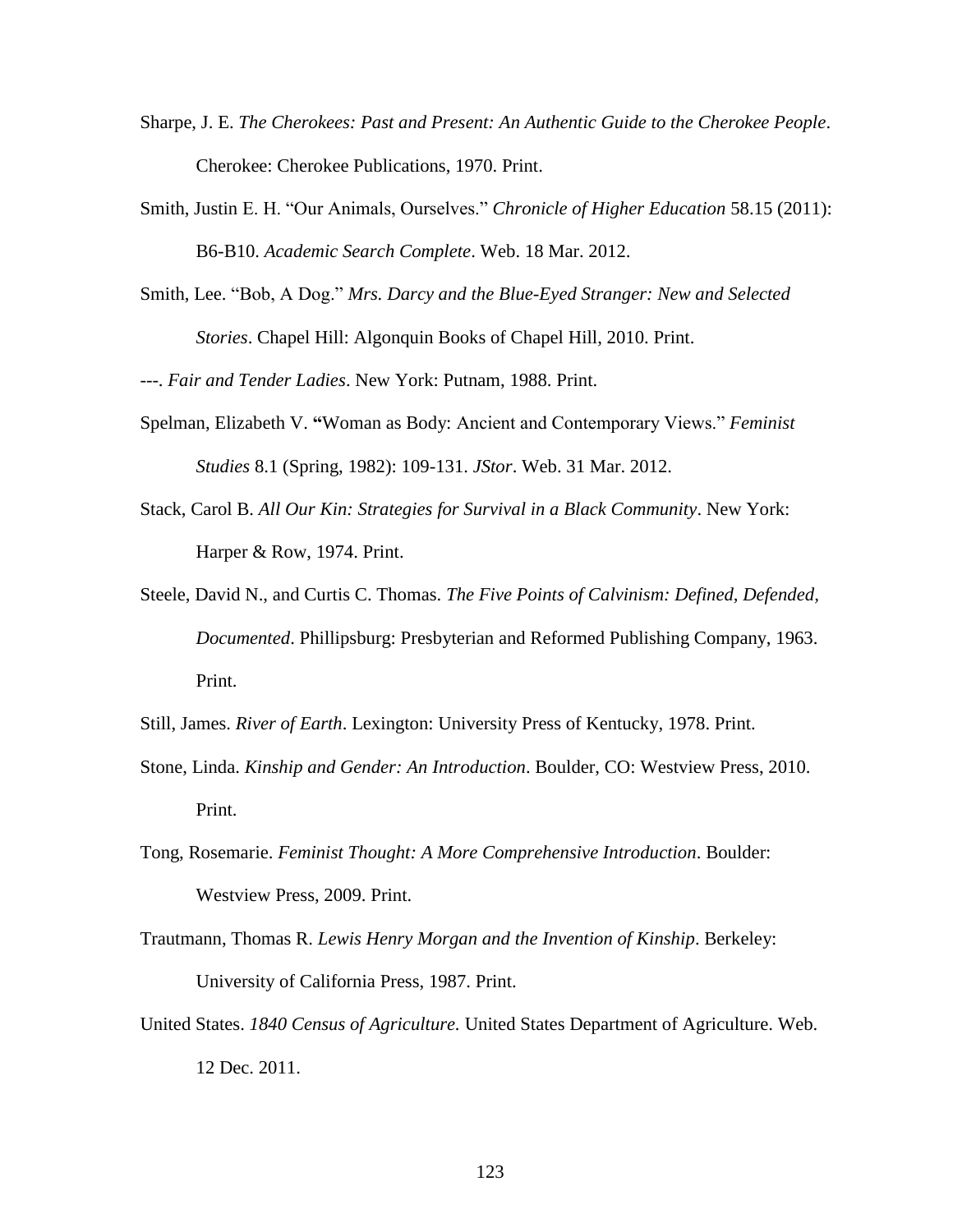- ---. *1850 Census of Agriculture.* United States Department of Agriculture. Web. 12 Dec. 2011.
- ---. *1860 Census of Agriculture.* United States Department of Agriculture. Web. 12 Dec. 2011.
- ---. *1870 Census of Agriculture.* United States Department of Agriculture. Web. 12 Dec. 2011.
- ---. *1880 Census of Agriculture.* United States Department of Agriculture. Web. 12 Dec. 2011.
- ---. *1890 Census of Agriculture.* United States Department of Agriculture. Web. 12 Dec. 2011.
- ---. *1900 Census of Agriculture.* United States Department of Agriculture. Web. 12 Dec. 2011.
- ---. *1920 Census of Agriculture.* United States Department of Agriculture. Web. 12 Dec. 2011.

Veblen, Thorstein. *The Theory of the Leisure Class*. New York: Viking Press, 1967. Print.

- Warren, Karen, and Barbara Wells-Howe ed. *Ecological Feminism*. London: Routledge, 1994. Print.
- Warren, Karen. *Ecofeminist Philosophy: A Western Perspective on What It Is and Why It Matters*. Lanham: Rowman & Littlefield, 2000. Print.
- ---. "Introduction." *Ecological Feminism*. Ed. Karren Warren and Barbara Wells-Howe. London: Routledge, 1994. Print.
- Weidensaul, Scott. *Mountains of the Heart: A Natural History of the Appalachians*. Golden: Fulcrum Pub, 1994. Print.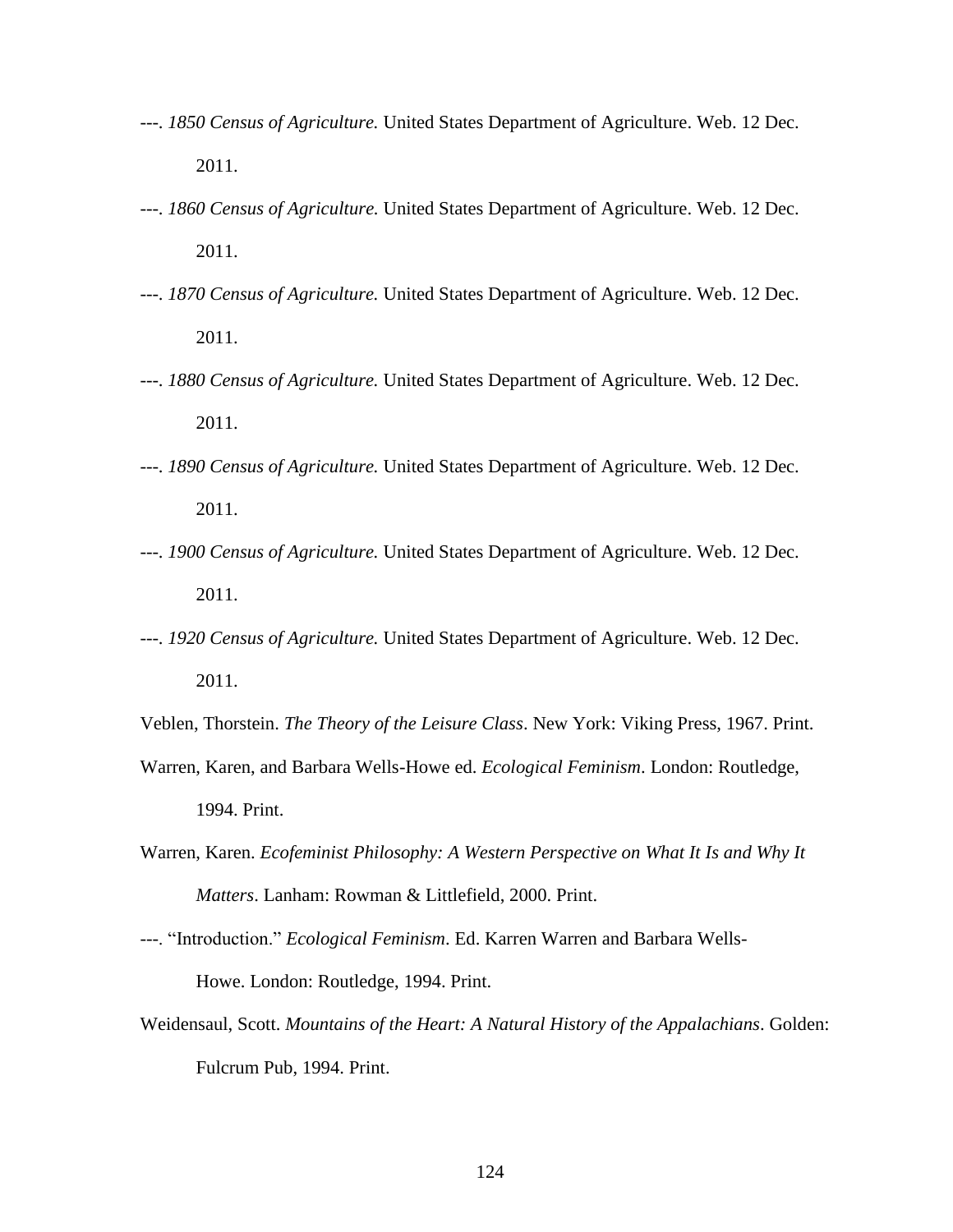- Weinstein, Cindy. *Family, Kinship, and Sympathy in Nineteenth-Century American Literature*. Cambridge: Cambridge University Press, 2004. Print.
- Weise, Robert S. *Grasping at Independence: Debt, Male Authority, and Mineral Rights in Appalachian Kentucky, 1850-1915*. Knoxville: University of Tennessee Press, 2001. Print.
- Williams, Cratis D. *The Southern Mountaineer in Fact and Fiction*. Diss. New York University, 1961. New York: New York University, 1961. Print.
- Williams, John Alexander. *Appalachia: A History*. Chapel Hill: University of North Carolina Press, 2002. Print.
- Witherspoon, Gary. *Navajo Kinship and Marriage*. Chicago, IL: University of Chicago Press, 1975. Print.
- Woolson, Constance Fenimore. "Up in the Blue Ridge." *Rodman the Keeper*. New York: D. Appleton and Co., 1880. 276-339. Print.
- Yarnell, Susan L. *The Southern Appalachians: A History of the Landscape*. Asheville: U.S. Dept. of Agriculture, Forest Service, Southern Research Station, 1998. Print.

York, Bill. *John Fox, Jr: Appalachian Author*. Jefferson: McFarland & Co, 2003. Print.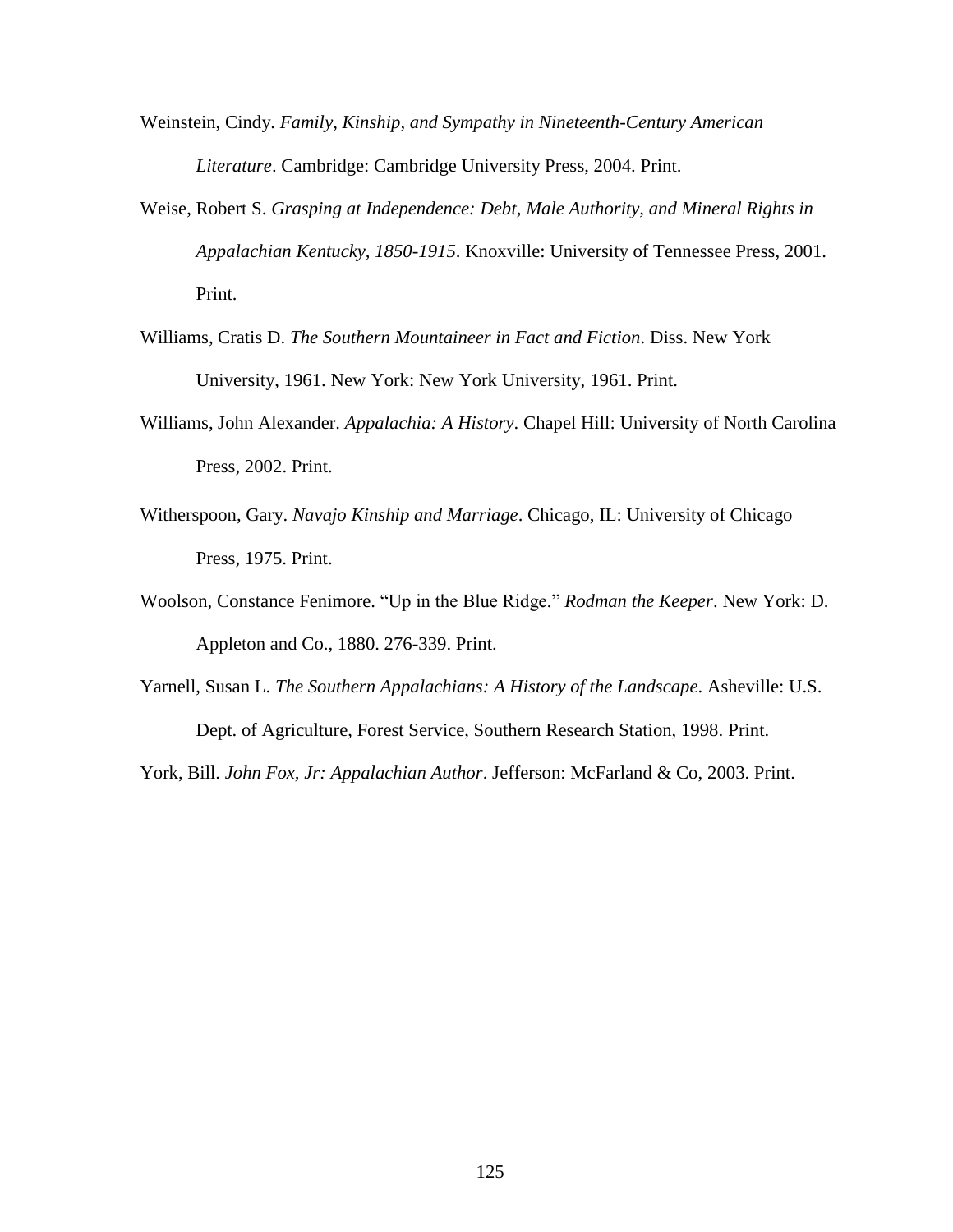## VITA

April Leigh Walters was born in 1987 to Christine Mundy and Timothy Walters at Stonewall Jackson Hospital in Lexington, VA. With little exception, she lived in surrounding Rockbridge County her entire childhood and adolescence, surrounded by extended family. Leigh graduated from Rockbridge County High School in 2005 and shortly thereafter began her undergraduate career at Virginia Commonwealth University in Richmond. Knowing she was interested in writing, Leigh decided to major in Mass Communications in the beginning, but eventually changed her major to English, with a concentration in American literature and a minor in American Studies. Her interest for Appalachian literature was sparked after taking a class on Southern literature, where she was introduced to the short-story, "Drawing Names," by Bobbie Ann Mason. It was a story that reminded her of home. Leigh graduated from VCU in December of 2009 with a Bachelor of Arts in English. Appalachian State University's Master of Arts in the Appalachian Studies Program was the only one she had applied to, being positive that the program was the right fit for her. She entered into the program in the fall semester of 2010, and dove right away into Appalachian literature and literary criticism. Leigh worked as a graduate teaching assistant for the first two semesters she was in the Appalachian Studies Program, then she was offered a chance to teach AS 2410, Appalachia: An Introduction, with a humanities focus, on her own the following two semesters. Teaching was something Leigh enjoyed very much and she was delighted to receive the 2011-2012 award for Outstanding Graduate Teaching Assistant, which commended her on her in-classroom teaching efforts. Upon graduation from Appalachian